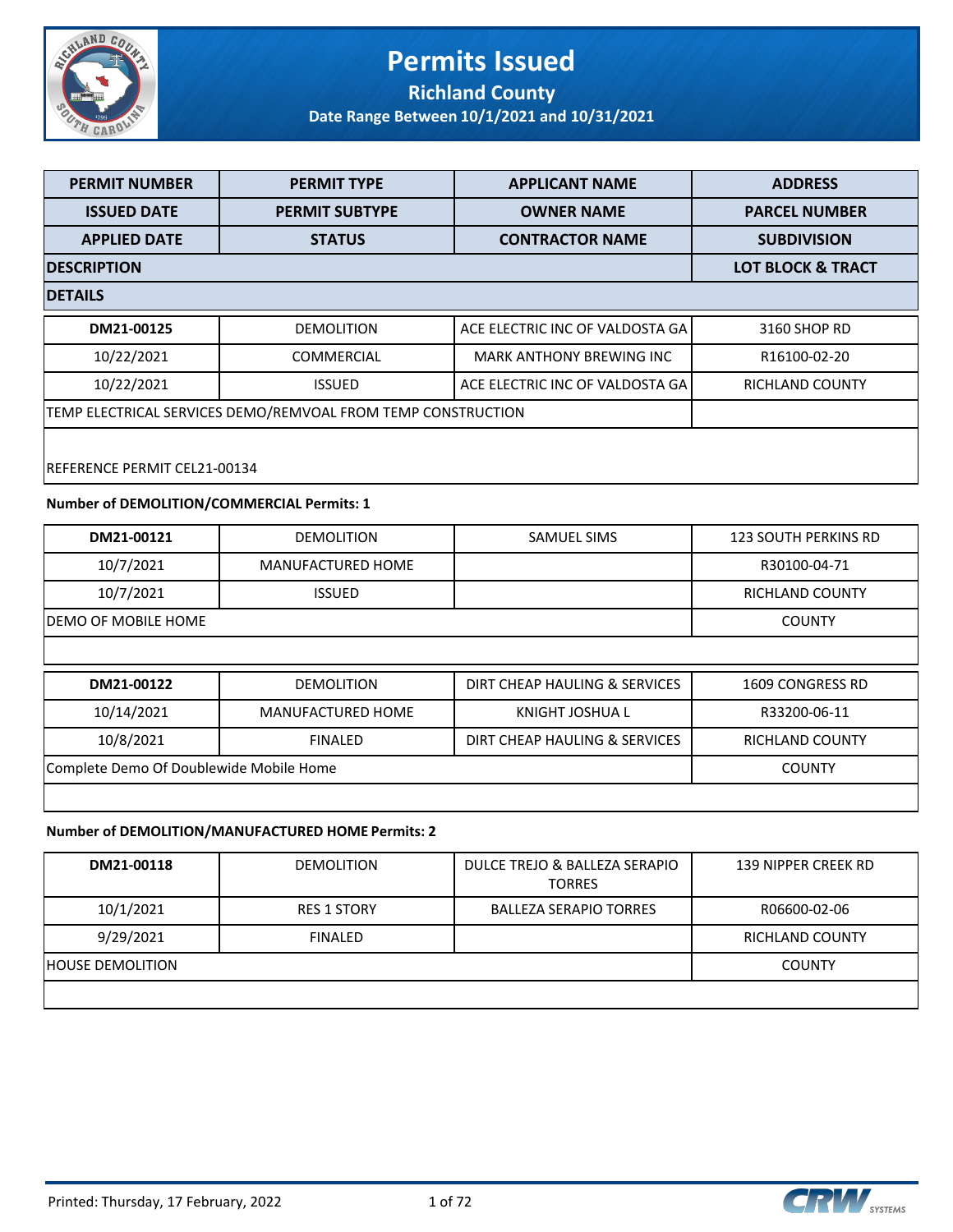

**Richland County**

**Date Range Between 10/1/2021 and 10/31/2021**

| DM21-00119                                | <b>DEMOLITION</b>  | <b>CAROLINA TRUCKING AND</b><br><b>DEMOLITION SERVICE</b> | 739 CHILDS ST                   |
|-------------------------------------------|--------------------|-----------------------------------------------------------|---------------------------------|
| 10/4/2021                                 | <b>RES 1 STORY</b> | <b>ODAMS BETTY THOMAS</b>                                 | R11115-08-17                    |
| 9/30/2021                                 | <b>ISSUED</b>      | <b>CAROLINA TRUCKING AND</b><br><b>DEMOLITION SERVICE</b> | RICHLAND COUNTY                 |
| Demolition of structure removal of debris |                    |                                                           | <b>COUNTY</b>                   |
|                                           |                    |                                                           |                                 |
| DM21-00120                                | <b>DEMOLITION</b>  | CAROLINA TRUCKING AND<br><b>DEMOLITION SERVICE</b>        | 5526 BLUFF RD                   |
| 10/4/2021                                 | <b>RES 1 STORY</b> | DIAMOND SARAH B ET AL                                     | R18705-01-06                    |
| 9/30/2021                                 | <b>ISSUED</b>      | CAROLINA TRUCKING AND<br><b>DEMOLITION SERVICE</b>        | RICHLAND COUNTY                 |
| Demolish structure and remove debris      |                    |                                                           | <b>COUNTY</b>                   |
|                                           |                    |                                                           |                                 |
| DM21-00123                                | <b>DEMOLITION</b>  | CAROLINA TRUCKING AND<br><b>DEMOLITION SERVICE</b>        | 10 OBERON PL                    |
| 10/15/2021                                | <b>RES 1 STORY</b> | <b>NEGRON YAJAIRA</b>                                     | R20114-02-10                    |
| 10/12/2021                                | <b>ISSUED</b>      | <b>CAROLINA TRUCKING AND</b><br><b>DEMOLITION SERVICE</b> | <b>RICHLAND COUNTY</b>          |
| Demolition of structure                   | <b>COUNTY</b>      |                                                           |                                 |
|                                           |                    |                                                           |                                 |
| DM21-00126                                | <b>DEMOLITION</b>  | <b>FULKS JAMES SR</b>                                     | 111 NELSON RD                   |
| 10/25/2021                                | <b>RES 1 STORY</b> | <b>FULKS JAMES SR</b>                                     | R12007-01-01                    |
| 10/25/2021                                | <b>FINALED</b>     |                                                           | RICHLAND COUNTY                 |
| DEMO OF HOME                              |                    |                                                           | <b>COUNTY</b>                   |
|                                           |                    |                                                           |                                 |
| DM21-00127                                | <b>DEMOLITION</b>  | <b>CHRISTOPHER NELUMS</b>                                 | <b>805 N HIGHLAND FOREST DR</b> |
| 10/29/2021                                | <b>RES 1 STORY</b> | <b>NELUMS MARCUS</b>                                      | R11916-02-14                    |
| 10/26/2021                                | <b>ISSUED</b>      | <b>CHRISTOPHER NELUMS</b>                                 | RICHLAND COUNTY                 |
| Demo Existing Structure                   |                    |                                                           | <b>COUNTY</b>                   |
|                                           |                    |                                                           |                                 |
| DM21-00130                                | <b>DEMOLITION</b>  | <b>BROWNS TREE SERVICE</b>                                | 1335 HUTCHINSON ST              |
| 10/28/2021                                | <b>RES 1 STORY</b> |                                                           | R09509-02-11                    |
| 10/28/2021                                | <b>HOLD</b>        |                                                           | RICHLAND COUNTY                 |
| <b>DEMOLITION</b>                         |                    |                                                           | <b>COUNTY</b>                   |
| WAITING ON A SIGNED CONTRACT.             |                    |                                                           |                                 |

**Number of DEMOLITION/RES 1 STORY Permits: 7**

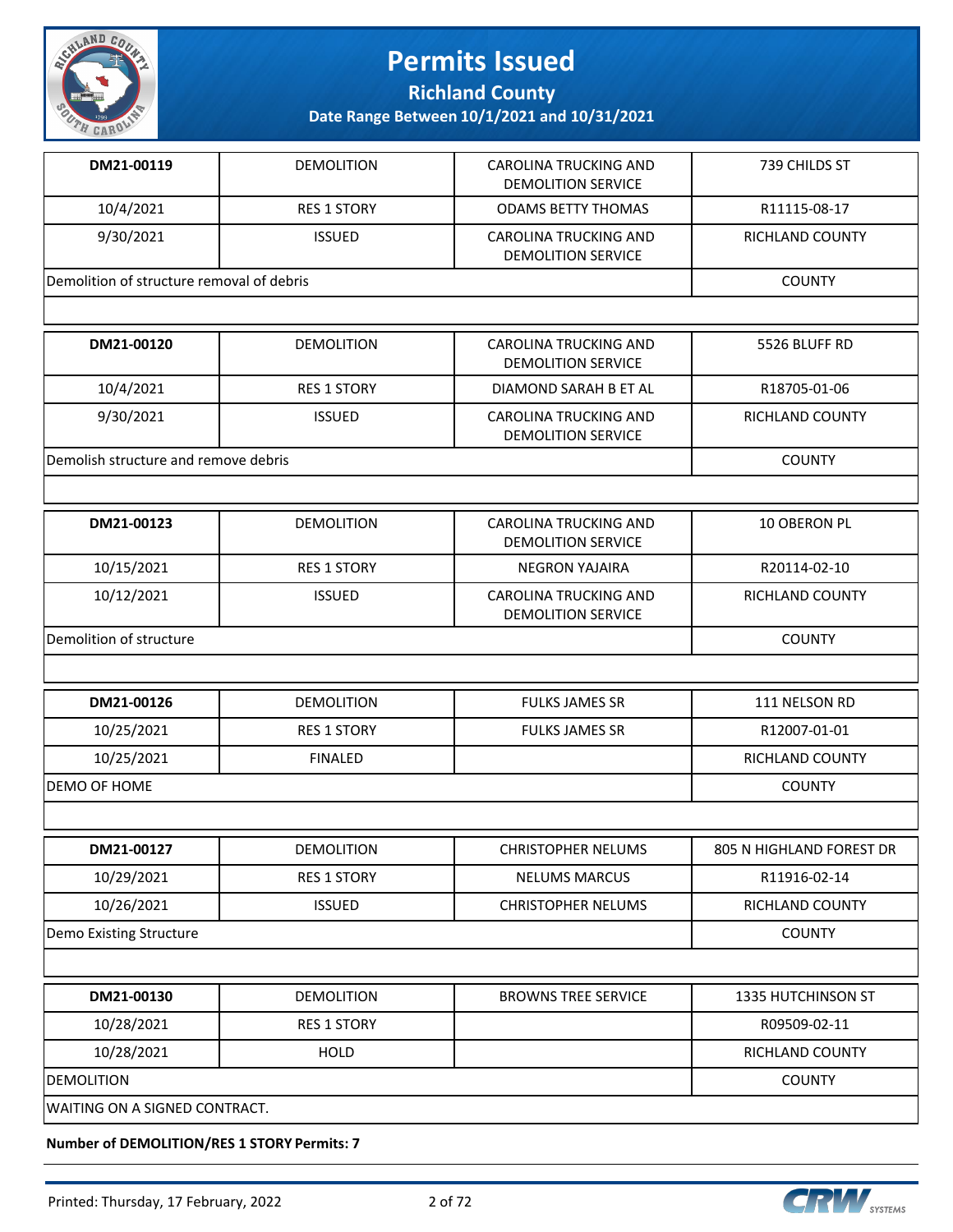

**Richland County**

| MH21-00146            | MANUFACTURED HOME | <b>Boscaglia Properties</b>         | 10001 GARNERS FERRY RD A1 |
|-----------------------|-------------------|-------------------------------------|---------------------------|
| 10/13/2021            | Unassigned        | <b>Boscaglia Properties</b>         | R27800-03-01              |
| 9/30/2021             | <b>FINALED</b>    | Dominic Boscaglia                   | RICHLAND COUNTY           |
| Mobile Home Set Up    |                   |                                     | A1 COUNTY                 |
| N/A                   |                   |                                     |                           |
| MH21-00147            | MANUFACTURED HOME | <b>Boscaglia Properties</b>         | 10001 GARNERS FERRY RD C1 |
| 10/8/2021             | Unassigned        | <b>Boscaglia Properties</b>         | R27800-03-01              |
| 9/30/2021             | <b>FINALED</b>    | <b>Boscaglia Properties</b>         | RICHLAND COUNTY           |
| Mobile Home Set Up    |                   |                                     | <b>C1 COUNTY</b>          |
| N/A                   |                   |                                     |                           |
| MH21-00148            | MANUFACTURED HOME | <b>Boscaglia Properties</b>         | 10001 GARNERS FERRY RD D1 |
| 10/13/2021            | Unassigned        | <b>Boscaglia Properties</b>         | R27800-03-01              |
| 9/30/2021             | <b>FINALED</b>    | <b>Boscaglia Properties</b>         | RICHLAND COUNTY           |
| Mobile Home Set Up    |                   |                                     | <b>D1 COUNTY</b>          |
| N/A                   |                   |                                     |                           |
| MH21-00149            | MANUFACTURED HOME | <b>WENTLEY MARIA CLARISSA &amp;</b> | 120 RAY KELLY RD          |
| 10/4/2021             | Unassigned        | <b>WENTLEY MARIA CLARISSA &amp;</b> | R20600-10-89              |
| 10/4/2021             | <b>ISSUED</b>     |                                     | RICHLAND COUNTY           |
| MOBILE HOME SET UP    |                   |                                     | <b>COUNTY</b>             |
|                       |                   |                                     |                           |
| MH21-00150            | MANUFACTURED HOME | SAMUEL SIMS                         | 123 SOUTH PERKINS RD      |
| 10/7/2021             | Unassigned        |                                     | R30100-04-71              |
| 10/7/2021             | <b>FINALED</b>    |                                     | RICHLAND COUNTY           |
| NEW MOBILE HOME SETUP |                   |                                     | <b>COUNTY</b>             |
|                       |                   |                                     |                           |
| MH21-00151            | MANUFACTURED HOME | LIZZIE METION & JOSHUA STOCKER      | 108 SANDY HAVEN DR 96     |
| 10/7/2021             | Unassigned        |                                     | R25807-02-12              |
| 10/7/2021             | <b>ISSUED</b>     |                                     | RICHLAND COUNTY           |
| MOBILE HOME SET UP    |                   |                                     | 96 COUNTY                 |
|                       |                   |                                     |                           |
|                       |                   |                                     |                           |

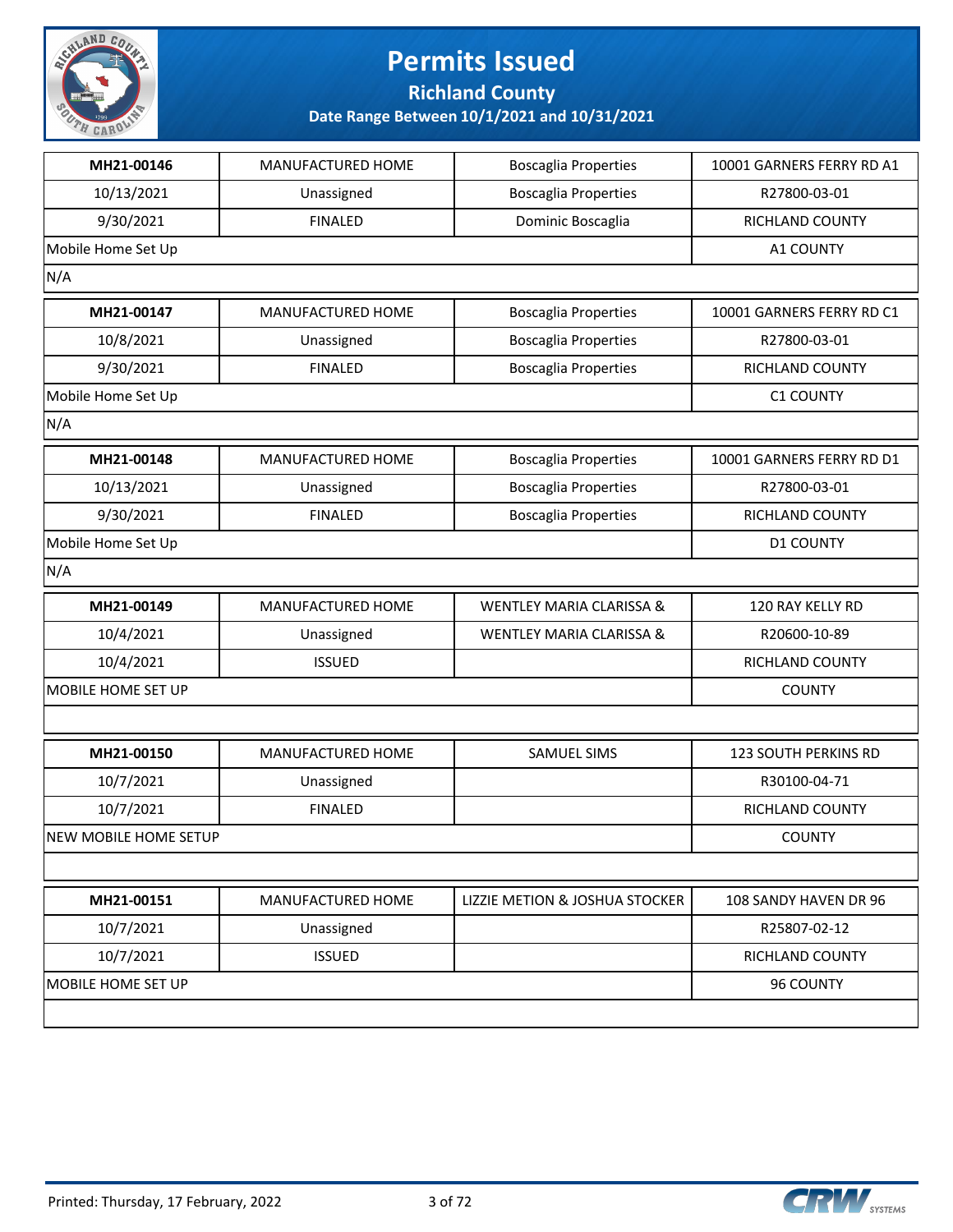

**Richland County**

| MH21-00152                  | MANUFACTURED HOME | <b>RICHBOW TIFFANY &amp;</b> | 118 SERETHA RD            |
|-----------------------------|-------------------|------------------------------|---------------------------|
| 10/7/2021                   | Unassigned        | <b>RICHBOW TIFFANY &amp;</b> | R27701-01-03              |
| 10/7/2021                   | <b>FINALED</b>    |                              | <b>RICHLAND COUNTY</b>    |
| MOIBLE HOME SET UP          |                   |                              | <b>COUNTY</b>             |
|                             |                   |                              |                           |
| MH21-00153                  | MANUFACTURED HOME | <b>Boscaglia Properties</b>  | 10001 GARNERS FERRY RD A7 |
| 10/13/2021                  | Unassigned        | <b>Boscaglia Properties</b>  | R27800-03-01              |
| 10/8/2021                   | <b>FINALED</b>    |                              | RICHLAND COUNTY           |
| Mobile Home Set Up          |                   |                              | A7 COUNTY                 |
| N/A                         |                   |                              |                           |
| CHANGED FROM LOT # B1 TO A7 |                   |                              |                           |
| MH21-00154                  | MANUFACTURED HOME | <b>Boscaglia Properties</b>  | 10001 GARNERS FERRY RD B3 |
| 10/13/2021                  | Unassigned        | <b>Boscaglia Properties</b>  | R27800-03-01              |
| 10/8/2021                   | <b>FINALED</b>    |                              | RICHLAND COUNTY           |
| Mobile Home Set Up          |                   |                              | <b>B3 COUNTY</b>          |
| N/A                         |                   |                              |                           |
| CHANGED LOT # FROM E1 TO B3 |                   |                              |                           |
| MH21-00155                  | MANUFACTURED HOME | <b>VILLEDA LASTENIA S</b>    | 1452 BELLA VISTA DR       |
| 10/8/2021                   | Unassigned        | VILLEDA LASTENIA S           | R14214-04-10              |
| 10/8/2021                   | <b>FINALED</b>    |                              | RICHLAND COUNTY           |
| NEW MOBILE HOME SETUP       |                   |                              | <b>COUNTY</b>             |
|                             |                   |                              |                           |
| MH21-00156                  | MANUFACTURED HOME | Major hillard                | 3615 PERCIVAL RD          |
| 10/27/2021                  | Unassigned        | MH Estates LLC               | R22709-02-01              |
| 10/11/2021                  | <b>FINALED</b>    |                              | RICHLAND COUNTY           |
|                             |                   |                              | 46 COUNTY                 |
|                             |                   |                              |                           |
| MH21-00157                  | MANUFACTURED HOME | Major hillard                | 3615 PERCIVAL RD          |
| 10/27/2021                  | Unassigned        | MH Estates LLC               | R22709-02-01              |
| 10/11/2021                  | <b>FINALED</b>    |                              | RICHLAND COUNTY           |
|                             |                   |                              | 49 COUNTY                 |
|                             |                   |                              |                           |

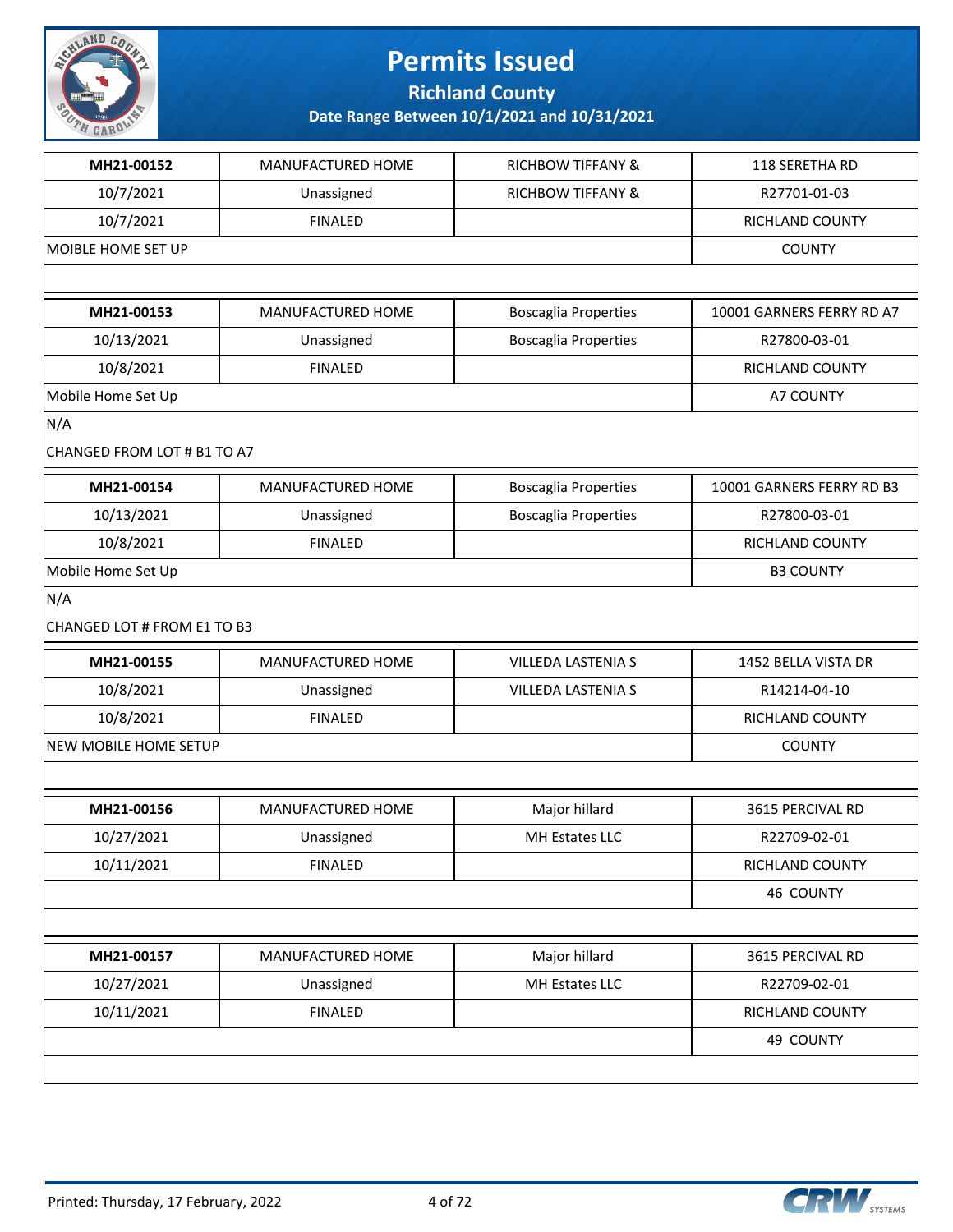

**Richland County**

| MH Estates LLC<br>10/27/2021<br>Unassigned<br>R22709-02-01<br>10/11/2021<br>RICHLAND COUNTY<br><b>FINALED</b><br><b>70 70 COUNTY</b><br>MH21-00159<br>MANUFACTURED HOME<br>Major hillard<br>3615 PERCIVAL RD<br>10/27/2021<br>MH Estates LLC<br>R22709-02-01<br>Unassigned<br>10/11/2021<br><b>FINALED</b><br>RICHLAND COUNTY<br>68 68 COUNTY<br>MH21-00160<br>Major hillard<br>MANUFACTURED HOME<br>3615 PERCIVAL RD<br>MH Estates LLC<br>10/27/2021<br>R22709-02-01<br>Unassigned<br>10/11/2021<br><b>FINALED</b><br>RICHLAND COUNTY<br><b>66 66 COUNTY</b><br>Major hillard<br>MH21-00161<br>MANUFACTURED HOME<br>3615 PERCIVAL RD<br>10/27/2021<br>MH Estates LLC<br>R22709-02-01<br>Unassigned<br>10/11/2021<br><b>FINALED</b><br>RICHLAND COUNTY<br><b>74 74 COUNTY</b><br>MH21-00162<br>MANUFACTURED HOME<br>RTMS PROPERTIES LLC<br>2721 KENNERLY RD<br>10/13/2021<br>Unassigned<br>RTMS PROPERTIES LLC<br>R04300-03-10<br>10/13/2021<br><b>FINALED</b><br>RICHLAND COUNTY<br><b>COUNTY</b><br>MH21-00163<br>MANUFACTURED HOME<br><b>BOSCAGLIA PROPERTIES LLC</b><br>10001 GARNERS FERRY RD B1<br>10/13/2021<br>R27800-03-01<br>Unassigned<br>10/13/2021<br><b>FINALED</b><br>RICHLAND COUNTY<br><b>B1 COUNTY</b> | MH21-00158            | MANUFACTURED HOME | Major hillard | 3615 PERCIVAL RD |
|--------------------------------------------------------------------------------------------------------------------------------------------------------------------------------------------------------------------------------------------------------------------------------------------------------------------------------------------------------------------------------------------------------------------------------------------------------------------------------------------------------------------------------------------------------------------------------------------------------------------------------------------------------------------------------------------------------------------------------------------------------------------------------------------------------------------------------------------------------------------------------------------------------------------------------------------------------------------------------------------------------------------------------------------------------------------------------------------------------------------------------------------------------------------------------------------------------------------------|-----------------------|-------------------|---------------|------------------|
|                                                                                                                                                                                                                                                                                                                                                                                                                                                                                                                                                                                                                                                                                                                                                                                                                                                                                                                                                                                                                                                                                                                                                                                                                          |                       |                   |               |                  |
|                                                                                                                                                                                                                                                                                                                                                                                                                                                                                                                                                                                                                                                                                                                                                                                                                                                                                                                                                                                                                                                                                                                                                                                                                          |                       |                   |               |                  |
|                                                                                                                                                                                                                                                                                                                                                                                                                                                                                                                                                                                                                                                                                                                                                                                                                                                                                                                                                                                                                                                                                                                                                                                                                          |                       |                   |               |                  |
|                                                                                                                                                                                                                                                                                                                                                                                                                                                                                                                                                                                                                                                                                                                                                                                                                                                                                                                                                                                                                                                                                                                                                                                                                          |                       |                   |               |                  |
|                                                                                                                                                                                                                                                                                                                                                                                                                                                                                                                                                                                                                                                                                                                                                                                                                                                                                                                                                                                                                                                                                                                                                                                                                          |                       |                   |               |                  |
|                                                                                                                                                                                                                                                                                                                                                                                                                                                                                                                                                                                                                                                                                                                                                                                                                                                                                                                                                                                                                                                                                                                                                                                                                          |                       |                   |               |                  |
|                                                                                                                                                                                                                                                                                                                                                                                                                                                                                                                                                                                                                                                                                                                                                                                                                                                                                                                                                                                                                                                                                                                                                                                                                          |                       |                   |               |                  |
|                                                                                                                                                                                                                                                                                                                                                                                                                                                                                                                                                                                                                                                                                                                                                                                                                                                                                                                                                                                                                                                                                                                                                                                                                          |                       |                   |               |                  |
|                                                                                                                                                                                                                                                                                                                                                                                                                                                                                                                                                                                                                                                                                                                                                                                                                                                                                                                                                                                                                                                                                                                                                                                                                          |                       |                   |               |                  |
|                                                                                                                                                                                                                                                                                                                                                                                                                                                                                                                                                                                                                                                                                                                                                                                                                                                                                                                                                                                                                                                                                                                                                                                                                          |                       |                   |               |                  |
|                                                                                                                                                                                                                                                                                                                                                                                                                                                                                                                                                                                                                                                                                                                                                                                                                                                                                                                                                                                                                                                                                                                                                                                                                          |                       |                   |               |                  |
|                                                                                                                                                                                                                                                                                                                                                                                                                                                                                                                                                                                                                                                                                                                                                                                                                                                                                                                                                                                                                                                                                                                                                                                                                          |                       |                   |               |                  |
|                                                                                                                                                                                                                                                                                                                                                                                                                                                                                                                                                                                                                                                                                                                                                                                                                                                                                                                                                                                                                                                                                                                                                                                                                          |                       |                   |               |                  |
|                                                                                                                                                                                                                                                                                                                                                                                                                                                                                                                                                                                                                                                                                                                                                                                                                                                                                                                                                                                                                                                                                                                                                                                                                          |                       |                   |               |                  |
|                                                                                                                                                                                                                                                                                                                                                                                                                                                                                                                                                                                                                                                                                                                                                                                                                                                                                                                                                                                                                                                                                                                                                                                                                          |                       |                   |               |                  |
|                                                                                                                                                                                                                                                                                                                                                                                                                                                                                                                                                                                                                                                                                                                                                                                                                                                                                                                                                                                                                                                                                                                                                                                                                          |                       |                   |               |                  |
|                                                                                                                                                                                                                                                                                                                                                                                                                                                                                                                                                                                                                                                                                                                                                                                                                                                                                                                                                                                                                                                                                                                                                                                                                          |                       |                   |               |                  |
|                                                                                                                                                                                                                                                                                                                                                                                                                                                                                                                                                                                                                                                                                                                                                                                                                                                                                                                                                                                                                                                                                                                                                                                                                          |                       |                   |               |                  |
|                                                                                                                                                                                                                                                                                                                                                                                                                                                                                                                                                                                                                                                                                                                                                                                                                                                                                                                                                                                                                                                                                                                                                                                                                          |                       |                   |               |                  |
|                                                                                                                                                                                                                                                                                                                                                                                                                                                                                                                                                                                                                                                                                                                                                                                                                                                                                                                                                                                                                                                                                                                                                                                                                          |                       |                   |               |                  |
|                                                                                                                                                                                                                                                                                                                                                                                                                                                                                                                                                                                                                                                                                                                                                                                                                                                                                                                                                                                                                                                                                                                                                                                                                          |                       |                   |               |                  |
|                                                                                                                                                                                                                                                                                                                                                                                                                                                                                                                                                                                                                                                                                                                                                                                                                                                                                                                                                                                                                                                                                                                                                                                                                          |                       |                   |               |                  |
|                                                                                                                                                                                                                                                                                                                                                                                                                                                                                                                                                                                                                                                                                                                                                                                                                                                                                                                                                                                                                                                                                                                                                                                                                          | MOBILE HOME SET UP    |                   |               |                  |
|                                                                                                                                                                                                                                                                                                                                                                                                                                                                                                                                                                                                                                                                                                                                                                                                                                                                                                                                                                                                                                                                                                                                                                                                                          |                       |                   |               |                  |
|                                                                                                                                                                                                                                                                                                                                                                                                                                                                                                                                                                                                                                                                                                                                                                                                                                                                                                                                                                                                                                                                                                                                                                                                                          |                       |                   |               |                  |
|                                                                                                                                                                                                                                                                                                                                                                                                                                                                                                                                                                                                                                                                                                                                                                                                                                                                                                                                                                                                                                                                                                                                                                                                                          |                       |                   |               |                  |
|                                                                                                                                                                                                                                                                                                                                                                                                                                                                                                                                                                                                                                                                                                                                                                                                                                                                                                                                                                                                                                                                                                                                                                                                                          |                       |                   |               |                  |
|                                                                                                                                                                                                                                                                                                                                                                                                                                                                                                                                                                                                                                                                                                                                                                                                                                                                                                                                                                                                                                                                                                                                                                                                                          | NEW MOBILE HOME SETUP |                   |               |                  |
| CHANGED LOT # FROM A2 TO B1                                                                                                                                                                                                                                                                                                                                                                                                                                                                                                                                                                                                                                                                                                                                                                                                                                                                                                                                                                                                                                                                                                                                                                                              |                       |                   |               |                  |

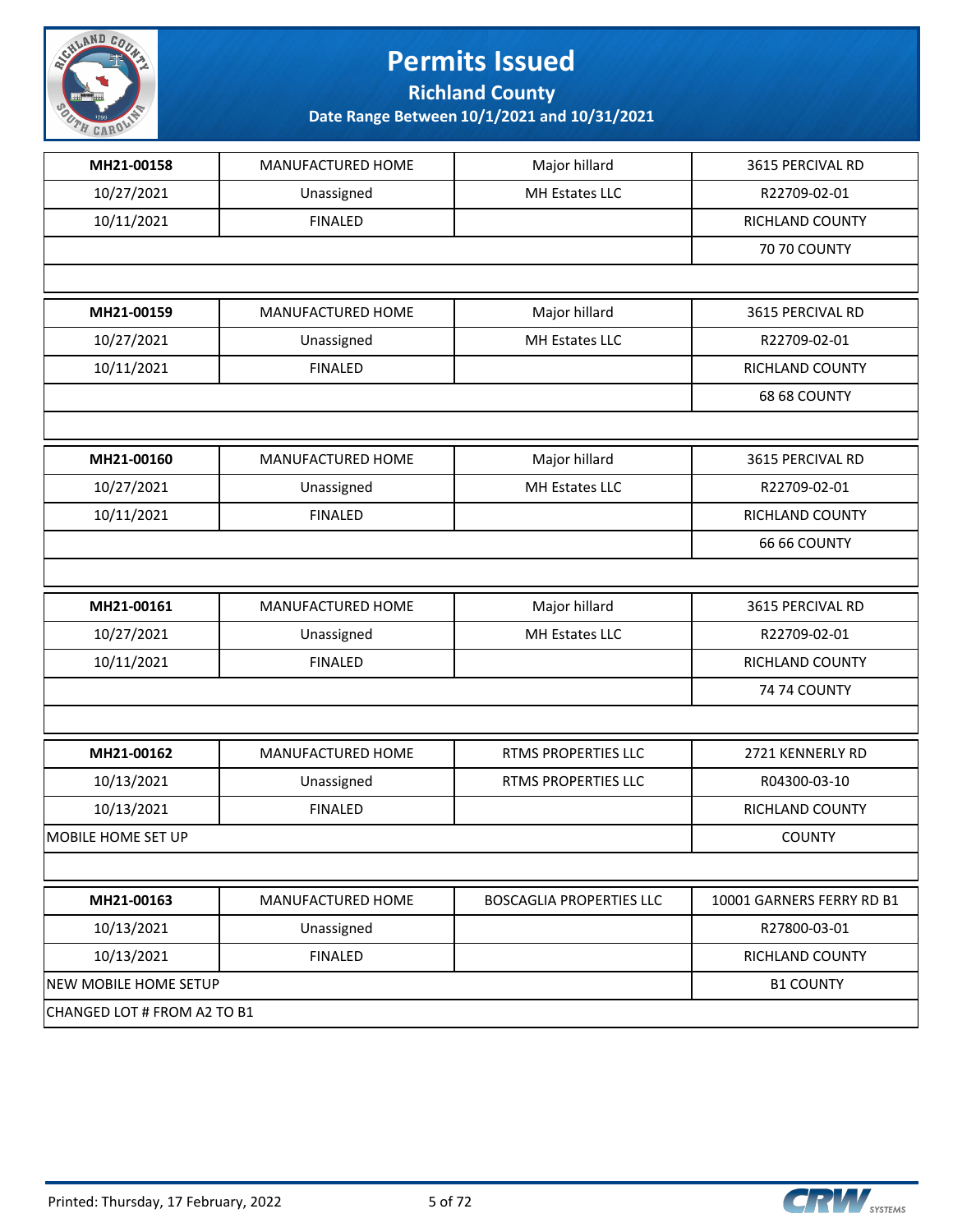

**Richland County**

| MH21-00164                   | MANUFACTURED HOME | <b>BOSCAGLIA PROPERTIES LLC</b>                                                      | 1117 OWENS RD 28   |
|------------------------------|-------------------|--------------------------------------------------------------------------------------|--------------------|
| 10/13/2021                   | Unassigned        |                                                                                      | R09700-02-14       |
| 10/13/2021                   | <b>ISSUED</b>     |                                                                                      | RICHLAND COUNTY    |
| NEW MOBILE HOME SETUP        |                   |                                                                                      | 28 COUNTY          |
|                              |                   |                                                                                      |                    |
| MH21-00165                   | MANUFACTURED HOME | <b>BOSCAGLIA PROPERTIES LLC</b>                                                      | 1117 OWENS RD 7    |
| 10/13/2021                   | Unassigned        | <b>BOSCAGLIA PROPERTIES LLC</b>                                                      | R09700-02-14       |
| 10/13/2021                   | <b>ISSUED</b>     |                                                                                      | RICHLAND COUNTY    |
| NEW MOBILE HOME SETUP        |                   |                                                                                      | 7 COUNTY           |
|                              |                   |                                                                                      |                    |
| MH21-00167                   | MANUFACTURED HOME | DANIELLE & JOSHUA KNIGHT                                                             | 1609 CONGRESS RD   |
| 10/14/2021                   | Unassigned        |                                                                                      | R33200-06-11       |
| 10/14/2021                   | <b>FINALED</b>    |                                                                                      | RICHLAND COUNTY    |
| <b>NEW MOBILE HOME SETUP</b> |                   |                                                                                      | <b>COUNTY</b>      |
|                              |                   |                                                                                      |                    |
| MH21-00168                   | MANUFACTURED HOME | <b>SZOKE GAZEL</b>                                                                   | 1725 CHAIN GANG RD |
| 10/14/2021                   | Unassigned        | <b>SZOKE GAZEL</b>                                                                   | R37000-01-63       |
| 10/14/2021                   | <b>ISSUED</b>     |                                                                                      | RICHLAND COUNTY    |
| MOBILE HOME SET UP           |                   |                                                                                      | <b>COUNTY</b>      |
|                              |                   | HOMEOWNER HAS A MH ON THE PROPERTY AND WILL MOVE EXISTING MH TO THE SIDE FOR NEW MH. |                    |
| MH21-00170                   | MANUFACTURED HOME | <b>CHATMAN COURTNEY V</b>                                                            | 1049 NE MILES RD   |
| 10/21/2021                   | Unassigned        | <b>CHATMAN COURTNEY V</b>                                                            | R23611-01-13       |
| 10/21/2021                   | <b>FINALED</b>    |                                                                                      | RICHLAND COUNTY    |
| <b>MOBILE HOME SET UP</b>    |                   |                                                                                      | <b>COUNTY</b>      |
|                              |                   |                                                                                      |                    |
| MH21-00171                   |                   | <b>GARCIA ROJAS REYNA MARLENE &amp;</b>                                              | 728 BURMASTER DR   |
|                              | MANUFACTURED HOME |                                                                                      |                    |
| 10/22/2021                   | Unassigned        | <b>GARCIA ROJAS REYNA MARLENE &amp;</b>                                              | R25711-02-07       |
| 10/22/2021                   | <b>FINALED</b>    |                                                                                      | RICHLAND COUNTY    |
| MOBILE HOME SETUP            |                   |                                                                                      | <b>COUNTY</b>      |

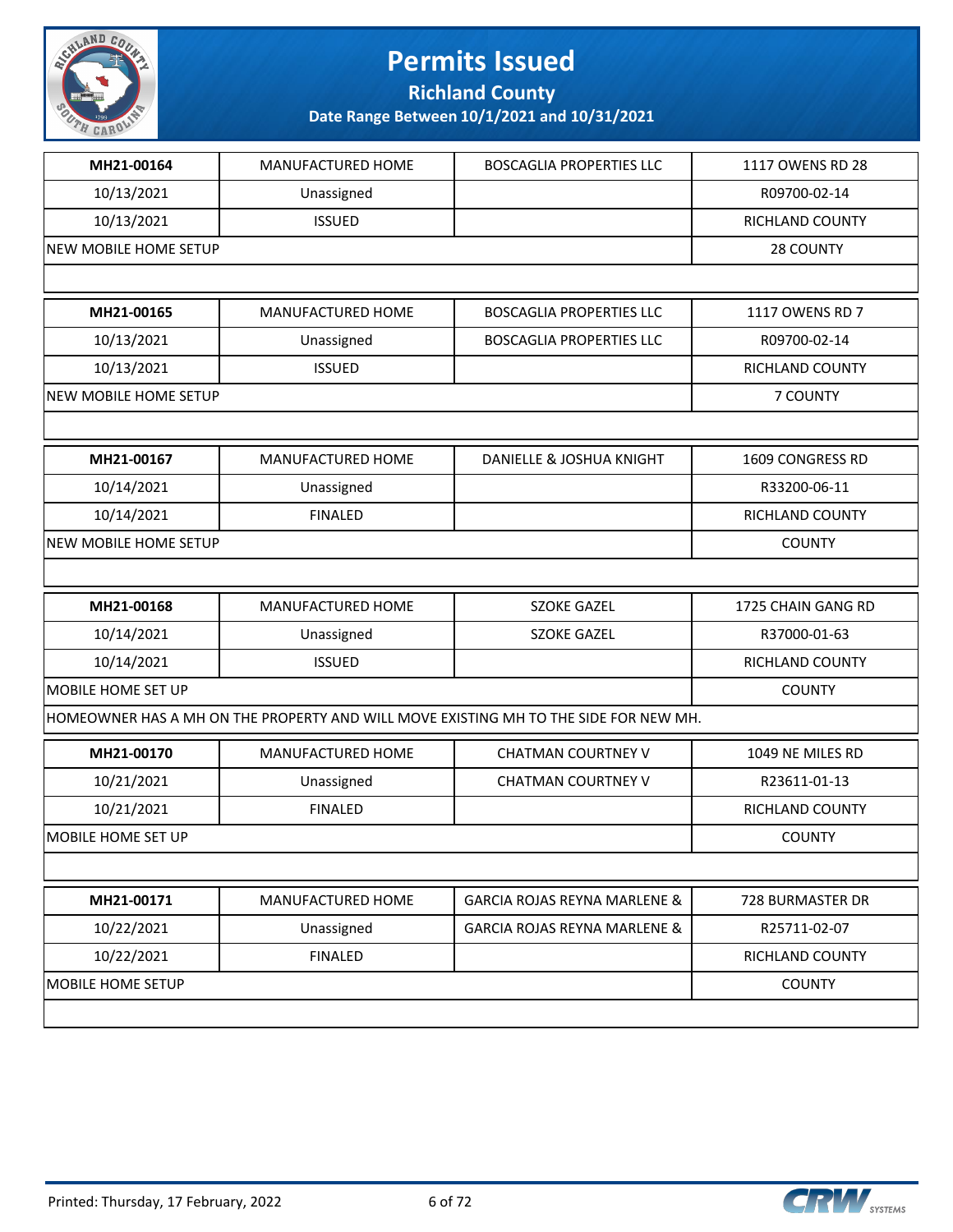

**Richland County**

**Date Range Between 10/1/2021 and 10/31/2021**

| MH21-00172          | <b>MANUFACTURED HOME</b> | <b>DAMIKA GREEN</b>         | 2320 MCCORDS FERRY RD  |
|---------------------|--------------------------|-----------------------------|------------------------|
| 10/26/2021          | Unassigned               |                             | R35581-03-09           |
| 10/26/2021          | <b>ISSUED</b>            |                             | <b>RICHLAND COUNTY</b> |
| IMOBILE HOME SET UP |                          |                             | <b>COUNTY</b>          |
|                     |                          |                             |                        |
| MH21-00173          | <b>MANUFACTURED HOME</b> | <b>DORNER LETISHA &amp;</b> | 1033 WESTON RD         |
| 10/28/2021          | Unassigned               | DORNER LETISHA &            | R27308-01-06           |
|                     |                          |                             |                        |
| 10/28/2021          | <b>FINALED</b>           |                             | <b>RICHLAND COUNTY</b> |
| IMOBILE HOME SET UP |                          |                             | <b>COUNTY</b>          |

#### **Number of MANUFACTURED HOME/Unassigned Permits: 26**

| MHIC21-00003 | MANUFACTURED HOME MOVING<br>IN THE COUNTY | <b>FITZG</b> | 400 POWELL RD 1 |
|--------------|-------------------------------------------|--------------|-----------------|
| 10/29/2021   | Unassigned                                | <b>FITZG</b> | R14500-03-03    |
| 10/29/2021   | <b>ISSUED</b>                             |              | RICHLAND COUNTY |
|              |                                           |              | <b>1 COUNTY</b> |
|              |                                           |              |                 |

#### **Number of MANUFACTURED HOME MOVING IN THE COUNTY/Unassigned Permits: 1**

| MHOC21-00003   | MANUFACTURED HOME MOVING<br>OUT OF COUNTY | FITZG        | 400 POWELL RD A        |
|----------------|-------------------------------------------|--------------|------------------------|
| 10/28/2021     | Unassigned                                | <b>FITZG</b> | R14500-03-03           |
| 10/28/2021     | <b>ISSUED</b>                             |              | <b>RICHLAND COUNTY</b> |
| moving lex cty |                                           |              | A COUNTY               |

#### **Number of MANUFACTURED HOME MOVING OUT OF COUNTY/Unassigned Permits: 1**

| MHRT21-00013         | MANUFACTURED HOME<br><b>RETIREMENT OF TITLE</b> | PRIORITY TITLE & ESCROW, LLC | 1002 LORICK RD         |
|----------------------|-------------------------------------------------|------------------------------|------------------------|
| 10/21/2021           | Unassigned                                      | FEDERAL NATIONAL MORTGAGE    | R12300-08-11           |
| 10/20/2021           | CO ISSUED                                       |                              | <b>RICHLAND COUNTY</b> |
| IRETIREMENT OF TITLE |                                                 |                              | <b>COUNTY</b>          |
|                      |                                                 |                              |                        |

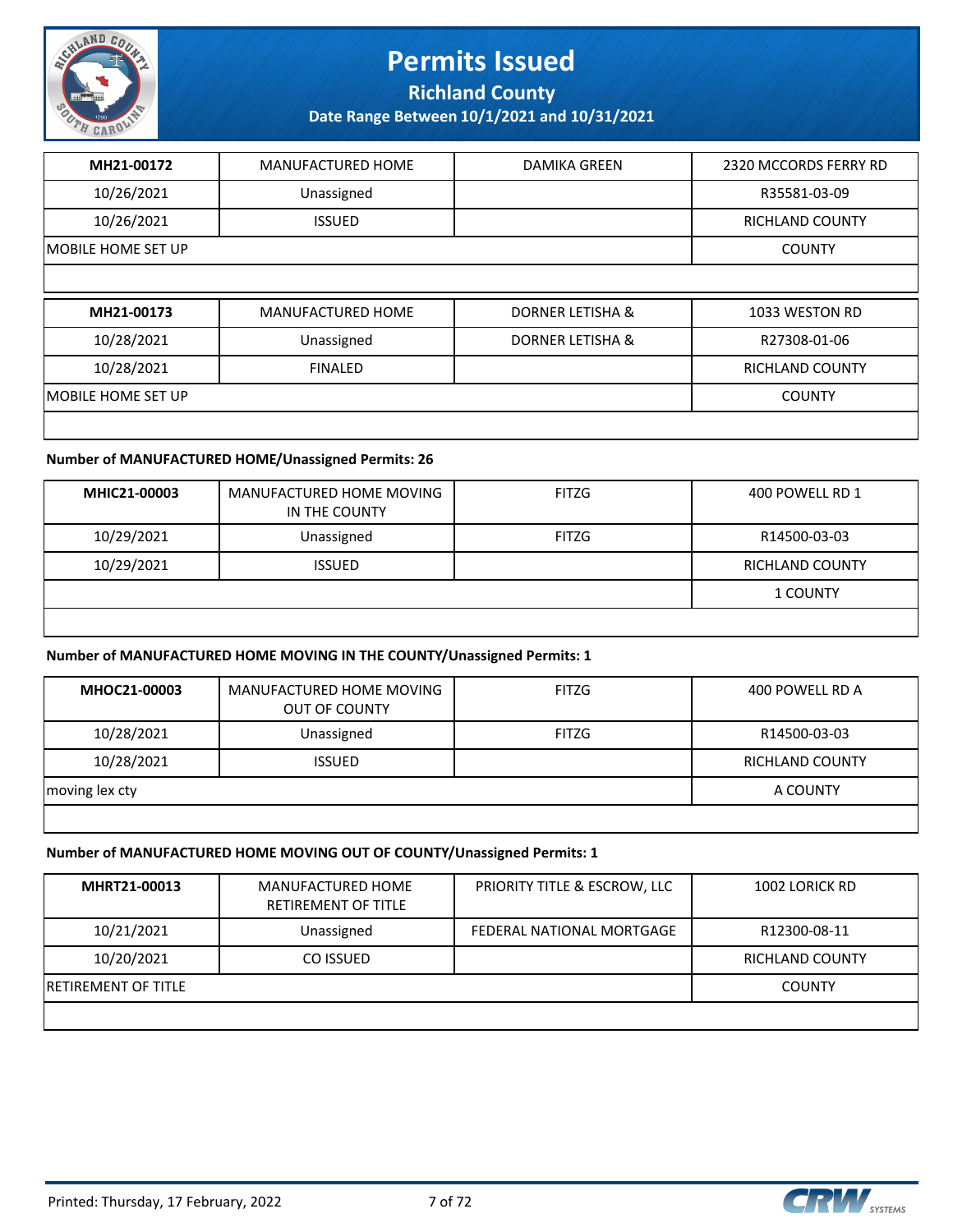

**Richland County**

**Date Range Between 10/1/2021 and 10/31/2021**

| MHRT21-00014                | MANUFACTURED HOME<br><b>RETIREMENT OF TITLE</b> | <b>MEEKINS DAVID J</b> | 150 HENDRIX KNOLL RD |
|-----------------------------|-------------------------------------------------|------------------------|----------------------|
| 10/27/2021                  | Unassigned                                      | <b>MEEKINS DAVID J</b> | R09900-08-99         |
| 10/27/2021                  | CO ISSUED                                       |                        | RICHLAND COUNTY      |
| <b>IMOBILE HOME DETITLE</b> |                                                 |                        | <b>COUNTY</b>        |
|                             |                                                 |                        |                      |

| MHRT21-00015 | MANUFACTURED HOME<br>RETIREMENT OF TITLE | KAREN SCOTT | 1213 RUSHING RD |
|--------------|------------------------------------------|-------------|-----------------|
| 10/29/2021   | Unassigned                               |             | R23600-01-17    |
| 10/29/2021   | CO ISSUED                                |             | RICHLAND COUNTY |
| IDE-TITLING  |                                          |             | <b>COUNTY</b>   |
|              |                                          |             |                 |

#### **Number of MANUFACTURED HOME RETIREMENT OF TITLE/Unassigned Permits: 3**

| REL21-00346                                     | <b>RES ELECTRICAL</b> | <b>JENKINS ELECTRIC SERVICE</b> | <b>6536 SHAKESPEARE RD</b> |
|-------------------------------------------------|-----------------------|---------------------------------|----------------------------|
| 10/6/2021                                       | <b>RESIDENTIAL</b>    | PEOPLES HOLDINGS LLC            | R14215-09-06               |
| 9/17/2021                                       | <b>ISSUED</b>         | <b>JENKINS ELECTRIC SERVICE</b> | <b>RICHLAND COUNTY</b>     |
| Rewiring                                        |                       |                                 | <b>COUNTY</b>              |
|                                                 |                       |                                 |                            |
| REL21-00367                                     | <b>RES ELECTRICAL</b> | <b>CHARLIE MACK</b>             | 7474 HIGHVIEW DR           |
| 10/1/2021                                       | <b>RESIDENTIAL</b>    |                                 | R17002-08-01               |
| 10/1/2021                                       | <b>FINALED</b>        |                                 | RICHLAND COUNTY            |
| <b>ADD ELECTRIC TO EXISITING SHED</b>           |                       |                                 | <b>COUNTY</b>              |
|                                                 |                       |                                 |                            |
| REL21-00368                                     | <b>RES ELECTRICAL</b> | TITAN SOLAR POWER SC INC (MC)   | 3462 OVERCREEK RD          |
| 10/12/2021                                      | <b>RESIDENTIAL</b>    | <b>SISK THOMAS N &amp;</b>      | R16810-07-10               |
| 10/4/2021                                       | <b>ISSUED</b>         |                                 | <b>RICHLAND COUNTY</b>     |
| main panel upgrade; new 225/200 MSP             |                       |                                 | <b>COUNTY</b>              |
|                                                 |                       |                                 |                            |
| REL21-00369                                     | <b>RES ELECTRICAL</b> | LOVE PLUMBING AIR ELECTRIC INC  | 2220 FARAWAY DR            |
| 10/5/2021                                       | <b>RESIDENTIAL</b>    |                                 | R19703-08-26               |
| 10/5/2021                                       | <b>ISSUED</b>         | LOVE PLUMBING AIR ELECTRIC INC  | RICHLAND COUNTY            |
| REPLACE FEDERAL PACIFIC PANEL, REPAIR WIRE CON. | <b>COUNTY</b>         |                                 |                            |
|                                                 |                       |                                 |                            |

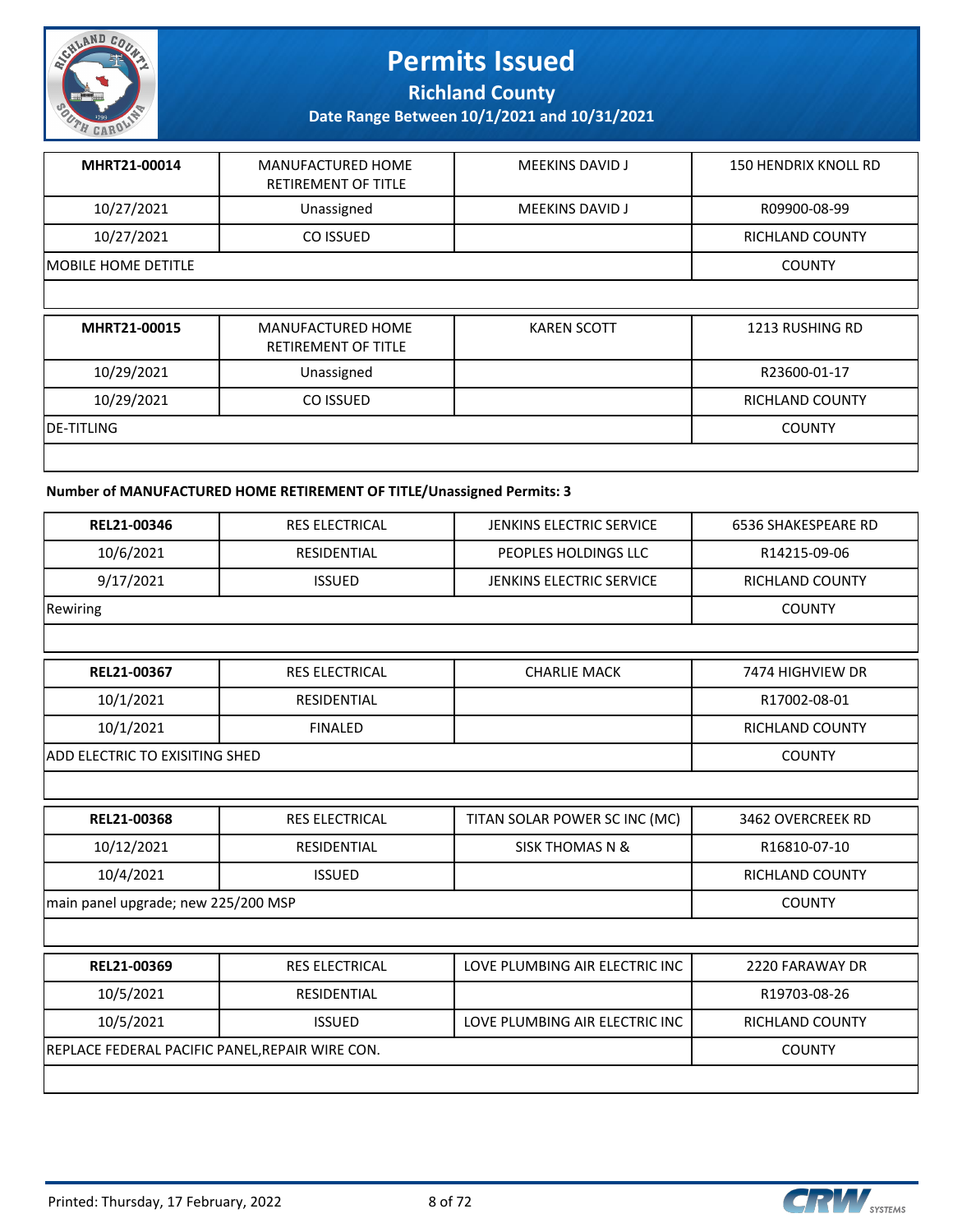

**Richland County**

| <b>RES ELECTRICAL</b>           | <b>HARRY A BROWDER SR</b>       | 1348 MULLER RD          |
|---------------------------------|---------------------------------|-------------------------|
| RESIDENTIAL                     |                                 | R12700-01-74            |
| <b>FINALED</b>                  | <b>HARRY A BROWDER SR</b>       | RICHLAND COUNTY         |
| ELECTRICAL FOR GEN. INSTALL     |                                 | <b>COUNTY</b>           |
|                                 |                                 |                         |
| <b>RES ELECTRICAL</b>           | DIAMOND ELECTRICAL SERVICES LLC | 516 TOMS CREEK RD       |
| RESIDENTIAL                     | ALWEHAV LLC                     | R30800-03-03            |
| <b>ISSUED</b>                   | DIAMOND ELECTRICAL SERVICES LLC | RICHLAND COUNTY         |
| Install 100-amp temporary pole  |                                 | <b>COUNTY</b>           |
| Size ent. conduit is 1 1/4 pvc  |                                 |                         |
| <b>RES ELECTRICAL</b>           | <b>BRIAN RABUN</b>              | <b>404 RICHCREEK RD</b> |
| RESIDENTIAL                     | <b>VSP CHARLOTTE LLC</b>        | R09204-03-05            |
| <b>FINALED</b>                  | <b>BRIAN RABUN</b>              | RICHLAND COUNTY         |
|                                 |                                 | <b>COUNTY</b>           |
|                                 |                                 |                         |
| RES ELECTRICAL                  | ROBERT D. BROACH                | 1028 HIGH VALLEY TRL 4  |
| RESIDENTIAL                     |                                 | R12300-08-08            |
| <b>FINALED</b>                  |                                 | RICHLAND COUNTY         |
| INNSPECTION TO GET POWER ON     |                                 |                         |
|                                 |                                 |                         |
| <b>RES ELECTRICAL</b>           | <b>DOUGLAS LONG TRUST</b>       | 1710 HICKORY HILL RD    |
| RESIDENTIAL                     | <b>DOUGLAS LONG TRUST</b>       | R36700-01-63            |
| <b>FINALED</b>                  |                                 | RICHLAND COUNTY         |
|                                 |                                 | <b>COUNTY</b>           |
|                                 |                                 |                         |
| RES ELECTRICAL                  | ROBERT D. BROACH                | 1028 HIGH VALLEY TRL 1  |
| RESIDENTIAL                     |                                 | R12300-08-08            |
| <b>FINALED</b>                  |                                 | RICHLAND COUNTY         |
| <b>INSPECT TO CONNECT POWER</b> |                                 |                         |
|                                 |                                 | 1 COUNTY                |
|                                 |                                 |                         |

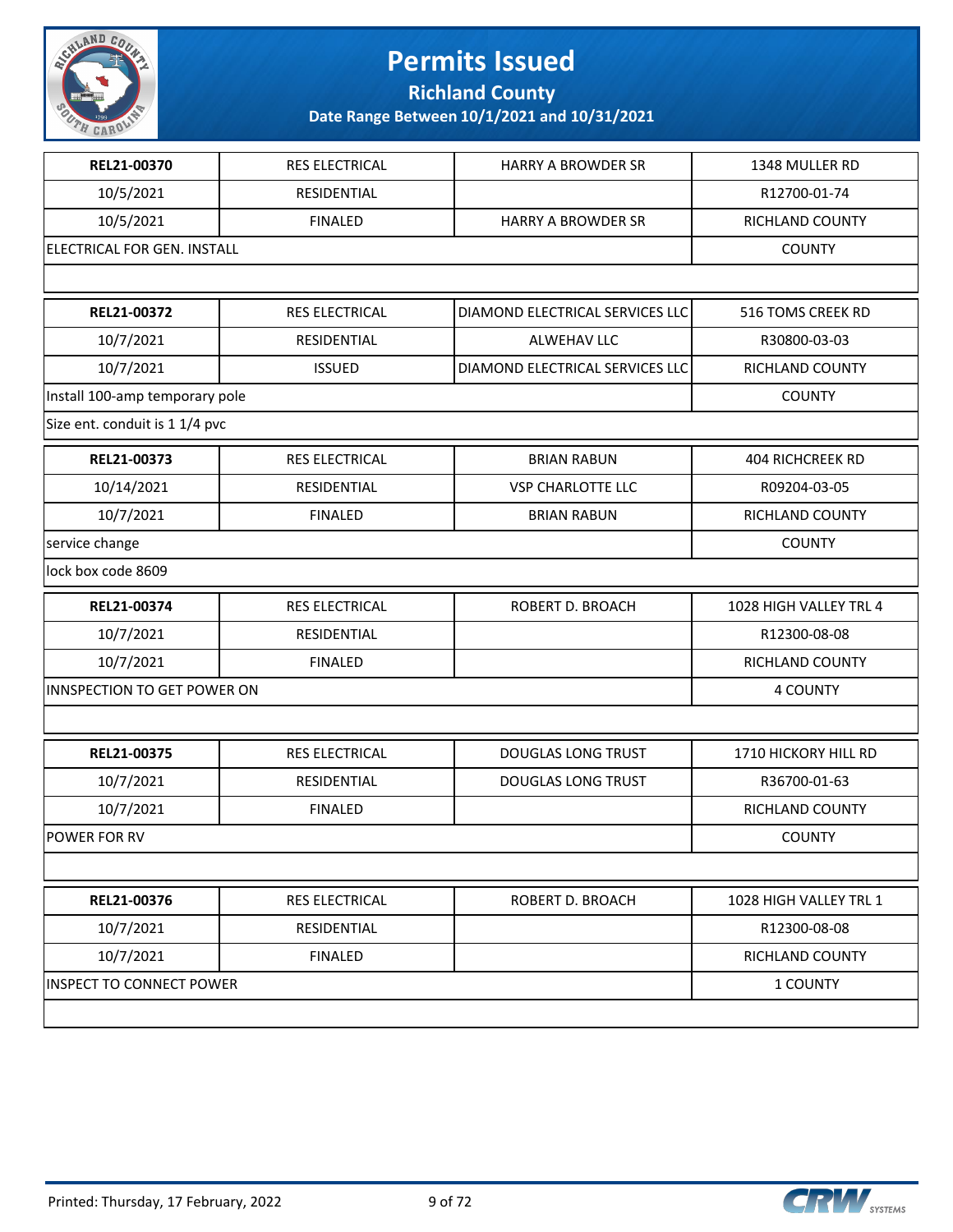

**Richland County**

| REL21-00377                                 | RES ELECTRICAL        | ROBERT D. BROACH              | 1028 HIGH VALLEY TRL 2  |
|---------------------------------------------|-----------------------|-------------------------------|-------------------------|
| 10/7/2021                                   | RESIDENTIAL           |                               | R12300-08-08            |
| 10/7/2021                                   | <b>FINALED</b>        | <b>CLARENCE JOSEPH</b>        | RICHLAND COUNTY         |
| <b>INSPECT TO CONNECT POWER</b>             |                       |                               | 2 COUNTY                |
|                                             |                       |                               |                         |
| REL21-00378                                 | <b>RES ELECTRICAL</b> | TITAN SOLAR POWER SC INC (MC) | 2405 COCO RD            |
| 10/12/2021                                  | <b>RESIDENTIAL</b>    | CAPERS KELVIN J & CLARISSIA L | R07506-01-23            |
| 10/7/2021                                   | <b>ISSUED</b>         | TITAN SOLAR POWER SC INC (MC) | RICHLAND COUNTY         |
| replacing meter with meter main combo panel |                       |                               | <b>COUNTY</b>           |
|                                             |                       |                               |                         |
| REL21-00379                                 | RES ELECTRICAL        | <b>BRIAN RABUN</b>            | 4806 FAULKLAND RD       |
| 10/13/2021                                  | RESIDENTIAL           | <b>RICE ALVIN F</b>           | R06201-02-16            |
| 10/11/2021                                  | <b>FINALED</b>        | <b>BRIAN RABUN</b>            | RICHLAND COUNTY         |
| service change                              |                       |                               | <b>COUNTY</b>           |
| lock box code: 3131                         |                       |                               |                         |
| REL21-00380                                 | RES ELECTRICAL        | <b>MIKE TOURVILLE</b>         | 2941 OLD EASTOVER RD    |
| 10/12/2021                                  | RESIDENTIAL           |                               | R34900-03-04            |
| 10/12/2021                                  | <b>FINALED</b>        | <b>MIKE TOURVILLE</b>         | RICHLAND COUNTY         |
| FOR ENTRANCE LIGHTING & GATE                |                       |                               | <b>COUNTY</b>           |
|                                             |                       |                               |                         |
| REL21-00381                                 | RES ELECTRICAL        | SANDLOT POWER SYSTEMS LLC     | 1224 NORTH BRICKYARD RD |
| 10/12/2021                                  | RESIDENTIAL           |                               | R17300-05-02            |
| 10/12/2021                                  | <b>FINALED</b>        | SANDLOT POWER SYSTEMS LLC     | RICHLAND COUNTY         |
| UPGRADE 200 AMP SERVICE TO 400 AMP SERVICE  |                       |                               | <b>COUNTY</b>           |
|                                             |                       |                               |                         |
| REL21-00382                                 | RES ELECTRICAL        | MIKE TOURVILLE                | 2941 OLD EASTOVER RD    |
| 10/12/2021                                  | RESIDENTIAL           | TOURVILLE SUMMER GARRET &     | R34900-03-04            |
| 10/12/2021                                  | <b>ISSUED</b>         |                               | RICHLAND COUNTY         |
| Irrigation Well for Farming                 | <b>COUNTY</b>         |                               |                         |
|                                             |                       |                               |                         |

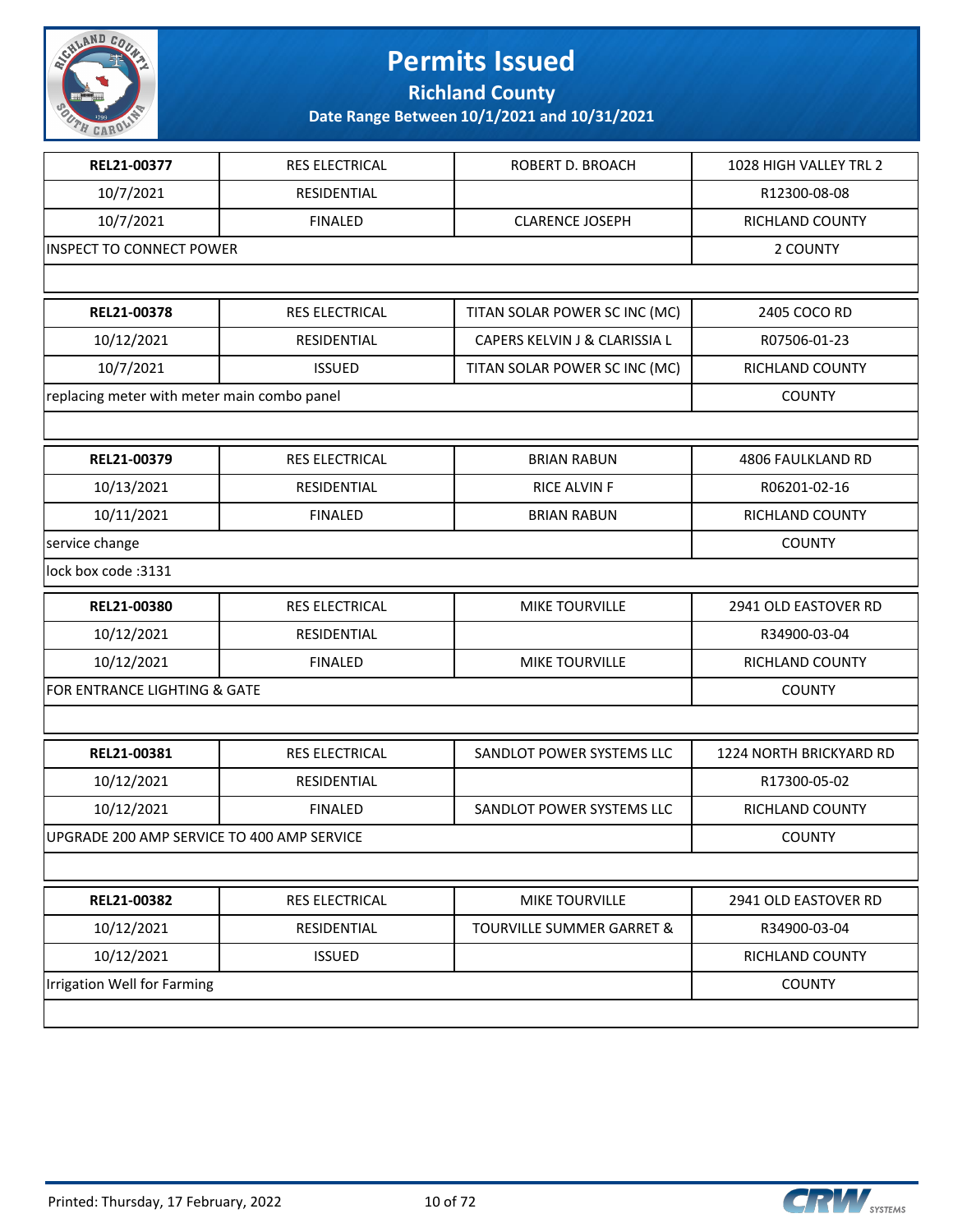

**Richland County**

**Date Range Between 10/1/2021 and 10/31/2021**

| REL21-00383                 | <b>RES ELECTRICAL</b>                                    | ECLECTIC ELECTRIC SERVICE LLC DBA<br>MR ELECTRIC OF COLUMBIA                                 | 1609 WONDER DR       |
|-----------------------------|----------------------------------------------------------|----------------------------------------------------------------------------------------------|----------------------|
| 10/15/2021                  | RESIDENTIAL                                              | DICKERT WILLIAM J & MEGAN                                                                    | R02401-01-07         |
| 10/13/2021                  | <b>FINALED</b>                                           | ECLECTIC ELECTRIC SERVICE LLC DBA<br>MR. ELECTRIC OF COLUMBIA                                | RICHLAND COUNTY      |
|                             | Replace the existing service with a new 200 amp service, |                                                                                              | <b>COUNTY</b>        |
|                             |                                                          |                                                                                              |                      |
| REL21-00384                 | <b>RES ELECTRICAL</b>                                    | GO SOLAR POWER LLC (MC)                                                                      | 219 BARNETBY WAY     |
| 10/22/2021                  | <b>RESIDENTIAL</b>                                       | HUSSAIN PREETHI S & SARMATH                                                                  | R17513-12-06         |
| 10/15/2021                  | <b>FINALED</b>                                           | GO SOLAR POWER LLC (MC)                                                                      | RICHLAND COUNTY      |
| Shutdown and meter upgrade  |                                                          |                                                                                              | <b>COUNTY</b>        |
| Service change              |                                                          |                                                                                              |                      |
| REL21-00386                 | <b>RES ELECTRICAL</b>                                    | Joe Sanwick                                                                                  | 208 COLD BRANCH DR   |
| 10/27/2021                  | RESIDENTIAL                                              | <b>Clint Barrett</b>                                                                         | R23009-02-08         |
| 10/18/2021                  | <b>FINALED</b>                                           | One2one Electric                                                                             | RICHLAND COUNTY      |
| <b>RV Service Pole</b>      |                                                          |                                                                                              | <b>COUNTY</b>        |
|                             |                                                          | 100amp meter with RV panel with 250v 50a Receptacle, 120v 30a RV Receptacle w, 120v 20a GFCI |                      |
| REL21-00388                 | RES ELECTRICAL                                           | SANCHEZ-ACOSTA ELSIE &                                                                       | 2849 CHATSWORTH RD   |
| 10/20/2021                  | RESIDENTIAL                                              | SANCHEZ-ACOSTA ELSIE &                                                                       | R17009-04-04         |
| 10/20/2021                  | <b>FINALED</b>                                           |                                                                                              | RICHLAND COUNTY      |
| ADD POWER TO EXISITING SHED |                                                          |                                                                                              | <b>COUNTY</b>        |
|                             |                                                          |                                                                                              |                      |
| REL21-00389                 | <b>RES ELECTRICAL</b>                                    | <b>EUGENE GUNTER DBA GUNTER</b><br><b>SERVICES</b>                                           | 316 ARBOR DR         |
| 10/20/2021                  | RESIDENTIAL                                              |                                                                                              | R16711-04-01         |
| 10/20/2021                  | <b>ISSUED</b>                                            | EUGENE GUNTER DBA GUNTER<br><b>SERVICES</b>                                                  | RICHLAND COUNTY      |
| REBUILD ELECT SERVICE       |                                                          |                                                                                              | <b>COUNTY</b>        |
|                             |                                                          |                                                                                              |                      |
| REL21-00390                 | RES ELECTRICAL                                           | MR ELECTRIC COLUMBIA<br><b>NORTHEAST</b>                                                     | 6574 OLD LEESBURG RD |
| 10/25/2021                  | RESIDENTIAL                                              | SMITH MICHAEL K SR & BABETTE                                                                 | R33300-03-34         |
| 10/21/2021                  | <b>FINALED</b>                                           |                                                                                              | RICHLAND COUNTY      |

meter release from utility and the country country country and the country country country country country country

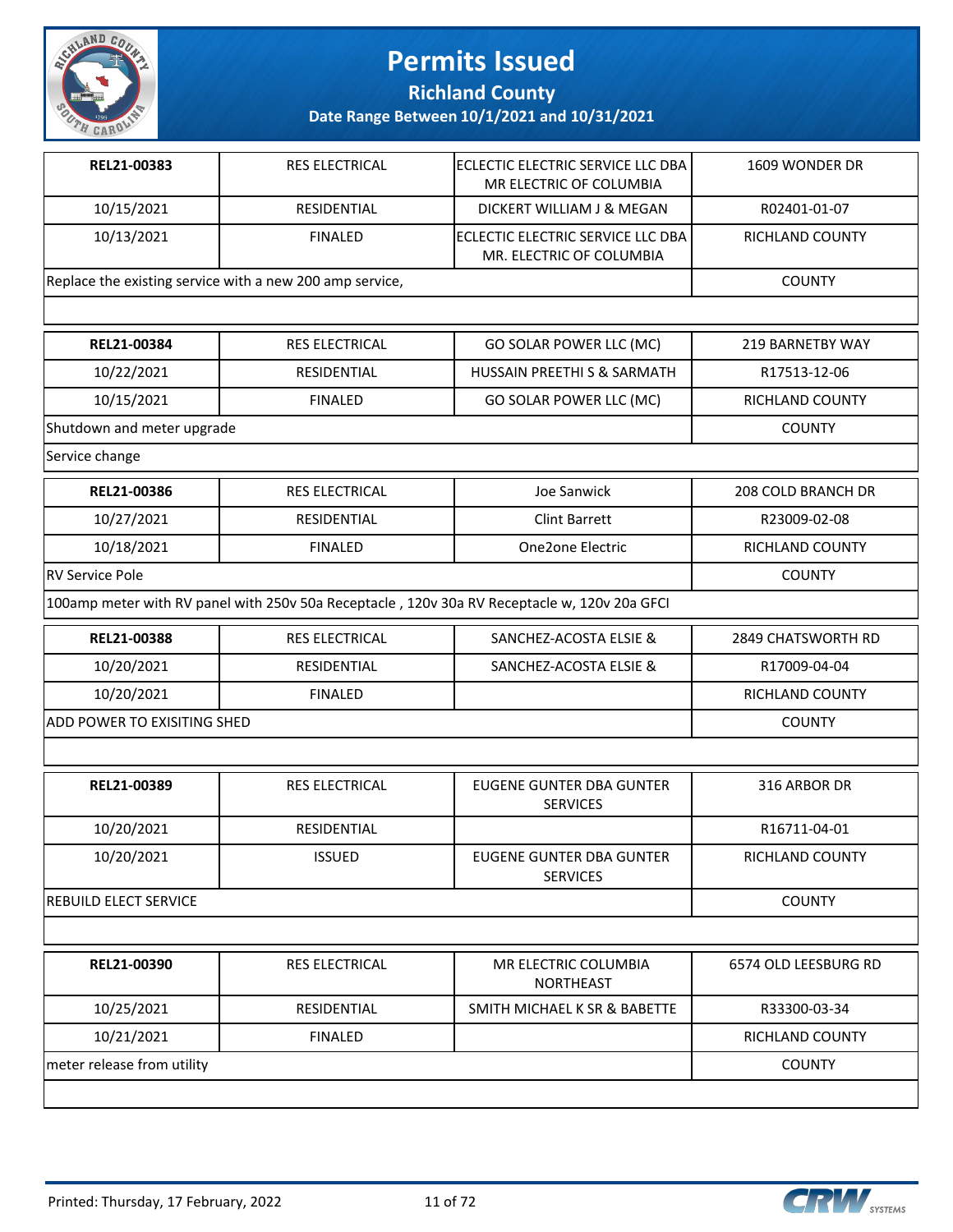

**Richland County**

| REL21-00391                                        | RES ELECTRICAL                               | RENU ENERGY SOLUTIONS LLC(MC)                 | 1150 ELM SAVANNAH RD    |
|----------------------------------------------------|----------------------------------------------|-----------------------------------------------|-------------------------|
| 10/25/2021                                         | RESIDENTIAL                                  | <b>BITLER GORDON C ETAL</b>                   | R30300-02-32            |
| 10/21/2021                                         | <b>FINALED</b>                               | RENU ENERGY SOLUTIONS LLC(MC)                 | RICHLAND COUNTY         |
| installation of 2 Tesla Powerwall units            |                                              |                                               | <b>COUNTY</b>           |
| to existing solar system                           |                                              |                                               |                         |
| REL21-00392                                        | <b>RES ELECTRICAL</b>                        | <b>BOWMAN ELECTRICAL LLC</b>                  | 4716 BONNIE FOREST BLVD |
| 10/22/2021                                         | RESIDENTIAL                                  |                                               | R06201-04-10            |
| 10/22/2021                                         | <b>FINALED</b>                               | <b>BOWMAN ELECTRICAL LLC</b>                  | RICHLAND COUNTY         |
|                                                    | REWIRE ONE BEDROOM & INSTALL 4 NEW SMOKE DET |                                               | <b>COUNTY</b>           |
|                                                    |                                              |                                               |                         |
| REL21-00393                                        | <b>RES ELECTRICAL</b>                        | <b>BUCK THOMAS ELECTRICAL SERVICE</b>         | 316 FERNVIEW DR         |
| 10/25/2021                                         | RESIDENTIAL                                  | O'BRIAN KRISTIE A                             | R23106-05-05            |
| 10/22/2021                                         | <b>ISSUED</b>                                | <b>BUCK THOMAS ELECTRICAL SERVICE</b>         | RICHLAND COUNTY         |
|                                                    |                                              |                                               | <b>COUNTY</b>           |
|                                                    |                                              |                                               |                         |
| REL21-00394                                        | RES ELECTRICAL                               | ACL MECHANICAL SERVICES LLC                   | 405 PARK LAKE RD        |
| 10/25/2021                                         | RESIDENTIAL                                  | <b>TADESSE SOLOMON</b>                        | R20008-03-08            |
| 10/25/2021                                         | <b>FINALED</b>                               | ACL MECHANICAL SERVICES LLC                   | RICHLAND COUNTY         |
| inspection for power. home vacant for awhile.      |                                              |                                               | <b>COUNTY</b>           |
| home has been vacant for a while with no power on. |                                              |                                               |                         |
| REL21-00395                                        | RES ELECTRICAL                               | <b>INNOVATIVE ELECTRICAL</b><br>SOLUTIONS LLC | 6235 LAKESHORE DR       |
| 10/25/2021                                         | RESIDENTIAL                                  |                                               | R16806-04-02            |
| 10/25/2021                                         | <b>ISSUED</b>                                | <b>INNOVATIVE ELECTRICAL</b><br>SOLUTIONS LLC | RICHLAND COUNTY         |
| UPGRADE EXISTING SYSTEM                            |                                              |                                               | <b>COUNTY</b>           |
|                                                    |                                              |                                               |                         |
| REL21-00396                                        | RES ELECTRICAL                               | SPRATLIN ELECTRIC CONTRACTING<br>LLC          | 2106 CHAIN GANG RD      |
| 10/27/2021                                         | RESIDENTIAL                                  | HAAS ROBERT RANDOLPH                          | R36900-01-06            |
| 10/25/2021                                         | <b>ISSUED</b>                                | SPRATLIN ELECTRIC CONTRACTING<br>LLC          | RICHLAND COUNTY         |
| New 100 a Service                                  |                                              |                                               | <b>COUNTY</b>           |
|                                                    |                                              |                                               |                         |

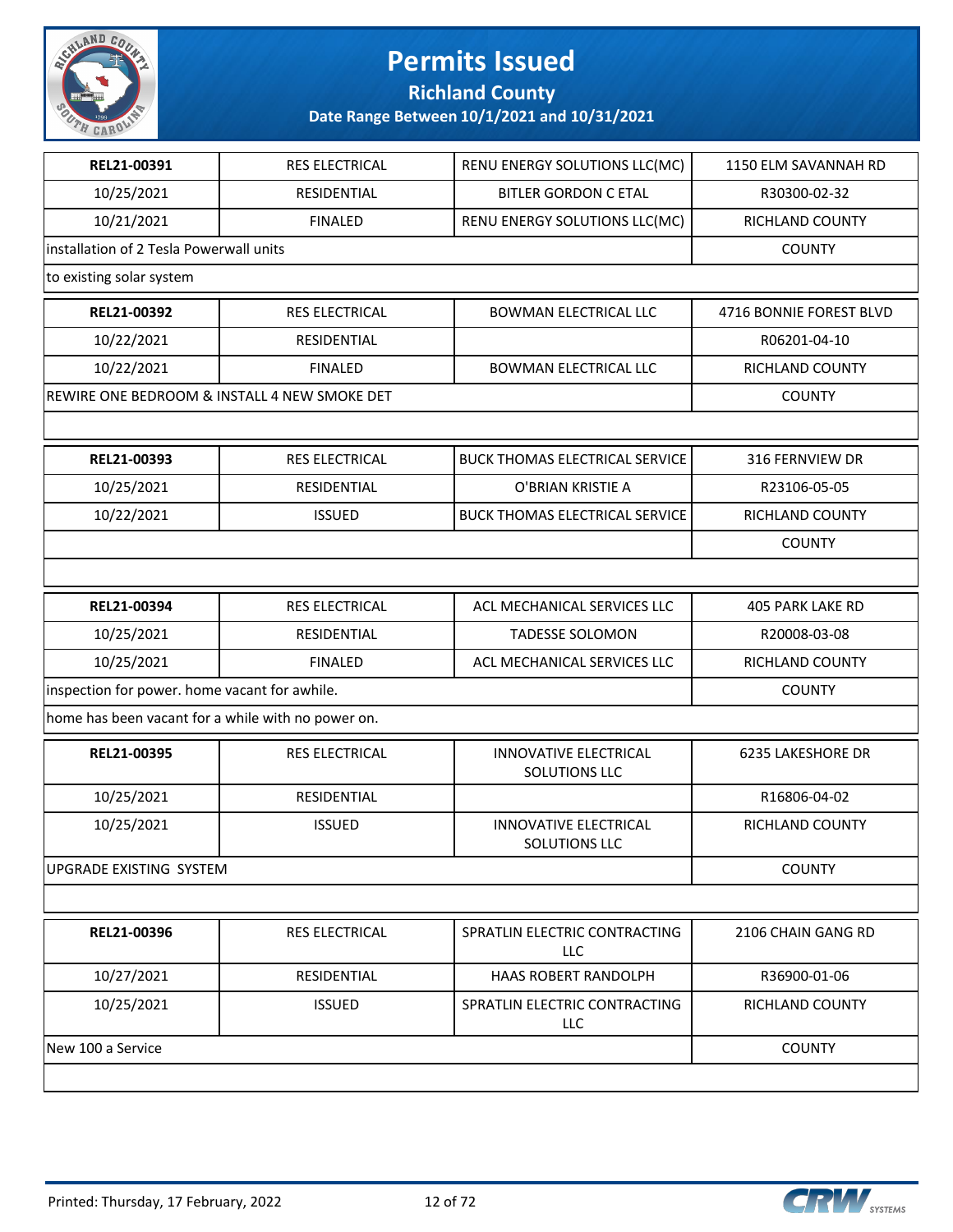

**Richland County**

**Date Range Between 10/1/2021 and 10/31/2021**

| REL21-00398                                                                                                                                                                                                                                | <b>RES ELECTRICAL</b> | DIAMOND ELECTRICAL SERVICES LLC                      | 1944 PENNFIELD DR         |  |  |
|--------------------------------------------------------------------------------------------------------------------------------------------------------------------------------------------------------------------------------------------|-----------------------|------------------------------------------------------|---------------------------|--|--|
| 10/27/2021                                                                                                                                                                                                                                 | <b>RESIDENTIAL</b>    | Jabbaar Diamond                                      | R19712-02-15              |  |  |
| 10/26/2021                                                                                                                                                                                                                                 | <b>ISSUED</b>         | DIAMOND ELECTRICAL SERVICES LLC                      | <b>RICHLAND COUNTY</b>    |  |  |
|                                                                                                                                                                                                                                            |                       |                                                      | <b>COUNTY</b>             |  |  |
|                                                                                                                                                                                                                                            |                       |                                                      |                           |  |  |
| REL21-00399                                                                                                                                                                                                                                | <b>RES ELECTRICAL</b> | MOHAMAD HINDI                                        | 230 LATONEA DR            |  |  |
| 10/26/2021                                                                                                                                                                                                                                 | <b>RESIDENTIAL</b>    | <b>MELROSE PARTNERS LLC</b>                          | R05915-03-09              |  |  |
| 10/26/2021                                                                                                                                                                                                                                 | <b>HOLD</b>           |                                                      | <b>RICHLAND COUNTY</b>    |  |  |
| RESTORE POWER                                                                                                                                                                                                                              | <b>COUNTY</b>         |                                                      |                           |  |  |
| THIS PROPERT IS GOING FROM DAYCARE TO RESIDENCE IT IS ALSO ZONED GC THEREFORE THEY WILL NEED SPEAK WITH ZONING BEFORE<br>CHANGE OF USE. ALSO A FULL SET OF DRAWING TO INCLUDE COMPLETE SCOPE OF WORK, DRAWING OF ELECTRICAL PLUMBING, MECH |                       |                                                      |                           |  |  |
| REL21-00400                                                                                                                                                                                                                                | <b>RES ELECTRICAL</b> | <b>CREW PLUMBING HEATING &amp; AIR</b><br><b>LLC</b> | <b>101 BENT BOUGH CIR</b> |  |  |
| 10/28/2021                                                                                                                                                                                                                                 | <b>RESIDENTIAL</b>    |                                                      | R04911-05-05              |  |  |
| 10/28/2021                                                                                                                                                                                                                                 | <b>FINALED</b>        | CREW PLUMBING HEATING & AIR<br><b>LLC</b>            | <b>RICHLAND COUNTY</b>    |  |  |
| REPLACE FIRE DAMAGED ELECTRICAL SYSTEM                                                                                                                                                                                                     | <b>COUNTY</b>         |                                                      |                           |  |  |
|                                                                                                                                                                                                                                            |                       |                                                      |                           |  |  |

#### **Number of RES ELECTRICAL/RESIDENTIAL Permits: 31**

| RMG21-01025           | RES MECHANICAL/GAS | TIMOTHY P NIVER       | <b>100 SILVER LAKE CIR</b> |
|-----------------------|--------------------|-----------------------|----------------------------|
| 10/5/2021             | Unassigned         | DEMERLY MARLA DESIREE | R05182-01-58               |
| 9/9/2021              | <b>FINALED</b>     | TIMOTHY P NIVER       | RICHLAND COUNTY            |
| gas drop to fireplace | <b>COUNTY</b>      |                       |                            |

gas drop to fireplace

| RMG21-01033               | RES MECHANICAL/GAS |                     | 1320 BLUEFIELD DR |
|---------------------------|--------------------|---------------------|-------------------|
| 10/29/2021                | Unassigned         | CANO MIGUEL &       | R07307-02-01      |
| 9/13/2021                 | <b>HOLD</b>        | ASAP MECHANICAL LLC | RICHLAND COUNTY   |
|                           | <b>COUNTY</b>      |                     |                   |
| Install 4 Ton duct system |                    |                     |                   |

| RMG21-01077                                         | <b>RES MECHANICAL/GAS</b> | KRANTZ KOOLING & HEATING         | 59 RUNNING FOX RD      |
|-----------------------------------------------------|---------------------------|----------------------------------|------------------------|
| 10/13/2021                                          | Unassigned                | <b>WILLOUGHBY MITCHELL &amp;</b> | R22805-02-03           |
| 9/22/2021                                           | <b>ISSUED</b>             | KRANTZ KOOLING & HEATING         | <b>RICHLAND COUNTY</b> |
| Converting current heat pump to ac and gas furnace. | <b>COUNTY</b>             |                                  |                        |
|                                                     |                           |                                  |                        |

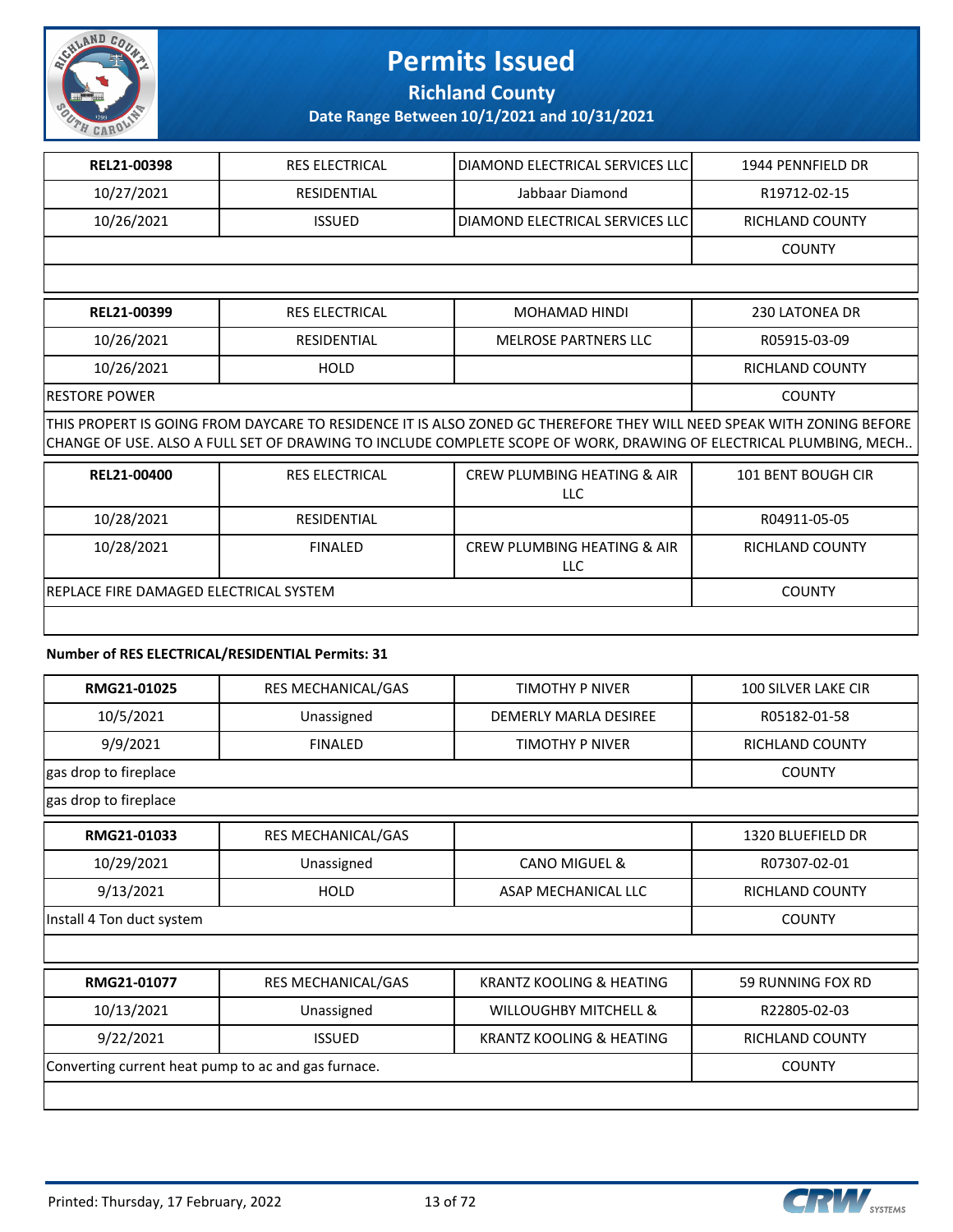

**Richland County**

| 10/1/2021<br>Unassigned<br>R20111-01-07<br><b>EVANS JEVET L</b><br>9/27/2021<br><b>ISSUED</b><br>AMERICAN RESIDENTIAL SERVICES<br>RICHLAND COUNTY<br>LLC<br><b>HVAC Change out</b><br><b>COUNTY</b><br>RMG21-01090<br>RES MECHANICAL/GAS<br>2ND WIND HEATING AND AIR<br>2712 HIGHGATE TRL<br><b>CONDITIONING INC</b><br>10/6/2021<br>Unassigned<br>MOON IVRY JR & MILLIE MAE<br>R19911-03-02<br>9/28/2021<br><b>ISSUED</b><br>2ND WIND HEATING AND AIR<br>RICHLAND COUNTY<br><b>CONDITIONING INC</b><br>Install Tempstar 4T, 14S GP<br><b>COUNTY</b><br>RMG21-01091<br>RES MECHANICAL/GAS<br><b>CASSELL BROTHERS HEATING &amp;</b><br>2138 FAIRLAMB AVE<br><b>COOLING LLC</b><br>10/4/2021<br>R19706-02-01<br><b>HINDS HILDA F</b><br>Unassigned<br>9/28/2021<br><b>ISSUED</b><br><b>CASSELL BROTHERS HEATING &amp;</b><br><b>RICHLAND COUNTY</b><br>COOLING LLC<br><b>COUNTY</b><br>INSTALL 2.5 TON PACKAGE HEAT PUMP<br>2138 FAIRLAMB AVE<br>RMG21-01092<br>RES MECHANICAL/GAS<br>CAROLINA CONDITIONS LLC<br>624 MARCH LN<br>10/4/2021<br>Unassigned<br><b>HAYES LASHAN A</b><br>R17610-12-11<br>9/28/2021<br><b>ISSUED</b><br>CAROLINA CONDITIONS LLC<br>RICHLAND COUNTY<br><b>HVAC replacement</b><br><b>COUNTY</b><br>AMERICAN RESIDENTIAL SERVICES<br>RMG21-01093<br>RES MECHANICAL/GAS<br>1 SANDFIELD CT<br>LLC<br>10/5/2021<br>Unassigned<br>EVANS BRYAN H & BARBARA W<br>R17914-03-05<br>9/29/2021<br><b>ISSUED</b><br>AMERICAN RESIDENTIAL SERVICES<br>RICHLAND COUNTY<br><b>LLC</b> | RMG21-01088            | RES MECHANICAL/GAS | AMERICAN RESIDENTIAL SERVICES<br><b>LLC</b> | 26 HIBERNIA ST |
|------------------------------------------------------------------------------------------------------------------------------------------------------------------------------------------------------------------------------------------------------------------------------------------------------------------------------------------------------------------------------------------------------------------------------------------------------------------------------------------------------------------------------------------------------------------------------------------------------------------------------------------------------------------------------------------------------------------------------------------------------------------------------------------------------------------------------------------------------------------------------------------------------------------------------------------------------------------------------------------------------------------------------------------------------------------------------------------------------------------------------------------------------------------------------------------------------------------------------------------------------------------------------------------------------------------------------------------------------------------------------------------------------------------------------------------------------------------------------------------------|------------------------|--------------------|---------------------------------------------|----------------|
|                                                                                                                                                                                                                                                                                                                                                                                                                                                                                                                                                                                                                                                                                                                                                                                                                                                                                                                                                                                                                                                                                                                                                                                                                                                                                                                                                                                                                                                                                                |                        |                    |                                             |                |
|                                                                                                                                                                                                                                                                                                                                                                                                                                                                                                                                                                                                                                                                                                                                                                                                                                                                                                                                                                                                                                                                                                                                                                                                                                                                                                                                                                                                                                                                                                |                        |                    |                                             |                |
|                                                                                                                                                                                                                                                                                                                                                                                                                                                                                                                                                                                                                                                                                                                                                                                                                                                                                                                                                                                                                                                                                                                                                                                                                                                                                                                                                                                                                                                                                                |                        |                    |                                             |                |
|                                                                                                                                                                                                                                                                                                                                                                                                                                                                                                                                                                                                                                                                                                                                                                                                                                                                                                                                                                                                                                                                                                                                                                                                                                                                                                                                                                                                                                                                                                |                        |                    |                                             |                |
|                                                                                                                                                                                                                                                                                                                                                                                                                                                                                                                                                                                                                                                                                                                                                                                                                                                                                                                                                                                                                                                                                                                                                                                                                                                                                                                                                                                                                                                                                                |                        |                    |                                             |                |
|                                                                                                                                                                                                                                                                                                                                                                                                                                                                                                                                                                                                                                                                                                                                                                                                                                                                                                                                                                                                                                                                                                                                                                                                                                                                                                                                                                                                                                                                                                |                        |                    |                                             |                |
|                                                                                                                                                                                                                                                                                                                                                                                                                                                                                                                                                                                                                                                                                                                                                                                                                                                                                                                                                                                                                                                                                                                                                                                                                                                                                                                                                                                                                                                                                                |                        |                    |                                             |                |
|                                                                                                                                                                                                                                                                                                                                                                                                                                                                                                                                                                                                                                                                                                                                                                                                                                                                                                                                                                                                                                                                                                                                                                                                                                                                                                                                                                                                                                                                                                |                        |                    |                                             |                |
|                                                                                                                                                                                                                                                                                                                                                                                                                                                                                                                                                                                                                                                                                                                                                                                                                                                                                                                                                                                                                                                                                                                                                                                                                                                                                                                                                                                                                                                                                                |                        |                    |                                             |                |
|                                                                                                                                                                                                                                                                                                                                                                                                                                                                                                                                                                                                                                                                                                                                                                                                                                                                                                                                                                                                                                                                                                                                                                                                                                                                                                                                                                                                                                                                                                |                        |                    |                                             |                |
|                                                                                                                                                                                                                                                                                                                                                                                                                                                                                                                                                                                                                                                                                                                                                                                                                                                                                                                                                                                                                                                                                                                                                                                                                                                                                                                                                                                                                                                                                                |                        |                    |                                             |                |
|                                                                                                                                                                                                                                                                                                                                                                                                                                                                                                                                                                                                                                                                                                                                                                                                                                                                                                                                                                                                                                                                                                                                                                                                                                                                                                                                                                                                                                                                                                |                        |                    |                                             |                |
|                                                                                                                                                                                                                                                                                                                                                                                                                                                                                                                                                                                                                                                                                                                                                                                                                                                                                                                                                                                                                                                                                                                                                                                                                                                                                                                                                                                                                                                                                                |                        |                    |                                             |                |
|                                                                                                                                                                                                                                                                                                                                                                                                                                                                                                                                                                                                                                                                                                                                                                                                                                                                                                                                                                                                                                                                                                                                                                                                                                                                                                                                                                                                                                                                                                |                        |                    |                                             |                |
|                                                                                                                                                                                                                                                                                                                                                                                                                                                                                                                                                                                                                                                                                                                                                                                                                                                                                                                                                                                                                                                                                                                                                                                                                                                                                                                                                                                                                                                                                                |                        |                    |                                             |                |
|                                                                                                                                                                                                                                                                                                                                                                                                                                                                                                                                                                                                                                                                                                                                                                                                                                                                                                                                                                                                                                                                                                                                                                                                                                                                                                                                                                                                                                                                                                |                        |                    |                                             |                |
|                                                                                                                                                                                                                                                                                                                                                                                                                                                                                                                                                                                                                                                                                                                                                                                                                                                                                                                                                                                                                                                                                                                                                                                                                                                                                                                                                                                                                                                                                                |                        |                    |                                             |                |
|                                                                                                                                                                                                                                                                                                                                                                                                                                                                                                                                                                                                                                                                                                                                                                                                                                                                                                                                                                                                                                                                                                                                                                                                                                                                                                                                                                                                                                                                                                |                        |                    |                                             |                |
|                                                                                                                                                                                                                                                                                                                                                                                                                                                                                                                                                                                                                                                                                                                                                                                                                                                                                                                                                                                                                                                                                                                                                                                                                                                                                                                                                                                                                                                                                                |                        |                    |                                             |                |
|                                                                                                                                                                                                                                                                                                                                                                                                                                                                                                                                                                                                                                                                                                                                                                                                                                                                                                                                                                                                                                                                                                                                                                                                                                                                                                                                                                                                                                                                                                |                        |                    |                                             |                |
|                                                                                                                                                                                                                                                                                                                                                                                                                                                                                                                                                                                                                                                                                                                                                                                                                                                                                                                                                                                                                                                                                                                                                                                                                                                                                                                                                                                                                                                                                                |                        |                    |                                             |                |
|                                                                                                                                                                                                                                                                                                                                                                                                                                                                                                                                                                                                                                                                                                                                                                                                                                                                                                                                                                                                                                                                                                                                                                                                                                                                                                                                                                                                                                                                                                |                        |                    |                                             |                |
|                                                                                                                                                                                                                                                                                                                                                                                                                                                                                                                                                                                                                                                                                                                                                                                                                                                                                                                                                                                                                                                                                                                                                                                                                                                                                                                                                                                                                                                                                                | <b>HVAC Change out</b> | <b>COUNTY</b>      |                                             |                |

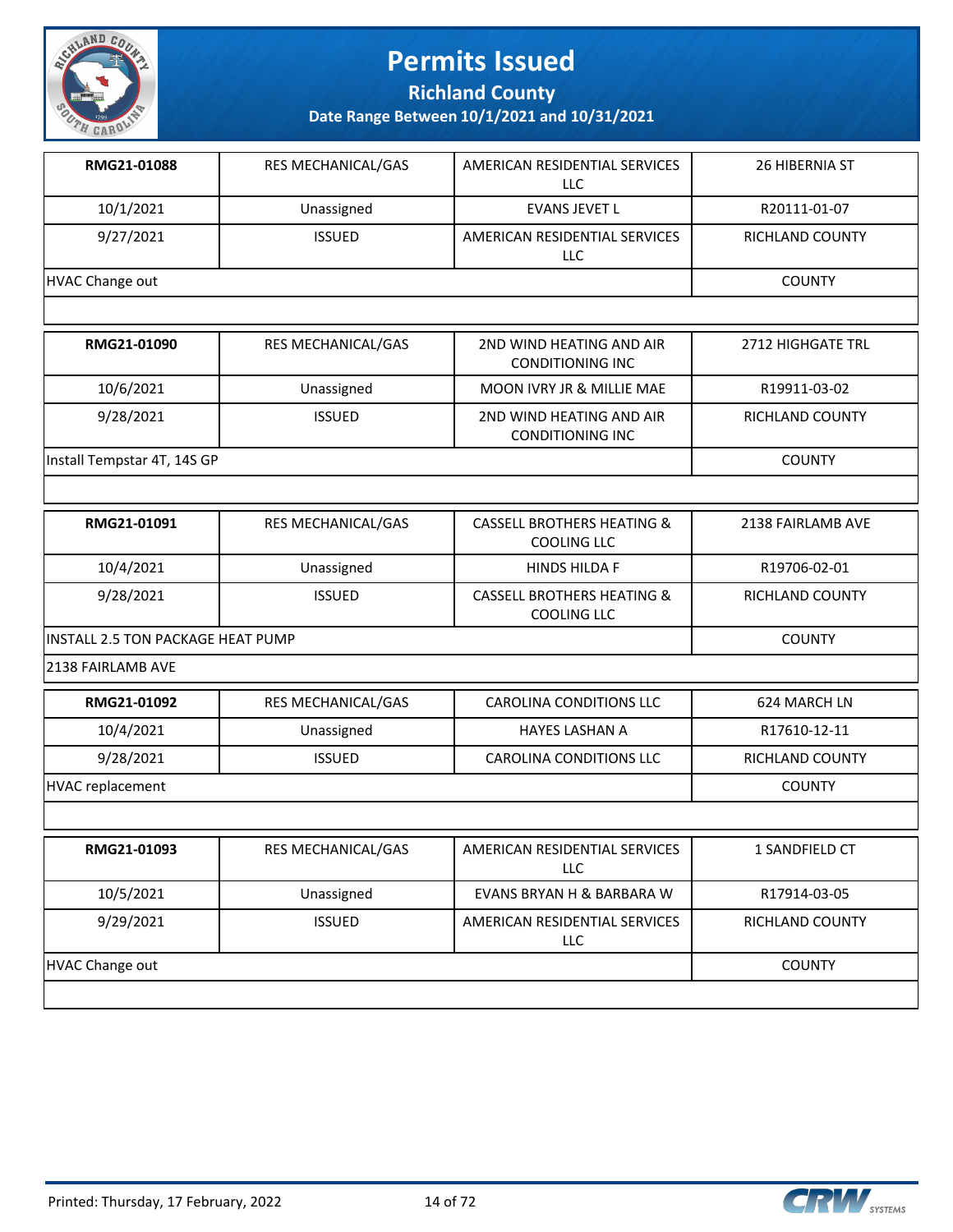

**Richland County**

**Date Range Between 10/1/2021 and 10/31/2021**

| RMG21-01094     | <b>RES MECHANICAL/GAS</b> | AMERICAN RESIDENTIAL SERVICES<br>LLC | 204 JADETREE DR |
|-----------------|---------------------------|--------------------------------------|-----------------|
| 10/1/2021       | Unassigned                | <b>STARCHER EUGENE</b>               | R25010-04-24    |
| 9/29/2021       | <b>ISSUED</b>             | AMERICAN RESIDENTIAL SERVICES<br>LLC | RICHLAND COUNTY |
| HVAC Change out |                           |                                      | <b>COUNTY</b>   |

| RMG21-01095                             | <b>RES MECHANICAL/GAS</b> | <b>CASSELL BROTHERS HEATING &amp;</b><br>COOLING LLC        | 1002 PAGE DERRICK RD |
|-----------------------------------------|---------------------------|-------------------------------------------------------------|----------------------|
| 10/4/2021                               | Unassigned                | MOODY DEBBIE DUNCAN F/K/A                                   | R03600-03-13         |
| 9/29/2021                               | <b>ISSUED</b>             | <b>CASSELL BROTHERS HEATING &amp;</b><br><b>COOLING LLC</b> | RICHLAND COUNTY      |
| <b>IINSTALL 3 TON PACKAGE HEAT PUMP</b> |                           |                                                             | <b>COUNTY</b>        |

1002 PAGE DERRICK RD

| RMG21-01096                                          | RES MECHANICAL/GAS | <b>CLARENCE ALSTON</b>                 | 2404 EXTON SHORE DR |
|------------------------------------------------------|--------------------|----------------------------------------|---------------------|
| 10/1/2021                                            | Unassigned         | <b>HOSKINS RAY C &amp; GWENDOLYN J</b> | R19214-06-12        |
| 9/29/2021                                            | <b>ISSUED</b>      | <b>CLARENCE ALSTON</b>                 | RICHLAND COUNTY     |
| linstall 5 ton HVAC unit with thermostat and filters |                    |                                        | <b>COUNTY</b>       |

| RMG21-01097            | <b>RES MECHANICAL/GAS</b> | AMERICAN RESIDENTIAL SERVICES<br>LLC | 900 WOODALE CIR |
|------------------------|---------------------------|--------------------------------------|-----------------|
| 10/1/2021              | Unassigned                | DAVIS RONALD & ANN B                 | R11805-05-09    |
| 9/30/2021              | <b>ISSUED</b>             | AMERICAN RESIDENTIAL SERVICES<br>LLC | RICHLAND COUNTY |
| <b>HVAC Change out</b> |                           |                                      | <b>COUNTY</b>   |

| RMG21-01098     | <b>RES MECHANICAL/GAS</b> | AMERICAN RESIDENTIAL SERVICES<br><b>LLC</b> | 316 COLUMBIA CLUB DR E |
|-----------------|---------------------------|---------------------------------------------|------------------------|
| 10/1/2021       | Unassigned                | EHRET BARRY S & SANDRA A                    | R20408-07-09           |
| 9/30/2021       | <b>ISSUED</b>             | AMERICAN RESIDENTIAL SERVICES<br>LLC        | RICHLAND COUNTY        |
| HVAC Change out |                           |                                             | <b>COUNTY</b>          |
|                 |                           |                                             |                        |

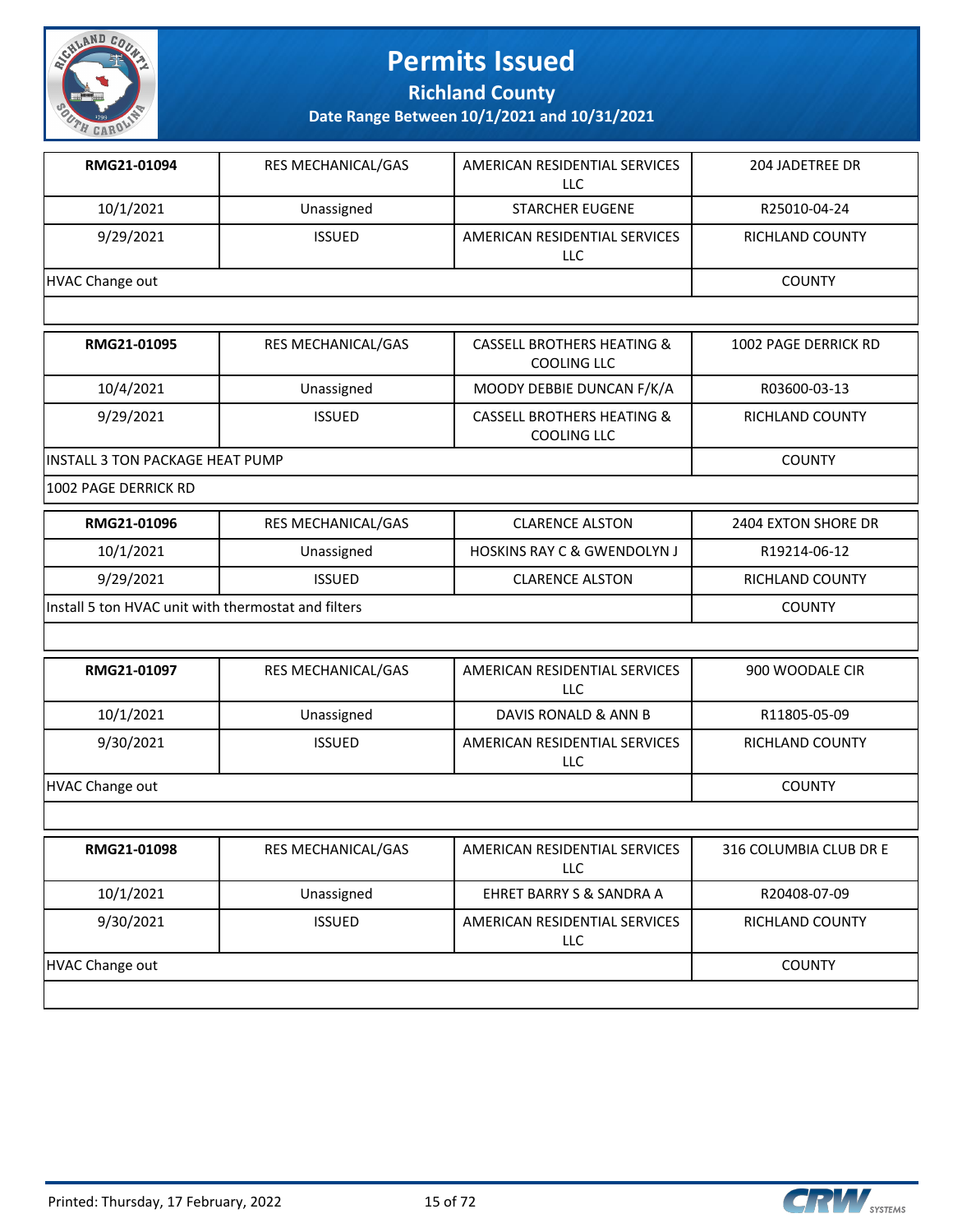

**Richland County**

**Date Range Between 10/1/2021 and 10/31/2021**

| RMG21-01099     | <b>RES MECHANICAL/GAS</b> | AMERICAN RESIDENTIAL SERVICES<br>LLC | 3433 WOODBRANCH RD |
|-----------------|---------------------------|--------------------------------------|--------------------|
| 10/1/2021       | Unassigned                | <b>ASKEY THOMAS P</b>                | R16810-03-02       |
| 9/30/2021       | <b>ISSUED</b>             | AMERICAN RESIDENTIAL SERVICES<br>LLC | RICHLAND COUNTY    |
| HVAC Change out |                           |                                      | <b>COUNTY</b>      |
|                 |                           |                                      |                    |

| RMG21-01100                                       | <b>RES MECHANICAL/GAS</b> | <b>CASSELL BROTHERS HEATING &amp;</b><br>COOLING LLC | 2905 LARKHALL RD       |
|---------------------------------------------------|---------------------------|------------------------------------------------------|------------------------|
| 10/4/2021                                         | Unassigned                | <b>COOPER-JAMES BERNICE</b>                          | R19907-04-22           |
| 9/30/2021                                         | <b>ISSUED</b>             | <b>CASSELL BROTHERS HEATING &amp;</b><br>COOLING LLC | <b>RICHLAND COUNTY</b> |
| INSTALL 3 TON HEAT PUMP CONDENSER, COIL & FURNACE |                           |                                                      | <b>COUNTY</b>          |

2905 LARKHALL RD

| RMG21-01101                  | <b>RES MECHANICAL/GAS</b> | CASSELL BROTHERS HEATING &<br>COOLING LLC            | 809 BOATSWAIN LOOP     |
|------------------------------|---------------------------|------------------------------------------------------|------------------------|
| 10/4/2021                    | Unassigned                | KOPELMAN WILLIAM M & FELICIA A                       | R01412-02-24           |
| 9/30/2021                    | <b>ISSUED</b>             | <b>CASSELL BROTHERS HEATING &amp;</b><br>COOLING LLC | <b>RICHLAND COUNTY</b> |
| IINSTALL DUCTLESS MINI SPLIT |                           |                                                      | <b>COUNTY</b>          |

809 bOATSWAIN lOOP

| RMG21-01103     | <b>RES MECHANICAL/GAS</b> | AMERICAN RESIDENTIAL SERVICES<br>LLC | 1 HARLAN CT     |
|-----------------|---------------------------|--------------------------------------|-----------------|
| 10/1/2021       | Unassigned                | SELLERS AQBIGAIL F & AARON A         | R03404-06-22    |
| 9/30/2021       | <b>ISSUED</b>             | AMERICAN RESIDENTIAL SERVICES<br>LLC | RICHLAND COUNTY |
| HVAC Change out |                           |                                      | <b>COUNTY</b>   |

| RMG21-01104     | <b>RES MECHANICAL/GAS</b> | AMERICAN RESIDENTIAL SERVICES<br>LLC        | <b>110 BEAVER CREEK DR</b> |
|-----------------|---------------------------|---------------------------------------------|----------------------------|
| 10/1/2021       | Unassigned                | SANTOS ROBBIN A                             | R17315-04-05               |
| 9/30/2021       | <b>ISSUED</b>             | AMERICAN RESIDENTIAL SERVICES<br><b>LLC</b> | <b>RICHLAND COUNTY</b>     |
| HVAC Change out |                           |                                             | <b>COUNTY</b>              |
|                 |                           |                                             |                            |

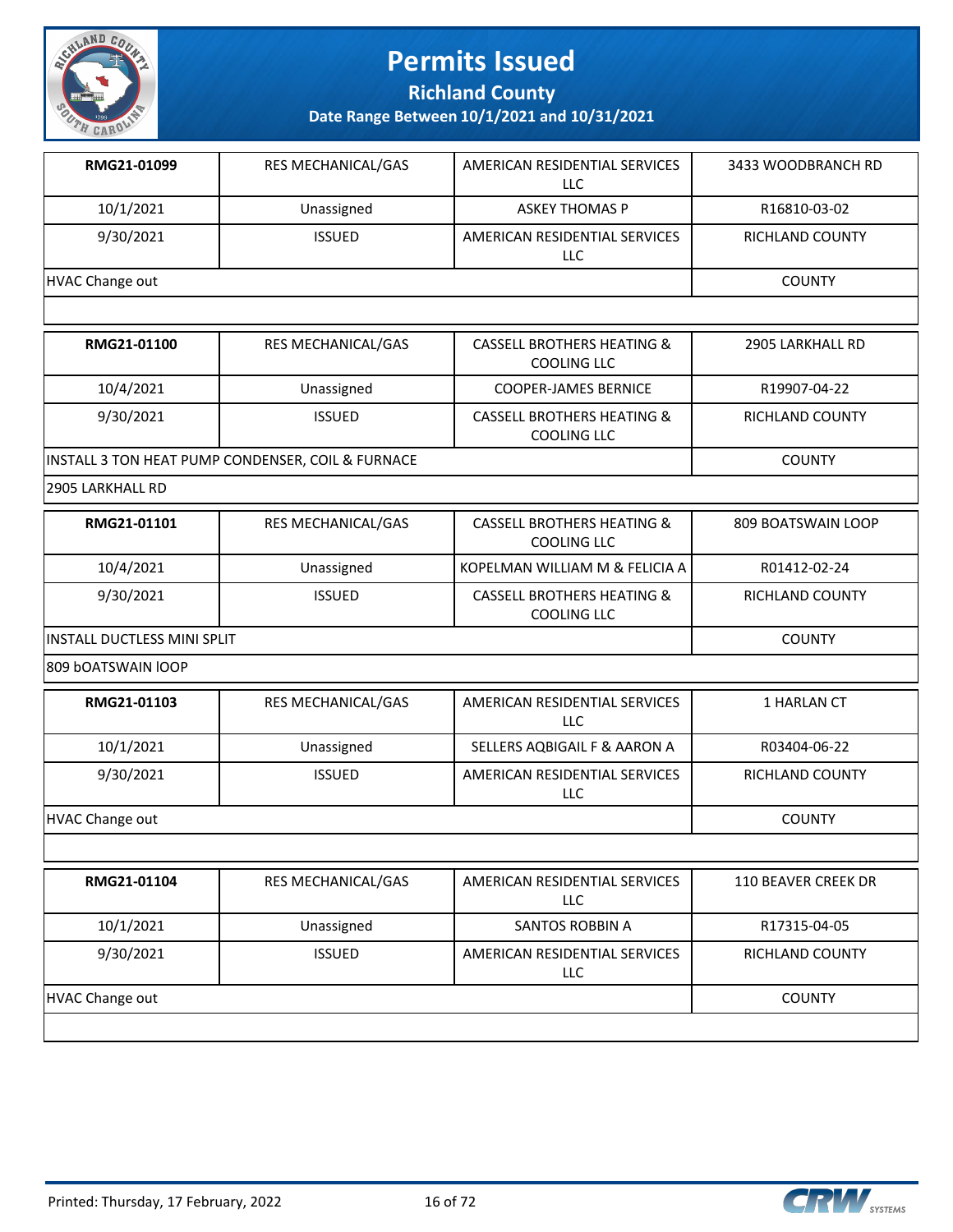

**Richland County**

**Date Range Between 10/1/2021 and 10/31/2021**

| RMG21-01105     | <b>RES MECHANICAL/GAS</b> | AMERICAN RESIDENTIAL SERVICES<br>LLC | 24 E WESSEX WAY        |
|-----------------|---------------------------|--------------------------------------|------------------------|
| 10/1/2021       | Unassigned                | <b>GEORGE DARREL</b>                 | R20505-01-12           |
| 9/30/2021       | <b>ISSUED</b>             | AMERICAN RESIDENTIAL SERVICES<br>LLC | <b>RICHLAND COUNTY</b> |
| HVAC Change out |                           |                                      | <b>COUNTY</b>          |
|                 |                           |                                      |                        |

| RMG21-01106     | <b>RES MECHANICAL/GAS</b> | AMERICAN RESIDENTIAL SERVICES<br>LLC        | 304 BLACKLOON DR       |
|-----------------|---------------------------|---------------------------------------------|------------------------|
| 10/12/2021      | Unassigned                | SINGLETON VALARIE E & STACEE L              | R23114-02-38           |
| 10/1/2021       | <b>ISSUED</b>             | AMERICAN RESIDENTIAL SERVICES<br><b>LLC</b> | <b>RICHLAND COUNTY</b> |
| HVAC Change out |                           |                                             | <b>COUNTY</b>          |

| RMG21-01110     | <b>RES MECHANICAL/GAS</b> | AMERICAN RESIDENTIAL SERVICES<br>LLC. | 9 BROOKMIST     |
|-----------------|---------------------------|---------------------------------------|-----------------|
| 10/5/2021       | Unassigned                | JULIOUS JONATHAN L & CARMEN D         | R23012-03-05    |
| 10/1/2021       | <b>ISSUED</b>             | AMERICAN RESIDENTIAL SERVICES<br>LLC  | RICHLAND COUNTY |
| HVAC Change out |                           |                                       | <b>COUNTY</b>   |

| RMG21-01111                          | <b>RES MECHANICAL/GAS</b> | CASSELL BROTHERS HEATING &<br>COOLING LLC            | 12 QUEEN OAK CT |
|--------------------------------------|---------------------------|------------------------------------------------------|-----------------|
| 10/4/2021                            | Unassigned                | I MEANS CHRISTOPHER J & KIMBERLYI                    | R03502-03-09    |
| 10/4/2021                            | <b>ISSUED</b>             | <b>CASSELL BROTHERS HEATING &amp;</b><br>COOLING LLC | RICHLAND COUNTY |
| <b>INSTALL 4 TON SPLIT HEAT PUMP</b> |                           |                                                      | <b>COUNTY</b>   |

12 QUEEN OAK CT

| RMG21-01112     | <b>RES MECHANICAL/GAS</b> | AMERICAN RESIDENTIAL SERVICES<br>LLC | 1925 LAKE CAROLINA DR  |
|-----------------|---------------------------|--------------------------------------|------------------------|
| 10/5/2021       | Unassigned                | SPENCE JANICE M                      | R23213-08-06           |
| 10/5/2021       | <b>ISSUED</b>             | AMERICAN RESIDENTIAL SERVICES<br>LLC | <b>RICHLAND COUNTY</b> |
| HVAC Change out |                           |                                      | <b>COUNTY</b>          |
|                 |                           |                                      |                        |

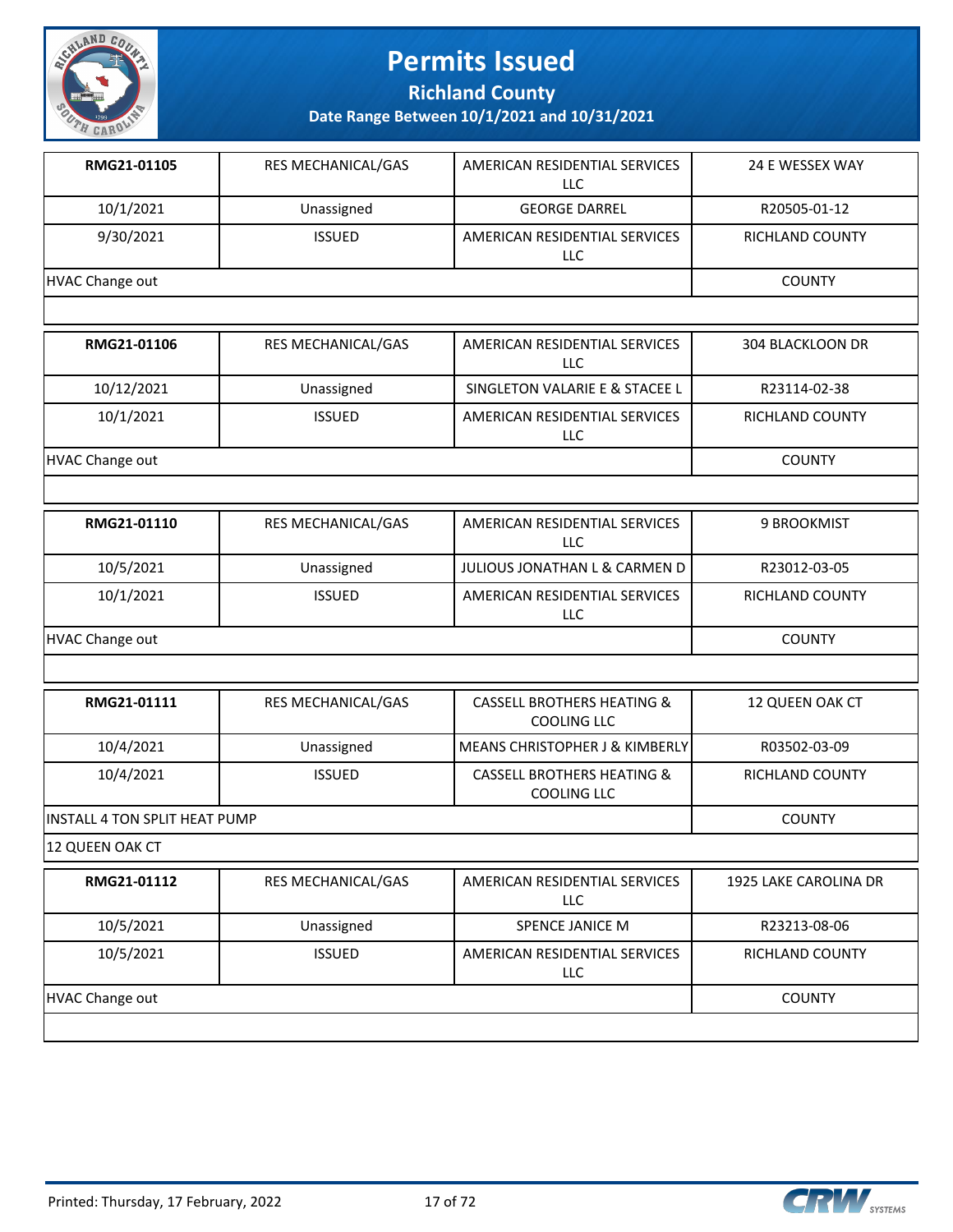

**Richland County**

**Date Range Between 10/1/2021 and 10/31/2021**

| RMG21-01113     | RES MECHANICAL/GAS        | AMERICAN RESIDENTIAL SERVICES<br>LLC. | 151 ANGEL GARDEN WAY   |
|-----------------|---------------------------|---------------------------------------|------------------------|
| 10/5/2021       | Unassigned                | <b>HOROVITZ JANOS</b>                 | R16911-02-39           |
| 10/5/2021       | <b>ISSUED</b>             | AMERICAN RESIDENTIAL SERVICES<br>LLC. | <b>RICHLAND COUNTY</b> |
| HVAC Change out |                           |                                       | <b>COUNTY</b>          |
|                 |                           |                                       |                        |
|                 |                           |                                       |                        |
| RMG21-01114     | <b>RES MECHANICAL/GAS</b> | AMERICAN RESIDENTIAL SERVICES<br>LLC. | 108 FALLEN LEAF DR     |
| 10/5/2021       | Unassigned                | RODRIQUEZ GENEVIEVE B &               | R20208-10-03           |
| 10/5/2021       | <b>ISSUED</b>             | AMERICAN RESIDENTIAL SERVICES<br>LLC. | <b>RICHLAND COUNTY</b> |

| RMG21-01115     | <b>RES MECHANICAL/GAS</b> | AMERICAN RESIDENTIAL SERVICES<br>LLC | <b>114 LAKE HILTON DR</b> |
|-----------------|---------------------------|--------------------------------------|---------------------------|
| 10/12/2021      | Unassigned                | EVANS MARY G                         | R00416-01-34              |
| 10/5/2021       | <b>ISSUED</b>             | AMERICAN RESIDENTIAL SERVICES<br>LLC | <b>RICHLAND COUNTY</b>    |
| HVAC Change out |                           |                                      | <b>COUNTY</b>             |

| RMG21-01117                               | <b>RES MECHANICAL/GAS</b> | CASSELL BROTHERS HEATING &<br>COOLING LLC            | 116 HARTWOOD CIR |
|-------------------------------------------|---------------------------|------------------------------------------------------|------------------|
| 10/6/2021                                 | Unassigned                | <b>BUSTER CAMILLE C</b>                              | R04915-06-12     |
| 10/6/2021                                 | <b>ISSUED</b>             | <b>CASSELL BROTHERS HEATING &amp;</b><br>COOLING LLC | RICHLAND COUNTY  |
| <b>IINSTALL 2.5 TON PACKAGE HEAT PUMP</b> |                           |                                                      | <b>COUNTY</b>    |

116 HARTWOOD CIRCLE

| RMG21-01118                | <b>RES MECHANICAL/GAS</b> | <b>CASSELL BROTHERS HEATING &amp;</b><br>COOLING LLC | 941 WOODALE CIR |
|----------------------------|---------------------------|------------------------------------------------------|-----------------|
| 10/6/2021                  | Unassigned                | <b>MCDANIELS LARRY T</b>                             | R11809-05-23    |
| 10/6/2021                  | FINAL FD                  | <b>CASSELL BROTHERS HEATING &amp;</b><br>COOLING LLC | RICHLAND COUNTY |
| IINSTALL 2 TON DUCT SYSTEM |                           |                                                      | <b>COUNTY</b>   |
| 1941 WOODALE CIRCLE        |                           |                                                      |                 |

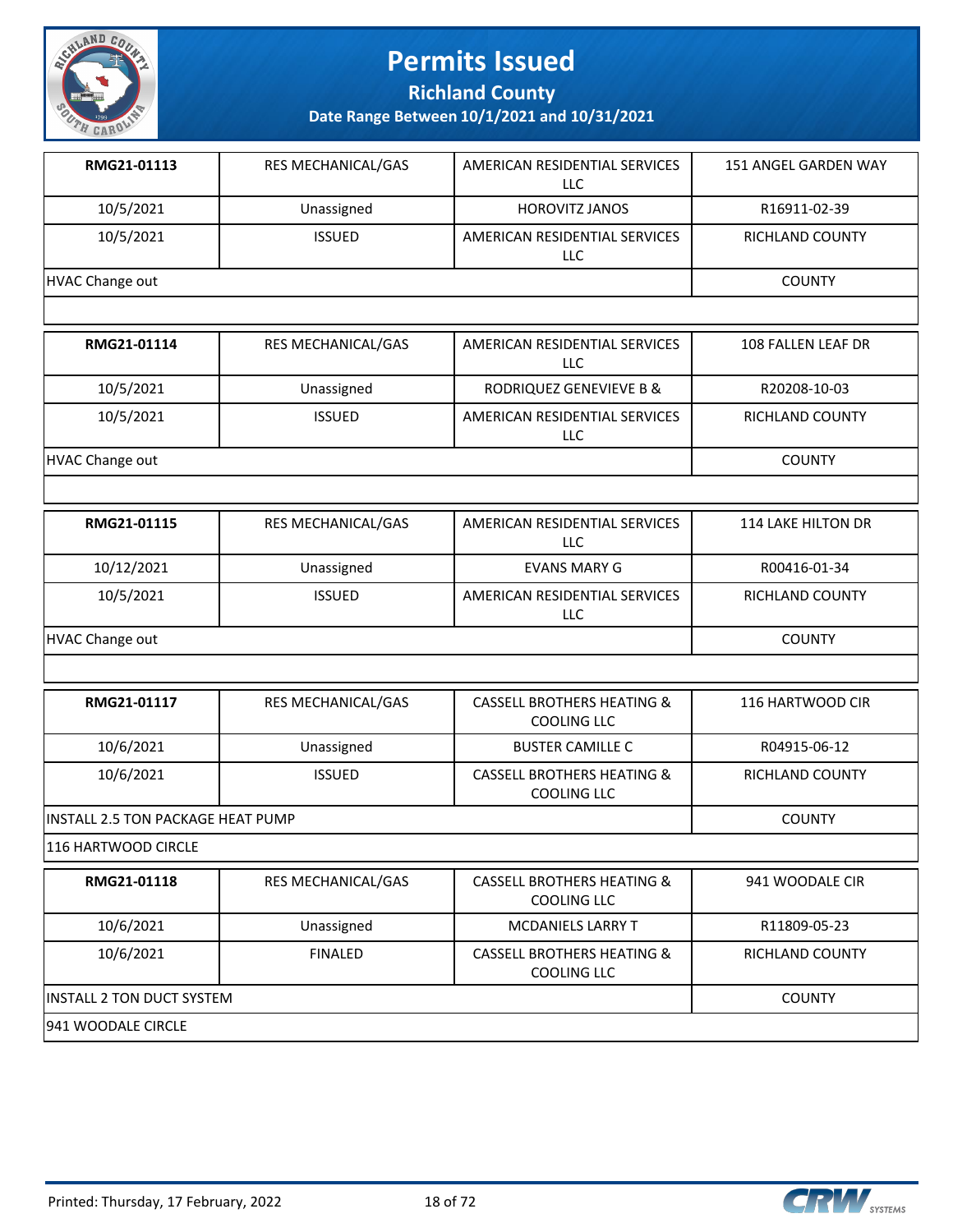

**Richland County**

| RMG21-01119     | <b>RES MECHANICAL/GAS</b> | AMERICAN RESIDENTIAL SERVICES<br><b>LLC</b> | 400 TORWOOD DR  |
|-----------------|---------------------------|---------------------------------------------|-----------------|
| 10/12/2021      | Unassigned                | SANDERS YVONNE A & YVONNE M                 | R14401-02-03    |
| 10/6/2021       | <b>ISSUED</b>             | AMERICAN RESIDENTIAL SERVICES<br>LLC        | RICHLAND COUNTY |
| HVAC Change out |                           |                                             | <b>COUNTY</b>   |
|                 |                           |                                             |                 |

| RMG21-01120     | <b>RES MECHANICAL/GAS</b> | AMERICAN RESIDENTIAL SERVICES<br>LLC | 117 TEA OLIVE RD |
|-----------------|---------------------------|--------------------------------------|------------------|
| 10/12/2021      | Unassigned                | MEYERS GARY L                        | R25701-05-28     |
| 10/6/2021       | <b>ISSUED</b>             | AMERICAN RESIDENTIAL SERVICES<br>LLC | RICHLAND COUNTY  |
| HVAC Change out | <b>COUNTY</b>             |                                      |                  |

| RMG21-01121                | <b>RES MECHANICAL/GAS</b> | MEETZE PLUMBING CO INC | 337 GARVEY CIR  |
|----------------------------|---------------------------|------------------------|-----------------|
| 10/7/2021                  | Unassigned                | <b>STARKES DORIS L</b> | R12014-01-03    |
| 10/7/2021                  | <b>ISSUED</b>             | MEETZE PLUMBING CO INC | RICHLAND COUNTY |
| IINSTALLED GAS REGULATIONS |                           |                        | <b>COUNTY</b>   |

| RMG21-01123     | <b>RES MECHANICAL/GAS</b> | AMERICAN RESIDENTIAL SERVICES<br>LLC | 241 OLDE SPRINGS RD |
|-----------------|---------------------------|--------------------------------------|---------------------|
| 10/12/2021      | Unassigned                | <b>WRIGHT MELVIN T &amp;</b>         | R20004-03-01        |
| 10/7/2021       | <b>ISSUED</b>             | AMERICAN RESIDENTIAL SERVICES<br>LLC | RICHLAND COUNTY     |
| HVAC Change out |                           |                                      | <b>COUNTY</b>       |

| RMG21-01124      | RES MECHANICAL/GAS | CAROLINA CONDITIONS LLC | 104 WOOD LILY LN |
|------------------|--------------------|-------------------------|------------------|
| 10/7/2021        | Unassigned         | <b>BELL TAMEKA Y</b>    | R04102-08-03     |
| 10/7/2021        | <b>ISSUED</b>      | CAROLINA CONDITIONS LLC | RICHLAND COUNTY  |
| HVAC replacement |                    |                         | <b>COUNTY</b>    |

| RMG21-01125                     | <b>RES MECHANICAL/GAS</b> | <b>CASSELL BROTHERS HEATING &amp;</b><br>COOLING LLC | 540 SILVER SPOON LN |
|---------------------------------|---------------------------|------------------------------------------------------|---------------------|
| 10/12/2021                      | Unassigned                | ALI SONJA C                                          | R25906-09-13        |
| 10/8/2021                       | <b>ISSUED</b>             | <b>CASSELL BROTHERS HEATING &amp;</b><br>COOLING LLC | RICHLAND COUNTY     |
| INSTALL 3.5 TON SPLIT HEAT PUMP |                           |                                                      | <b>COUNTY</b>       |
| 540 SILVER SPOON LANE           |                           |                                                      |                     |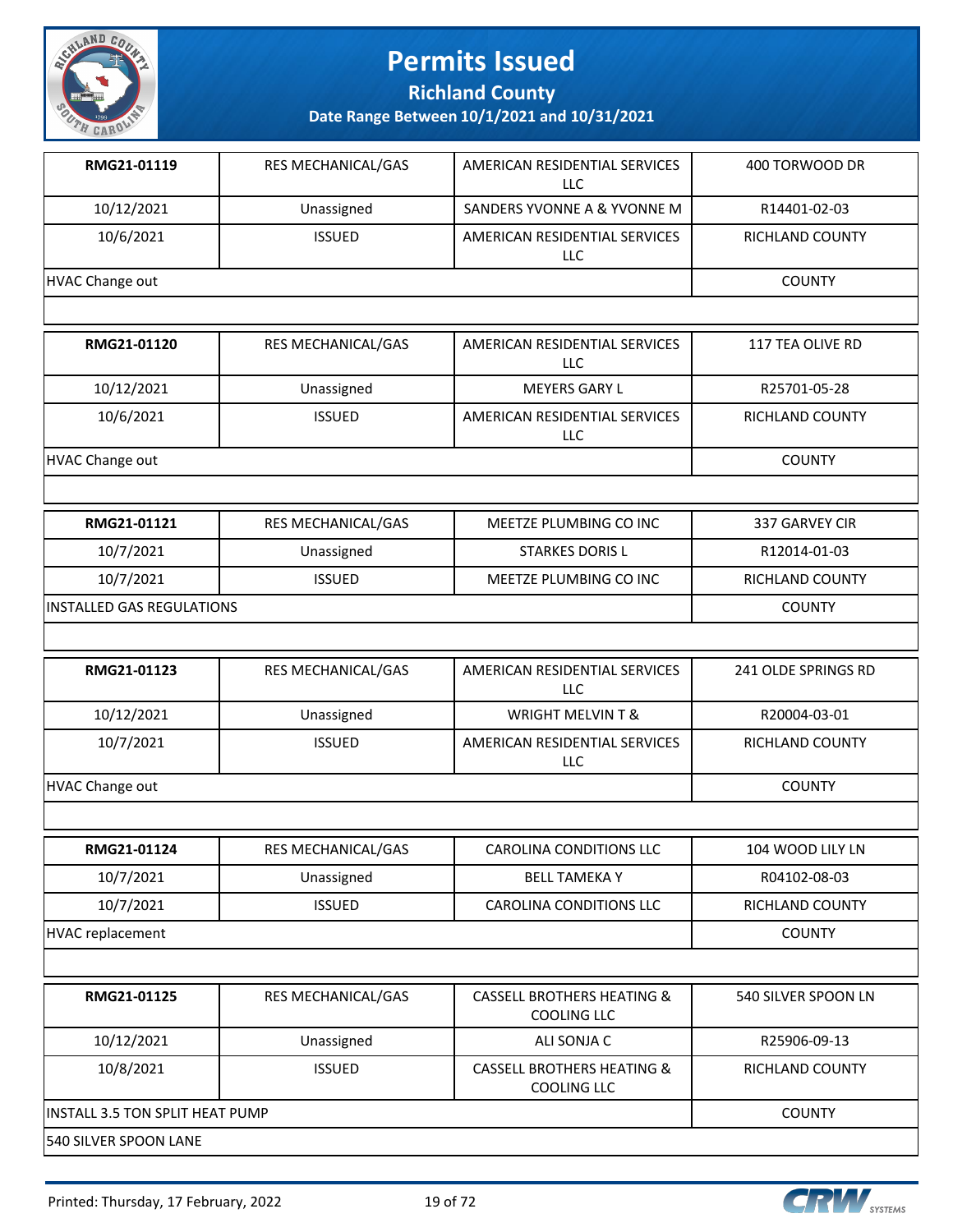

**Richland County**

| RMG21-01126                                  | RES MECHANICAL/GAS | LOVE PLUMBING AIR ELECTRIC INC                              | 100 DIBBLE LN    |
|----------------------------------------------|--------------------|-------------------------------------------------------------|------------------|
| 10/8/2021                                    | Unassigned         |                                                             | R22712-02-07     |
| 10/8/2021                                    | <b>ISSUED</b>      | LOVE PLUMBING AIR ELECTRIC INC                              | RICHLAND COUNTY  |
| RUN GAS LINE TO STOVE AND TEST               |                    |                                                             | <b>COUNTY</b>    |
|                                              |                    |                                                             |                  |
| RMG21-01128                                  | RES MECHANICAL/GAS | <b>CASSELL BROTHERS HEATING &amp;</b><br><b>COOLING LLC</b> | 208 BOTANY DR    |
| 10/11/2021                                   | Unassigned         | <b>BENTON KYLE A &amp; CYNTHIA L</b>                        | R05201-03-04     |
| 10/9/2021                                    | <b>ISSUED</b>      | <b>CASSELL BROTHERS HEATING &amp;</b><br><b>COOLING LLC</b> | RICHLAND COUNTY  |
| INSTALL 2.5 TON SPLIT HEAT PUMP              |                    |                                                             | <b>COUNTY</b>    |
| 208 BOTANY DR                                |                    |                                                             |                  |
| RMG21-01129                                  | RES MECHANICAL/GAS | AMERICAN RESIDENTIAL SERVICES<br><b>LLC</b>                 | 310 NEWCASTLE DR |
| 10/18/2021                                   | Unassigned         | <b>WAGES LUVENIA T</b>                                      | R14207-06-06     |
| 10/11/2021                                   | <b>ISSUED</b>      | AMERICAN RESIDENTIAL SERVICES<br>LLC                        | RICHLAND COUNTY  |
| <b>HVAC Change out</b>                       |                    |                                                             | <b>COUNTY</b>    |
|                                              |                    |                                                             |                  |
| RMG21-01132                                  | RES MECHANICAL/GAS | <b>CASSELL BROTHERS HEATING &amp;</b><br><b>COOLING LLC</b> | 318 GENESSEE RD  |
| 10/18/2021                                   | Unassigned         | WHITACRE BRANDON M                                          | R04205-03-04     |
| 10/11/2021                                   | <b>ISSUED</b>      | <b>CASSELL BROTHERS HEATING &amp;</b><br><b>COOLING LLC</b> | RICHLAND COUNTY  |
| INSTALL 2 TON SPLIT HEAT PUMP                |                    |                                                             | <b>COUNTY</b>    |
| 318 GENESSEE RD                              |                    |                                                             |                  |
| RMG21-01133                                  | RES MECHANICAL/GAS | <b>CASSELL BROTHERS HEATING &amp;</b><br><b>COOLING LLC</b> | 917 BITTERNUT RD |
| 10/18/2021                                   | Unassigned         | STACKHOUSE VICKIE H                                         | R22009-09-25     |
| 10/11/2021                                   | <b>ISSUED</b>      | <b>CASSELL BROTHERS HEATING &amp;</b><br>COOLING LLC        | RICHLAND COUNTY  |
| INSTALL 3.5 TON AC CONDENSER, COIL & FURNACE |                    |                                                             | <b>COUNTY</b>    |
| 917 BITTERNUT DR                             |                    |                                                             |                  |

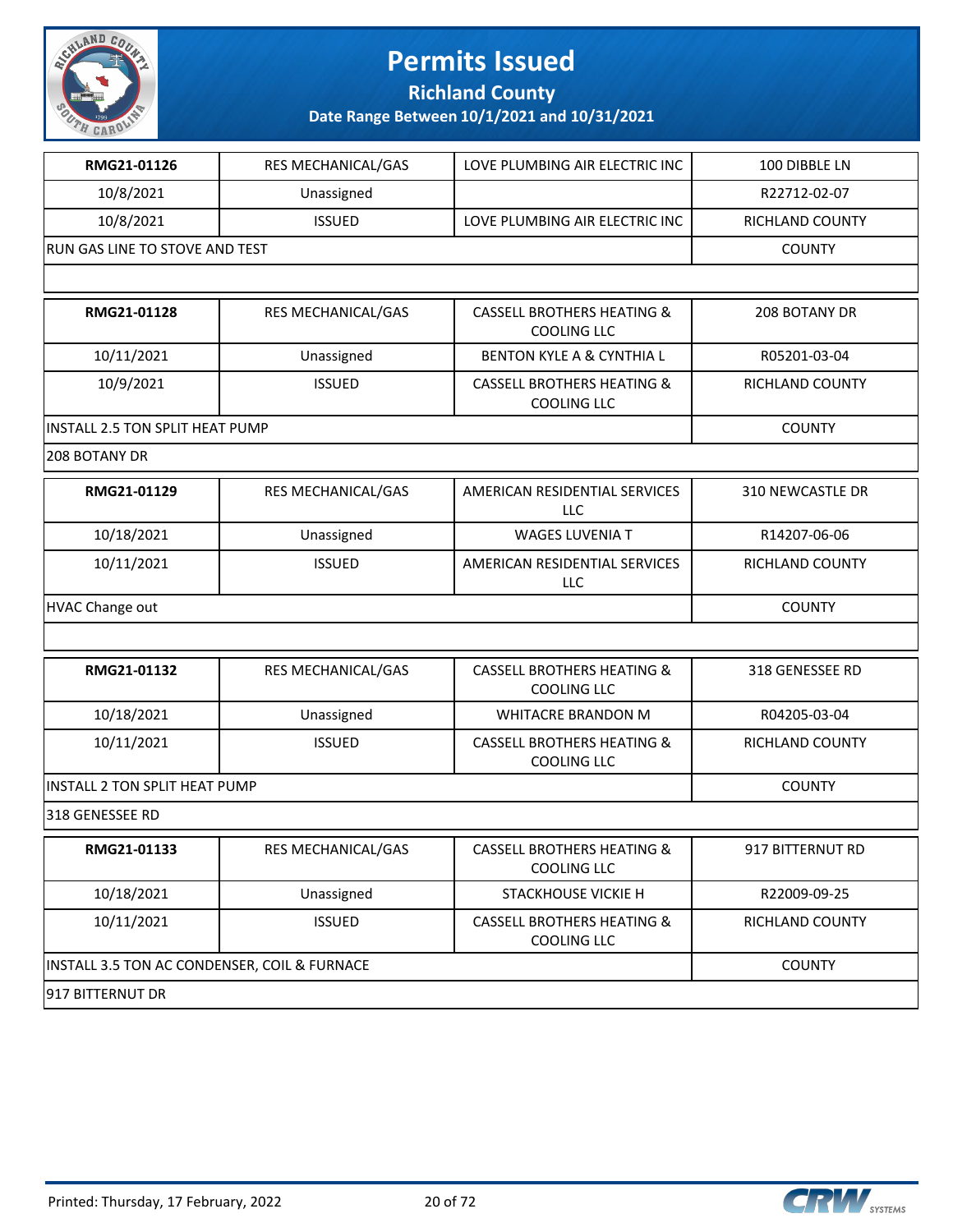

**Richland County**

**Date Range Between 10/1/2021 and 10/31/2021**

| RMG21-01134                                  | <b>RES MECHANICAL/GAS</b> | <b>CASSELL BROTHERS HEATING &amp;</b><br>COOLING LLC | 444 SPRING LAKE RD |  |
|----------------------------------------------|---------------------------|------------------------------------------------------|--------------------|--|
| 10/18/2021                                   | Unassigned                | ROBERTS MICHAEL C & SANDERS S                        | R16704-04-01       |  |
| 10/12/2021                                   | <b>ISSUED</b>             | <b>CASSELL BROTHERS HEATING &amp;</b><br>COOLING LLC | RICHLAND COUNTY    |  |
| INSTALL 2.5 TON AC CONDENSER, COIL & FURNACE |                           |                                                      | <b>COUNTY</b>      |  |
| 444 SPRING LAKE RD                           |                           |                                                      |                    |  |

| RMG21-01135                                  | <b>RES MECHANICAL/GAS</b> | <b>CASSELL BROTHERS HEATING &amp;</b><br><b>COOLING LLC</b> | 1303 WILDEWOOD DOWNS CIR |
|----------------------------------------------|---------------------------|-------------------------------------------------------------|--------------------------|
| 10/18/2021                                   | Unassigned                | WILDEWOOD RETIREMENT LLC                                    | R22782-01-34             |
| 10/12/2021                                   | <b>ISSUED</b>             | <b>CASSELL BROTHERS HEATING &amp;</b><br><b>COOLING LLC</b> | RICHLAND COUNTY          |
| INSTALL 3.5 TON AC CONDENSER, COIL & FURNACE |                           |                                                             | <b>COUNTY</b>            |

1303 WILDEWOOD DOWNS CIRCLE

| RMG21-01136     | <b>RES MECHANICAL/GAS</b> | AMERICAN RESIDENTIAL SERVICES<br>LLC | 332 LONGTOWN RD W |
|-----------------|---------------------------|--------------------------------------|-------------------|
| 10/18/2021      | Unassigned                | LISENBY JOHNSIE P TRUSTEE            | R17700-01-93      |
| 10/12/2021      | <b>ISSUED</b>             | AMERICAN RESIDENTIAL SERVICES<br>LLC | RICHLAND COUNTY   |
| HVAC Change out |                           |                                      | <b>COUNTY</b>     |

| RMG21-01137                      | <b>RES MECHANICAL/GAS</b> | <b>CASSELL BROTHERS HEATING &amp;</b><br>COOLING LLC | 223 BECKWORTH LN       |
|----------------------------------|---------------------------|------------------------------------------------------|------------------------|
| 10/18/2021                       | Unassigned                | <b>FUNK JAIME T &amp; PATRICK J</b>                  | R03505-03-10           |
| 10/12/2021                       | <b>ISSUED</b>             | <b>CASSELL BROTHERS HEATING &amp;</b><br>COOLING LLC | <b>RICHLAND COUNTY</b> |
| IINSTALL 2.5 TON SPLIT HEAT PUMP |                           |                                                      | <b>COUNTY</b>          |

223 BECKWORTH LANE

| RMG21-01138     | <b>RES MECHANICAL/GAS</b> | AMERICAN RESIDENTIAL SERVICES<br>LLC | 4144 LEESBURG RD       |
|-----------------|---------------------------|--------------------------------------|------------------------|
| 10/18/2021      | Unassigned                | <b>ISAAC LOUISE</b>                  | R25042-01-11           |
| 10/13/2021      | <b>ISSUED</b>             | AMERICAN RESIDENTIAL SERVICES<br>LLC | <b>RICHLAND COUNTY</b> |
| HVAC Change out |                           |                                      | <b>COUNTY</b>          |
|                 |                           |                                      |                        |



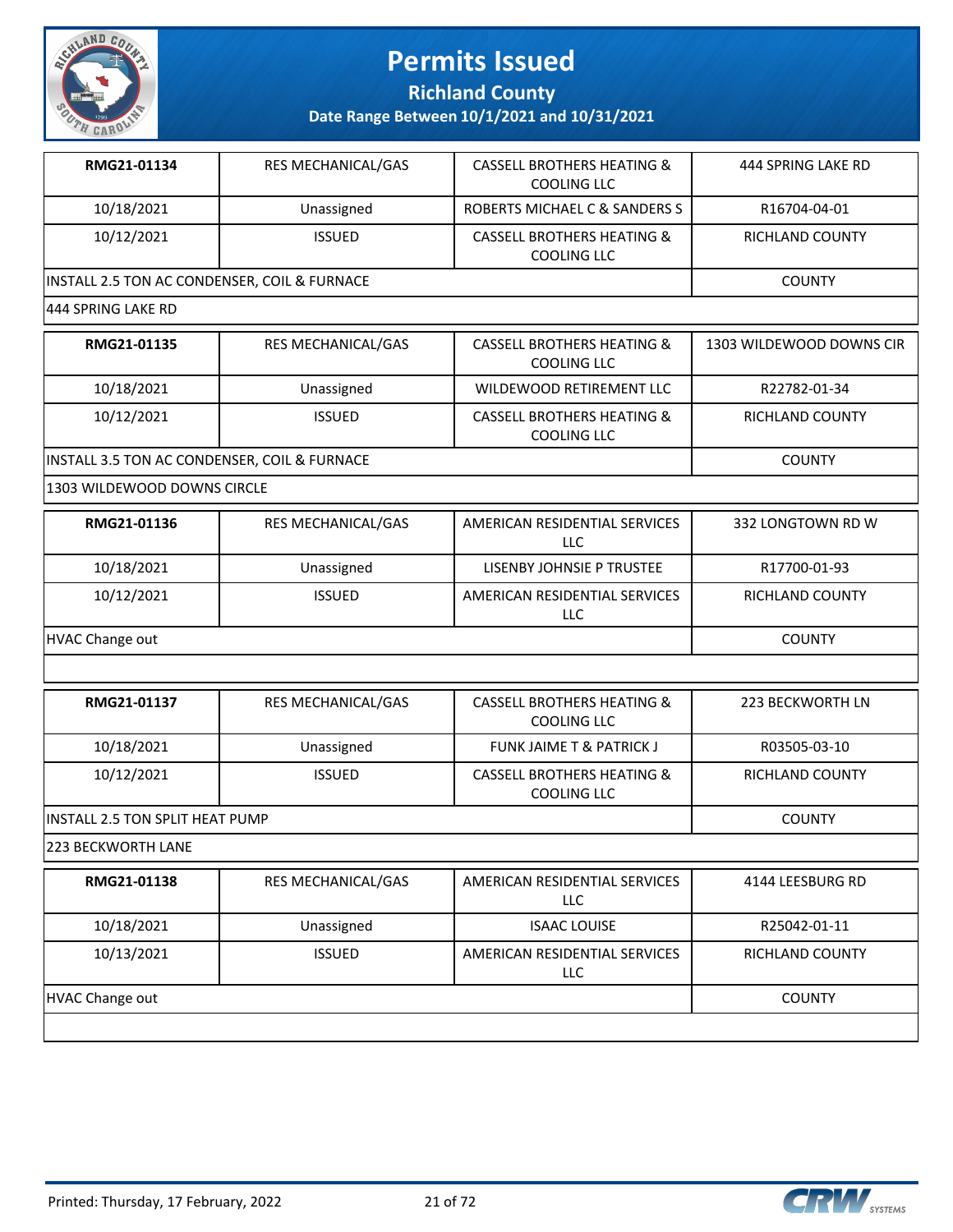

**Richland County**

| RMG21-01139     | <b>RES MECHANICAL/GAS</b> | AMERICAN RESIDENTIAL SERVICES<br>LLC | <b>209 RICHCREEK RD</b> |
|-----------------|---------------------------|--------------------------------------|-------------------------|
| 10/18/2021      | Unassigned                | <b>HAMPTON LORETTA &amp; PARIS</b>   | R09208-13-31            |
| 10/13/2021      | <b>ISSUED</b>             | AMERICAN RESIDENTIAL SERVICES<br>LLC | RICHLAND COUNTY         |
| HVAC Change out |                           |                                      | <b>COUNTY</b>           |
|                 |                           |                                      |                         |

| RMG21-01141     | RES MECHANICAL/GAS | AMERICAN RESIDENTIAL SERVICES<br>LLC | <b>305 BOSTWICK RDG</b> |
|-----------------|--------------------|--------------------------------------|-------------------------|
| 10/18/2021      | Unassigned         | JOHNSON JAMES E &                    | R26002-05-09            |
| 10/14/2021      | <b>ISSUED</b>      | AMERICAN RESIDENTIAL SERVICES<br>LLC | <b>RICHLAND COUNTY</b>  |
| HVAC Change out |                    |                                      | <b>COUNTY</b>           |

| RMG21-01142     | <b>RES MECHANICAL/GAS</b> | AMERICAN RESIDENTIAL SERVICES<br>LLC    | 249 CHARTWELL RD       |
|-----------------|---------------------------|-----------------------------------------|------------------------|
| 10/18/2021      | Unassigned                | <b>COLLINS DANNY &amp; DEBRA /JTWRS</b> | R06012-04-26           |
| 10/14/2021      | <b>ISSUED</b>             | AMERICAN RESIDENTIAL SERVICES<br>LLC    | <b>RICHLAND COUNTY</b> |
| HVAC Change out |                           |                                         | <b>COUNTY</b>          |

| RMG21-01144     | RES MECHANICAL/GAS | AMERICAN RESIDENTIAL SERVICES<br>LLC | 5 NIGHT HERON CT       |
|-----------------|--------------------|--------------------------------------|------------------------|
| 10/18/2021      | Unassigned         | <b>RILEY CHARLES &amp; MARVA</b>     | R20310-03-12           |
| 10/14/2021      | <b>ISSUED</b>      | AMERICAN RESIDENTIAL SERVICES<br>LLC | <b>RICHLAND COUNTY</b> |
| HVAC Change out |                    |                                      | <b>COUNTY</b>          |

| RMG21-01146     | <b>RES MECHANICAL/GAS</b> | AMERICAN RESIDENTIAL SERVICES<br>LLC. | 1011 MANDEL DR         |
|-----------------|---------------------------|---------------------------------------|------------------------|
| 10/18/2021      | Unassigned                | JACOBS JOHNNIE LEE                    | R06107-02-26           |
| 10/15/2021      | <b>ISSUED</b>             | AMERICAN RESIDENTIAL SERVICES<br>LLC. | <b>RICHLAND COUNTY</b> |
| HVAC Change out |                           |                                       | <b>COUNTY</b>          |
|                 |                           |                                       |                        |

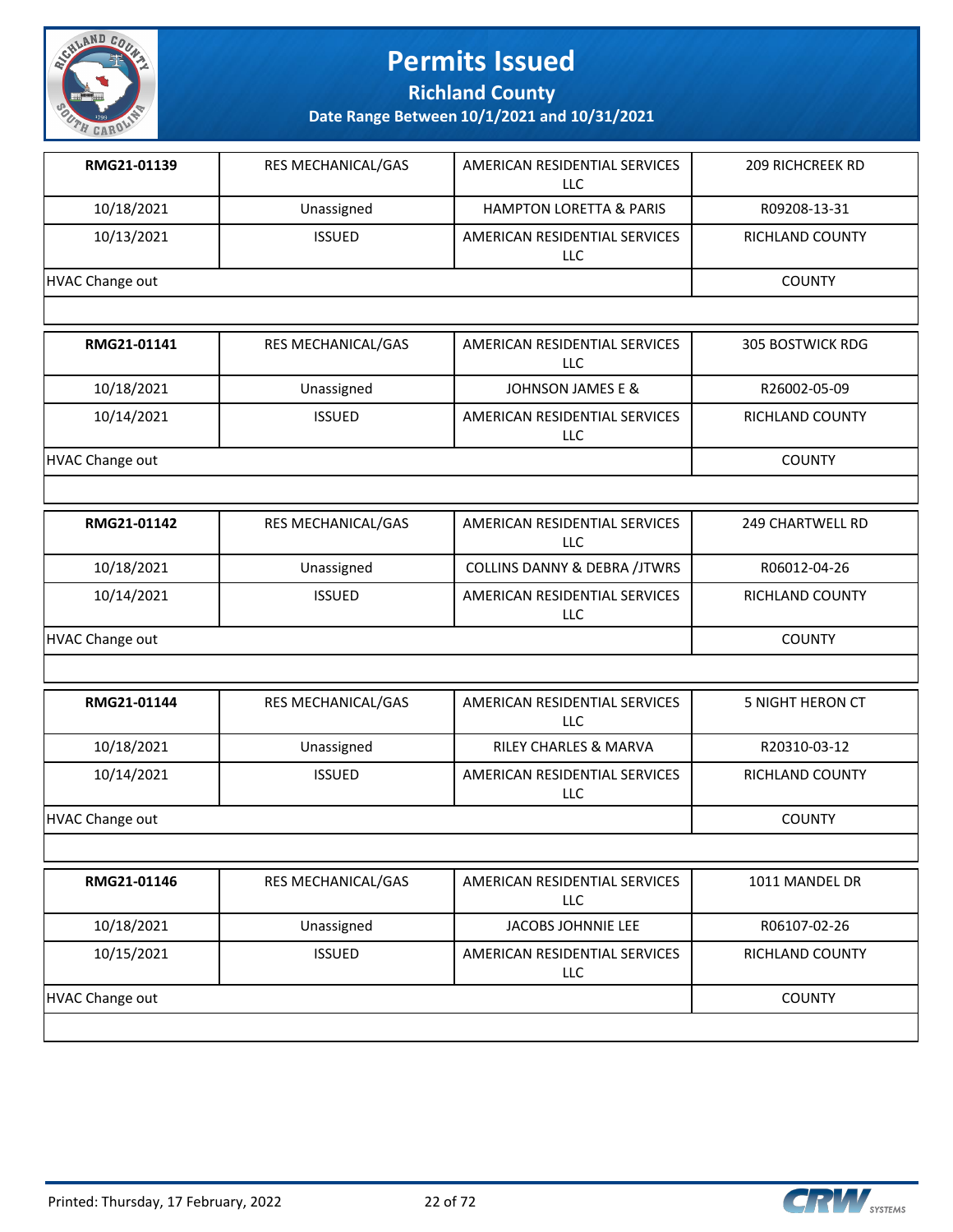

#### **Richland County**

| RMG21-01147                 | RES MECHANICAL/GAS                                           | MEETZE PLUMBING CO INC                                      | 1300 OMEGA DR         |  |
|-----------------------------|--------------------------------------------------------------|-------------------------------------------------------------|-----------------------|--|
| 10/18/2021                  | Unassigned                                                   | SAWYER STERLING STEVEN JR                                   | R16913-14-01          |  |
| 10/18/2021                  | <b>FINALED</b>                                               | MEETZE PLUMBING CO INC                                      | RICHLAND COUNTY       |  |
| <b>INSTALLING GAS LINE</b>  | <b>COUNTY</b>                                                |                                                             |                       |  |
|                             |                                                              |                                                             |                       |  |
| RMG21-01148                 | RES MECHANICAL/GAS                                           | AMERICAN RESIDENTIAL SERVICES<br><b>LLC</b>                 | 4643 PAMLICO CIR      |  |
| 10/18/2021                  | Unassigned                                                   | <b>DANNER WILLIAM</b>                                       | R14116-11-16          |  |
| 10/18/2021                  | <b>ISSUED</b>                                                | AMERICAN RESIDENTIAL SERVICES<br>LLC                        | RICHLAND COUNTY       |  |
| <b>HVAC Change out</b>      |                                                              |                                                             | <b>COUNTY</b>         |  |
|                             |                                                              |                                                             |                       |  |
| RMG21-01149                 | RES MECHANICAL/GAS                                           | <b>CASSELL BROTHERS HEATING &amp;</b><br><b>COOLING LLC</b> | <b>215 WHARTON LN</b> |  |
| 10/18/2021                  | Unassigned                                                   | <b>BOEPPLE MARK &amp; MARY KARL</b>                         | R23205-01-14          |  |
| 10/18/2021                  | <b>ISSUED</b>                                                | <b>CASSELL BROTHERS HEATING &amp;</b><br><b>COOLING LLC</b> | RICHLAND COUNTY       |  |
|                             | INSTALL 2.5 TON SPLIT HEATPUMP, 2 TON AC COND, COIL &FURNACE |                                                             | <b>COUNTY</b>         |  |
| <b>215 WHARTON LANE</b>     |                                                              |                                                             |                       |  |
| RMG21-01150                 | RES MECHANICAL/GAS                                           | <b>CASSELL BROTHERS HEATING &amp;</b><br><b>COOLING LLC</b> | 314 DELAINE WOODS DR  |  |
| 10/18/2021                  | Unassigned                                                   | KOON LYNETTE L                                              | R05108-03-19          |  |
| 10/18/2021                  | <b>ISSUED</b>                                                | <b>CASSELL BROTHERS HEATING &amp;</b><br><b>COOLING LLC</b> | RICHLAND COUNTY       |  |
| INSTALL DUCTLESS MINI SPLIT | <b>COUNTY</b>                                                |                                                             |                       |  |
| 314 DELAINE WOODS DR        |                                                              |                                                             |                       |  |
| RMG21-01151                 | <b>RES MECHANICAL/GAS</b>                                    | AMERICAN RESIDENTIAL SERVICES<br>LLC                        | 1144 ASHLAND DR       |  |
| 10/22/2021                  | Unassigned                                                   | FRINAK KYLE W &                                             | R20515-01-03          |  |
| 10/19/2021                  | <b>ISSUED</b>                                                | AMERICAN RESIDENTIAL SERVICES<br>LLC                        | RICHLAND COUNTY       |  |
| <b>HVAC Change out</b>      |                                                              |                                                             | <b>COUNTY</b>         |  |
|                             |                                                              |                                                             |                       |  |
| RMG21-01155                 | RES MECHANICAL/GAS                                           | <b>TURNIPSEED REGINALD</b>                                  | <b>2912 DELL DR</b>   |  |
| 10/19/2021                  | Unassigned                                                   | TURNIPSEED REGINALD                                         | R13416-08-03          |  |
| 10/19/2021                  | <b>ISSUED</b>                                                |                                                             | RICHLAND COUNTY       |  |
|                             | GAS PRESSURE TEST/ WORK RELEASE                              |                                                             |                       |  |
|                             |                                                              |                                                             |                       |  |

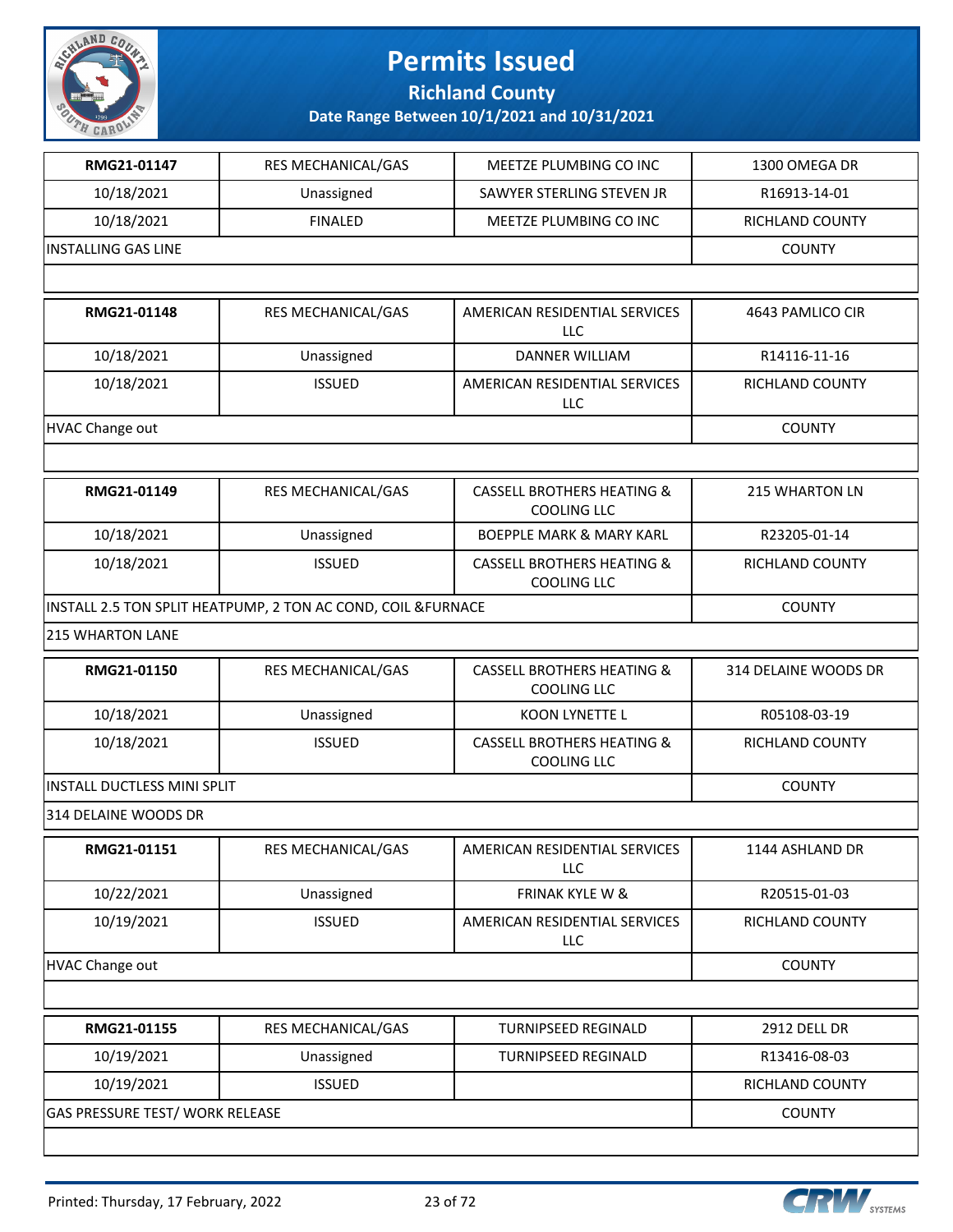

**Richland County**

| RMG21-01156                                | RES MECHANICAL/GAS | COOL CARE INC                                               | 2009 SMITH ST                |
|--------------------------------------------|--------------------|-------------------------------------------------------------|------------------------------|
| 10/22/2021                                 | Unassigned         | <b>SUMTER ROOSEVELT &amp; ANNIE</b>                         | R13516-03-12                 |
| 10/19/2021                                 | <b>FINALED</b>     | COOL CARE INC                                               | RICHLAND COUNTY              |
| Installation of gas pac                    |                    |                                                             | <b>COUNTY</b>                |
|                                            |                    |                                                             |                              |
| RMG21-01158                                | RES MECHANICAL/GAS | <b>FLOW-RITE PLUMBING LLC</b>                               | 10 NEWSTEAD CT               |
| 10/21/2021                                 | Unassigned         | <b>COOKE KENNETH R</b>                                      | R20215-02-18                 |
| 10/20/2021                                 | <b>FINALED</b>     | FLOW-RITE PLUMBING LLC                                      | RICHLAND COUNTY              |
| Rough In Gas Line to Gas stove & gas logs  |                    |                                                             | <b>COUNTY</b>                |
| Crawlspace piping to fixtures              |                    |                                                             |                              |
| RMG21-01159                                | RES MECHANICAL/GAS | <b>CASSELL BROTHERS HEATING &amp;</b><br><b>COOLING LLC</b> | <b>1138 SUNSET POINT RD</b>  |
| 10/22/2021                                 | Unassigned         | PATEL FAMILY TRUST                                          | R02312-01-82                 |
| 10/20/2021                                 | <b>ISSUED</b>      | <b>CASSELL BROTHERS HEATING &amp;</b><br><b>COOLING LLC</b> | RICHLAND COUNTY              |
| <b>INSTALL 4 TON SPLIT HEAT PUMP</b>       |                    |                                                             | <b>COUNTY</b>                |
| 1138 SUNSET POINT RD                       |                    |                                                             |                              |
| RMG21-01160                                | RES MECHANICAL/GAS | <b>CASSELL BROTHERS HEATING &amp;</b><br><b>COOLING LLC</b> | 320 WHISKERY LN              |
| 10/22/2021                                 | Unassigned         | FRAZEE ROY C & EVELYN B                                     | R04115-07-05                 |
| 10/20/2021                                 | <b>ISSUED</b>      | <b>CASSELL BROTHERS HEATING &amp;</b><br><b>COOLING LLC</b> | RICHLAND COUNTY              |
| INSTALL 4 TON AC CONDENSER, COIL & FURNACE | <b>COUNTY</b>      |                                                             |                              |
| <b>i320 WHISKEY LANE</b>                   |                    |                                                             |                              |
| RMG21-01161                                | RES MECHANICAL/GAS | AMERICAN RESIDENTIAL SERVICES<br>LLC                        | 31 LOGGERHEAD DR             |
| 10/22/2021                                 | Unassigned         | RUIZ ASHILD JENNY                                           | R25902-01-28                 |
| 10/20/2021                                 | <b>ISSUED</b>      | AMERICAN RESIDENTIAL SERVICES<br>LLC                        | RICHLAND COUNTY              |
| <b>HVAC Change out</b>                     |                    |                                                             | <b>COUNTY</b>                |
|                                            |                    |                                                             |                              |
| RMG21-01162                                | RES MECHANICAL/GAS | AMERICAN RESIDENTIAL SERVICES<br>LLC                        | 1301 MARTIN LUTHER KING BLVD |
| 10/22/2021                                 | Unassigned         | HENDERSON MURIEL L LIFE ESTATE                              | R24410-01-05                 |
| 10/20/2021                                 | <b>ISSUED</b>      | AMERICAN RESIDENTIAL SERVICES<br>LLC                        | RICHLAND COUNTY              |
| <b>HVAC Change out</b>                     |                    |                                                             | <b>COUNTY</b>                |
|                                            |                    |                                                             |                              |

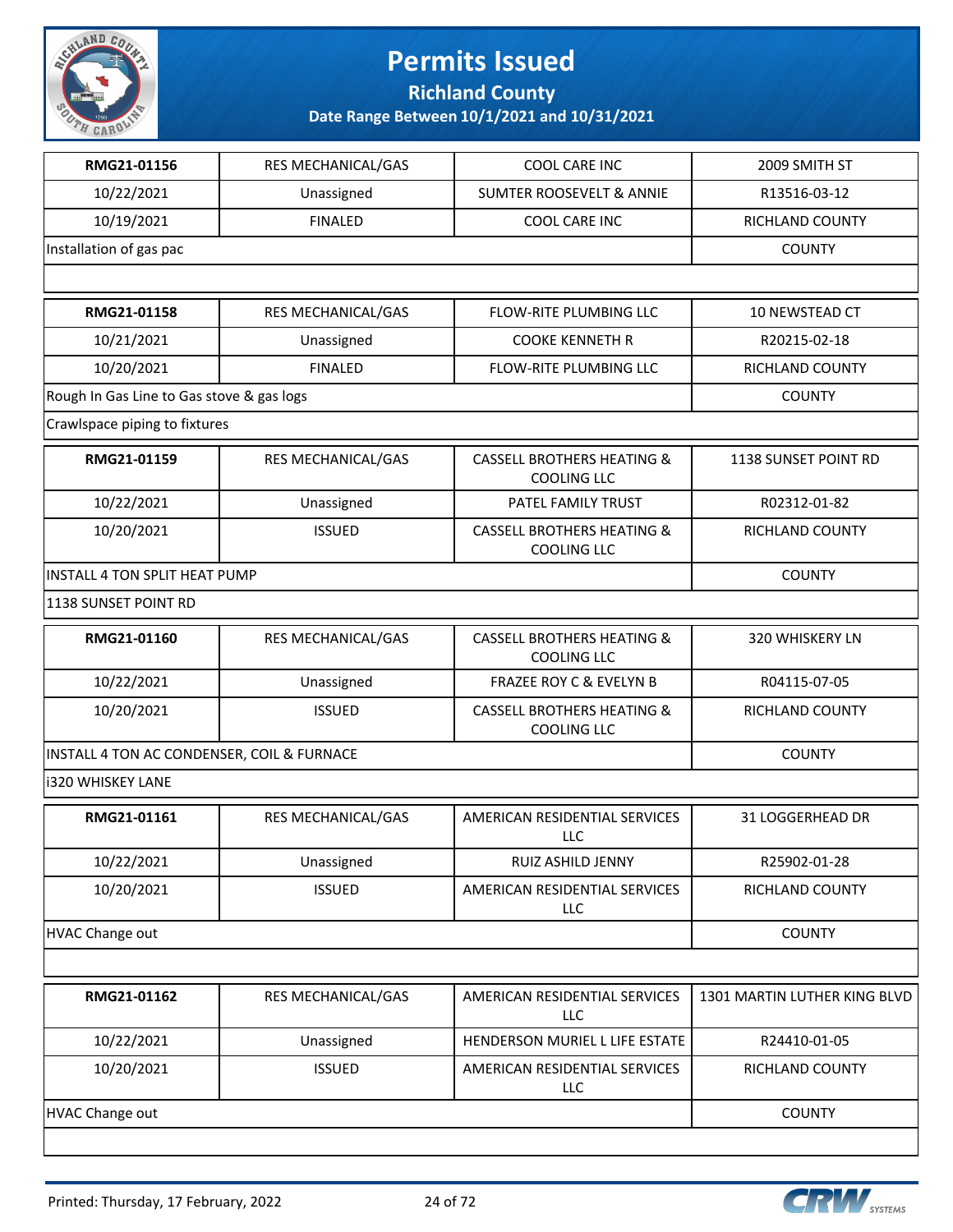

**Richland County**

**Date Range Between 10/1/2021 and 10/31/2021**

| RMG21-01163     | <b>RES MECHANICAL/GAS</b> | AMERICAN RESIDENTIAL SERVICES<br>LLC. | 33 NOTTINGHAM CT       |
|-----------------|---------------------------|---------------------------------------|------------------------|
| 10/22/2021      | Unassigned                | ALVAREZ SAMARIA SANTIAGO              | R19115-10-11           |
| 10/20/2021      | <b>ISSUED</b>             | AMERICAN RESIDENTIAL SERVICES<br>LLC  | <b>RICHLAND COUNTY</b> |
| HVAC Change out | <b>COUNTY</b>             |                                       |                        |
|                 |                           |                                       |                        |
| RMG21-01164     | <b>RES MECHANICAL/GAS</b> | AMERICAN RESIDENTIAL SERVICES<br>LLC. | 529 SETON HALL DR      |
| 10/22/2021      | Unassigned                | <b>MELLON BENNY R &amp; GLORIA</b>    | R23001-04-10           |

HVAC Change out **COUNTY** 

| RMG21-01165     | <b>RES MECHANICAL/GAS</b> | AMERICAN RESIDENTIAL SERVICES<br>LLC | <b>103 BURKETT RD</b>  |
|-----------------|---------------------------|--------------------------------------|------------------------|
| 10/22/2021      | Unassigned                | LYBRAND MARY ALBERTA                 | R04100-03-29           |
| 10/20/2021      | <b>ISSUED</b>             | AMERICAN RESIDENTIAL SERVICES<br>LLC | <b>RICHLAND COUNTY</b> |
| HVAC Change out |                           |                                      | <b>COUNTY</b>          |

LLC

10/20/2021 | ISSUED | AMERICAN RESIDENTIAL SERVICES

| RMG21-01167                      | <b>RES MECHANICAL/GAS</b> | CASSELL BROTHERS HEATING &<br><b>COOLING LLC</b>            | 143 GEORGE ROBERTSON RD |
|----------------------------------|---------------------------|-------------------------------------------------------------|-------------------------|
| 10/22/2021                       | Unassigned                | THOMAS GLENN T & JODIE H                                    | R17900-04-98            |
| 10/20/2021                       | <b>ISSUED</b>             | <b>CASSELL BROTHERS HEATING &amp;</b><br><b>COOLING LLC</b> | RICHLAND COUNTY         |
| IINSTALL 3 TON PACKAGE HEAT PUMP |                           |                                                             | <b>COUNTY</b>           |

143 GEORGE ROBERTSON RD

| RMG21-01168                           | <b>RES MECHANICAL/GAS</b> | <b>CASSELL BROTHERS HEATING &amp;</b><br>COOLING LLC | 171 WEST CT     |
|---------------------------------------|---------------------------|------------------------------------------------------|-----------------|
| 10/22/2021                            | Unassigned                | PARK JAMES W II &                                    | R04981-01-18    |
| 10/20/2021                            | <b>ISSUED</b>             | <b>CASSELL BROTHERS HEATING &amp;</b><br>COOLING LLC | RICHLAND COUNTY |
| <b>IINSTALL 2 TON SPLIT HEAT PUMP</b> | <b>COUNTY</b>             |                                                      |                 |
| 171 WEST CT                           |                           |                                                      |                 |



RICHLAND COUNTY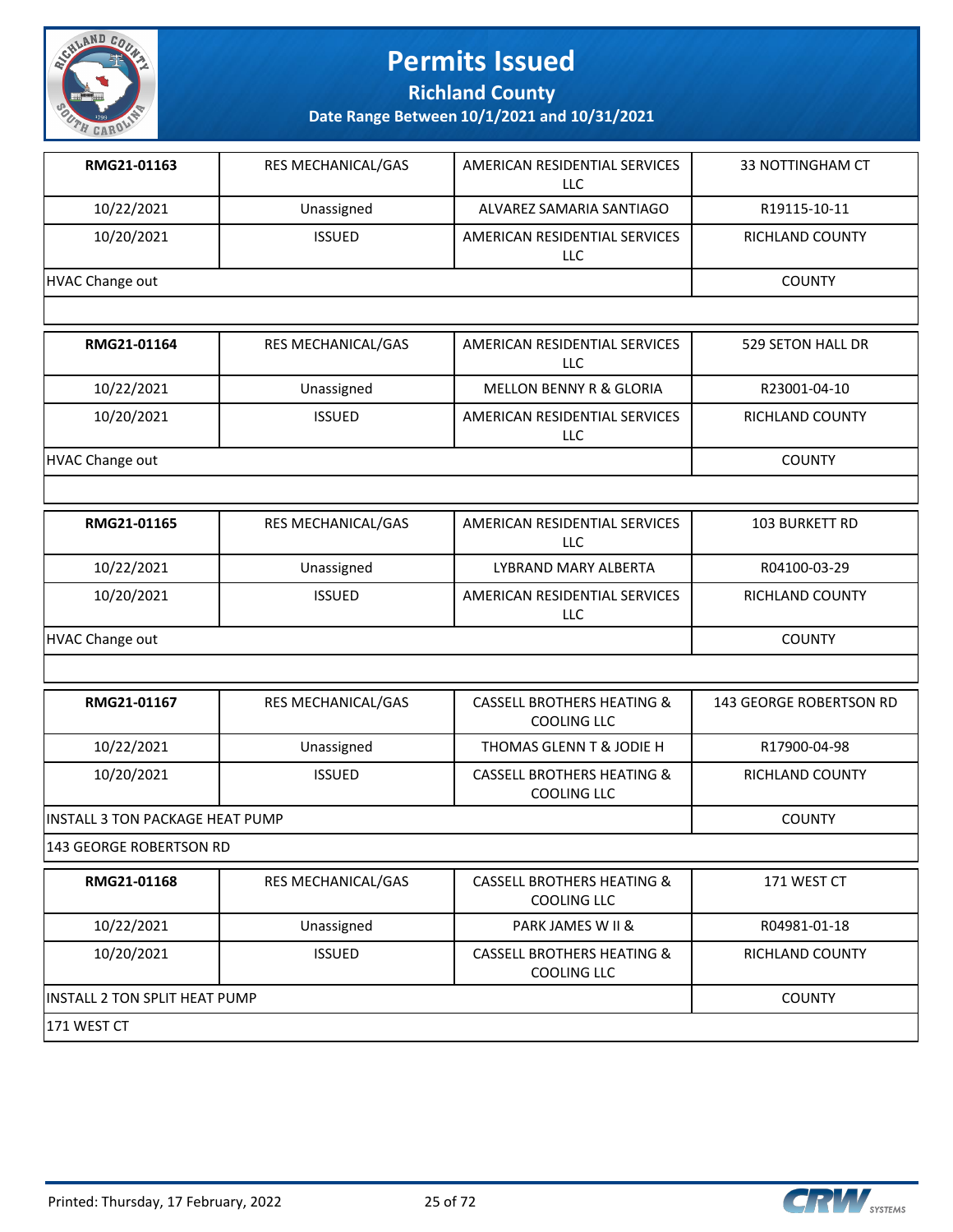

**Richland County**

**Date Range Between 10/1/2021 and 10/31/2021**

| RMG21-01169     | <b>RES MECHANICAL/GAS</b> | AMERICAN RESIDENTIAL SERVICES<br>LLC. | <b>1517 WHITEFORD RD</b> |
|-----------------|---------------------------|---------------------------------------|--------------------------|
| 10/22/2021      | Unassigned                | JOHNSON ELIZABETH ABIGAIL             | R06016-04-06             |
| 10/21/2021      | <b>ISSUED</b>             | AMERICAN RESIDENTIAL SERVICES<br>LLC. | <b>RICHLAND COUNTY</b>   |
| HVAC Change out | <b>COUNTY</b>             |                                       |                          |
|                 |                           |                                       |                          |
| RMG21-01170     | <b>RES MECHANICAL/GAS</b> | AMERICAN RESIDENTIAL SERVICES<br>LLC. | 337 BOOKMAN MILL RD      |
| 10/22/2021      | Unassigned                | NI HUANG & JING LAN OU                | R04316-01-02             |
| 10/21/2021      | <b>ISSUED</b>             | AMERICAN RESIDENTIAL SERVICES         | <b>RICHLAND COUNTY</b>   |

LLC

HVAC Change out COUNTY

| RMG21-01171     | <b>RES MECHANICAL/GAS</b> | AMERICAN RESIDENTIAL SERVICES<br>LLC | 776 SAXONY DR          |
|-----------------|---------------------------|--------------------------------------|------------------------|
| 10/28/2021      | Unassigned                | <b>BAKER CARMEL</b>                  | R03311-05-37           |
| 10/21/2021      | <b>ISSUED</b>             | AMERICAN RESIDENTIAL SERVICES<br>LLC | <b>RICHLAND COUNTY</b> |
| HVAC Change out |                           |                                      | <b>COUNTY</b>          |

| RMG21-01173                                  | <b>RES MECHANICAL/GAS</b> | <b>CASSELL BROTHERS HEATING &amp;</b><br>COOLING LLC | 11 BAMBOO GROVE CT     |
|----------------------------------------------|---------------------------|------------------------------------------------------|------------------------|
| 10/25/2021                                   | Unassigned                | JOHNSON KEVIN B & MEGHAN J                           | R01513-02-11           |
| 10/21/2021                                   | <b>ISSUED</b>             | <b>CASSELL BROTHERS HEATING &amp;</b><br>COOLING LLC | <b>RICHLAND COUNTY</b> |
| INSTALL 2.5 TON AC CONDENSER, COIL & FURNACE |                           |                                                      | <b>COUNTY</b>          |

11 BAMBOO GROVE CT

| RMG21-01174                           | <b>RES MECHANICAL/GAS</b> | CASSELL BROTHERS HEATING &<br>COOLING LLC            | 233 SOUTHAMPTON DR |
|---------------------------------------|---------------------------|------------------------------------------------------|--------------------|
| 10/25/2021                            | Unassigned                | <b>MANER SALLY D</b>                                 | R04203-03-13       |
| 10/21/2021                            | <b>ISSUED</b>             | <b>CASSELL BROTHERS HEATING &amp;</b><br>COOLING LLC | RICHLAND COUNTY    |
| <b>IINSTALL 2 TON SPLIT HEAT PUMP</b> | <b>COUNTY</b>             |                                                      |                    |
| 233 SOUTHAMPTON DR                    |                           |                                                      |                    |

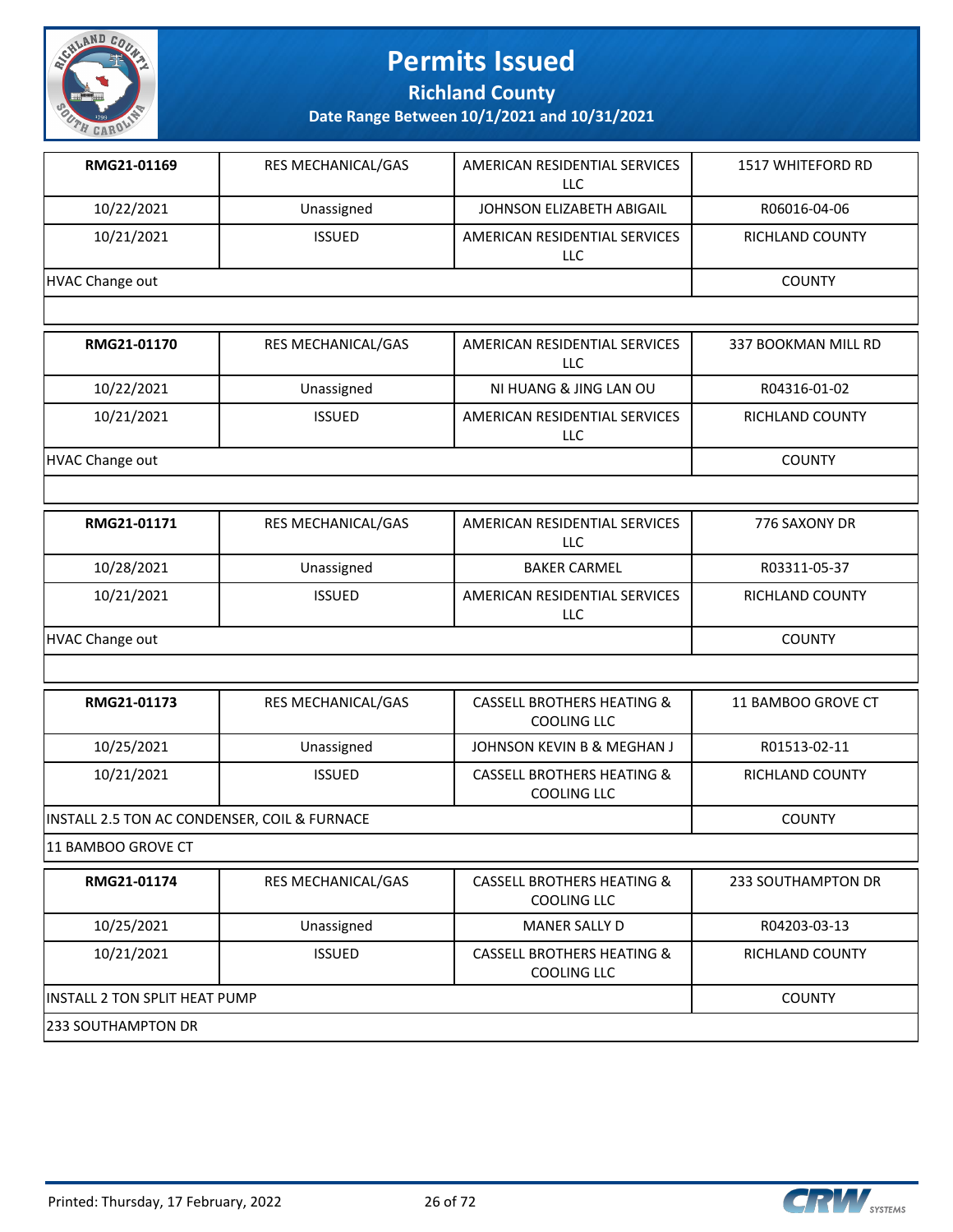

**Richland County**

**Date Range Between 10/1/2021 and 10/31/2021**

| RMG21-01175                | RES MECHANICAL/GAS | AMERICAN RESIDENTIAL SERVICES<br><b>LLC</b>          | 114 ASH BAY RD             |
|----------------------------|--------------------|------------------------------------------------------|----------------------------|
| 10/28/2021                 | Unassigned         | <b>GRIDINE MILIKA</b>                                | R20313-08-59               |
| 10/22/2021                 | <b>ISSUED</b>      | AMERICAN RESIDENTIAL SERVICES<br><b>LLC</b>          | RICHLAND COUNTY            |
| <b>HVAC Change out</b>     |                    |                                                      | <b>COUNTY</b>              |
|                            |                    |                                                      |                            |
| RMG21-01176                | RES MECHANICAL/GAS | AMERICAN RESIDENTIAL SERVICES<br>LLC                 | 109 CRESTLAND DR           |
| 10/28/2021                 | Unassigned         | DAVIS JAMES K JR                                     | R06111-06-23               |
| 10/22/2021                 | <b>ISSUED</b>      | AMERICAN RESIDENTIAL SERVICES<br>LLC                 | RICHLAND COUNTY            |
| <b>HVAC Change out</b>     |                    |                                                      | <b>COUNTY</b>              |
|                            |                    |                                                      |                            |
| RMG21-01177                | RES MECHANICAL/GAS | KAY PLUMBING SERVICES LLC                            | 109 OVERBRANCH DR          |
| 10/25/2021                 | Unassigned         | RUBINGER DIANA TALMOR                                | R22809-07-13               |
| 10/22/2021                 | <b>ISSUED</b>      | KAY PLUMBING SERVICES LLC                            | RICHLAND COUNTY            |
| Gas Line Repair            |                    |                                                      | <b>COUNTY</b>              |
|                            |                    |                                                      |                            |
| RMG21-01178                | RES MECHANICAL/GAS | MEETZE PLUMBING CO INC                               | 1080 KINGSTON VILLAGE LOOP |
| 10/25/2021                 | Unassigned         | PRAYLOW SHARON H                                     | R03509-01-03               |
| 10/22/2021                 | <b>FINALED</b>     | MEETZE PLUMBING CO INC                               | RICHLAND COUNTY            |
| PERFORMING A PRESSURE TEST |                    |                                                      | <b>COUNTY</b>              |
|                            |                    |                                                      |                            |
| RMG21-01179                | RES MECHANICAL/GAS | <b>CAROLINA CONDITIONS LLC</b>                       | 4316 ROCKBRIDGE RD         |
| 10/25/2021                 | Unassigned         | AGENT CALVIN E & ROBYN HALL                          | R16803-06-02               |
| 10/25/2021                 | <b>ISSUED</b>      | <b>CAROLINA CONDITIONS LLC</b>                       | RICHLAND COUNTY            |
|                            |                    |                                                      | <b>COUNTY</b>              |
| Hvac replacement           |                    |                                                      |                            |
| RMG21-01180                | RES MECHANICAL/GAS | <b>CASSELL BROTHERS HEATING &amp;</b><br>COOLING LLC | 536 SLICES WAY             |
| 10/25/2021                 | Unassigned         | CAIRNS ALYSSA &                                      | R01412-12-15               |

10/25/2021 ISSUED CASSELL BROTHERS HEATING & COOLING LLC RICHLAND COUNTY INSTALL 4 TON AC CONDENSER, COIL & FURNACE COUNTY COUNTY 536 SLICES WAY

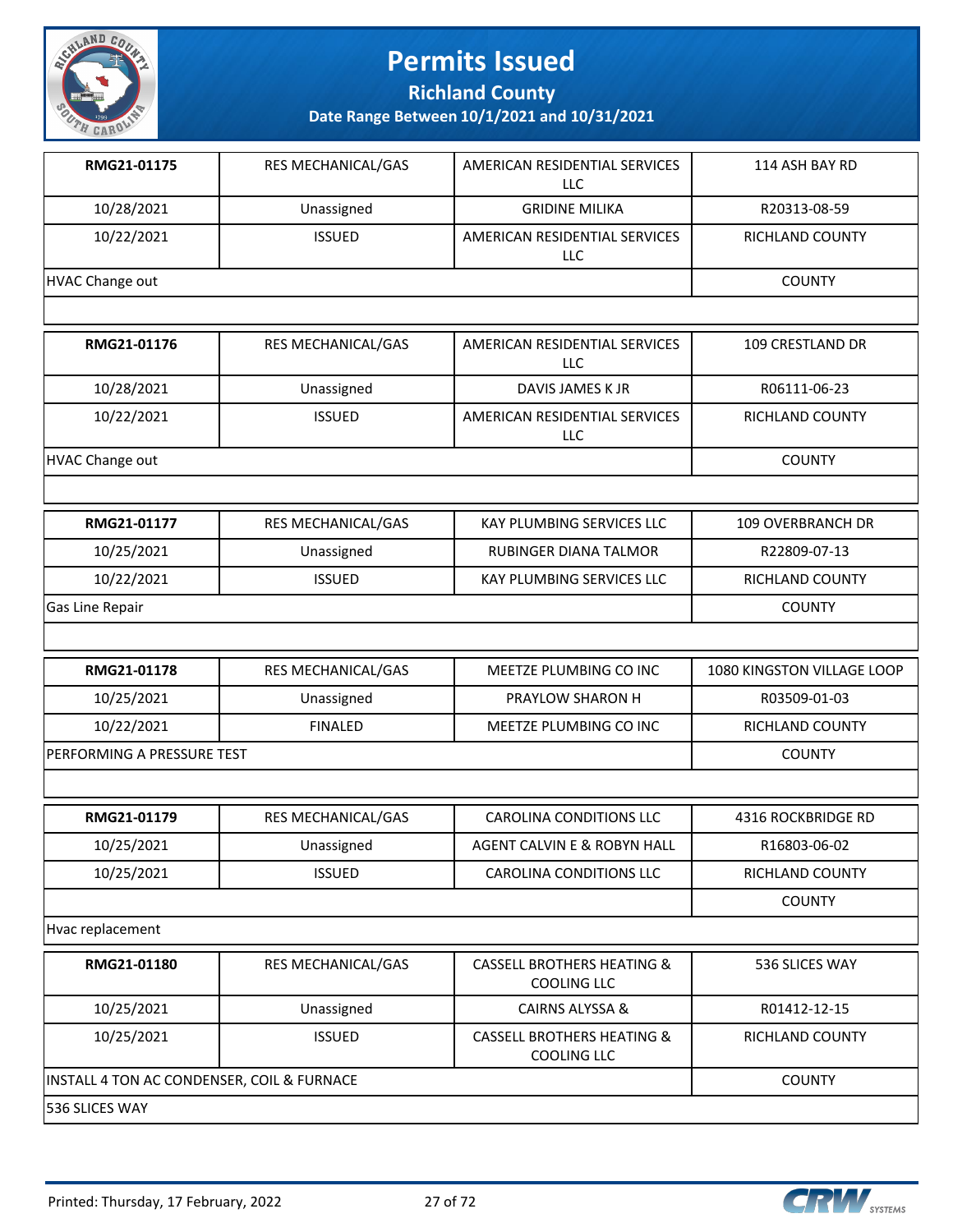

**Richland County**

| RMG21-01181                                | RES MECHANICAL/GAS | <b>CASSELL BROTHERS HEATING &amp;</b><br><b>COOLING LLC</b> | 108 GAILLARD ST         |
|--------------------------------------------|--------------------|-------------------------------------------------------------|-------------------------|
| 10/25/2021                                 | Unassigned         | <b>BOLTON JERRY T &amp; SARAH B</b>                         | R05000-06-01            |
| 10/25/2021                                 | <b>ISSUED</b>      | <b>CASSELL BROTHERS HEATING &amp;</b><br><b>COOLING LLC</b> | RICHLAND COUNTY         |
| INSTALL 3.5 TON PACKAGE HEAT PUMP          |                    |                                                             | <b>COUNTY</b>           |
| 108 GAILLARD ST                            |                    |                                                             |                         |
| RMG21-01182                                | RES MECHANICAL/GAS | <b>CAROLINA CONDITIONS LLC</b>                              | 3 COLDWATER CT          |
| 10/26/2021                                 | Unassigned         | KAUFMAN DEBBIE L                                            | R03210-01-47            |
| 10/25/2021                                 | <b>ISSUED</b>      | CAROLINA CONDITIONS LLC                                     | RICHLAND COUNTY         |
| <b>HVAC Replacement</b>                    |                    |                                                             | <b>COUNTY</b>           |
|                                            |                    |                                                             |                         |
| RMG21-01184                                | RES MECHANICAL/GAS | AMERICAN RESIDENTIAL SERVICES<br>LLC                        | 3630 RANCH RD 32        |
| 10/28/2021                                 | Unassigned         | <b>METZ JANIE</b>                                           | R16842-00-00            |
| 10/26/2021                                 | <b>ISSUED</b>      | AMERICAN RESIDENTIAL SERVICES<br><b>LLC</b>                 | RICHLAND COUNTY         |
| <b>HVAC Change out</b>                     | 32 COUNTY          |                                                             |                         |
|                                            |                    |                                                             |                         |
| RMG21-01185                                | RES MECHANICAL/GAS | AMERICAN RESIDENTIAL SERVICES<br><b>LLC</b>                 | 459 HUNTERS CROSSING DR |
| 10/28/2021                                 | Unassigned         | <b>WILLIAMS DERRICK ANTHONY ETAL</b>                        | R21909-05-03            |
| 10/26/2021                                 | <b>ISSUED</b>      | AMERICAN RESIDENTIAL SERVICES<br><b>LLC</b>                 | RICHLAND COUNTY         |
| <b>HVAC Change out</b>                     |                    |                                                             | <b>COUNTY</b>           |
|                                            |                    |                                                             |                         |
| RMG21-01186                                | RES MECHANICAL/GAS | 2ND WIND HEATING AND AIR<br><b>CONDITIONING INC</b>         | 205 HOLLIDAY RD         |
| 10/27/2021                                 | Unassigned         | STORK WILLIAM C & SARA R                                    | R22712-04-15            |
| 10/26/2021                                 | <b>FINALED</b>     | 2ND WIND HEATING AND AIR<br><b>CONDITIONING INC</b>         | RICHLAND COUNTY         |
| To install LEFT/RIGHT all Class A Ductwork | <b>COUNTY</b>      |                                                             |                         |
|                                            |                    |                                                             |                         |

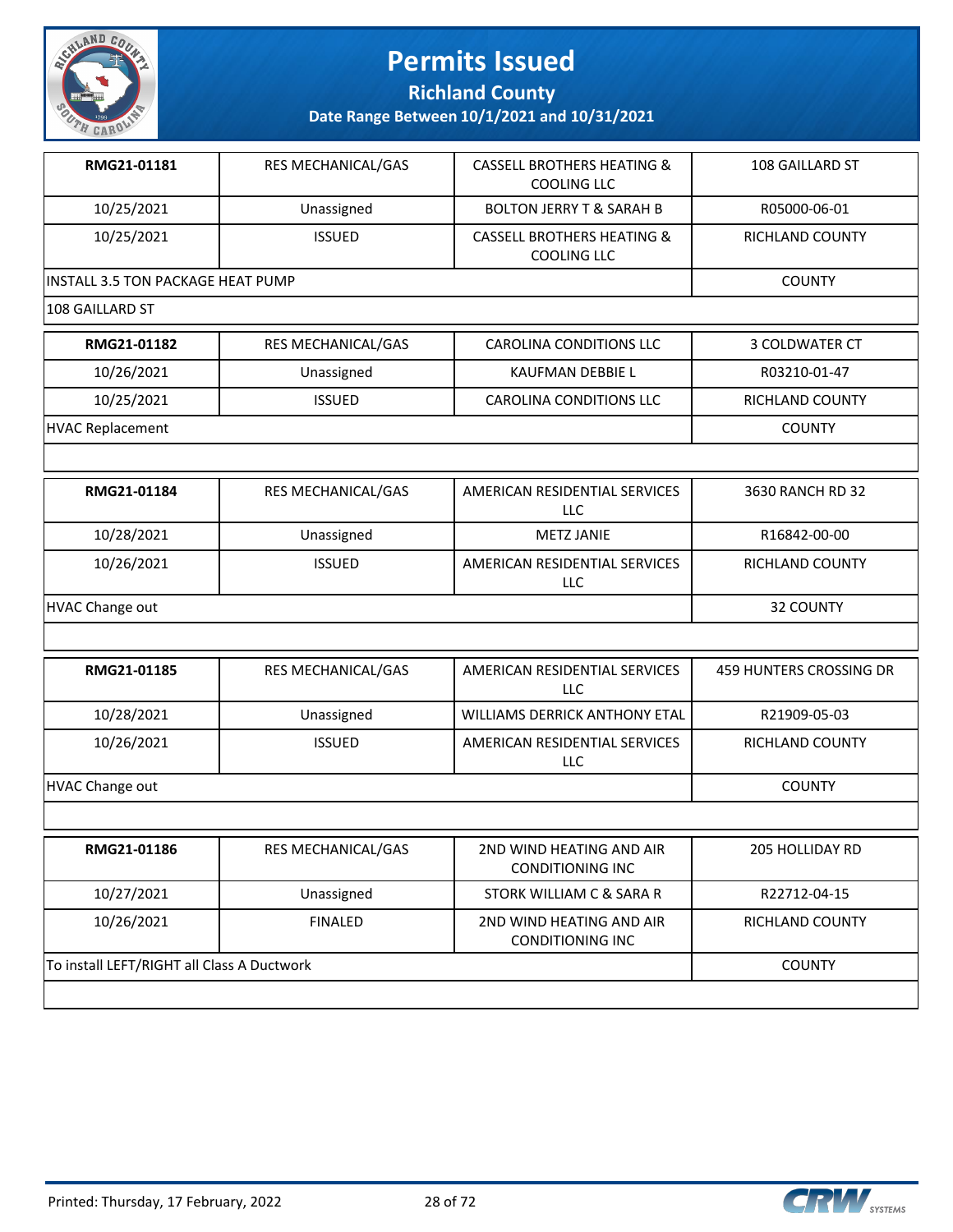

**Richland County**

**Date Range Between 10/1/2021 and 10/31/2021**

| RMG21-01188     | <b>RES MECHANICAL/GAS</b> | AMERICAN RESIDENTIAL SERVICES<br>LLC | 116 WYNFIELD CT |
|-----------------|---------------------------|--------------------------------------|-----------------|
| 10/28/2021      | Unassigned                | <b>HOLLOWAY ALONZO J</b>             | R07485-02-10    |
| 10/27/2021      | <b>ISSUED</b>             | AMERICAN RESIDENTIAL SERVICES<br>LLC | RICHLAND COUNTY |
| HVAC Change out |                           |                                      | <b>COUNTY</b>   |

| RMG21-01190     | <b>RES MECHANICAL/GAS</b> | AMERICAN RESIDENTIAL SERVICES<br>LLC | 459 HUNTERS CROSSING DR |
|-----------------|---------------------------|--------------------------------------|-------------------------|
| 10/28/2021      | Unassigned                | WILLIAMS DERRICK ANTHONY ETAL        | R21909-05-03            |
| 10/27/2021      | <b>VOID</b>               | AMERICAN RESIDENTIAL SERVICES<br>LLC | RICHLAND COUNTY         |
| HVAC Change out |                           |                                      | <b>COUNTY</b>           |

| RMG21-01191     | <b>RES MECHANICAL/GAS</b> | AMERICAN RESIDENTIAL SERVICES<br>LLC | 336 ASH TREE RD        |
|-----------------|---------------------------|--------------------------------------|------------------------|
| 10/28/2021      | Unassigned                | <b>BARKAN JAN M &amp; JOANNE L</b>   | R23101-09-07           |
| 10/27/2021      | <b>ISSUED</b>             | AMERICAN RESIDENTIAL SERVICES<br>LLC | <b>RICHLAND COUNTY</b> |
| HVAC Change out |                           |                                      | <b>COUNTY</b>          |

| RMG21-01197                      | <b>RES MECHANICAL/GAS</b> | LRW SERVICES LLC         | 117 GLEN GREEN DR |
|----------------------------------|---------------------------|--------------------------|-------------------|
| 10/29/2021                       | Unassigned                | <b>HAMPTON JERLEEN E</b> | R14511-02-11      |
| 10/29/2021                       | <b>FINALED</b>            | LRW SERVICES LLC         | RICHLAND COUNTY   |
| INSTALL NEW SYSTEM AND DUCT WORK |                           |                          | <b>COUNTY</b>     |
|                                  |                           |                          |                   |

#### **Number of RES MECHANICAL/GAS/Unassigned Permits: 86**

| RPV21-00316                          | RES PHOTOVOLTAIC SYSTEM | SUNPRO SOLAR (GC)                 | 117 PINEVIEW CHURCH RD |
|--------------------------------------|-------------------------|-----------------------------------|------------------------|
| 10/12/2021                           | <b>ROOFTOP</b>          | <b>TUOHY JOSEPH ANTHONY &amp;</b> | R15300-02-34           |
| 8/27/2021                            | <b>FINALED</b>          | SUNPRO SOLAR (GC)                 | RICHLAND COUNTY        |
| Installation of solar panels on roof | <b>COUNTY</b>           |                                   |                        |
| 38 LG 375 solar panels               |                         |                                   |                        |



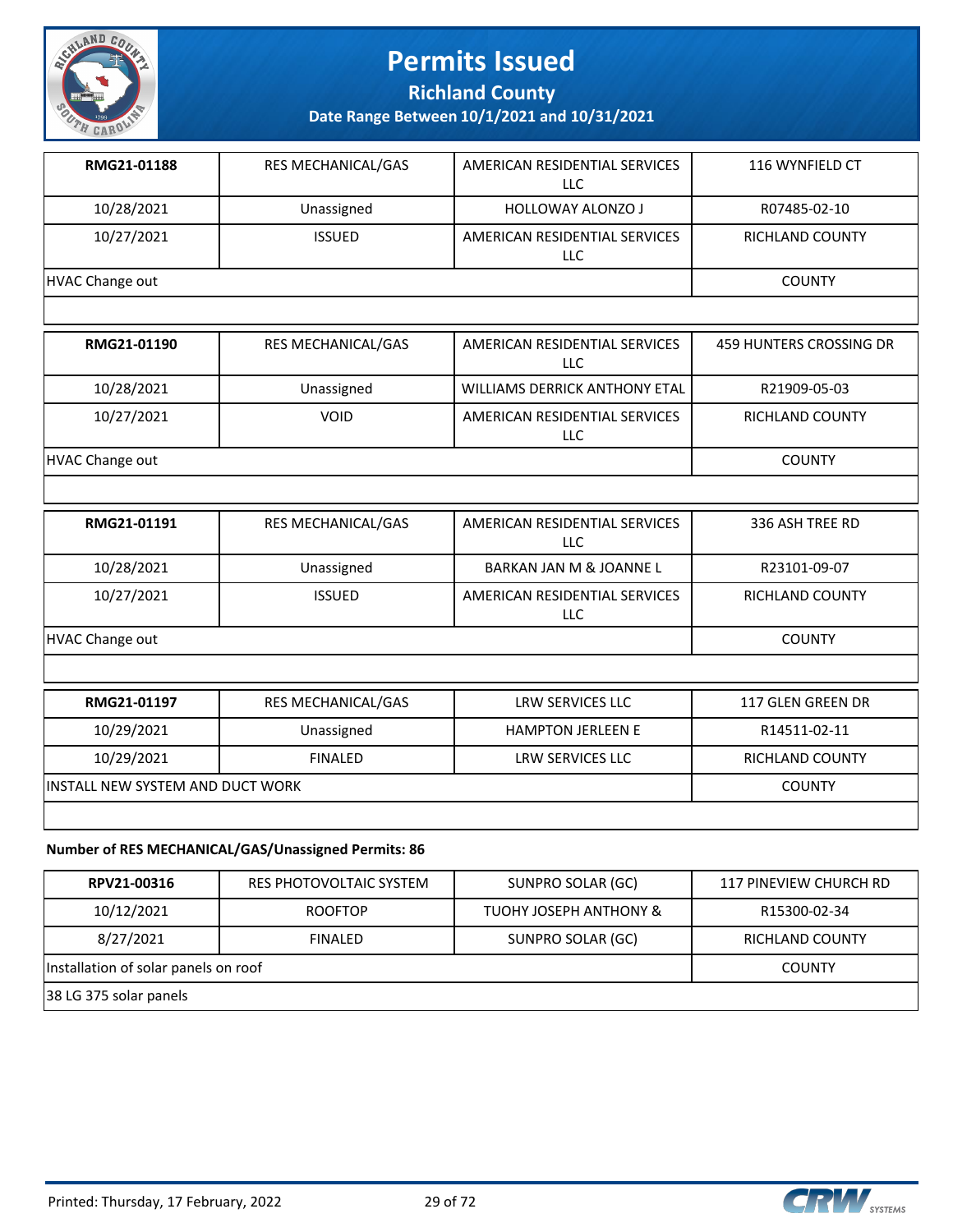

**Richland County**

| RPV21-00329           | RES PHOTOVOLTAIC SYSTEM | SUNRUN INSTALLATION SERVICES<br>INC (COA) | 1 EASTFERN CT          |
|-----------------------|-------------------------|-------------------------------------------|------------------------|
| 10/1/2021             | <b>ROOFTOP</b>          | <b>DEVRIES PETER GABRIEL</b>              | R05009-02-11           |
| 9/9/2021              | <b>ISSUED</b>           | SUNRUN INSTALLATION SERVICES<br>INC (COA) | <b>RICHLAND COUNTY</b> |
| IINSTALL SOLAR PANELS | <b>COUNTY</b>           |                                           |                        |

| <b>RPV21-00330</b>                                      | RES PHOTOVOLTAIC SYSTEM | Marc Jones                 | 100 ASHWOOD DR  |
|---------------------------------------------------------|-------------------------|----------------------------|-----------------|
| 10/6/2021                                               | <b>ROOFTOP</b>          | <b>HELMS AARON WILLIAM</b> | R05206-04-06    |
| 9/9/2021                                                | <b>FINALED</b>          | Marc Jones                 | RICHLAND COUNTY |
| Installing 26 Solar Panels on existing residential roof |                         |                            | <b>COUNTY</b>   |

| RPV21-00331           | RES PHOTOVOLTAIC SYSTEM | SUNRUN INSTALLATION SERVICES<br>INC (COA) | 9708 DUNBARTON DR |
|-----------------------|-------------------------|-------------------------------------------|-------------------|
| 10/1/2021             | <b>ROOFTOP</b>          | <b>FORESTAL KAREN &amp;</b>               | R19906-06-22      |
| 9/10/2021             | <b>FINALED</b>          | SUNRUN INSTALLATION SERVICES<br>INC (COA) | RICHLAND COUNTY   |
| IINSTALL SOLAR PANELS |                         |                                           | <b>COUNTY</b>     |

| RPV21-00332                                 | RES PHOTOVOLTAIC SYSTEM | TIMOTHY JOHN BARTS             | 301 WILLIE WILSON RD   |
|---------------------------------------------|-------------------------|--------------------------------|------------------------|
| 10/4/2021                                   | <b>ROOFTOP</b>          | <b>ONTIVEROS MONIQUE &amp;</b> | R35300-01-09           |
| 9/14/2021                                   | <b>FINALED</b>          | TIMOTHY JOHN BARTS             | <b>RICHLAND COUNTY</b> |
| Installation of a roof mounted solar system |                         |                                | <b>COUNTY</b>          |
|                                             |                         |                                |                        |

| RPV21-00333                                     | RES PHOTOVOLTAIC SYSTEM | Titan Solar Power SC Inc (GC) | 2405 COCO RD    |
|-------------------------------------------------|-------------------------|-------------------------------|-----------------|
| 10/7/2021                                       | <b>ROOFTOP</b>          | CAPERS KELVIN J & CLARISSIA L | R07506-01-23    |
| 9/16/2021                                       | <b>ISSUED</b>           | Titan Solar Power SC Inc (GC) | RICHLAND COUNTY |
| installing 26 roof-mounted solar panels, 9.62kW |                         |                               | <b>COUNTY</b>   |

| RPV21-00334                                     | RES PHOTOVOLTAIC SYSTEM | Titan Solar Power SC Inc (GC) | 197 BARONY PLACE DR |
|-------------------------------------------------|-------------------------|-------------------------------|---------------------|
| 10/7/2021                                       | <b>ROOFTOP</b>          | WILSON CARMARON RENEA &       | R23107-02-38        |
| 9/17/2021                                       | <b>FINALED</b>          | Titan Solar Power SC Inc (GC) | RICHLAND COUNTY     |
| installing 13 roof-mounted solar panels, 4.81kW |                         |                               | <b>COUNTY</b>       |
|                                                 |                         |                               |                     |

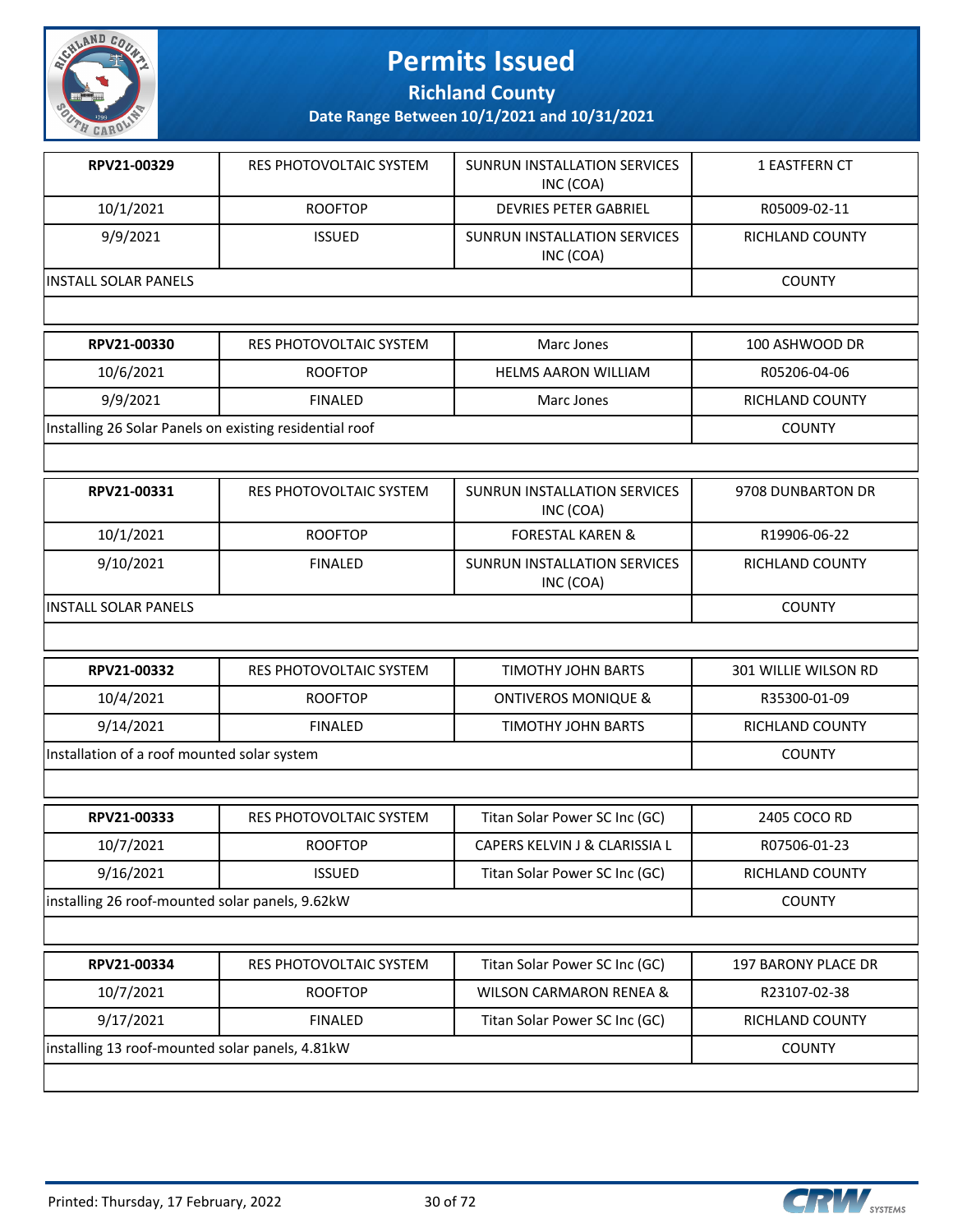

**Richland County**

| RPV21-00335                                             | RES PHOTOVOLTAIC SYSTEM        | <b>TIMOTHY JOHN BARTS</b>                                                                                                            | 1004 MAJESTIC CIR               |
|---------------------------------------------------------|--------------------------------|--------------------------------------------------------------------------------------------------------------------------------------|---------------------------------|
| 10/12/2021                                              | <b>ROOFTOP</b>                 | <b>JONES MARVIN E &amp;</b>                                                                                                          | R17314-06-13                    |
| 9/17/2021                                               | <b>FINALED</b>                 | TIMOTHY JOHN BARTS                                                                                                                   | RICHLAND COUNTY                 |
| Installation of a roof mounted solar system             |                                |                                                                                                                                      | <b>COUNTY</b>                   |
|                                                         |                                |                                                                                                                                      |                                 |
| RPV21-00336                                             | RES PHOTOVOLTAIC SYSTEM        | Marc Jones                                                                                                                           | 220 WHISPERING ELM CT           |
| 10/6/2021                                               | <b>ROOFTOP</b>                 | WILSON TERRY & ROSA M                                                                                                                | R17608-07-29                    |
| 9/17/2021                                               | <b>FINALED</b>                 | Marc Jones                                                                                                                           | RICHLAND COUNTY                 |
| Installing 21 Solar Panels on existing residential roof |                                |                                                                                                                                      | <b>COUNTY</b>                   |
|                                                         |                                |                                                                                                                                      |                                 |
| RPV21-00337                                             | RES PHOTOVOLTAIC SYSTEM        | SOLCIUS LLC (GC)                                                                                                                     | 100 COLCHESTER DR               |
| 10/12/2021                                              | <b>ROOFTOP</b>                 | <b>JOHNSON FRANCES L</b>                                                                                                             | R20213-04-10                    |
| 9/21/2021                                               | <b>FINALED</b>                 | SOLCIUS LLC (GC)                                                                                                                     | RICHLAND COUNTY                 |
| 24 panels, 1 inverter, 10.56kW                          |                                |                                                                                                                                      | <b>COUNTY</b>                   |
|                                                         |                                |                                                                                                                                      |                                 |
| RPV21-00338                                             | <b>RES PHOTOVOLTAIC SYSTEM</b> | RENU ENERGY SOLUTIONS LLC(GC)                                                                                                        | <b>200 CEDAR FALLS DR</b>       |
| 10/15/2021                                              | <b>ROOFTOP</b>                 | PORTER BENJAMIN R & MARGARET<br>н                                                                                                    | R06800-02-40                    |
| 9/22/2021                                               | <b>ISSUED</b>                  | RENU ENERGY SOLUTIONS LLC(GC)                                                                                                        | RICHLAND COUNTY                 |
| installation of roof mounted solar panels (18 panels)   |                                |                                                                                                                                      | <b>COUNTY</b>                   |
|                                                         |                                | installation of roof mounted solar panels (18 panels) onto a detached structure and an Encharge battery backup unit for solar system |                                 |
| RPV21-00341                                             | RES PHOTOVOLTAIC SYSTEM        | Titan Solar Power SC Inc (GC)                                                                                                        | 30 SILVER PINE CT               |
| 10/12/2021                                              | <b>ROOFTOP</b>                 | PRESSLEY STACEY N                                                                                                                    | R17514-05-34                    |
| 9/22/2021                                               | <b>ISSUED</b>                  | Titan Solar Power SC Inc (GC)                                                                                                        | RICHLAND COUNTY                 |
| install 30 roof-mounted solar panels, 11.1kW            |                                |                                                                                                                                      | <b>COUNTY</b>                   |
|                                                         |                                |                                                                                                                                      |                                 |
| RPV21-00343                                             | RES PHOTOVOLTAIC SYSTEM        | PALMETTO SOLAR LLC (GC)                                                                                                              | <b>602 PLANTATION POINTE DR</b> |
| 10/18/2021                                              | <b>ROOFTOP</b>                 | <b>WAY ROBERT ETAL</b>                                                                                                               | R25902-02-15                    |
| 9/23/2021                                               | <b>ISSUED</b>                  | PALMETTO SOLAR LLC (GC)                                                                                                              | RICHLAND COUNTY                 |
| 25 roof mounted solar panels 8.5kW                      |                                |                                                                                                                                      | <b>COUNTY</b>                   |
|                                                         |                                |                                                                                                                                      |                                 |

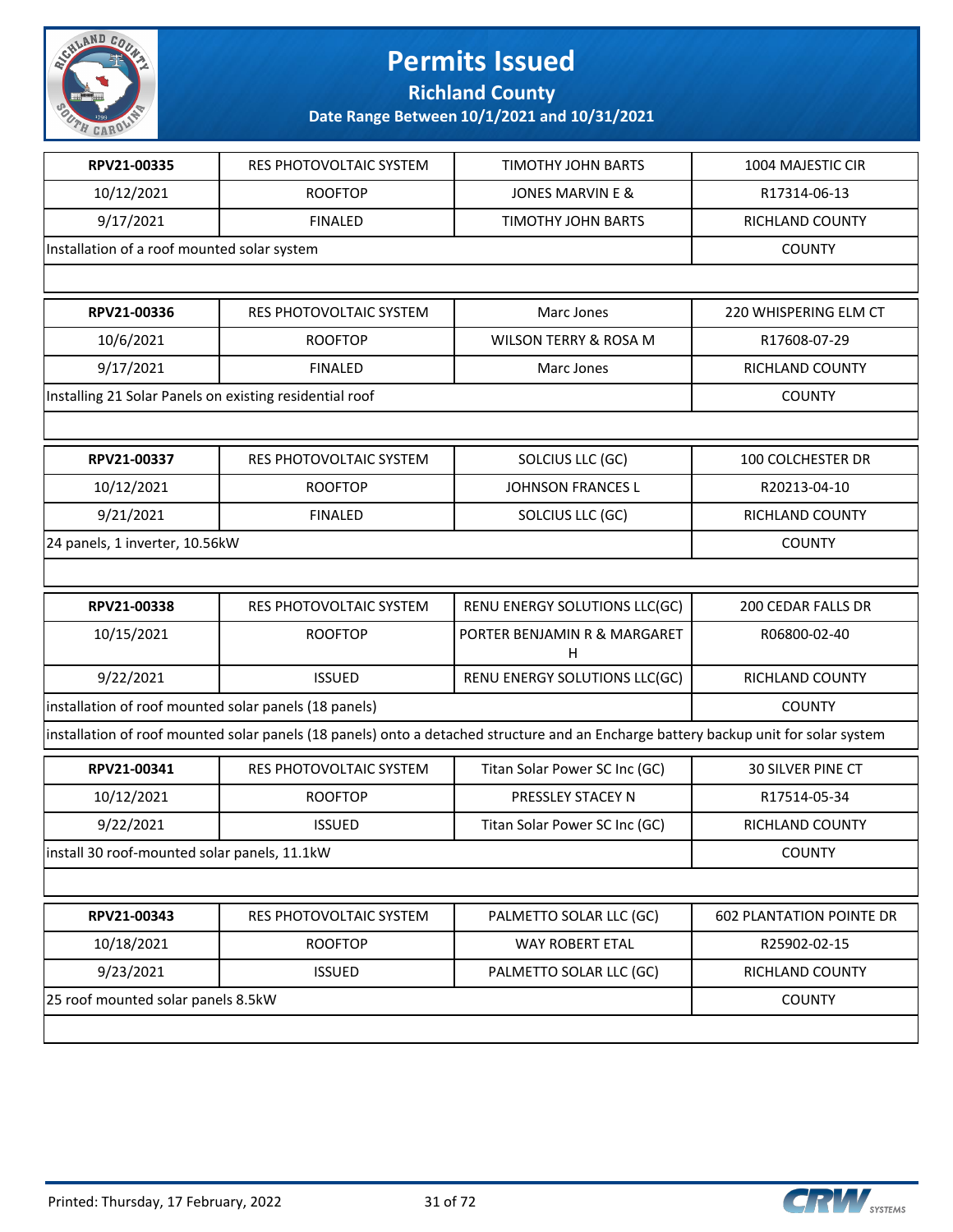

**Richland County**

**Date Range Between 10/1/2021 and 10/31/2021**

| 4.7772                                          |                                |                                                  |                        |
|-------------------------------------------------|--------------------------------|--------------------------------------------------|------------------------|
| RPV21-00344                                     | RES PHOTOVOLTAIC SYSTEM        | <b>SUNRUN INSTALLATION SERVICES</b><br>INC (COA) | 211 SUMMIT SQ          |
| 10/15/2021                                      | <b>ROOFTOP</b>                 | <b>MOSS SHIRAI B</b>                             | R23011-01-12           |
| 9/24/2021                                       | <b>ISSUED</b>                  | <b>SUNRUN INSTALLATION SERVICES</b><br>INC (COA) | <b>RICHLAND COUNTY</b> |
| <b>INSTALL SOLAR PANELS</b>                     | <b>COUNTY</b>                  |                                                  |                        |
| RPV21-00346                                     | RES PHOTOVOLTAIC SYSTEM        | G3 SOLAR (COA)                                   | 10 SOLIDAGO CT         |
| 10/21/2021                                      | <b>ROOFTOP</b>                 | <b>FEGGANS DUANE E</b>                           | R20316-03-04           |
| 9/27/2021                                       | <b>ISSUED</b>                  | G3 SOLAR (COA)                                   | RICHLAND COUNTY        |
| Installation of black-on-black solar panels.    | <b>COUNTY</b>                  |                                                  |                        |
|                                                 |                                |                                                  |                        |
| RPV21-00347                                     | RES PHOTOVOLTAIC SYSTEM        | Titan Solar Power SC Inc (GC)                    | 203 SHAMLEY GREEN DR   |
| 10/21/2021                                      | <b>ROOFTOP</b>                 | <b>FREEMAN MIA</b>                               | R23004-07-31           |
| 9/27/2021                                       | <b>ISSUED</b>                  | Titan Solar Power SC Inc (GC)                    | RICHLAND COUNTY        |
| installing 24 roof-mounted solar panels, 8.88kW | <b>COUNTY</b>                  |                                                  |                        |
|                                                 |                                |                                                  |                        |
| RPV21-00348                                     | <b>RES PHOTOVOLTAIC SYSTEM</b> | SUNRUN INSTALLATION SERVICES<br>INC (COA)        | 154 HARDWOOD DR        |
| 10/22/2021                                      | <b>ROOFTOP</b>                 | <b>MARION ERIC L</b>                             | R17414-01-17           |
| 9/28/2021                                       | <b>ISSUED</b>                  | <b>SUNRUN INSTALLATION SERVICES</b><br>INC (COA) | <b>RICHLAND COUNTY</b> |
| <b>INSTALL SOLAR PANELS</b>                     |                                |                                                  | <b>COUNTY</b>          |

| RPV21-00350           | <b>RES PHOTOVOLTAIC SYSTEM</b> | SUNRUN INSTALLATION SERVICES<br>INC (COA) | 7825 LOCH LANE CIR     |
|-----------------------|--------------------------------|-------------------------------------------|------------------------|
| 10/28/2021            | <b>ROOFTOP</b>                 | DAVIS MARION L & MARY I                   | R17013-01-23           |
| 10/4/2021             | <b>FINALED</b>                 | SUNRUN INSTALLATION SERVICES<br>INC (COA) | RICHLAND COUNTY        |
| IINSTALL SOLAR PANELS | <b>COUNTY</b>                  |                                           |                        |
|                       |                                |                                           |                        |
| RPV21-00351           | RES PHOTOVOLTAIC SYSTEM        | Titan Solar Power SC Inc (GC)             | 3462 OVERCREEK RD      |
| 10/27/2021            | <b>ROOFTOP</b>                 | <b>SISK THOMAS N &amp;</b>                | R16810-07-10           |
| 10/4/2021             | <b>ISSUED</b>                  | Titan Solar Power SC Inc (GC)             | <b>RICHLAND COUNTY</b> |

|installing 34 roof-mounted solar panels, 12.58kW county and the solar panel of the county county

main panel upgrade

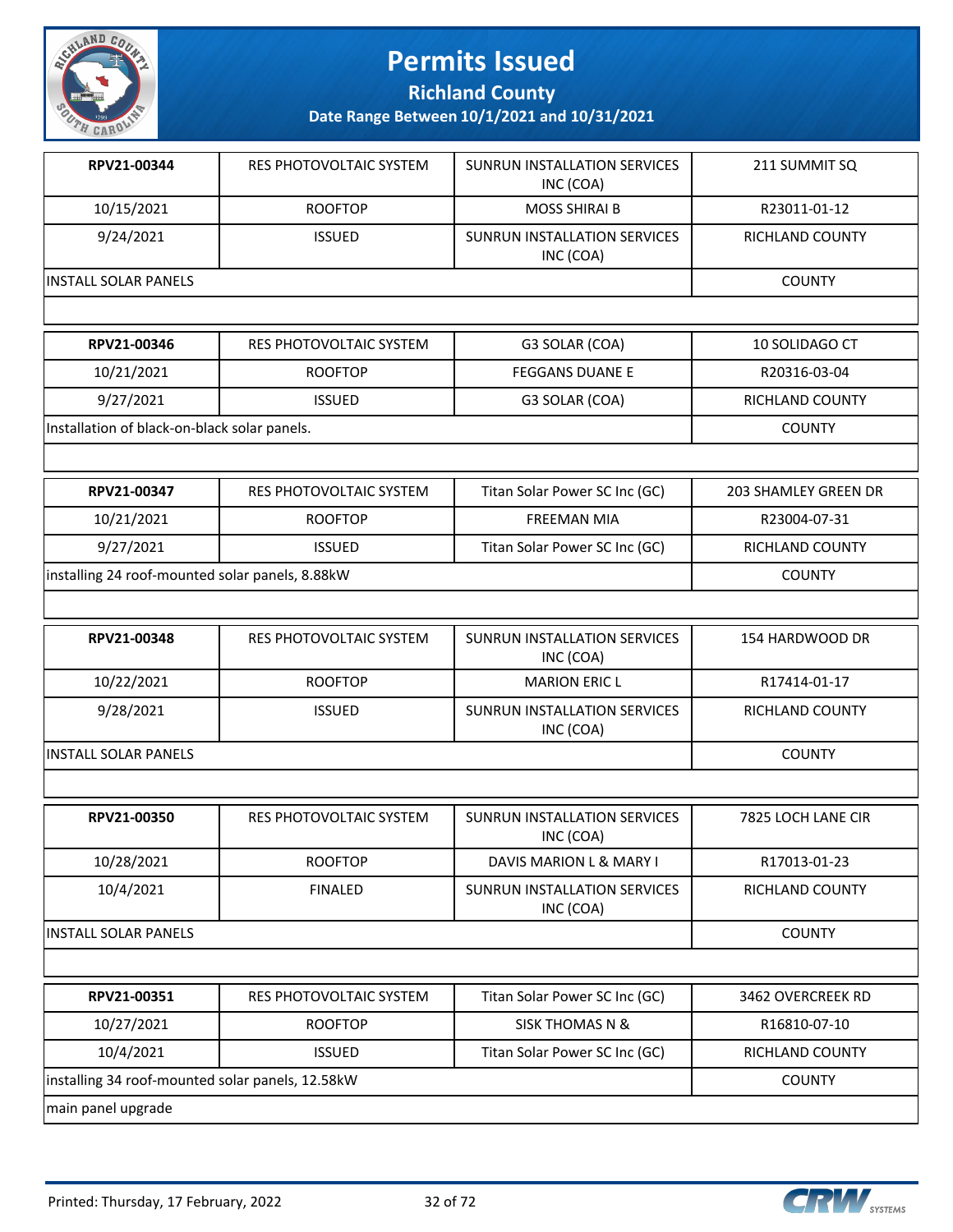

**Richland County**

**Date Range Between 10/1/2021 and 10/31/2021**

| RPV21-00353                                             | <b>RES PHOTOVOLTAIC SYSTEM</b>                          | Marc Jones                                         | 664 LONGTOWN RD W       |
|---------------------------------------------------------|---------------------------------------------------------|----------------------------------------------------|-------------------------|
| 10/20/2021                                              | <b>ROOFTOP</b>                                          | KNUCKLES LEE C JR                                  | R17611-05-39            |
| 10/6/2021                                               | <b>FINALED</b>                                          | Marc Jones                                         | RICHLAND COUNTY         |
| Installing 22 Solar Panels on existing residential roof |                                                         |                                                    | <b>COUNTY</b>           |
|                                                         |                                                         |                                                    |                         |
| RPV21-00354                                             | RES PHOTOVOLTAIC SYSTEM                                 | SOLCIUS LLC (GC)                                   | 306 PINEVIEW RD         |
| 10/29/2021                                              | <b>ROOFTOP</b>                                          | KEITH & THERESA LYONS TRUST                        | R35582-03-05            |
| 10/6/2021                                               | <b>FINALED</b>                                          | SOLCIUS LLC (GC)                                   | RICHLAND COUNTY         |
| 28 panels, 1 inverter, 9.8kW                            |                                                         |                                                    | <b>COUNTY</b>           |
|                                                         |                                                         |                                                    |                         |
| RPV21-00366                                             | <b>RES PHOTOVOLTAIC SYSTEM</b>                          | SUNPRO SOLAR (GC)                                  | 116 JACKSON RD          |
| 10/27/2021                                              | <b>ROOFTOP</b>                                          | <b>GREEN DEATRIA OGLESBY</b>                       | R30000-02-17            |
| 10/18/2021                                              | <b>FINALED</b>                                          | Marc Jones                                         | RICHLAND COUNTY         |
| Installing 13 Solar Panels on existing residential roof | <b>COUNTY</b>                                           |                                                    |                         |
|                                                         |                                                         |                                                    |                         |
| RPV21-00368                                             | <b>RES PHOTOVOLTAIC SYSTEM</b>                          | <b>EXECUTIVE CUSTOM</b><br><b>CONSTRUCTION LLC</b> | <b>538 FOX HAVEN DR</b> |
| 10/27/2021                                              | <b>ROOFTOP</b>                                          | CHARLES WALTON V & MISHONDY S                      | R23111-08-10            |
| 10/19/2021                                              | <b>FINALED</b>                                          | <b>EXECUTIVE CUSTOM</b><br><b>CONSTRUCTION LLC</b> | RICHLAND COUNTY         |
| Install Solar Panels Roof Mount                         | <b>COUNTY</b>                                           |                                                    |                         |
|                                                         |                                                         |                                                    |                         |
| RPV21-00369                                             | RES PHOTOVOLTAIC SYSTEM                                 | <b>EXECUTIVE CUSTOM</b><br><b>CONSTRUCTION LLC</b> | 1801 MORNINGHILL DR     |
| 10/27/2021                                              | <b>ROOFTOP</b>                                          | WRIGHT NATANNA S & AUDY R                          | R06013-03-06            |
| 10/19/2021                                              | <b>FINALED</b>                                          | <b>EXECUTIVE CUSTOM</b><br><b>CONSTRUCTION LLC</b> | RICHLAND COUNTY         |
| Install Solar Panels Roof Mount                         |                                                         |                                                    | <b>COUNTY</b>           |
|                                                         |                                                         |                                                    |                         |
| RPV21-00372                                             | RES PHOTOVOLTAIC SYSTEM                                 | SUNPRO SOLAR (GC)                                  | 351 BAYMONT DR          |
| 10/27/2021                                              | <b>ROOFTOP</b>                                          | DEWEES JACOB N & AMANDA N                          | R23304-06-03            |
| 10/22/2021                                              | <b>FINALED</b>                                          | Marc Jones                                         | <b>RICHLAND COUNTY</b>  |
|                                                         | Installing 15 Solar Panels on existing residential roof |                                                    |                         |
|                                                         |                                                         |                                                    |                         |

**Number of RES PHOTOVOLTAIC SYSTEM/ROOFTOP Permits: 25**

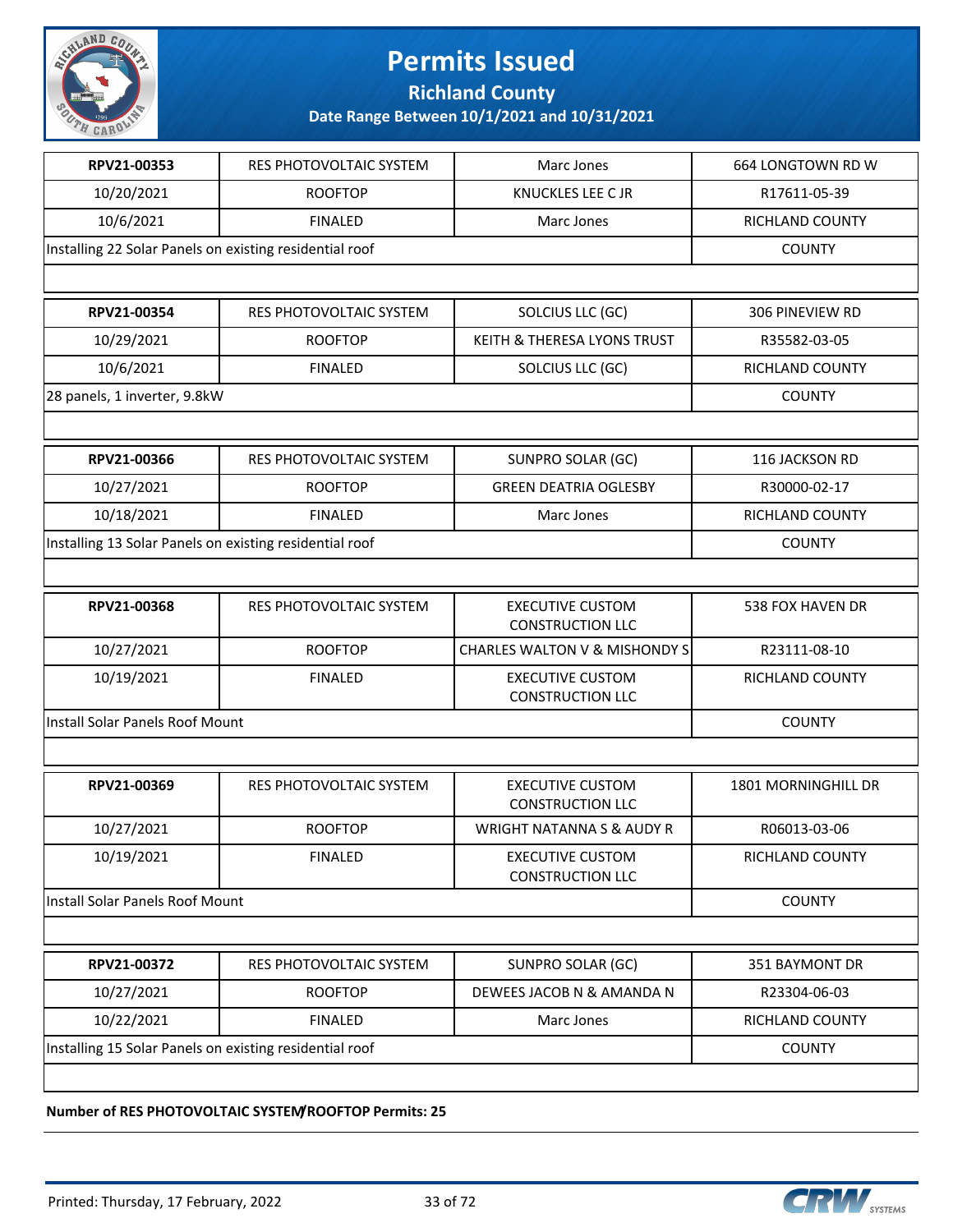

**Richland County**

**Date Range Between 10/1/2021 and 10/31/2021**

| RPL21-00095                                                    | <b>RES PLUMBING</b> | <b>WADE'S PLUMBING LLC</b>             | 1208 HINNANTS STORE RD |
|----------------------------------------------------------------|---------------------|----------------------------------------|------------------------|
| 10/8/2021                                                      | Unassigned          | <b>FABEL JOSHUA D &amp; PATRICIA H</b> | R06900-01-01           |
| 9/30/2021                                                      | <b>ISSUED</b>       | WADE'S PLUMBING LLC                    | RICHLAND COUNTY        |
| Underground                                                    | <b>COUNTY</b>       |                                        |                        |
|                                                                |                     |                                        |                        |
| RPL21-00097                                                    | <b>RES PLUMBING</b> | <b>AOT PLUMBING</b>                    | 1016 FONTAINE RD       |
| 10/4/2021                                                      | Unassigned          | <b>GREENE ANGELINA</b>                 | R14205-05-02           |
| 10/4/2021                                                      | <b>ISSUED</b>       | <b>MOTA DESIGN</b>                     | RICHLAND COUNTY        |
| PLUMBING PER PLANS                                             |                     |                                        | <b>COUNTY</b>          |
| WAITING ON SIGNED CONTRACT                                     |                     |                                        |                        |
| RPL21-00098                                                    | <b>RES PLUMBING</b> | HUTCHINSON MICHELE E                   | 76 RIDGE LAKE DR       |
| 10/4/2021                                                      | Unassigned          | HUTCHINSON MICHELE E                   | R22080-01-14           |
| 10/4/2021                                                      | <b>ISSUED</b>       |                                        | RICHLAND COUNTY        |
| SHUT OFF VALVES IN ENSUITE BATHROOM, FIX SHOWER, & TUB FAUCETS | <b>COUNTY</b>       |                                        |                        |
|                                                                |                     |                                        |                        |
| RPL21-00100                                                    | <b>RES PLUMBING</b> | FOREMOST PLUMBING COMPANY<br>LLC       | 213 SOUTH SPRINGS RD   |
| 10/18/2021                                                     | Unassigned          | <b>GILBERT ORIN C &amp; WANDA S</b>    | R22901-08-10           |
| 10/13/2021                                                     | <b>ISSUED</b>       | FOREMOST PLUMBING COMPANY<br>LLC       | RICHLAND COUNTY        |
| Installation of gas piping                                     | <b>COUNTY</b>       |                                        |                        |
| WAITING ON SIGNED CONTRACT.                                    |                     |                                        |                        |
| RPL21-00101                                                    | <b>RES PLUMBING</b> | <b>CAROLINA CONDITIONS LLC</b>         | 1008 FARMING CREEK RD  |
| 10/18/2021                                                     | Unassigned          | DYE H M JR & BRENDA B                  | R03300-08-08           |
| 10/15/2021                                                     | <b>ISSUED</b>       | <b>CAROLINA CONDITIONS LLC</b>         | RICHLAND COUNTY        |
| Whole home repipe                                              |                     |                                        | <b>COUNTY</b>          |
|                                                                |                     |                                        |                        |
| RPL21-00103                                                    | <b>RES PLUMBING</b> | <b>SHEALY PLUMBING &amp; GAS</b>       | 1039 ROCKYKNOLL DR     |
| 10/26/2021                                                     | Unassigned          | SC REALTY COLUMBIA LLC                 | R09516-11-04           |
| 10/25/2021                                                     | <b>ISSUED</b>       | <b>SHEALY PLUMBING &amp; GAS</b>       | RICHLAND COUNTY        |
| Rough water and drain for new construction house               | <b>COUNTY</b>       |                                        |                        |
|                                                                |                     |                                        |                        |

**Number of RES PLUMBING/Unassigned Permits: 6**

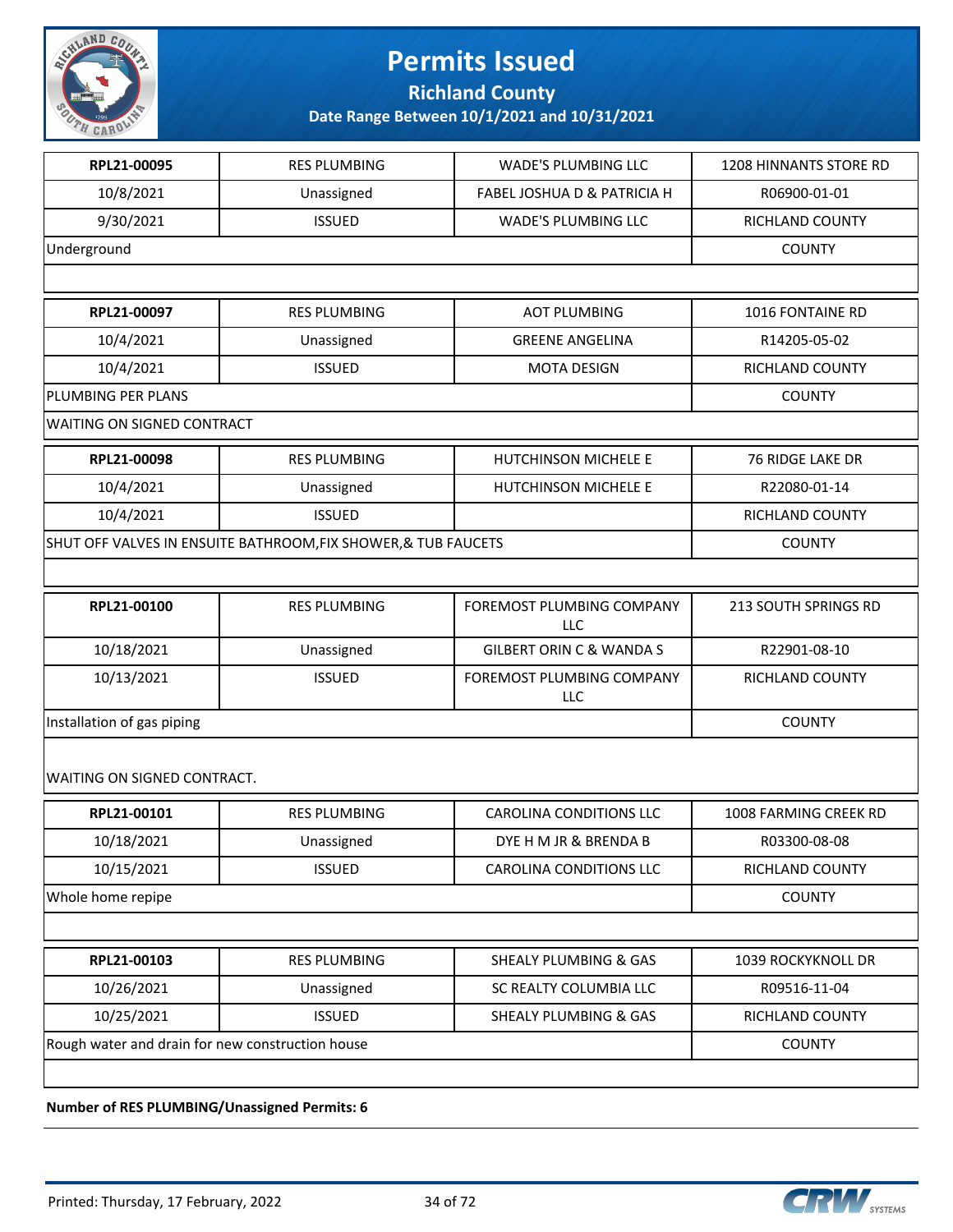

**Richland County**

| RRF21-00632              | <b>RES ROOFING</b> | L A ROOFING LLC                                               | 3929 TROTTER RD           |
|--------------------------|--------------------|---------------------------------------------------------------|---------------------------|
| 10/12/2021               | Unassigned         | <b>FRANKLIN TANESHIA</b>                                      | R22008-01-16              |
| 9/15/2021                | <b>FINALED</b>     | L A ROOFING LLC                                               | RICHLAND COUNTY           |
| roof replacement         | <b>COUNTY</b>      |                                                               |                           |
|                          |                    |                                                               |                           |
| RRF21-00655              | <b>RES ROOFING</b> | <b>EXTERIOR GENIE LLC</b>                                     | 208 MOSS FIELD RD         |
| 10/1/2021                | Unassigned         | <b>MADISON YVONNE A</b>                                       | R20208-02-16              |
| 9/23/2021                | <b>ISSUED</b>      | <b>EXTERIOR GENIE LLC</b>                                     | RICHLAND COUNTY           |
| Re-Roofing               |                    |                                                               | <b>COUNTY</b>             |
| Re-Roofing               |                    |                                                               |                           |
| RRF21-00664              | <b>RES ROOFING</b> | <b>BURGIN RESIDENTIAL &amp;</b><br><b>COMMERCIAL SVCS INC</b> | 218 HERITAGE HILLS DR     |
| 10/1/2021                | Unassigned         | ELLIOTT SAMUEL CURTIS III &                                   | R14702-03-07              |
| 9/27/2021                | <b>ISSUED</b>      | <b>BURGIN RESIDENTIAL &amp;</b><br><b>COMMERCIAL SVCS INC</b> | RICHLAND COUNTY           |
| Roof Replacement         |                    |                                                               | <b>COUNTY</b>             |
|                          |                    |                                                               |                           |
| RRF21-00666              | <b>RES ROOFING</b> | <b>BURGIN RESIDENTIAL &amp;</b><br><b>COMMERCIAL SVCS INC</b> | 508 QUAIL VALLEY RD       |
| 10/1/2021                | Unassigned         | <b>WALTERS MARION &amp; JANIE J</b>                           | R22014-03-02              |
| 9/27/2021                | <b>ISSUED</b>      | <b>BURGIN RESIDENTIAL &amp;</b><br><b>COMMERCIAL SVCS INC</b> | RICHLAND COUNTY           |
| Roof Replacement         | <b>COUNTY</b>      |                                                               |                           |
|                          |                    |                                                               |                           |
| RRF21-00667              | <b>RES ROOFING</b> | <b>BURGIN RESIDENTIAL &amp;</b><br><b>COMMERCIAL SVCS INC</b> | 1019 JULIUS RICHARDSON RD |
| 10/1/2021                | Unassigned         | PROPER LINDA R                                                | R02600-06-27              |
| 9/27/2021                | <b>ISSUED</b>      | <b>BURGIN RESIDENTIAL &amp;</b><br><b>COMMERCIAL SVCS INC</b> | RICHLAND COUNTY           |
| Roof Replacement         |                    |                                                               | <b>COUNTY</b>             |
|                          |                    |                                                               |                           |
| RRF21-00669              | <b>RES ROOFING</b> | PREMIERE ROOFING LLC (GC)                                     | 1128 MARINA RD            |
| 10/1/2021                | Unassigned         | <b>FULMER CHRISTOPHER L &amp;</b>                             | R02410-01-07              |
| 9/28/2021                | <b>FINALED</b>     | PREMIERE ROOFING LLC (GC)                                     | RICHLAND COUNTY           |
| <b>Roof Installation</b> |                    |                                                               | <b>COUNTY</b>             |
|                          |                    |                                                               |                           |

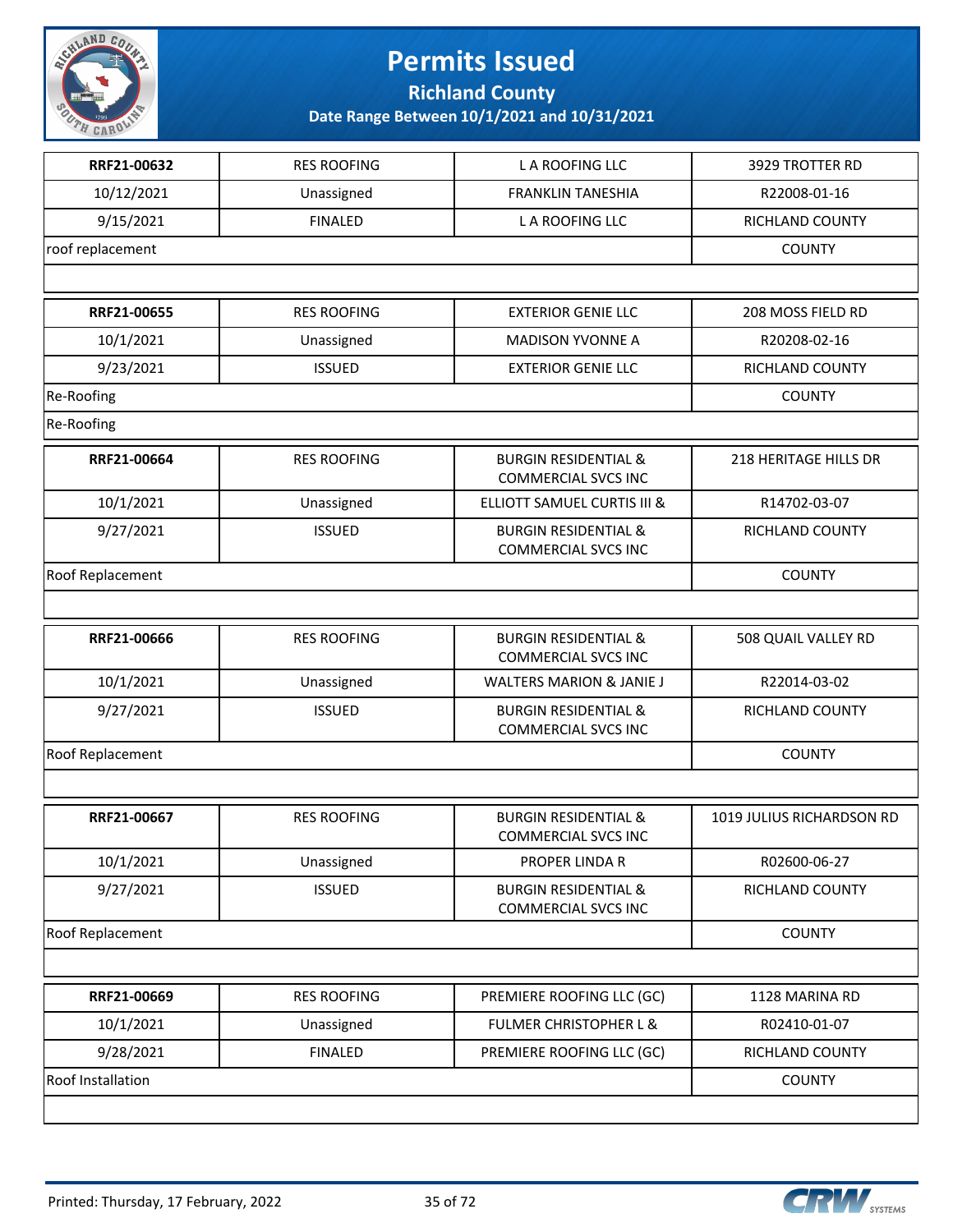

**Richland County**

| RRF21-00672                                                  | <b>RES ROOFING</b>                                              | PAUL RENNISON                                      | <b>6018 CRABTREE RD</b> |
|--------------------------------------------------------------|-----------------------------------------------------------------|----------------------------------------------------|-------------------------|
| 10/1/2021                                                    | Unassigned                                                      | ADAMS CROSBY L & ELIZABETH                         | R16809-02-29            |
| 9/30/2021                                                    | <b>ISSUED</b>                                                   | PAUL RENNISON                                      | RICHLAND COUNTY         |
| Roof Replacement                                             |                                                                 |                                                    | <b>COUNTY</b>           |
|                                                              |                                                                 |                                                    |                         |
| RRF21-00674                                                  | <b>RES ROOFING</b>                                              | <b>CLYDE NETTLES ROOFING &amp;</b><br>PAINTING INC | 29 VENTURA CT           |
| 10/1/2021                                                    | Unassigned                                                      | SPENCE MINNIE V                                    | R20115-08-20            |
| 9/30/2021                                                    | <b>ISSUED</b>                                                   | <b>CLYDE NETTLES ROOFING &amp;</b><br>PAINTING INC | RICHLAND COUNTY         |
| Re Roof                                                      |                                                                 |                                                    | <b>COUNTY</b>           |
|                                                              |                                                                 |                                                    |                         |
| RRF21-00675                                                  | <b>RES ROOFING</b>                                              | <b>CLARENCE ALSTON</b>                             | 1205 ROCKYMOUNT RD      |
| 10/4/2021                                                    | Unassigned                                                      | HILLER GLENDA INEZ                                 | R09613-03-02            |
| 9/30/2021                                                    | <b>ISSUED</b>                                                   | <b>CLARENCE ALSTON</b>                             | RICHLAND COUNTY         |
|                                                              | Demo and Install roof shingles, sheathing, felt paper, dripedge |                                                    | <b>COUNTY</b>           |
|                                                              |                                                                 |                                                    |                         |
| RRF21-00676                                                  | <b>RES ROOFING</b>                                              | <b>CLARENCE ALSTON</b>                             | 1456 OLD BLUFF RD       |
| 10/4/2021                                                    | Unassigned                                                      | <b>WASHINGTON JANIE T &amp; BRIDGET</b>            | R30000-05-40            |
| 9/30/2021                                                    | <b>ISSUED</b>                                                   | <b>CLARENCE ALSTON</b>                             | RICHLAND COUNTY         |
| Install 32 sq.of shingles, ridgevent, felt paper & sheathing | <b>COUNTY</b>                                                   |                                                    |                         |
|                                                              |                                                                 |                                                    |                         |
| RRF21-00677                                                  | <b>RES ROOFING</b>                                              | <b>DEREK JOYE</b>                                  | 1529 KATHLEEN DR        |
| 10/1/2021                                                    | Unassigned                                                      | <b>BUDZYNSKI PHILIP &amp; KATHLEEN</b>             | R07404-03-35            |
| 10/1/2021                                                    | <b>FINALED</b>                                                  | DEREK JOYE                                         | RICHLAND COUNTY         |
| tear off shingles and re-roof                                | <b>COUNTY</b>                                                   |                                                    |                         |
|                                                              |                                                                 |                                                    |                         |
| RRF21-00678                                                  | <b>RES ROOFING</b>                                              | PREMIERE ROOFING LLC (GC)                          | 317 WATTS LN            |
| 10/4/2021                                                    | Unassigned                                                      | BERMUDEZ-RIVERA CRISTINO &                         | R14716-05-27            |
| 10/1/2021                                                    | <b>FINALED</b>                                                  | PREMIERE ROOFING LLC (GC)                          | RICHLAND COUNTY         |
| Roof Installation                                            | <b>COUNTY</b>                                                   |                                                    |                         |
|                                                              |                                                                 |                                                    |                         |

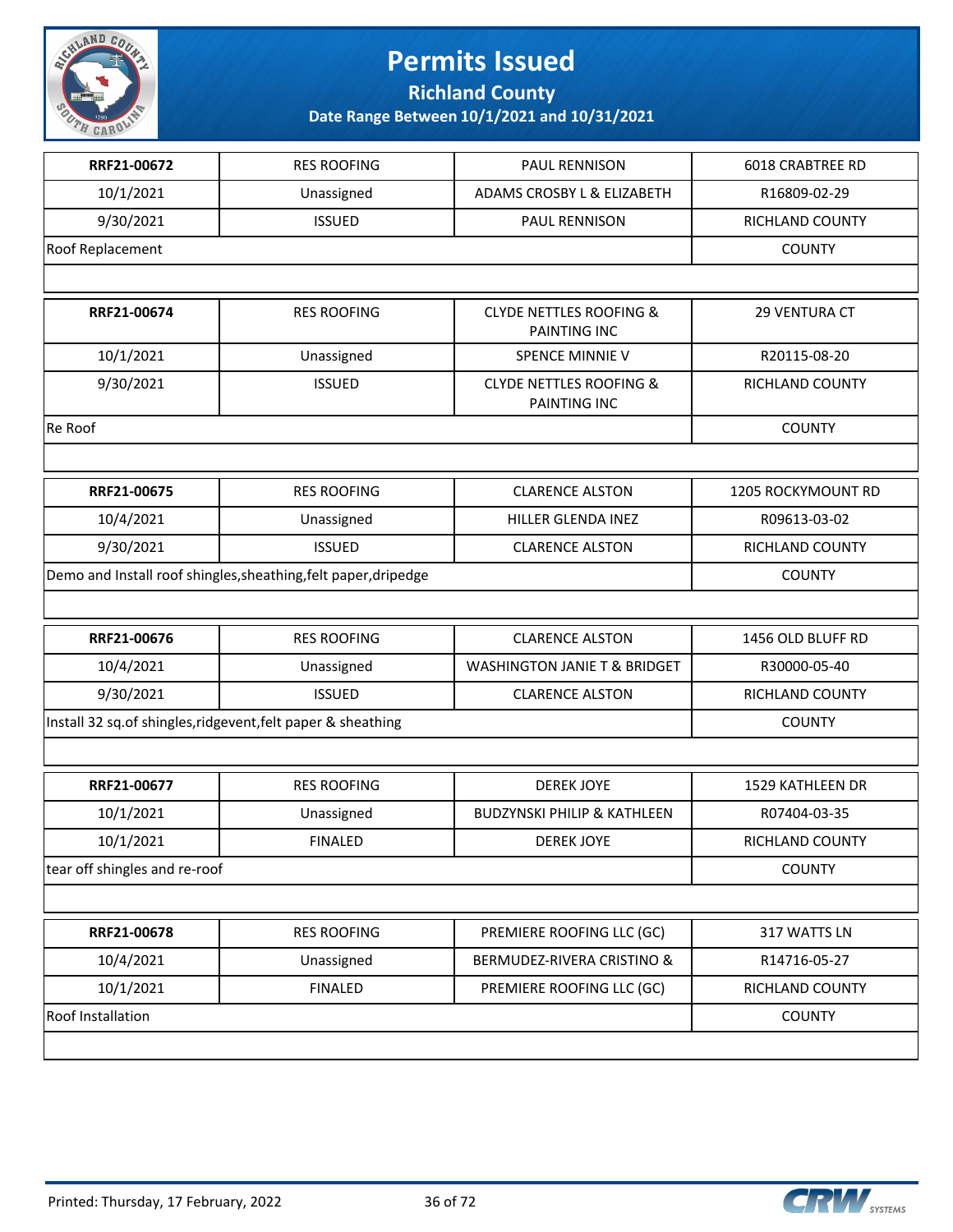

**Richland County**

| RRF21-00679                                              | <b>RES ROOFING</b> | <b>BROS ROOFING &amp; REPAIRS LLC</b>             | 150 MEETING HOUSE RD |  |
|----------------------------------------------------------|--------------------|---------------------------------------------------|----------------------|--|
| 10/13/2021                                               | Unassigned         | <b>EVANS CAROLYN E</b>                            | R27500-05-04         |  |
| 10/1/2021                                                | <b>FINALED</b>     | <b>BROS ROOFING &amp; REPAIRS LLC</b>             | RICHLAND COUNTY      |  |
| Remove and Replace all shingles                          |                    |                                                   | <b>COUNTY</b>        |  |
|                                                          |                    |                                                   |                      |  |
| RRF21-00680                                              | <b>RES ROOFING</b> | MAYS CONTRACTING COMPANY LLC<br>(GC)              | 608 QUAIL HILLS DR   |  |
| 10/4/2021                                                | Unassigned         |                                                   | R22013-02-03         |  |
| 10/4/2021                                                | <b>ISSUED</b>      | MAYS CONTRACTING COMPANY LLC<br>(GC)              | RICHLAND COUNTY      |  |
| REPAIR/REPLACEMENT                                       |                    |                                                   | <b>COUNTY</b>        |  |
|                                                          |                    |                                                   |                      |  |
| RRF21-00681                                              | <b>RES ROOFING</b> | <b>RANDY R HARDEE</b>                             | 101 RAINTREE DR      |  |
| 10/5/2021                                                | Unassigned         | PERALTA & ASSOCIATES LLC                          | R05206-01-06         |  |
| 10/4/2021                                                | <b>FINALED</b>     | <b>RANDY R HARDEE</b>                             | RICHLAND COUNTY      |  |
| <b>Residential Re-Roof</b>                               |                    |                                                   | <b>COUNTY</b>        |  |
|                                                          |                    |                                                   |                      |  |
| RRF21-00682                                              | <b>RES ROOFING</b> | <b>INTERNATIONAL CONST SERVICES</b><br><b>INC</b> | 105 CAMBOUT ST       |  |
| 10/4/2021                                                | Unassigned         | <b>STANLEY KENNEDY</b>                            | R07486-00-00         |  |
| 10/4/2021                                                | <b>ISSUED</b>      | INTERNATIONAL CONST SERVICES<br><b>INC</b>        | RICHLAND COUNTY      |  |
| <b>TEAR OFF RE ROOF</b>                                  |                    |                                                   | <b>COUNTY</b>        |  |
| none                                                     |                    |                                                   |                      |  |
| RRF21-00684                                              | <b>RES ROOFING</b> | <b>BRANDON JOEL CULVER</b>                        | 101 WOODGATE DR      |  |
| 10/5/2021                                                | Unassigned         | BALDWIN MANUEL L                                  | R19904-05-11         |  |
| 10/4/2021                                                | <b>FINALED</b>     | <b>BRANDON JOEL CULVER</b>                        | RICHLAND COUNTY      |  |
| replace roof, replace rotten fascia and soffit as needed |                    |                                                   | <b>COUNTY</b>        |  |
| replace roof, replace rotten fascia and soffit as needed |                    |                                                   |                      |  |
| RRF21-00685                                              | <b>RES ROOFING</b> | PREMIERE ROOFING LLC (GC)                         | 33 FORESTLAND CT     |  |
| 10/5/2021                                                | Unassigned         | PHILON ROBERT W & TAMMY W                         | R05010-04-14         |  |
| 10/5/2021                                                | <b>FINALED</b>     | PREMIERE ROOFING LLC (GC)                         | RICHLAND COUNTY      |  |
| Roof Installation                                        |                    |                                                   | <b>COUNTY</b>        |  |
|                                                          |                    |                                                   |                      |  |

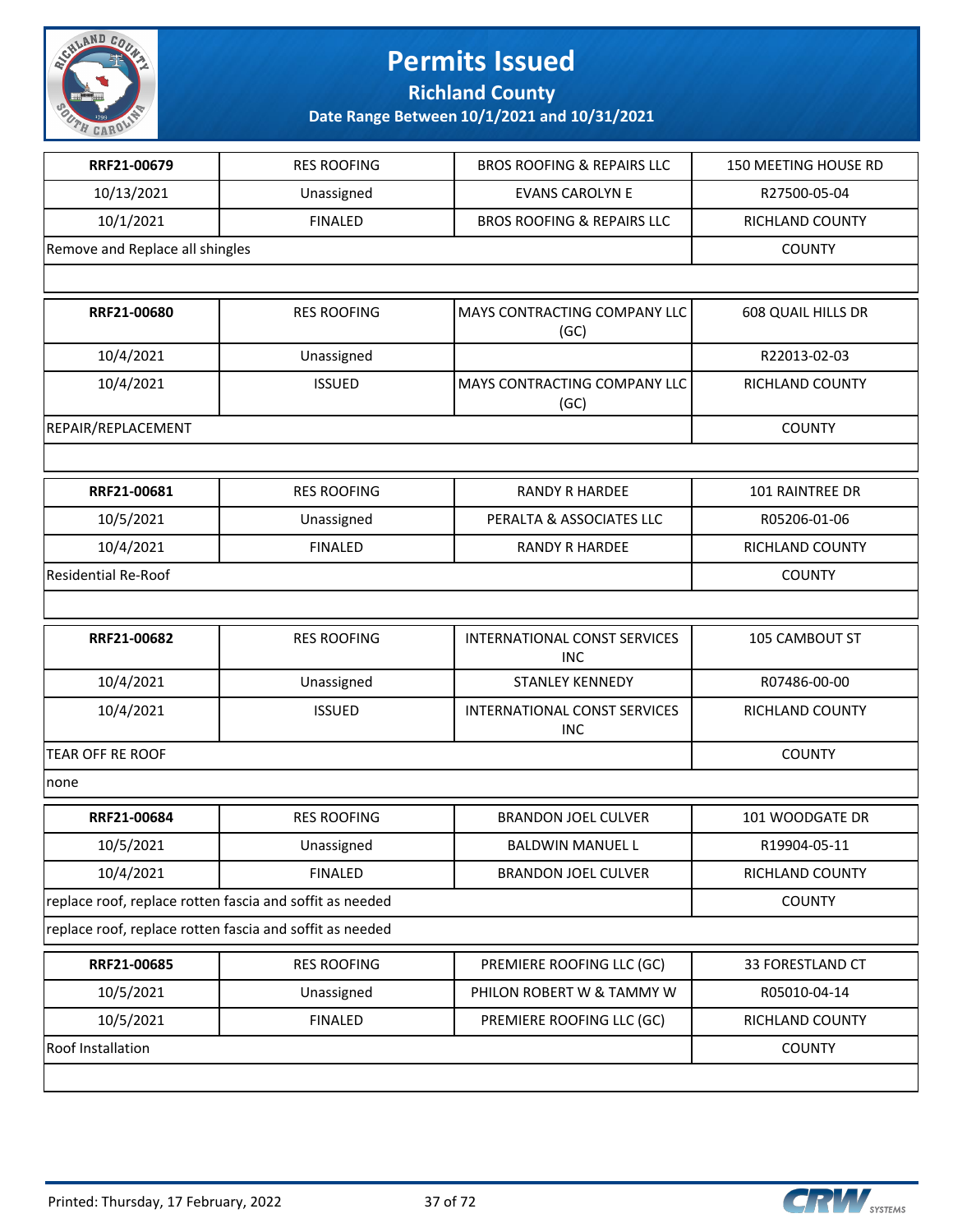

**Richland County**

| RRF21-00686              | <b>RES ROOFING</b> | PREMIERE ROOFING LLC (GC)                                     | 200 HIGH BLUFF LN         |
|--------------------------|--------------------|---------------------------------------------------------------|---------------------------|
| 10/5/2021                | Unassigned         | SPAZIANO ARTHUR & CAROL                                       | R03515-01-39              |
| 10/5/2021                | <b>FINALED</b>     | PREMIERE ROOFING LLC (GC)                                     | RICHLAND COUNTY           |
| <b>Roof Installation</b> |                    |                                                               | <b>COUNTY</b>             |
|                          |                    |                                                               |                           |
| RRF21-00687              | <b>RES ROOFING</b> | <b>BURGIN RESIDENTIAL &amp;</b><br><b>COMMERCIAL SVCS INC</b> | <b>124 RUNNING FOX RD</b> |
| 10/5/2021                | Unassigned         | MCLEOD DAWNE D                                                | R22810-02-17              |
| 10/5/2021                | <b>ISSUED</b>      | <b>BURGIN RESIDENTIAL &amp;</b><br><b>COMMERCIAL SVCS INC</b> | RICHLAND COUNTY           |
| Roof Replacement         |                    |                                                               | <b>COUNTY</b>             |
|                          |                    |                                                               |                           |
| RRF21-00689              | <b>RES ROOFING</b> | PREMIERE ROOFING LLC (GC)                                     | 109 STAFFWOOD DR          |
| 10/7/2021                | Unassigned         | <b>BROWN KENNETH D SR</b>                                     | R03513-04-03              |
| 10/6/2021                | <b>FINALED</b>     | PREMIERE ROOFING LLC (GC)                                     | RICHLAND COUNTY           |
| Roof Installation        |                    |                                                               | <b>COUNTY</b>             |
|                          |                    |                                                               |                           |
| RRF21-00694              | <b>RES ROOFING</b> | L A ROOFING LLC                                               | 21 COLONY HOUSE CT        |
| 10/12/2021               | Unassigned         | DEWEES SAMANTHA M & JOSHUA A                                  | R04915-08-10              |
| 10/8/2021                | <b>FINALED</b>     | L A ROOFING LLC                                               | RICHLAND COUNTY           |
|                          |                    |                                                               | <b>COUNTY</b>             |
|                          |                    |                                                               |                           |
| RRF21-00695              | <b>RES ROOFING</b> | <b>BURGIN RESIDENTIAL &amp;</b><br><b>COMMERCIAL SVCS INC</b> | 315 FORTY LOVE PT         |
| 10/12/2021               | Unassigned         | WATERS JOHN ED JR & KIM M                                     | R01402-01-49              |
| 10/11/2021               | <b>ISSUED</b>      | <b>BURGIN RESIDENTIAL &amp;</b><br><b>COMMERCIAL SVCS INC</b> | RICHLAND COUNTY           |
| Roof Replacement         |                    |                                                               | <b>COUNTY</b>             |
|                          |                    |                                                               |                           |
| RRF21-00696              | <b>RES ROOFING</b> | PREMIERE ROOFING LLC (GC)                                     | 7297 CABIN CREEK RD       |
| 10/13/2021               | Unassigned         | LOVE TOBAE FRANCES                                            | R27500-01-11              |
| 10/11/2021               | <b>FINALED</b>     | PREMIERE ROOFING LLC (GC)                                     | RICHLAND COUNTY           |
|                          |                    |                                                               |                           |
| Roof Installation        |                    |                                                               | <b>COUNTY</b>             |

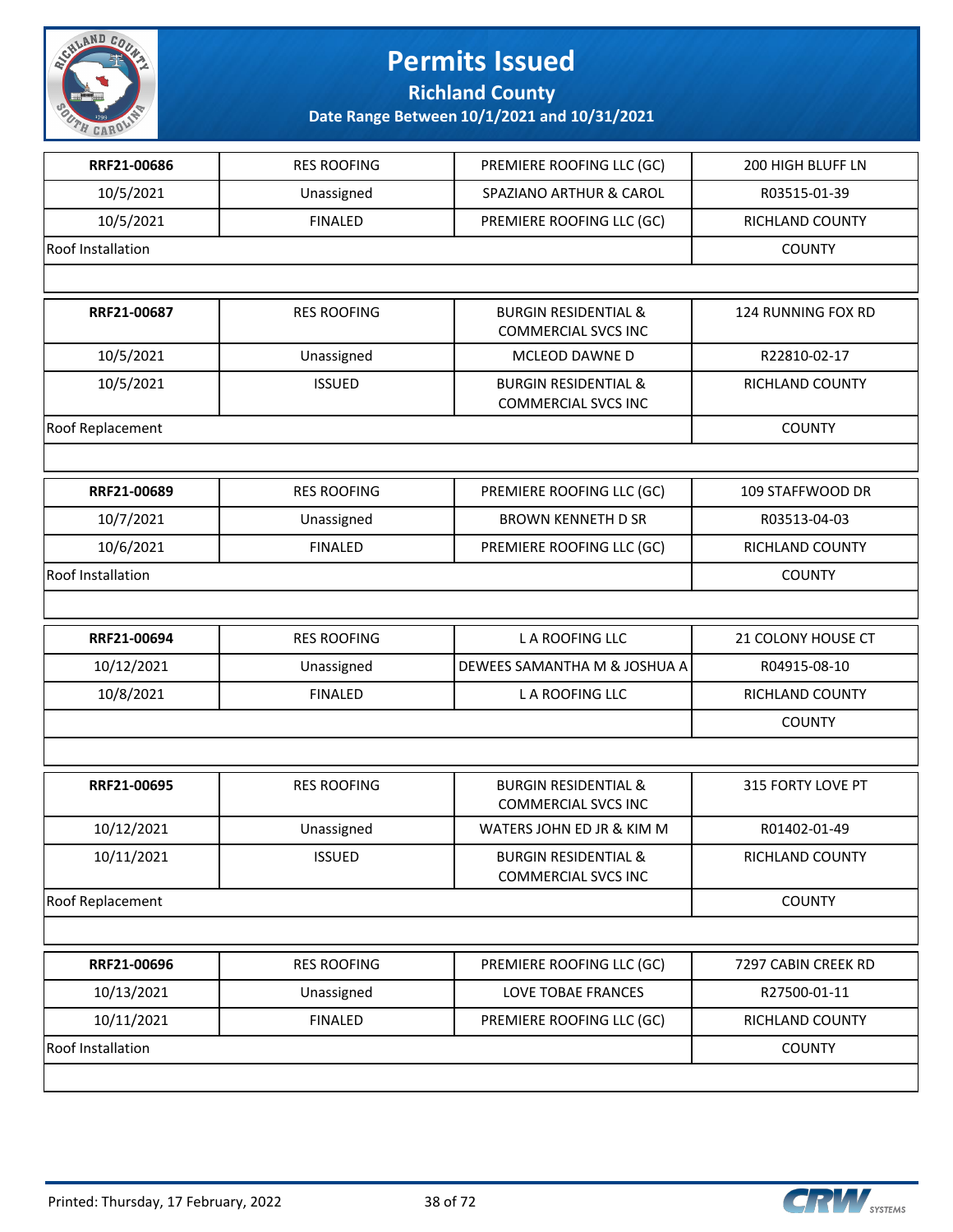

**Richland County**

| RRF21-00698                          | <b>RES ROOFING</b> | THE RED SHIRT GUYS ROOFING LLC                     | 22 N SWEETBRIAR LN   |
|--------------------------------------|--------------------|----------------------------------------------------|----------------------|
| 10/13/2021                           | Unassigned         | <b>KENNEDY WILLIAM P &amp;</b>                     | R22707-01-25         |
| 10/12/2021                           | <b>FINALED</b>     | THE RED SHIRT GUYS ROOFING LLC                     | RICHLAND COUNTY      |
| Tear off and Re-roof                 |                    |                                                    |                      |
|                                      |                    |                                                    | <b>COUNTY</b>        |
| Roofing                              |                    |                                                    |                      |
| RRF21-00702                          | <b>RES ROOFING</b> | STEVE WELCH DBA WELCH'S<br><b>QUALITY BUILDERS</b> | 112 FARMINGTON RD    |
| 10/12/2021                           | Unassigned         |                                                    | R17214-09-14         |
| 10/12/2021                           | <b>ISSUED</b>      | STEVE WELCH DBA WELCH'S<br><b>QUALITY BUILDERS</b> | RICHLAND COUNTY      |
| <b>TEAR OFF SHINGLES AND RE-ROOF</b> |                    |                                                    | <b>COUNTY</b>        |
|                                      |                    |                                                    |                      |
| RRF21-00704                          | <b>RES ROOFING</b> | ANDERSON TOTAL PACKAGE HOME<br><b>IMPROVEMENT</b>  | 817 DENNY RD         |
| 10/13/2021                           | Unassigned         |                                                    | R07515-02-19         |
| 10/13/2021                           | <b>ISSUED</b>      | ANDERSON TOTAL PACKAGE HOME<br><b>IMPROVEMENT</b>  | RICHLAND COUNTY      |
| REPAIR/REPLACEMENT                   |                    |                                                    | <b>COUNTY</b>        |
|                                      |                    |                                                    |                      |
| RRF21-00705                          | <b>RES ROOFING</b> | THE RED SHIRT GUYS ROOFING LLC                     | 130 BALLY BUNION LN  |
| 10/14/2021                           | Unassigned         | <b>KENT LINDA C</b>                                | R20410-05-34         |
| 10/13/2021                           | <b>FINALED</b>     | THE RED SHIRT GUYS ROOFING LLC                     | RICHLAND COUNTY      |
| Tear off and Re-roof                 |                    |                                                    | <b>COUNTY</b>        |
| Roofing                              |                    |                                                    |                      |
| RRF21-00706                          | <b>RES ROOFING</b> | PREMIERE ROOFING LLC (GC)                          | 103 CONCORD PLACE RD |
| 10/14/2021                           | Unassigned         | YARBOROUGH JOHN E & MONICA H                       | R04113-03-02         |
| 10/13/2021                           | <b>FINALED</b>     | PREMIERE ROOFING LLC (GC)                          | RICHLAND COUNTY      |
| Roof Installation                    |                    |                                                    | <b>COUNTY</b>        |
|                                      |                    |                                                    |                      |
| RRF21-00707                          | <b>RES ROOFING</b> | PREMIERE ROOFING LLC (GC)                          | 101 CONCORD PLACE RD |
| 10/14/2021                           | Unassigned         | SMITH HUEI LIEN                                    | R04113-03-01         |
| 10/13/2021                           | <b>FINALED</b>     | PREMIERE ROOFING LLC (GC)                          | RICHLAND COUNTY      |
| Roof Installation                    |                    |                                                    | <b>COUNTY</b>        |
|                                      |                    |                                                    |                      |

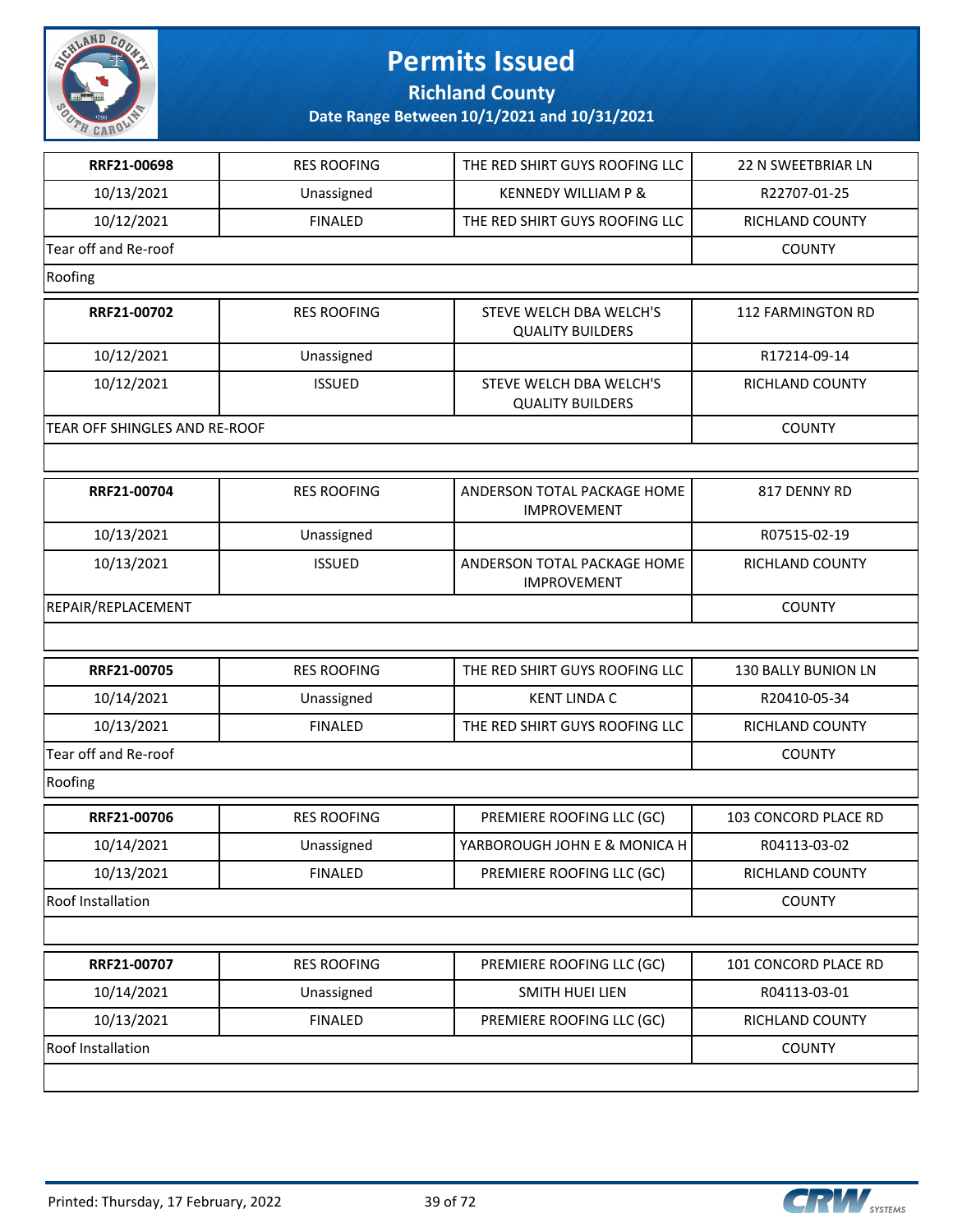

**Richland County**

| RRF21-00710          | <b>RES ROOFING</b>                                          | <b>BURGIN RESIDENTIAL &amp;</b><br><b>COMMERCIAL SVCS INC</b> | 2 TATESWOOD CT                        |
|----------------------|-------------------------------------------------------------|---------------------------------------------------------------|---------------------------------------|
| 10/19/2021           | Unassigned                                                  | ERGLE WAYLON M JR & RHONDA E                                  | R17709-01-01                          |
| 10/15/2021           | <b>ISSUED</b>                                               | <b>BURGIN RESIDENTIAL &amp;</b><br><b>COMMERCIAL SVCS INC</b> | RICHLAND COUNTY                       |
| Roof Replacement     |                                                             |                                                               | <b>COUNTY</b>                         |
|                      |                                                             |                                                               |                                       |
| RRF21-00711          | <b>RES ROOFING</b>                                          | THE RED SHIRT GUYS ROOFING LLC                                | <b>225 ROSEBANK DR</b>                |
| 10/18/2021           | Unassigned                                                  | THOENSEN JOSEPH E                                             | R13616-07-07                          |
| 10/15/2021           | <b>ISSUED</b>                                               | THE RED SHIRT GUYS ROOFING LLC                                | RICHLAND COUNTY                       |
| Tear off and Re-roof |                                                             |                                                               | <b>COUNTY</b>                         |
| Roofing              |                                                             |                                                               |                                       |
| RRF21-00712          | <b>RES ROOFING</b>                                          | PREMIERE ROOFING LLC (GC)                                     | 1236 MOUNT VERNON CHURCH<br><b>RD</b> |
| 10/18/2021           | Unassigned                                                  | <b>ADDY PAUL</b>                                              | R01512-03-02                          |
| 10/15/2021           | <b>FINALED</b>                                              | PREMIERE ROOFING LLC (GC)                                     | RICHLAND COUNTY                       |
| Roof Installation    |                                                             |                                                               | <b>COUNTY</b>                         |
|                      |                                                             |                                                               |                                       |
| RRF21-00713          | <b>RES ROOFING</b>                                          | MAYS CONTRACTING COMPANY LLC<br>(GC)                          | 214 COLCHESTER DR                     |
| 10/18/2021           | Unassigned                                                  |                                                               | R22904-02-13                          |
| 10/18/2021           | <b>ISSUED</b>                                               | MAYS CONTRACTING COMPANY LLC<br>(GC)                          | RICHLAND COUNTY                       |
| REPAIR/REPLACEMENT   |                                                             |                                                               | <b>COUNTY</b>                         |
|                      |                                                             |                                                               |                                       |
| RRF21-00714          | <b>RES ROOFING</b>                                          | PATRICK J TROMPETER                                           | 11 MONARCH LN                         |
| 10/22/2021           | Unassigned                                                  | <b>BOWEN LEE EDWARD</b>                                       | R20414-01-02                          |
| 10/18/2021           | <b>FINALED</b>                                              | PATRICK J TROMPETER                                           | RICHLAND COUNTY                       |
|                      | Re-roof. Roof over existing single layer with new shingles. |                                                               | <b>COUNTY</b>                         |
|                      |                                                             |                                                               |                                       |
| RRF21-00715          | <b>RES ROOFING</b>                                          | PREMIERE ROOFING LLC (GC)                                     | 124 CADDIS CREEK RD                   |
| 10/18/2021           | Unassigned                                                  | <b>ELVINGTON CHRISTOPHER &amp;</b>                            | R05107-04-07                          |
| 10/18/2021           | <b>FINALED</b>                                              | PREMIERE ROOFING LLC (GC)                                     | RICHLAND COUNTY                       |
| Roof Installation    |                                                             |                                                               | <b>COUNTY</b>                         |
|                      |                                                             |                                                               |                                       |

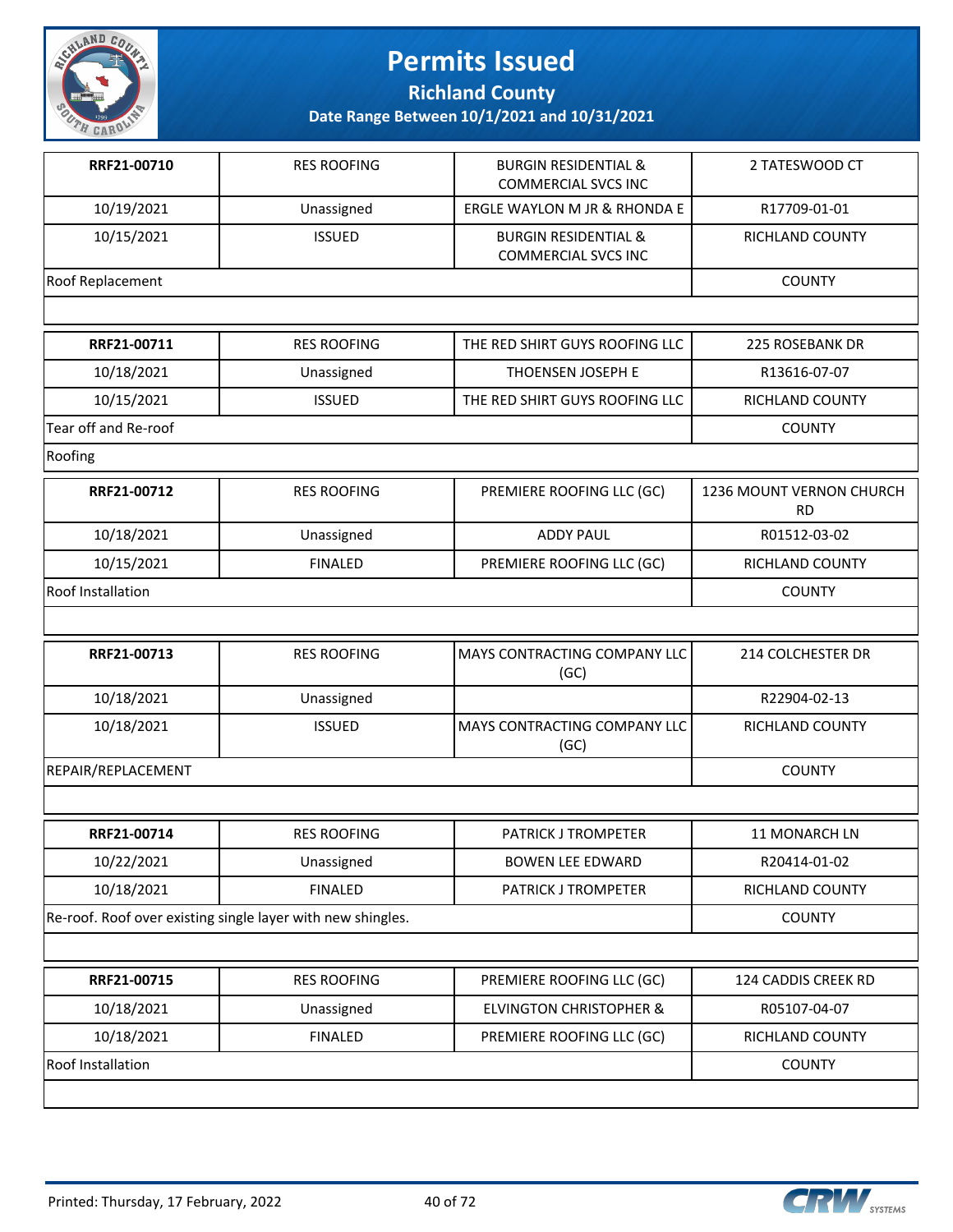

**Richland County**

**Date Range Between 10/1/2021 and 10/31/2021**

| RRF21-00716              | <b>RES ROOFING</b> | INTERNATIONAL CONST SERVICES<br><b>INC</b>                    | 113 DALE VALLEY RD     |
|--------------------------|--------------------|---------------------------------------------------------------|------------------------|
| 10/18/2021               | Unassigned         | <b>DUCKETT LARRY</b>                                          | R20003-09-01           |
| 10/18/2021               | <b>ISSUED</b>      | INTERNATIONAL CONST SERVICES<br><b>INC</b>                    | RICHLAND COUNTY        |
| TEAR OFF RE ROOF         |                    |                                                               | <b>COUNTY</b>          |
| na                       |                    |                                                               |                        |
| RRF21-00717              | <b>RES ROOFING</b> | <b>BURGIN RESIDENTIAL &amp;</b><br><b>COMMERCIAL SVCS INC</b> | <b>19 SUNRISE PT</b>   |
| 10/19/2021               | Unassigned         | <b>BUSSELLS WILLIAM E JR &amp;</b>                            | R02312-01-65           |
| 10/19/2021               | <b>ISSUED</b>      | <b>BURGIN RESIDENTIAL &amp;</b><br><b>COMMERCIAL SVCS INC</b> | RICHLAND COUNTY        |
| Roof Replacement         |                    |                                                               | <b>COUNTY</b>          |
|                          |                    |                                                               |                        |
| RRF21-00718              | <b>RES ROOFING</b> | <b>BURGIN RESIDENTIAL &amp;</b><br><b>COMMERCIAL SVCS INC</b> | 22 HILLPINE CT         |
| 10/19/2021               | Unassigned         | WOOTEN CHARLES W JR & JADE T                                  | R04912-02-10           |
| 10/19/2021               | <b>ISSUED</b>      | <b>BURGIN RESIDENTIAL &amp;</b><br><b>COMMERCIAL SVCS INC</b> | <b>RICHLAND COUNTY</b> |
| Roof Replacement         |                    |                                                               | <b>COUNTY</b>          |
|                          |                    |                                                               |                        |
| RRF21-00719              | <b>RES ROOFING</b> | PREMIERE ROOFING LLC (GC)                                     | 108 HARBORS MIST DR    |
| 10/19/2021               | Unassigned         | HUMMERS JAMES STEPHEN & NIKI C                                | R02404-03-24           |
| 10/19/2021               | <b>FINALED</b>     | PREMIERE ROOFING LLC (GC)                                     | RICHLAND COUNTY        |
| Roof Installation        |                    |                                                               | <b>COUNTY</b>          |
|                          |                    |                                                               |                        |
| RRF21-00720              | <b>RES ROOFING</b> | PREMIERE ROOFING LLC (GC)                                     | 3037 KENNERLY RD       |
| 10/19/2021               | Unassigned         | CARMICHAEL D BRECK JR &                                       | R03600-06-22           |
| 10/19/2021               | <b>FINALED</b>     | PREMIERE ROOFING LLC (GC)                                     | RICHLAND COUNTY        |
| Roof Installation        |                    |                                                               | <b>COUNTY</b>          |
|                          |                    |                                                               |                        |
| RRF21-00721              | <b>RES ROOFING</b> | PREMIERE ROOFING LLC (GC)                                     | 317 FERNVIEW DR        |
| 10/19/2021               | Unassigned         | BRITT RONALD J & RAMONA L                                     | R23106-06-02           |
| 10/19/2021               | <b>FINALED</b>     | PREMIERE ROOFING LLC (GC)                                     | RICHLAND COUNTY        |
| <b>Roof Installation</b> |                    |                                                               | <b>COUNTY</b>          |
|                          |                    |                                                               |                        |

Printed: Thursday, 17 February, 2022 41 of 72

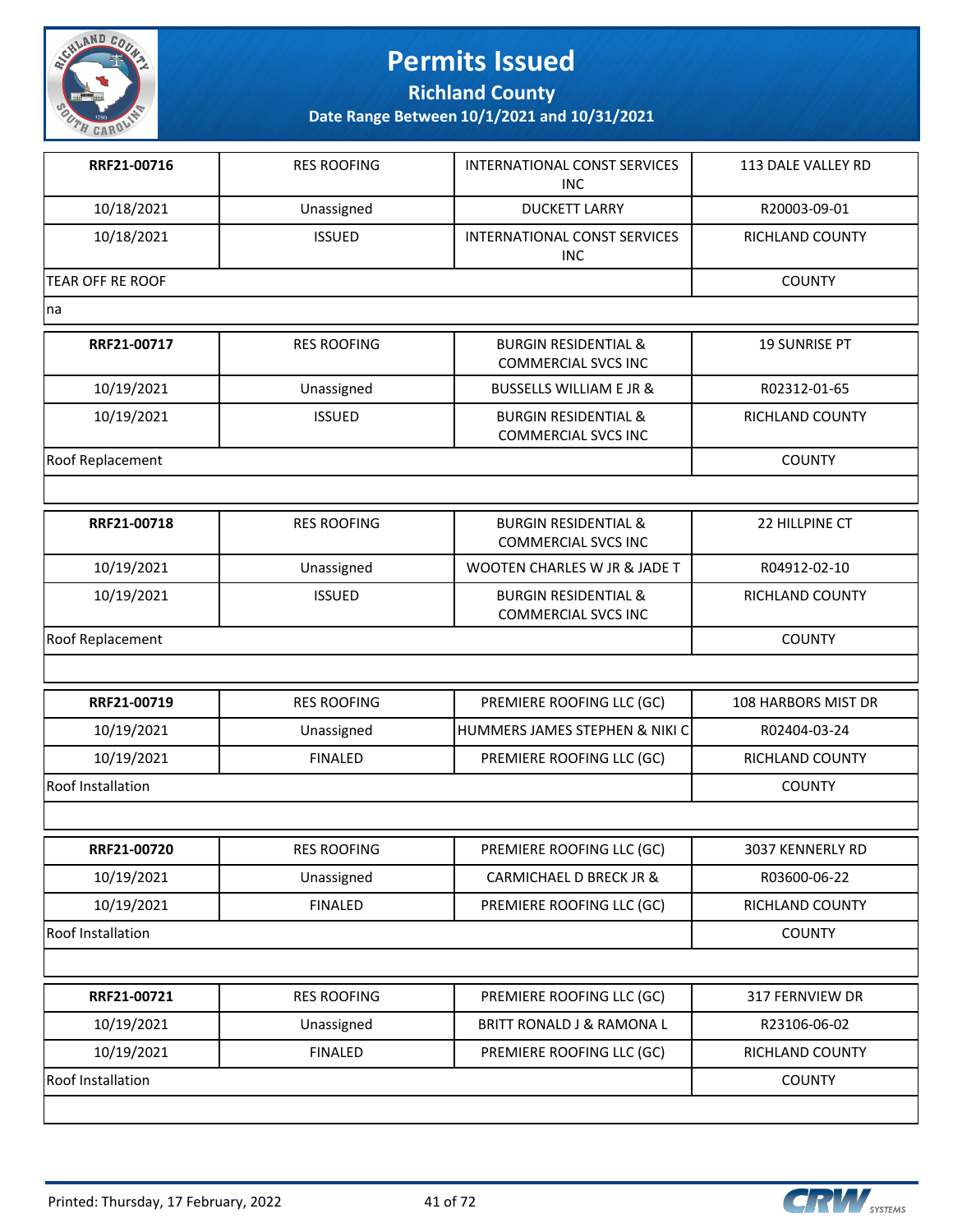

**Richland County**

| RRF21-00722                  | <b>RES ROOFING</b> | <b>BURGIN RESIDENTIAL &amp;</b><br><b>COMMERCIAL SVCS INC</b> | <b>204 WELLS POINT DR</b> |
|------------------------------|--------------------|---------------------------------------------------------------|---------------------------|
| 10/20/2021                   | Unassigned         | HUGHES TONY W & SUSAN D                                       | R02413-01-22              |
| 10/19/2021                   | <b>ISSUED</b>      | <b>BURGIN RESIDENTIAL &amp;</b><br><b>COMMERCIAL SVCS INC</b> | <b>RICHLAND COUNTY</b>    |
| Partial Roof Replacement     |                    |                                                               | <b>COUNTY</b>             |
|                              |                    |                                                               |                           |
| RRF21-00724                  | <b>RES ROOFING</b> | MIKEL RICCARDO TRAPP SR.                                      | 236 COOPER RD             |
| 10/22/2021                   | Unassigned         | ALVAREZ DAVID P & KARA J                                      | R23608-02-10              |
| 10/20/2021                   | <b>FINALED</b>     | MIKEL RICCARDO TRAPP SR.                                      | RICHLAND COUNTY           |
| <b>INSTALL METAL ROOFING</b> |                    |                                                               | <b>COUNTY</b>             |
|                              |                    |                                                               |                           |
| RRF21-00725                  | <b>RES ROOFING</b> | SHINGLES NOW LLC                                              | 1732 ALBA DR              |
| 10/22/2021                   | Unassigned         | ROBINSON CEDRIC & JOSETTE                                     | R19205-09-03              |
| 10/21/2021                   | <b>FINALED</b>     | SHINGLES NOW LLC                                              | <b>RICHLAND COUNTY</b>    |
| Remove and replace shingles  |                    |                                                               | <b>COUNTY</b>             |
|                              |                    |                                                               |                           |
| RRF21-00726                  | <b>RES ROOFING</b> | SHINGLES NOW LLC                                              | 110 CHALFONT LN           |
| 10/22/2021                   | Unassigned         | PATTERSON PAMELA D & PERCY                                    | R20413-09-18              |
| 10/21/2021                   | <b>FINALED</b>     | SHINGLES NOW LLC                                              | RICHLAND COUNTY           |
| Remove and replace shingles  |                    |                                                               | <b>COUNTY</b>             |
|                              |                    |                                                               |                           |
| RRF21-00730                  | <b>RES ROOFING</b> | <b>BURGIN RESIDENTIAL &amp;</b><br><b>COMMERCIAL SVCS INC</b> | 118 JASMINE BAY LN        |
| 10/25/2021                   | Unassigned         | RANDOLPH HOMER ETAL                                           | R01410-03-29              |
| 10/25/2021                   | <b>ISSUED</b>      | <b>BURGIN RESIDENTIAL &amp;</b><br><b>COMMERCIAL SVCS INC</b> | RICHLAND COUNTY           |
| Roof Replacement             |                    |                                                               | <b>COUNTY</b>             |
|                              |                    |                                                               |                           |
| RRF21-00731                  | <b>RES ROOFING</b> | THE RED SHIRT GUYS ROOFING LLC                                | 123 PARISH WALK           |
| 10/26/2021                   | Unassigned         | <b>HOSKINS PERRY LYNN &amp;</b>                               | R25816-01-03              |
| 10/26/2021                   | <b>ISSUED</b>      | THE RED SHIRT GUYS ROOFING LLC                                | RICHLAND COUNTY           |
| Tear off and re-roof         |                    |                                                               | <b>COUNTY</b>             |
| Roofing                      |                    |                                                               |                           |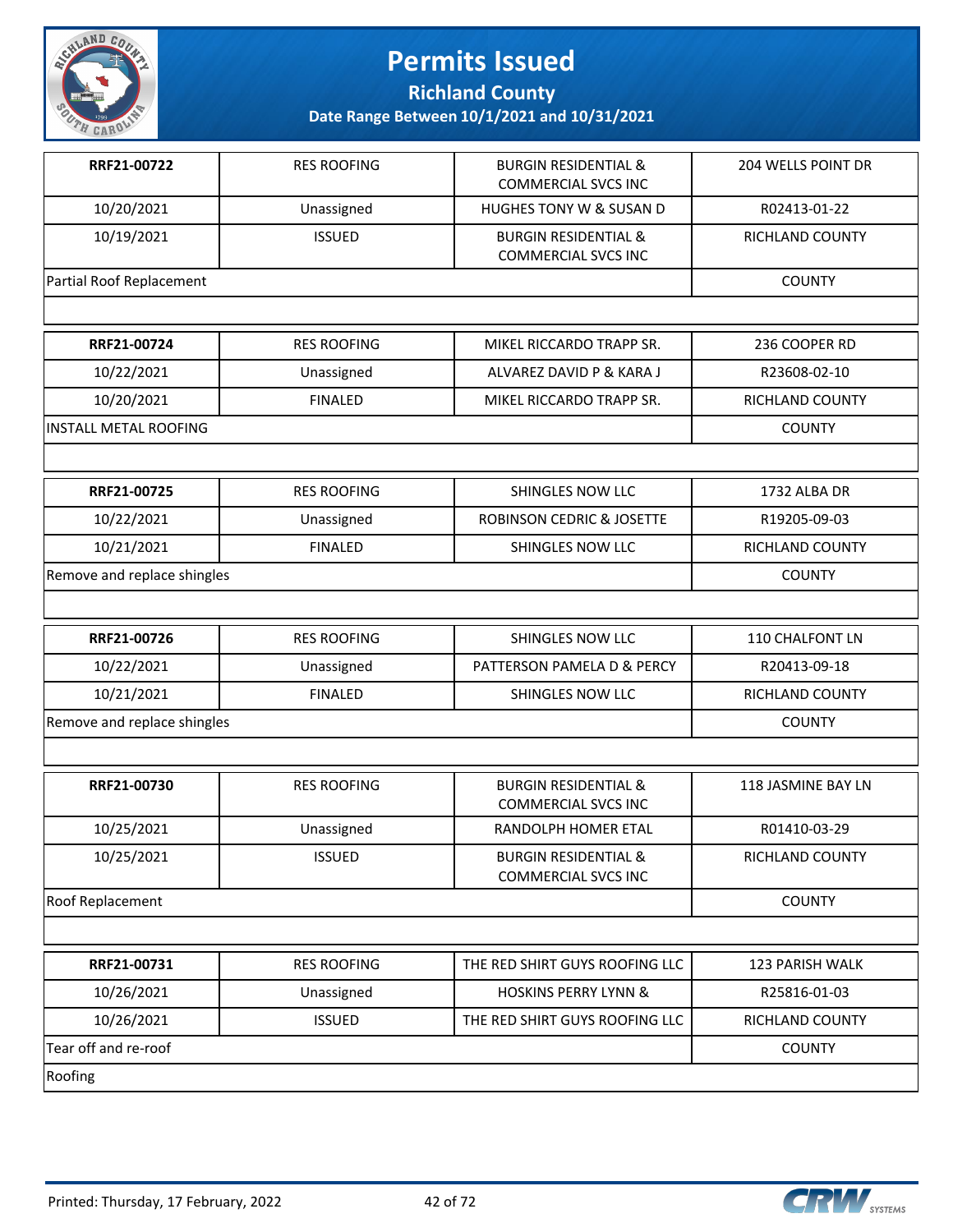

**Richland County**

**Date Range Between 10/1/2021 and 10/31/2021**

| RRF21-00733          | <b>RES ROOFING</b> | THE RED SHIRT GUYS ROOFING LLC      | <b>13 HIBERNIA ST</b>         |
|----------------------|--------------------|-------------------------------------|-------------------------------|
| 10/27/2021           | Unassigned         | KINDLER RICHARD K &                 | R20112-02-10                  |
| 10/27/2021           | <b>ISSUED</b>      | THE RED SHIRT GUYS ROOFING LLC      | <b>RICHLAND COUNTY</b>        |
| Tear off and re-roof |                    |                                     | <b>COUNTY</b>                 |
| Roofing              |                    |                                     |                               |
| RRF21-00734          | <b>RES ROOFING</b> | ROLAND JEROME ANDERSON              | <b>430 VIRGINIA ST</b>        |
| 10/27/2021           | Unassigned         |                                     | R11202-15-06                  |
| 10/27/2021           | <b>ISSUED</b>      | ROLAND JEROME ANDERSON              | <b>RICHLAND COUNTY</b>        |
| REPAIR/REPLACEMENT   |                    |                                     | <b>COUNTY</b>                 |
|                      |                    |                                     |                               |
| RRF21-00741          | <b>RES ROOFING</b> | PREMIERE ROOFING LLC (GC)           | 501 BOOKMAN MILL RD           |
| 10/29/2021           | Unassigned         | <b>TODD R BRUCE &amp; DANA W</b>    | R05403-01-03                  |
| 10/29/2021           | <b>FINALED</b>     | PREMIERE ROOFING LLC (GC)           | <b>RICHLAND COUNTY</b>        |
| Roof Installation    |                    |                                     | <b>COUNTY</b>                 |
|                      |                    |                                     |                               |
| RRF21-00742          | <b>RES ROOFING</b> | PREMIERE ROOFING LLC (GC)           | 214 PROVIDENCE PLANTATION CIR |
| 10/29/2021           | Unassigned         | <b>SLONE LARRY J &amp; MICHAELA</b> | R17311-01-05                  |
| 10/29/2021           | <b>FINALED</b>     | PREMIERE ROOFING LLC (GC)           | <b>RICHLAND COUNTY</b>        |
| Roof Installation    |                    |                                     | <b>COUNTY</b>                 |
|                      |                    |                                     |                               |

#### **Number of RES ROOFING/Unassigned Permits: 52**

| RBD21-02034                                          | <b>RESIDENTIAL ADDITIONS &amp; ADD/ALT</b> | <b>GREEN EXTERIOR REMODELING LLC</b> | 107 CLUB COLONY CIR    |
|------------------------------------------------------|--------------------------------------------|--------------------------------------|------------------------|
| 10/7/2021                                            | <b>ADDITION</b>                            | ROLLINS-HAYNES LEVERN G &            | R20401-04-04           |
| 8/23/2021                                            | <b>FINALED</b>                             | <b>GREEN EXTERIOR REMODELING LLC</b> | <b>RICHLAND COUNTY</b> |
| Building patio cover over existing patio in backyard | <b>COUNTY</b>                              |                                      |                        |
|                                                      |                                            |                                      |                        |
| RBD21-02118                                          | <b>RESIDENTIAL ADDITIONS &amp; ADD/ALT</b> | ABLE ANTONIO R & CATHERINE E         | 551 RIMER POND RD      |
| 10/7/2021                                            | R20500-01-39                               |                                      |                        |
| 9/8/2021                                             | <b>ISSUED</b>                              | ABLE ANTONIO R & CATHERINE E         | <b>RICHLAND COUNTY</b> |
| CAR GARAGE ATTACHED TO EXISITING LAUNDRY ROOM        | <b>COUNTY</b>                              |                                      |                        |

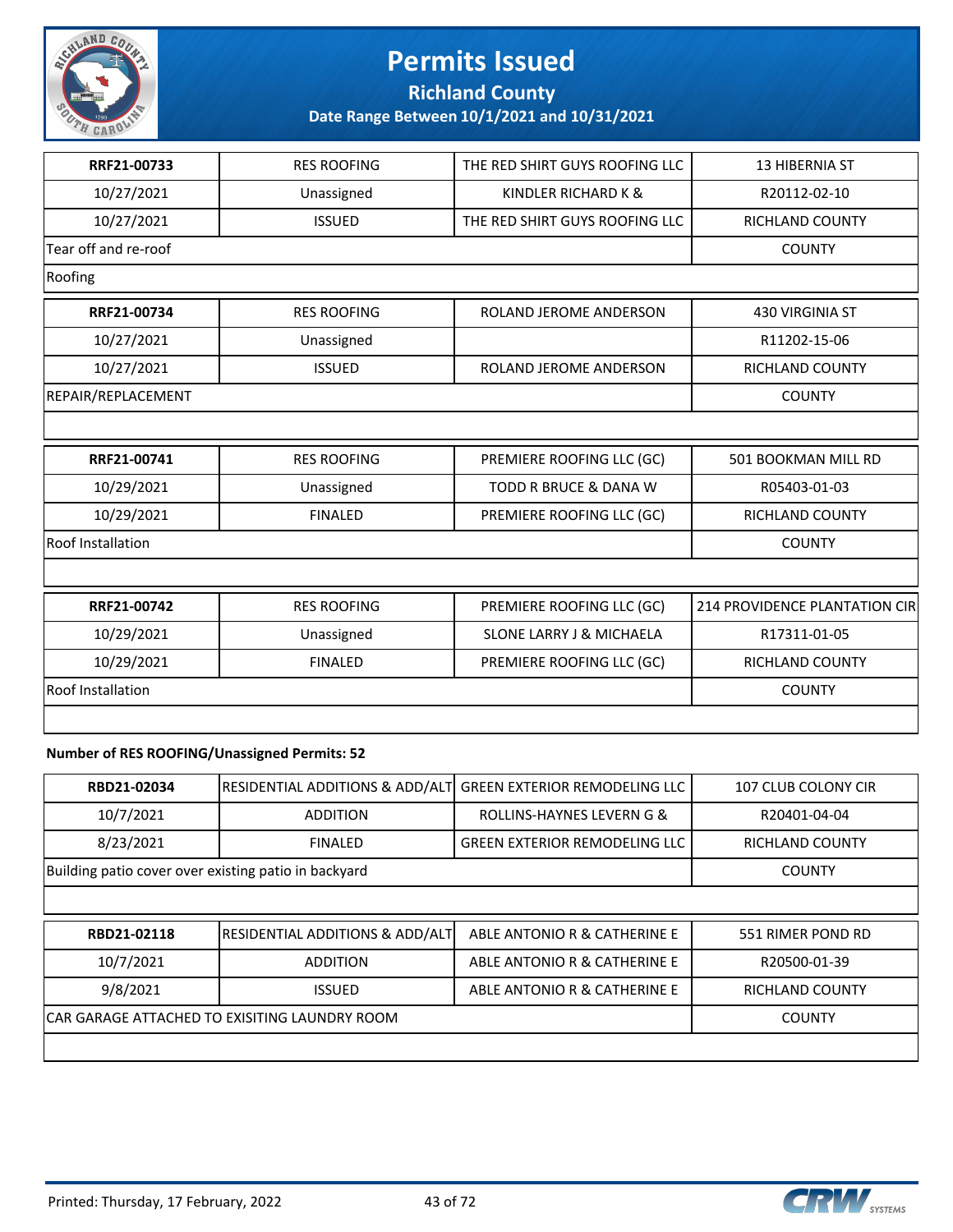

**Richland County**

**Date Range Between 10/1/2021 and 10/31/2021**

| RBD21-02125                                          | RESIDENTIAL ADDITIONS & ADD/ALT | S2 ENGINEERING & CONSULTING<br>LLC | 2100 WILDFLOWER RD     |
|------------------------------------------------------|---------------------------------|------------------------------------|------------------------|
| 10/4/2021                                            | <b>ADDITION</b>                 | KENNEDY CARMEN H & ODELL JR        | R07000-02-28           |
| 9/8/2021                                             | <b>ISSUED</b>                   | S2 ENGINEERING & CONSULTING<br>LLC | <b>RICHLAND COUNTY</b> |
| Renovation and addition to existing residential home |                                 |                                    | <b>COUNTY</b>          |

| RBD21-02178      | <b>RESIDENTIAL ADDITIONS &amp; ADD/ALT</b> | STEVEN JONES        | 6 TATESWOOD CT         |
|------------------|--------------------------------------------|---------------------|------------------------|
| 10/6/2021        | <b>ADDITION</b>                            |                     | R17709-01-03           |
| 9/15/2021        | <b>ISSUED</b>                              | <b>STEVEN JONES</b> | <b>RICHLAND COUNTY</b> |
| BATHROOM/ CLOSET |                                            |                     | <b>COUNTY</b>          |
|                  |                                            |                     |                        |

| <b>RESIDENTIAL ADDITIONS &amp; ADD/ALT</b> | <b>FELDER KANDACE L &amp;</b> | 724 BITTERNUT DR |
|--------------------------------------------|-------------------------------|------------------|
| <b>ADDITION</b>                            | <b>FELDER KANDACE L &amp;</b> | R22009-01-34     |
| <b>FINALED</b>                             |                               | RICHLAND COUNTY  |
| <b>BEDROOM ADDITION</b>                    |                               |                  |
|                                            |                               |                  |

WAITING ON THE STATEMENT OF DISCLOSURE.

| RBD21-02181                                                 | <b>RESIDENTIAL ADDITIONS &amp; ADD/ALT</b> | ISLES CONTRUCTION GROUP (LB) | 929 LANGFORD RD |
|-------------------------------------------------------------|--------------------------------------------|------------------------------|-----------------|
| 10/26/2021                                                  | <b>ADDITION</b>                            | <b>FRANKLIN LIVING TRUST</b> | R20600-03-14    |
| 9/16/2021                                                   | <b>ISSUED</b>                              | ISLES CONTRUCTION GROUP (LB) | RICHLAND COUNTY |
| Renovating Existing house and Adding to the existing house. |                                            |                              | <b>COUNTY</b>   |

| RBD21-02184 | <b>RESIDENTIAL ADDITIONS &amp; ADD/ALTI</b> | <b>BANKS JAMES B</b>                 | 205 MAY OAK RD  |
|-------------|---------------------------------------------|--------------------------------------|-----------------|
| 10/8/2021   | <b>ADDITION</b>                             | <b>BANKS JAMES B &amp; PENSICOLA</b> | R23102-07-37    |
| 9/16/2021   | <b>FINALED</b>                              |                                      | RICHLAND COUNTY |
|             |                                             |                                      | $\sim$          |

SUN ROOM / DINNING ROOM ON PATIO SLAB COUNTY

| RBD21-02187                                                                   | <b>RESIDENTIAL ADDITIONS &amp; ADD/ALT JMAC GENERAL CONTRACTOR LLC</b> |                                    | 1002 WONDER DR         |
|-------------------------------------------------------------------------------|------------------------------------------------------------------------|------------------------------------|------------------------|
| 10/22/2021                                                                    | <b>ADDITION</b>                                                        | COOK VAN R & VIRGINIA W            | R02402-01-01           |
| 9/16/2021                                                                     | <b>ISSUED</b>                                                          | <b>JMAC GENERAL CONTRACTOR LLC</b> | <b>RICHLAND COUNTY</b> |
| Construct a 22' w X 30' long addition to match existing home<br><b>COUNTY</b> |                                                                        |                                    |                        |
| JMAC will bring 2 sets of plans to the County Office                          |                                                                        |                                    |                        |

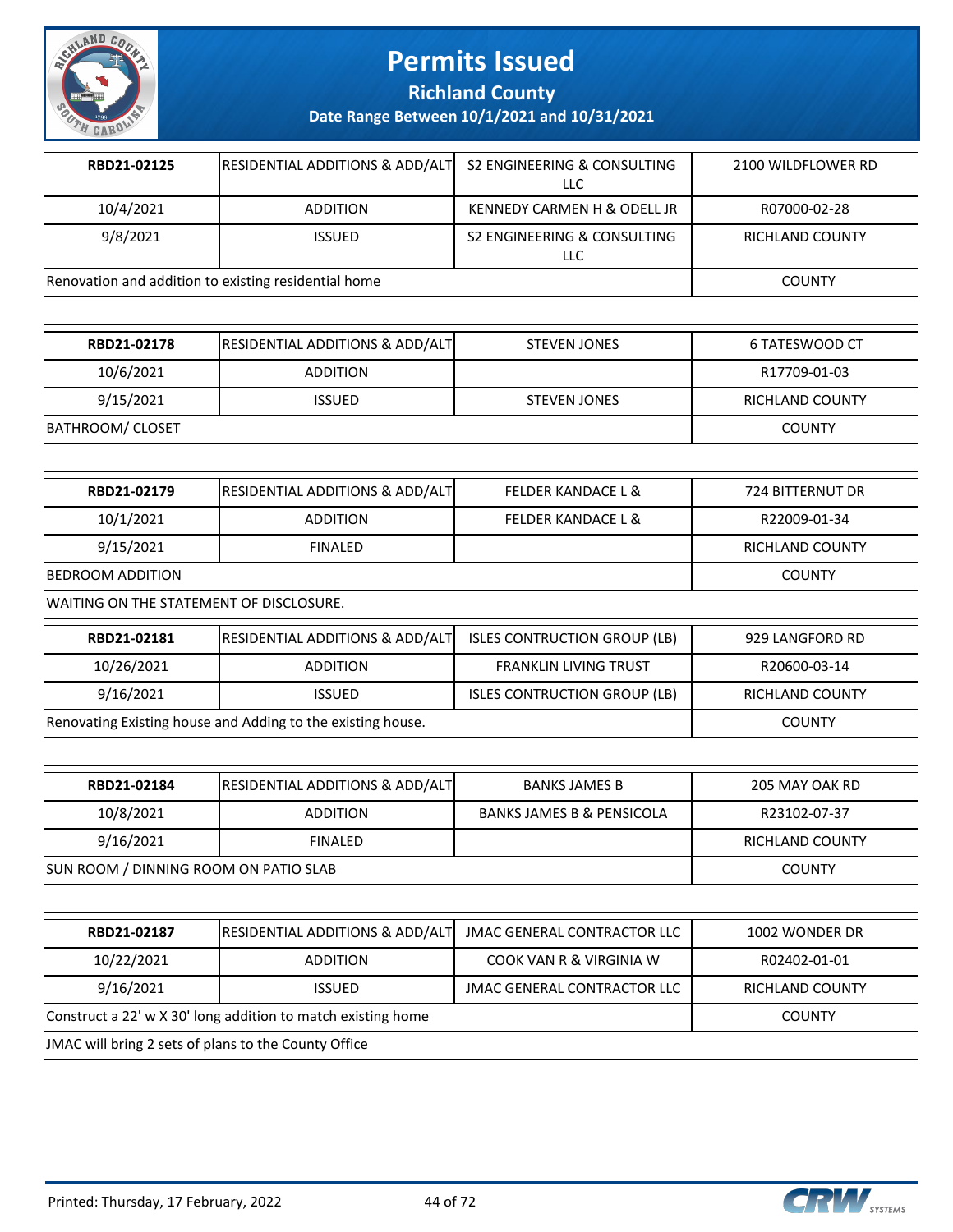

**Richland County**

| RBD21-02206                                        | RESIDENTIAL ADDITIONS & ADD/ALT                                | WILLIE LYLES JR                          | 1554 NUNAMAKER DR         |
|----------------------------------------------------|----------------------------------------------------------------|------------------------------------------|---------------------------|
| 10/8/2021                                          | <b>ADDITION</b>                                                |                                          | R07408-08-01              |
| 9/21/2021                                          | <b>FINALED</b>                                                 | <b>WILLIE LYLES JR</b>                   | RICHLAND COUNTY           |
| <b>FAMILY ROOM</b>                                 |                                                                |                                          | <b>COUNTY</b>             |
|                                                    |                                                                |                                          |                           |
| RBD21-02224                                        | RESIDENTIAL ADDITIONS & ADD/ALT                                | <b>GREEN EXTERIOR REMODELING LLC</b>     | 736 HARBOR VISTA DR       |
| 10/12/2021                                         | <b>ADDITION</b>                                                | <b>ALBERT MARY ANN</b>                   | R23212-04-17              |
| 9/22/2021                                          | <b>ISSUED</b>                                                  | <b>GREEN EXTERIOR REMODELING LLC</b>     | RICHLAND COUNTY           |
| Deck extension and widening existing stairs        |                                                                |                                          | <b>COUNTY</b>             |
|                                                    |                                                                |                                          |                           |
| RBD21-02252                                        | RESIDENTIAL ADDITIONS & ADD/ALT                                | <b>S2K GROUP INC</b>                     | 4665 SYLVAN DR            |
| 10/21/2021                                         | <b>ADDITION</b>                                                | <b>JARVIS JEWELL ELIZABETH</b>           | R14115-02-13              |
| 9/28/2021                                          | <b>ISSUED</b>                                                  | <b>S2K GROUP INC</b>                     | <b>RICHLAND COUNTY</b>    |
| adding living room, bathroom and deck              |                                                                |                                          | <b>COUNTY</b>             |
|                                                    |                                                                |                                          |                           |
| RBD21-02313                                        | RESIDENTIAL ADDITIONS & ADD/ALT                                | <b>GREEN EXTERIOR REMODELING LLC</b>     | 233 RIVER CREEK DR        |
| 10/29/2021                                         | <b>ADDITION</b>                                                | WOOD STEVEN A & JANEEN J                 | R04404-01-06              |
| 10/7/2021                                          | <b>ISSUED</b>                                                  | <b>GREEN EXTERIOR REMODELING LLC</b>     | <b>RICHLAND COUNTY</b>    |
|                                                    | Removing existing deck and replacing with new deck             |                                          | <b>COUNTY</b>             |
|                                                    |                                                                |                                          |                           |
| RBD21-02326                                        | RESIDENTIAL ADDITIONS & ADD/ALT                                | <b>GREEN EXTERIOR REMODELING LLC</b>     | <b>26 HUNTERS POND DR</b> |
| 10/29/2021                                         | <b>ADDITION</b>                                                | <b>SHREVE ELIAS &amp; CYNTHIA /JTWRS</b> | R23109-01-14              |
| 10/8/2021                                          | <b>FINALED</b>                                                 | <b>GREEN EXTERIOR REMODELING LLC</b>     | RICHLAND COUNTY           |
| Removing existing deck and replacing with new deck |                                                                |                                          | <b>COUNTY</b>             |
|                                                    |                                                                |                                          |                           |
|                                                    | Number of RESIDENTIAL ADDITIONS & ADD/ALT/ADDITION Permits: 13 |                                          |                           |
|                                                    |                                                                |                                          |                           |

| RBD21-00491                   | <b>RESIDENTIAL ADDITIONS &amp; ADD/ALT</b> | <b>CLARKS CONSTRUCTION</b> | 1549 WONDER DR  |
|-------------------------------|--------------------------------------------|----------------------------|-----------------|
| 10/28/2021                    | ADDITION/ALTERATION                        | CLARK FRANKLIN D JR        | R02401-01-10    |
| 3/2/2021                      | <b>ISSUED</b>                              | <b>CLARKS CONSTRUCTION</b> | RICHLAND COUNTY |
| Relocate Bathroom to addition | <b>COUNTY</b>                              |                            |                 |
|                               |                                            |                            |                 |

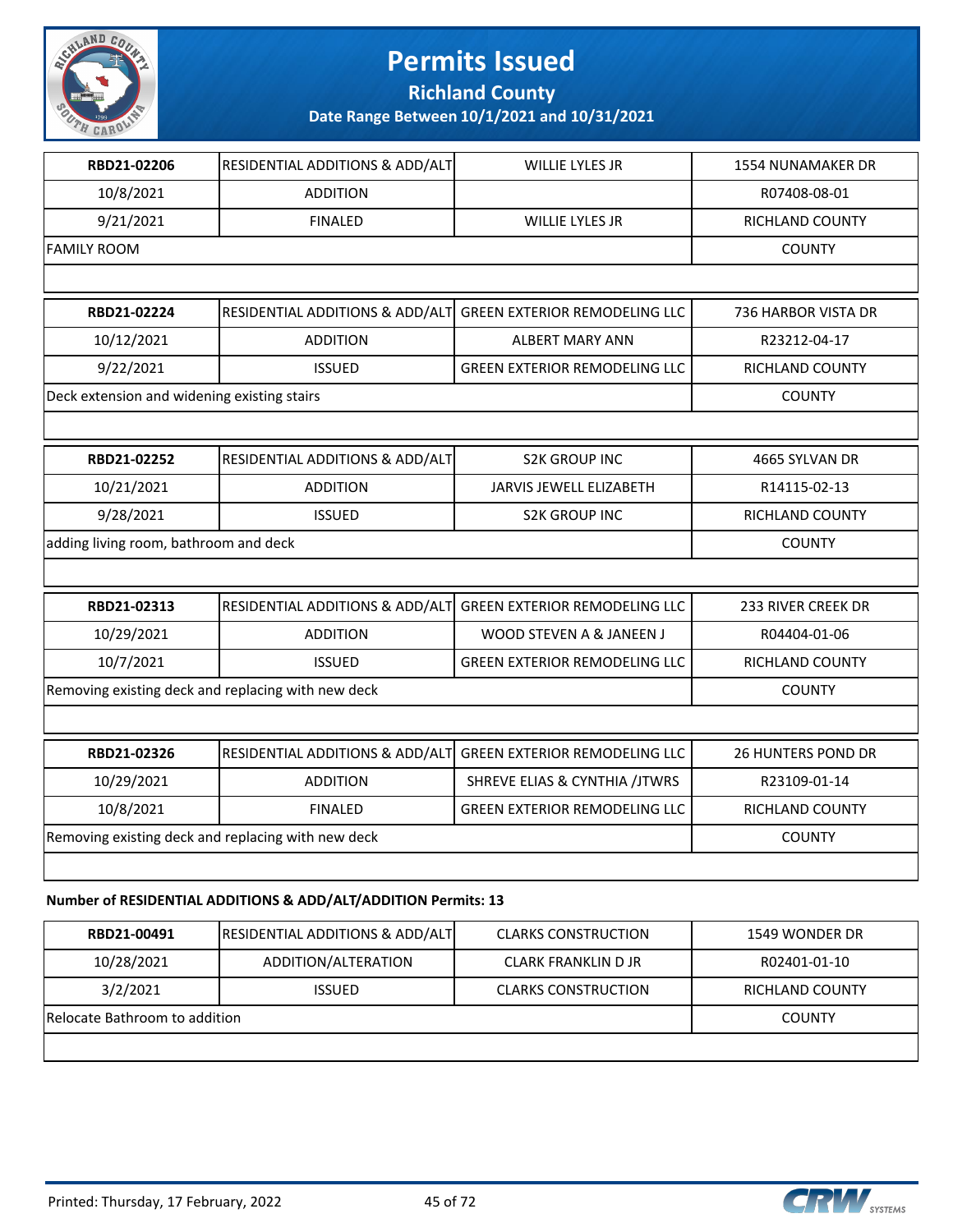

**Richland County**

**Date Range Between 10/1/2021 and 10/31/2021**

| RBD21-02297                                    | <b>RESIDENTIAL ADDITIONS &amp; ADD/ALTI</b> | MICHAEL C REU DBA ARCHADECK<br>OF CENTRALSC | 506 HOGANS RUN  |
|------------------------------------------------|---------------------------------------------|---------------------------------------------|-----------------|
| 10/21/2021                                     | ADDITION/ALTERATION                         | ULMER JOHN & CATHY S / JTWRS                | R22913-02-31    |
| 10/5/2021                                      | FINAL FD                                    | MICHAEL C REU DBA ARCHADECK<br>OF CENTRALSC | RICHLAND COUNTY |
| Replacing existing deck with a 408 sq ft deck. |                                             |                                             | <b>COUNTY</b>   |
|                                                |                                             |                                             |                 |

#### **Number of RESIDENTIAL ADDITIONS & ADD/ALT/ADDITION/ALTERATION Permits: 2**

| RBD21-02199                                                         | RESIDENTIAL ALTERATIONS                                   | CHAMPION WINDOW OF<br><b>COLUMBIA</b> | 352 GRANDVIEW CIR      |  |
|---------------------------------------------------------------------|-----------------------------------------------------------|---------------------------------------|------------------------|--|
| 10/8/2021                                                           | <b>ACCESSORY ALTERATION</b>                               | THOMPSON TONYA                        | R23109-10-45           |  |
| 9/21/2021                                                           | <b>FINALED</b>                                            | CHAMPION WINDOW OF<br><b>COLUMBIA</b> | <b>RICHLAND COUNTY</b> |  |
|                                                                     | lOVERPOUR 12 X 16 SLAB WITH GABEL ROOF FOR OUR PATIO ROOM |                                       |                        |  |
|                                                                     | 4" GABLE ROOF PATIO ROOM SYSTEM                           |                                       |                        |  |
| RBD21-02317                                                         | <b>RESIDENTIAL ALTERATIONS</b>                            | <b>JMAC GENERAL CONTRACTOR LLC</b>    | 1657 WONDER DR         |  |
| 10/22/2021                                                          | ACCESSORY ALTERATION                                      | LLOYD PAUL &                          | R02402-05-03           |  |
| 10/7/2021                                                           | <b>FINALED</b>                                            | <b>JMAC GENERAL CONTRACTOR LLC</b>    | RICHLAND COUNTY        |  |
| Remodel Bathroom                                                    | <b>COUNTY</b>                                             |                                       |                        |  |
| Not sure if I need a permit for this project. No structural cahges. |                                                           |                                       |                        |  |

#### **Number of RESIDENTIAL ALTERATIONS/ACCESSORY ALTERATION Permits: 2**

| RBD21-02120                                             | RESIDENTIAL ALTERATIONS | ROBERT WINDE JR              | <b>508 HAMPTON TRACE LN</b> |
|---------------------------------------------------------|-------------------------|------------------------------|-----------------------------|
| 10/1/2021                                               | <b>ALTERATIONS</b>      | DUNBAR STEWART G             | R13713-07-50                |
| 9/8/2021                                                | <b>ISSUED</b>           | ROBERT WINDE JR              | RICHLAND COUNTY             |
| 2 interior only bathroom remodels and 2 cabinets in den |                         |                              | <b>COUNTY</b>               |
|                                                         |                         |                              |                             |
| RBD21-02189                                             | RESIDENTIAL ALTERATIONS | WILLIAM MATTHEW GRAHAM       | <b>131 DORICHLEE LN</b>     |
| 10/8/2021                                               | <b>ALTERATIONS</b>      | HUNTLEY ROBERT E JR & ELVA S | R20004-01-03                |
| 9/17/2021                                               | <b>ISSUED</b>           | WILLIAM MATTHEW GRAHAM       | RICHLAND COUNTY             |

Kitchen renovation COUNTY

| RBD21-02196                                                            | RESIDENTIAL ALTERATIONS | WISE GUYS HOME IMPROVEMENT | 3849 OVERBROOK DR      |  |
|------------------------------------------------------------------------|-------------------------|----------------------------|------------------------|--|
| 10/7/2021                                                              | <b>ALTERATIONS</b>      | <b>BRASSFIELD COLIN C</b>  | R13805-06-30           |  |
| 9/20/2021                                                              | <b>FINALED</b>          | WISE GUYS HOME IMPROVEMENT | <b>RICHLAND COUNTY</b> |  |
| Kitchen Remodel- Update Cabinets, Plumbing/Electrical<br><b>COUNTY</b> |                         |                            |                        |  |
| Keep existing Footprint- No Change to framing.                         |                         |                            |                        |  |

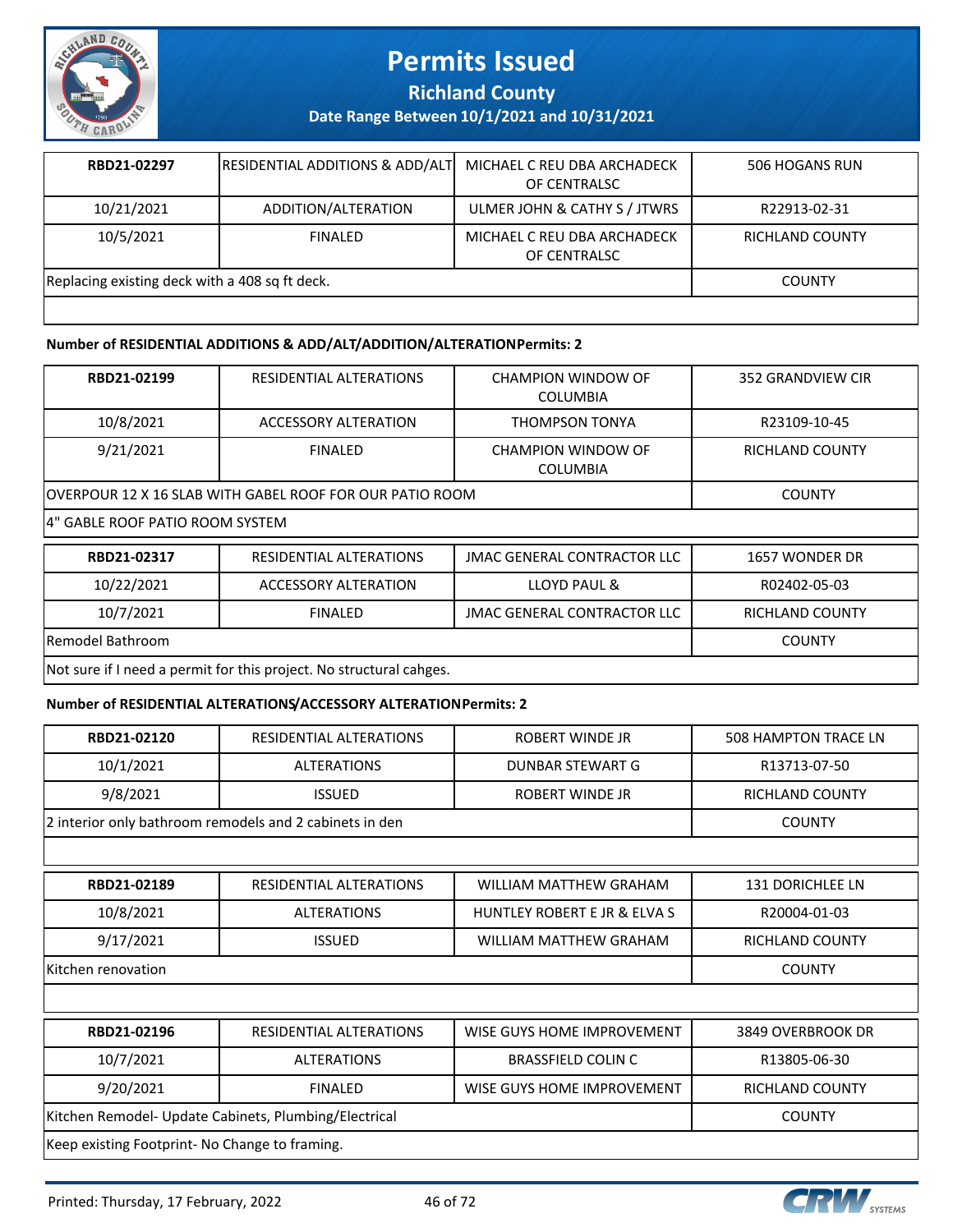

**Richland County**

**Date Range Between 10/1/2021 and 10/31/2021**

| RBD21-02263                                                       | RESIDENTIAL ALTERATIONS | CHAMPION WINDOW OF<br><b>COLUMBIA</b>   | 422 SAPPHIRE LN |
|-------------------------------------------------------------------|-------------------------|-----------------------------------------|-----------------|
| 10/25/2021                                                        | <b>ALTERATIONS</b>      | <b>BEAUDETTE ROBERT J &amp; JANET L</b> | R01710-07-05    |
| 9/29/2021                                                         | FINAL FD                | CHAMPION WINDOW OF<br><b>COLUMBIA</b>   | RICHLAND COUNTY |
| <u>IEXISTING 9X20 SLAB UNDER EXISTING ROOF FOR OUR PATIO ROOM</u> | <b>COUNTY</b>           |                                         |                 |
| 6" GABLE ROOF PATIO ROOM SYSTEM                                   |                         |                                         |                 |

| RBD21-02267                                                        | RESIDENTIAL ALTERATIONS | CHAMPION WINDOW OF<br><b>COLUMBIA</b>        | 60 MALLET HILL RD |
|--------------------------------------------------------------------|-------------------------|----------------------------------------------|-------------------|
| 10/25/2021                                                         | <b>ALTERATIONS</b>      | HAROON MOHAMMAD                              | R25701-01-11      |
| 9/29/2021                                                          | <b>ISSUED</b>           | <b>CHAMPION WINDOW OF</b><br><b>COLUMBIA</b> | RICHLAND COUNTY   |
| <u>IEXISTING 14X14 SLAB UNDER EXISTING ROOF FOR OUR PATIO ROOM</u> |                         |                                              | <b>COUNTY</b>     |

4" GABLE ROOF PATIO ROOM SYSTEM

| RBD21-02272                                             | RESIDENTIAL ALTERATIONS | CHAMPION WINDOW OF<br><b>COLUMBIA</b> | <b>7 COPPERHILL CT</b> |
|---------------------------------------------------------|-------------------------|---------------------------------------|------------------------|
| 10/26/2021                                              | <b>ALTERATIONS</b>      | PATEL DILIP V & LILA D                | R20214-03-20           |
| 9/29/2021                                               | <b>FINALED</b>          | CHAMPION WINDOW OF<br><b>COLUMBIA</b> | RICHLAND COUNTY        |
| EXISTING 10X12 SCREEN ROOM, CHANGED TO GLASS PATIO ROOM |                         |                                       | <b>COUNTY</b>          |

4" GABLE ROOF PATIO ROOM SYSTEM

| RBD21-02273                                                       | RESIDENTIAL ALTERATIONS | CHAMPION WINDOW OF<br>COLUMBIA               | 30 ALEXANDRIA GRAND CT |
|-------------------------------------------------------------------|-------------------------|----------------------------------------------|------------------------|
| 10/26/2021                                                        | <b>ALTERATIONS</b>      | <b>HOLMES ERRICK L</b>                       | R21913-06-15           |
| 9/29/2021                                                         | <b>ISSUED</b>           | <b>CHAMPION WINDOW OF</b><br><b>COLUMBIA</b> | RICHLAND COUNTY        |
| <u>IEXISTING 8X12 SLAB UNDER EXISTING ROOF FOR OUR PATIO ROOM</u> |                         |                                              | <b>COUNTY</b>          |

4" STUDIO ROOF PATIO ROOM SYSTEM

| RBD21-02287                      | RESIDENTIAL ALTERATIONS | THONN ANDREW MICHAEL &<br>AMBER M | 1604 TALL PINES CIR |
|----------------------------------|-------------------------|-----------------------------------|---------------------|
| 10/20/2021                       | <b>ALTERATIONS</b>      | THONN ANDREW MICHAEL &<br>AMBER M | R13705-11-06        |
| 10/4/2021                        | <b>FINALED</b>          |                                   | RICHLAND COUNTY     |
| FRAME IN CARPORT INSTALL WINDOWS |                         |                                   | <b>COUNTY</b>       |
|                                  |                         |                                   |                     |

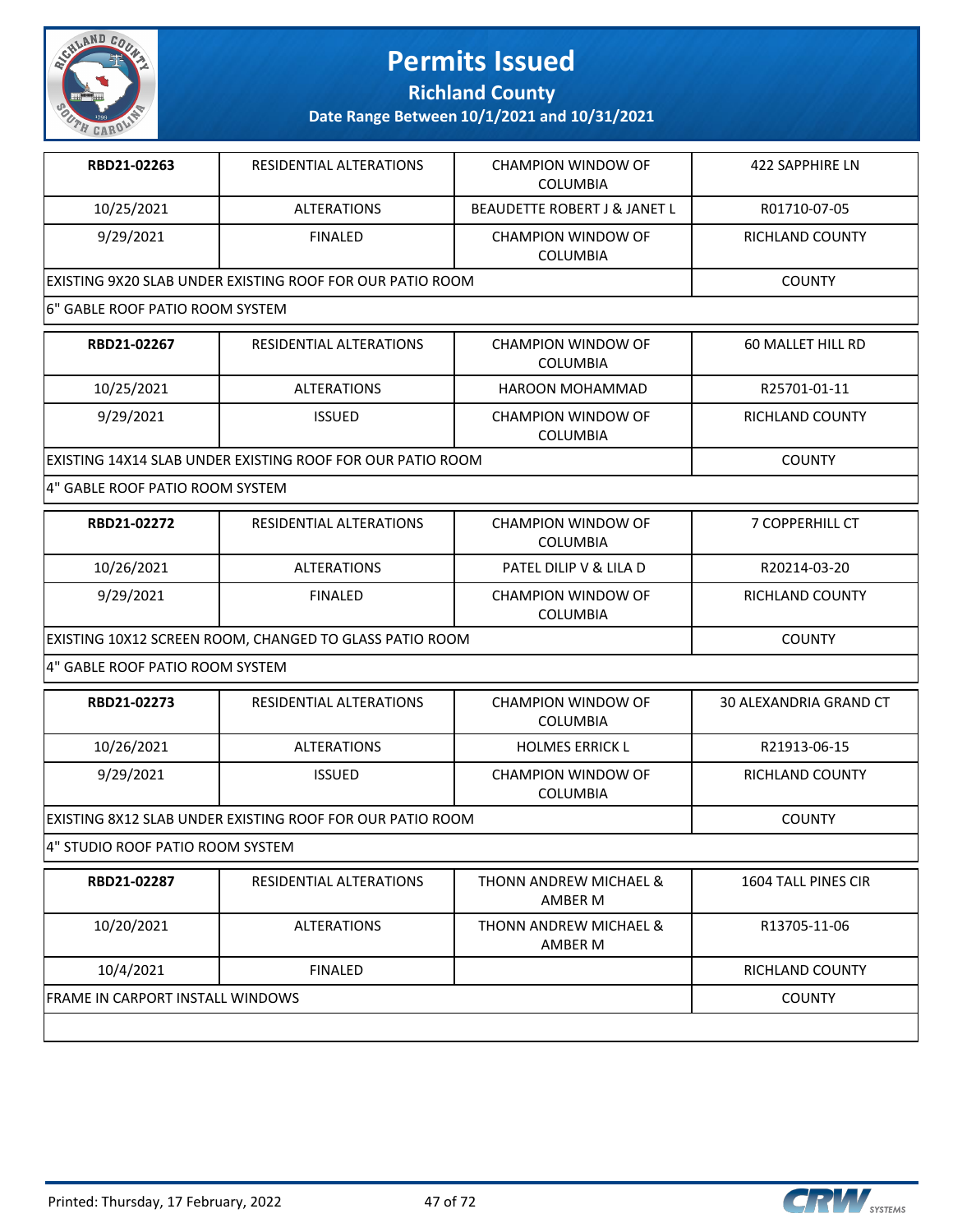

**Richland County**

**Date Range Between 10/1/2021 and 10/31/2021**

| RBD21-02307                   | RESIDENTIAL ALTERATIONS | <b>CHARLES SIBLEY</b>                   | 977 ROCKY FALL LN      |
|-------------------------------|-------------------------|-----------------------------------------|------------------------|
| 10/29/2021                    | <b>ALTERATIONS</b>      |                                         | R02616-01-42           |
| 10/6/2021                     | <b>FINALED</b>          |                                         | RICHLAND COUNTY        |
| <b>ENLARGE KITCHEN PANTRY</b> |                         |                                         | <b>COUNTY</b>          |
|                               |                         |                                         |                        |
| RBD21-02309                   | RESIDENTIAL ALTERATIONS | <b>WILLIAM MATTHEW GRAHAM</b>           | 1549 OMAREST DR        |
| 10/28/2021                    | <b>ALTERATIONS</b>      | MARY C GAY TRUST &                      | R07410-09-18           |
| 10/6/2021                     | <b>ISSUED</b>           | WILLIAM MATTHEW GRAHAM                  | <b>RICHLAND COUNTY</b> |
| Kitchen renovation            | <b>COUNTY</b>           |                                         |                        |
| Remove and replace            |                         |                                         |                        |
| RBD21-02330                   | RESIDENTIAL ALTERATIONS | <b>WILLIAM MATTHEW GRAHAM</b>           | 118 W CREEK CT         |
| 10/18/2021                    | <b>ALTERATIONS</b>      | <b>BLANCHFIELD MICHELLE &amp; SCOTT</b> | R03501-04-10           |
| 10/8/2021                     | <b>ISSUED</b>           | <b>WILLIAM MATTHEW GRAHAM</b>           | <b>RICHLAND COUNTY</b> |
| Bathroom renovation           |                         |                                         | <b>COUNTY</b>          |
|                               |                         |                                         |                        |

#### **Number of RESIDENTIAL ALTERATIONS/ALTERATIONS Permits: 11**

| RBD21-02151           | RESIDENTIAL NEW ACCESSORY<br><b>STRUCTURE</b> | DRISKELL DONALD L & KAREN A | 1910 WASH LEVER RD |
|-----------------------|-----------------------------------------------|-----------------------------|--------------------|
| 10/1/2021             | Unassigned                                    | DRISKELL DONALD L & KAREN A | R01900-06-89       |
| 9/13/2021             | <b>FINALED</b>                                |                             | RICHLAND COUNTY    |
| <b>GARAGE STORAGE</b> |                                               |                             | <b>COUNTY</b>      |

| RBD21-02205   | RESIDENTIAL NEW ACCESSORY<br><b>STRUCTURE</b> | <b>HILTON ROGER &amp;</b> | 2321 BEE RIDGE RD      |
|---------------|-----------------------------------------------|---------------------------|------------------------|
| 10/11/2021    | Unassigned                                    | <b>HILTON ROGER &amp;</b> | R20016-02-02           |
| 9/21/2021     | <b>ISSUED</b>                                 |                           | <b>RICHLAND COUNTY</b> |
| <b>GARAGE</b> |                                               |                           | <b>COUNTY</b>          |

| RBD21-02241                                      | RESIDENTIAL NEW ACCESSORY<br><b>STRUCTURE</b> | RENU ENERGY SOLUTIONS LLC(GC)     | 200 CEDAR FALLS DR |
|--------------------------------------------------|-----------------------------------------------|-----------------------------------|--------------------|
| 10/15/2021                                       | Unassigned                                    | PORTER BENJAMIN R & MARGARET<br>н | R06800-02-40       |
| 9/27/2021                                        | <b>ISSUED</b>                                 | RENU ENERGY SOLUTIONS LLC(GC)     | RICHLAND COUNTY    |
| construction of a detached structure (22ftx18ft) |                                               |                                   | <b>COUNTY</b>      |
| structure plans attached                         |                                               |                                   |                    |

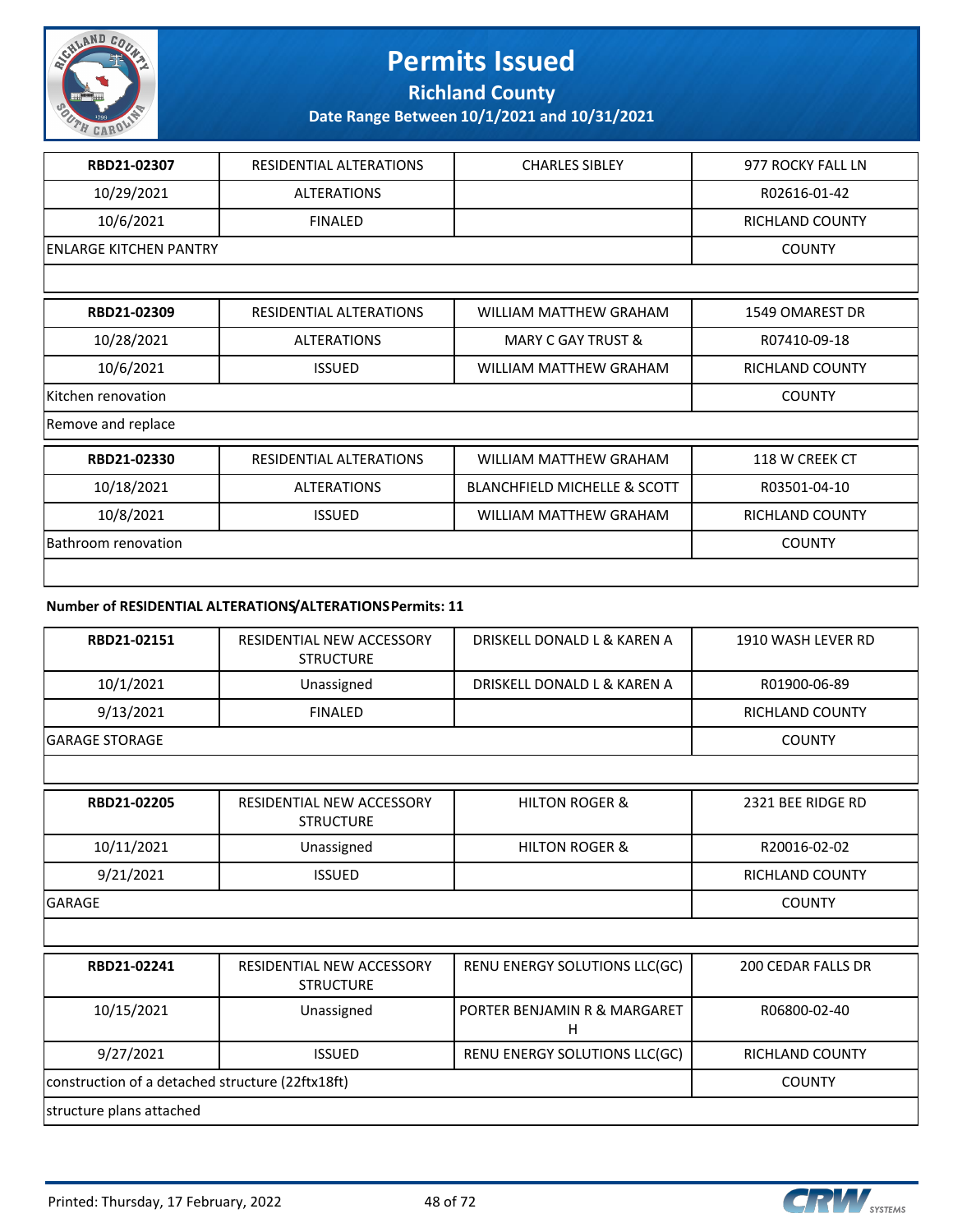

**Richland County**

**Date Range Between 10/1/2021 and 10/31/2021**

| RBD21-02351 | RESIDENTIAL NEW ACCESSORY<br><b>STRUCTURE</b> | <b>BERESFORD JONATHAN E</b> | 830 WALTERS LN  |
|-------------|-----------------------------------------------|-----------------------------|-----------------|
| 10/28/2021  | Unassigned                                    | BERESFORD JONATHAN E        | R16303-05-22    |
| 10/13/2021  | <b>ISSUED</b>                                 |                             | RICHLAND COUNTY |
| IWORK SHOP  |                                               |                             | <b>COUNTY</b>   |
|             |                                               |                             |                 |

#### **Number of RESIDENTIAL NEW ACCESSORY STRUCTURE/Unassigned Permits: 4**

| RBD21-02157                 | RESIDENTIAL NEW CONSTRUCTION | MUNGO CONSTRUCTION LLC (GC)    | 200 BLUEWING DR |
|-----------------------------|------------------------------|--------------------------------|-----------------|
| 10/18/2021                  | SINGLE FAM TOWNHOME          | BRICKYARD LONGTOWN LLC.        | R17500-03-56    |
| 9/14/2021                   | <b>ISSUED</b>                | MUNGO CONSTRUCTION LLC (GC)    | RICHLAND COUNTY |
| <b>Building 1 Townhomes</b> |                              |                                | <b>COUNTY</b>   |
| 4 units                     |                              |                                |                 |
| RBD21-02167                 | RESIDENTIAL NEW CONSTRUCTION | MUNGO CONSTRUCTION LLC (GC)    | 202 BLUEWING DR |
| 10/18/2021                  | SINGLE FAM TOWNHOME          | BRICKYARD LONGTOWN LLC.        | R17500-03-56    |
| 9/15/2021                   | <b>ISSUED</b>                | MUNGO CONSTRUCTION LLC (GC)    | RICHLAND COUNTY |
| <b>Building 1 Townhomes</b> |                              |                                | <b>COUNTY</b>   |
|                             |                              |                                |                 |
| RBD21-02168                 | RESIDENTIAL NEW CONSTRUCTION | MUNGO CONSTRUCTION LLC (GC)    | 204 BLUEWING DR |
| 10/18/2021                  | SINGLE FAM TOWNHOME          | BRICKYARD LONGTOWN LLC.        | R17500-03-56    |
| 9/15/2021                   | <b>ISSUED</b>                | MUNGO CONSTRUCTION LLC (GC)    | RICHLAND COUNTY |
| <b>Building 1 Townhomes</b> |                              |                                | <b>COUNTY</b>   |
|                             |                              |                                |                 |
| RBD21-02169                 | RESIDENTIAL NEW CONSTRUCTION | MUNGO CONSTRUCTION LLC (GC)    | 206 BLUEWING DR |
| 10/18/2021                  | SINGLE FAM TOWNHOME          | <b>BRICKYARD LONGTOWN LLC.</b> | R17500-03-56    |
| 9/15/2021                   | <b>ISSUED</b>                | MUNGO CONSTRUCTION LLC (GC)    | RICHLAND COUNTY |
| <b>Building 1 Townhomes</b> |                              |                                | <b>COUNTY</b>   |
|                             |                              |                                |                 |
| RBD21-02170                 | RESIDENTIAL NEW CONSTRUCTION | MUNGO CONSTRUCTION LLC (GC)    | 208 BLUEWING DR |
| 10/18/2021                  | SINGLE FAM TOWNHOME          | BRICKYARD LONGTOWN LLC.        | R17500-03-56    |
| 9/15/2021                   | <b>ISSUED</b>                | MUNGO CONSTRUCTION LLC (GC)    | RICHLAND COUNTY |
| <b>Building 2 Townhomes</b> |                              |                                | <b>COUNTY</b>   |
|                             |                              |                                |                 |

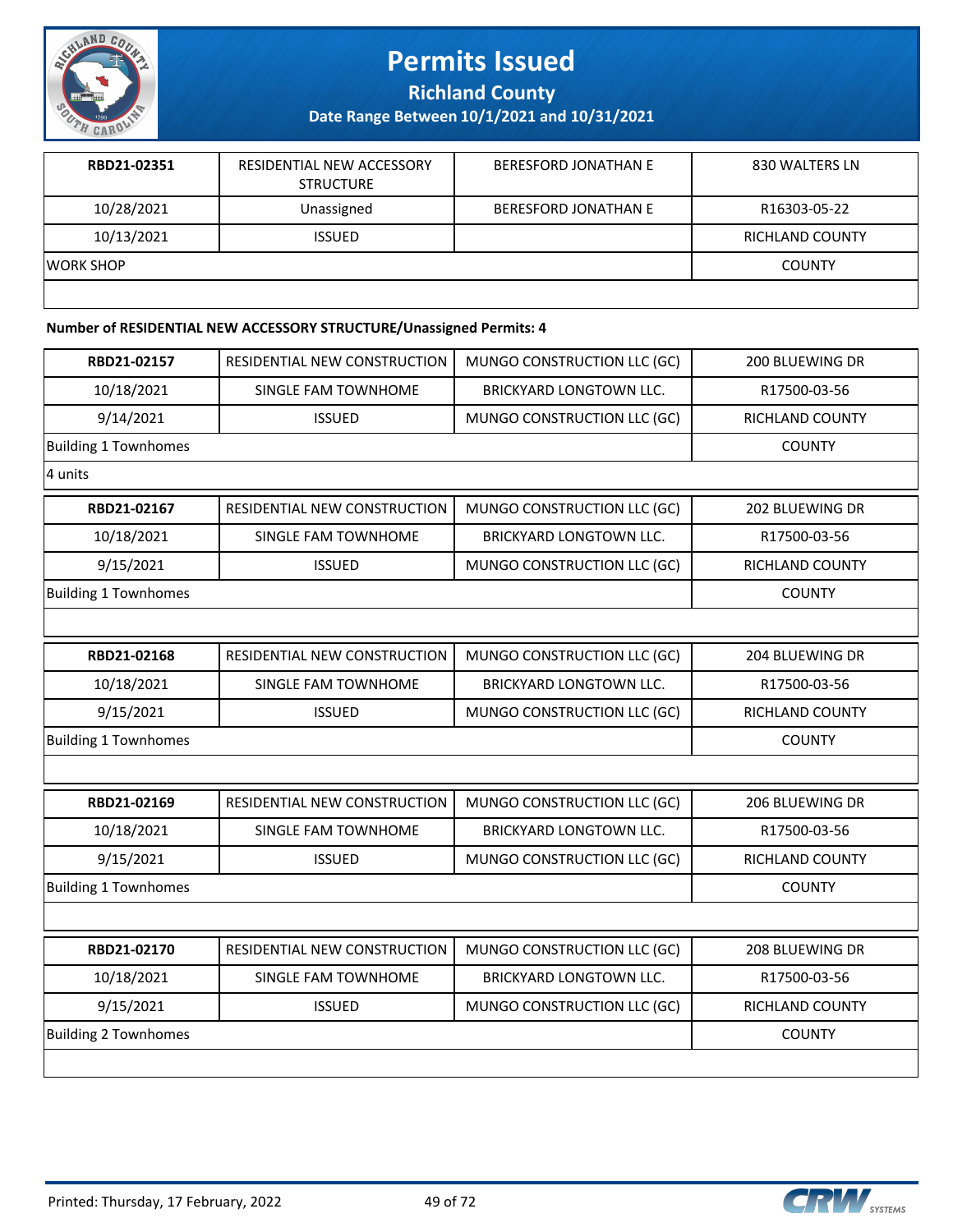

#### **Richland County**

**Date Range Between 10/1/2021 and 10/31/2021**

| RBD21-02171                 | RESIDENTIAL NEW CONSTRUCTION                                                                                                                                                                                                                                                                                                                                                                                                                                | MUNGO CONSTRUCTION LLC (GC)    | 210 BLUEWING DR |
|-----------------------------|-------------------------------------------------------------------------------------------------------------------------------------------------------------------------------------------------------------------------------------------------------------------------------------------------------------------------------------------------------------------------------------------------------------------------------------------------------------|--------------------------------|-----------------|
| 10/18/2021                  | SINGLE FAM TOWNHOME                                                                                                                                                                                                                                                                                                                                                                                                                                         | BRICKYARD LONGTOWN LLC.        | R17500-03-56    |
| 9/15/2021                   | <b>ISSUED</b>                                                                                                                                                                                                                                                                                                                                                                                                                                               | MUNGO CONSTRUCTION LLC (GC)    | RICHLAND COUNTY |
| <b>Building 2 Townhomes</b> |                                                                                                                                                                                                                                                                                                                                                                                                                                                             |                                | <b>COUNTY</b>   |
|                             |                                                                                                                                                                                                                                                                                                                                                                                                                                                             |                                |                 |
| RBD21-02172                 | RESIDENTIAL NEW CONSTRUCTION                                                                                                                                                                                                                                                                                                                                                                                                                                | MUNGO CONSTRUCTION LLC (GC)    | 212 BLUEWING DR |
| 10/18/2021                  | SINGLE FAM TOWNHOME                                                                                                                                                                                                                                                                                                                                                                                                                                         | BRICKYARD LONGTOWN LLC.        | R17500-03-56    |
| 9/15/2021                   | <b>ISSUED</b>                                                                                                                                                                                                                                                                                                                                                                                                                                               | MUNGO CONSTRUCTION LLC (GC)    | RICHLAND COUNTY |
| <b>Building 2 Townhomes</b> |                                                                                                                                                                                                                                                                                                                                                                                                                                                             |                                | <b>COUNTY</b>   |
|                             |                                                                                                                                                                                                                                                                                                                                                                                                                                                             |                                |                 |
| RBD21-02173                 | RESIDENTIAL NEW CONSTRUCTION                                                                                                                                                                                                                                                                                                                                                                                                                                | MUNGO CONSTRUCTION LLC (GC)    | 214 BLUEWING DR |
| 10/18/2021                  | SINGLE FAM TOWNHOME                                                                                                                                                                                                                                                                                                                                                                                                                                         | <b>BRICKYARD LONGTOWN LLC.</b> | R17500-03-56    |
| 9/15/2021                   | <b>ISSUED</b>                                                                                                                                                                                                                                                                                                                                                                                                                                               | MUNGO CONSTRUCTION LLC (GC)    | RICHLAND COUNTY |
| <b>Building 2 Townhomes</b> |                                                                                                                                                                                                                                                                                                                                                                                                                                                             |                                | <b>COUNTY</b>   |
|                             |                                                                                                                                                                                                                                                                                                                                                                                                                                                             |                                |                 |
| RBD21-02174                 | RESIDENTIAL NEW CONSTRUCTION                                                                                                                                                                                                                                                                                                                                                                                                                                | MUNGO CONSTRUCTION LLC (GC)    | 216 BLUEWING DR |
| 10/18/2021                  | SINGLE FAM TOWNHOME                                                                                                                                                                                                                                                                                                                                                                                                                                         | <b>BRICKYARD LONGTOWN LLC.</b> | R17500-03-56    |
| 9/15/2021                   | <b>ISSUED</b>                                                                                                                                                                                                                                                                                                                                                                                                                                               | MUNGO CONSTRUCTION LLC (GC)    | RICHLAND COUNTY |
| <b>Building 2 Townhomes</b> |                                                                                                                                                                                                                                                                                                                                                                                                                                                             |                                | <b>COUNTY</b>   |
|                             |                                                                                                                                                                                                                                                                                                                                                                                                                                                             |                                |                 |
| RBD21-02175                 | RESIDENTIAL NEW CONSTRUCTION                                                                                                                                                                                                                                                                                                                                                                                                                                | MUNGO CONSTRUCTION LLC (GC)    | 218 BLUEWING DR |
| 10/18/2021                  | SINGLE FAM TOWNHOME                                                                                                                                                                                                                                                                                                                                                                                                                                         | BRICKYARD LONGTOWN LLC.        | R17500-03-56    |
| 9/15/2021                   | <b>ISSUED</b>                                                                                                                                                                                                                                                                                                                                                                                                                                               | MUNGO CONSTRUCTION LLC (GC)    | RICHLAND COUNTY |
| <b>Building 2 Townhomes</b> |                                                                                                                                                                                                                                                                                                                                                                                                                                                             |                                | <b>COUNTY</b>   |
|                             |                                                                                                                                                                                                                                                                                                                                                                                                                                                             |                                |                 |
|                             | $\mathcal{L}(\mathcal{L}(\mathcal{L}(\mathcal{L}(\mathcal{L}(\mathcal{L}(\mathcal{L}(\mathcal{L}(\mathcal{L}(\mathcal{L}(\mathcal{L}(\mathcal{L}(\mathcal{L}(\mathcal{L}(\mathcal{L}(\mathcal{L}(\mathcal{L}(\mathcal{L}(\mathcal{L}(\mathcal{L}(\mathcal{L}(\mathcal{L}(\mathcal{L}(\mathcal{L}(\mathcal{L}(\mathcal{L}(\mathcal{L}(\mathcal{L}(\mathcal{L}(\mathcal{L}(\mathcal{L}(\mathcal{L}(\mathcal{L}(\mathcal{L}(\mathcal{L}(\mathcal{L}(\mathcal{$ |                                |                 |

#### **Number of RESIDENTIAL NEW CONSTRUCTION/SINGLE FAM TOWNHOME Permits: 10**

| RBD21-01506                  | <b>RESIDENTIAL NEW CONSTRUCTION</b> | <b>H H HOWELL HOMES LLC</b> | 120 BASS RD     |
|------------------------------|-------------------------------------|-----------------------------|-----------------|
| 10/14/2021                   | SINGLE FAMILY RES                   |                             | R17900-05-22    |
| 6/15/2021                    | <b>ISSUED</b>                       | <b>H H HOWELL HOMES LLC</b> | RICHLAND COUNTY |
| New residential construction |                                     |                             | <b>COUNTY</b>   |
|                              |                                     |                             |                 |

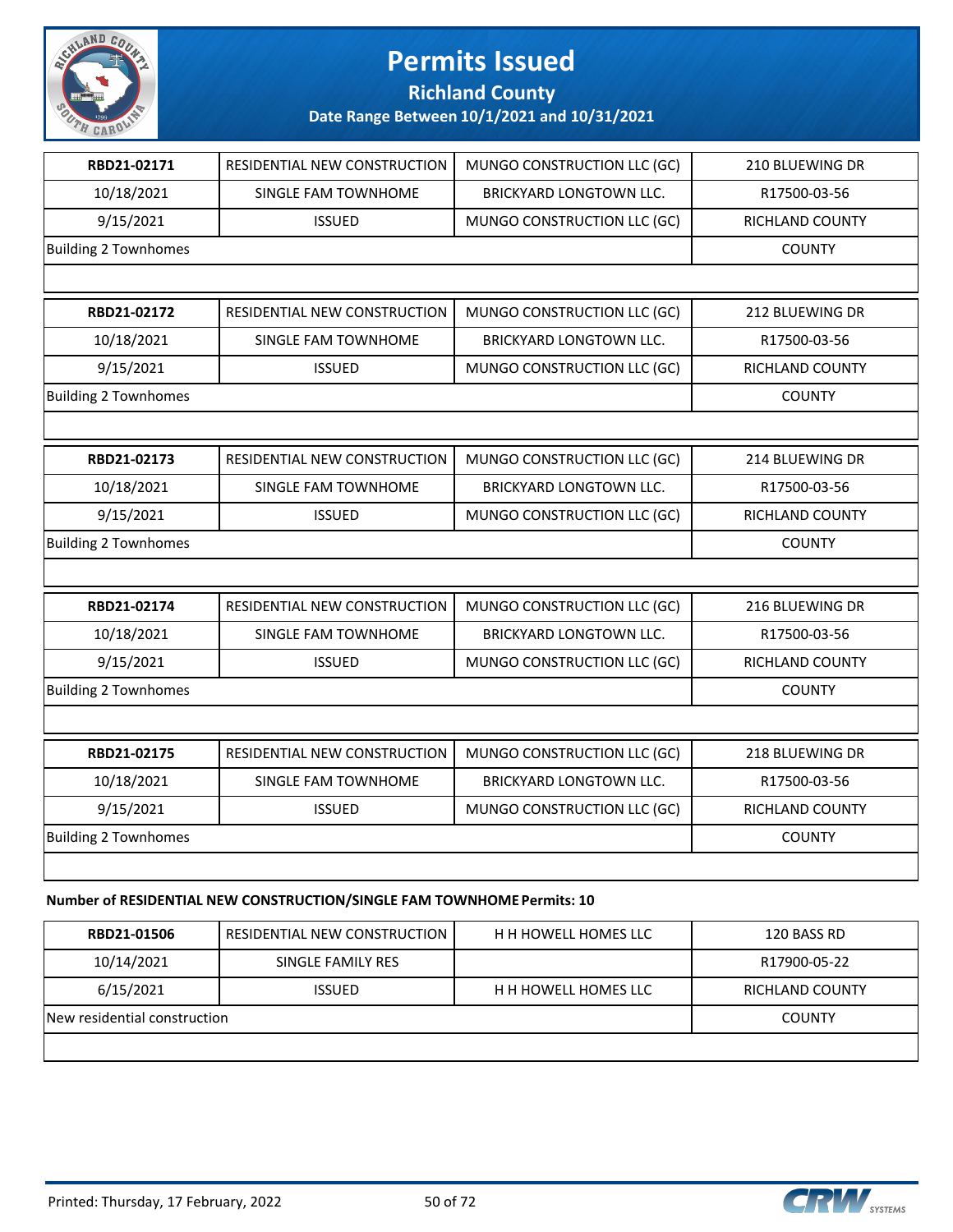

**Richland County**

| RBD21-01956                              | RESIDENTIAL NEW CONSTRUCTION | <b>BOBBY JEFFCOAT</b>                    | 173 COOL STREAM RD         |
|------------------------------------------|------------------------------|------------------------------------------|----------------------------|
| 10/13/2021                               | SINGLE FAMILY RES            |                                          | R06800-01-09               |
| 8/11/2021                                | <b>ISSUED</b>                | <b>BOBBY JEFFCOAT</b>                    | RICHLAND COUNTY            |
| NEW SINGLE FAMILY DWELING                |                              |                                          |                            |
|                                          |                              |                                          |                            |
| RBD21-02037                              | RESIDENTIAL NEW CONSTRUCTION | <b>BERRY BUILDERS LLC</b>                | <b>641 FLYCATCHER LN</b>   |
| 10/4/2021                                | SINGLE FAMILY RES            | <b>BRUNSON EDWARD JR &amp;</b>           | R20403-03-03               |
| 8/24/2021                                | <b>APPROVED</b>              | <b>BERRY BUILDERS LLC</b>                | RICHLAND COUNTY            |
| New construction single family residence |                              |                                          | <b>COUNTY</b>              |
|                                          |                              |                                          |                            |
| RBD21-02049                              | RESIDENTIAL NEW CONSTRUCTION | <b>STEVEN L APPLEWHITE</b>               | <b>417 UPLAND TRAIL RD</b> |
| 10/4/2021                                | SINGLE FAMILY RES            | MARQUEZ NATASJA & RAFAEL                 | R25811-01-26               |
| 8/24/2021                                | <b>ISSUED</b>                | <b>STEVEN L APPLEWHITE</b>               | RICHLAND COUNTY            |
| Single Family Home                       |                              |                                          | <b>COUNTY</b>              |
|                                          |                              |                                          |                            |
| RBD21-02055                              | RESIDENTIAL NEW CONSTRUCTION | MCCARTHA CHRISTINA                       | 132 ROBAULD AVE            |
| 10/19/2021                               | SINGLE FAMILY RES            | MCCARTHA CHRISTINA                       | R01410-04-13               |
| 8/25/2021                                | <b>ISSUED</b>                |                                          | RICHLAND COUNTY            |
| Single Family Home                       |                              |                                          | <b>COUNTY</b>              |
|                                          |                              |                                          |                            |
| RBD21-02100                              | RESIDENTIAL NEW CONSTRUCTION | D R HORTON INC (COA)                     | 2042 ELMRIDGE RD           |
| 10/4/2021                                | SINGLE FAMILY RES            | DR HORTON INC                            | R22009-17-16               |
| 9/2/2021                                 | <b>ISSUED</b>                | D R HORTON INC (COA)                     | RICHLAND COUNTY            |
| Single Family New Construction           |                              |                                          | <b>COUNTY</b>              |
|                                          |                              |                                          |                            |
| RBD21-02111                              | RESIDENTIAL NEW CONSTRUCTION | AGUILAR MARIA CRUZ ELENA<br><b>ROCHA</b> | 425 SHARPE RD              |
| 10/29/2021                               | SINGLE FAMILY RES            | AGUILAR MARIA CRUZ ELENA<br><b>ROCHA</b> | R11905-03-18               |
| 9/7/2021                                 | <b>ISSUED</b>                |                                          | RICHLAND COUNTY            |
| <b>NEW HOUSE</b>                         | <b>COUNTY</b>                |                                          |                            |
|                                          |                              |                                          |                            |

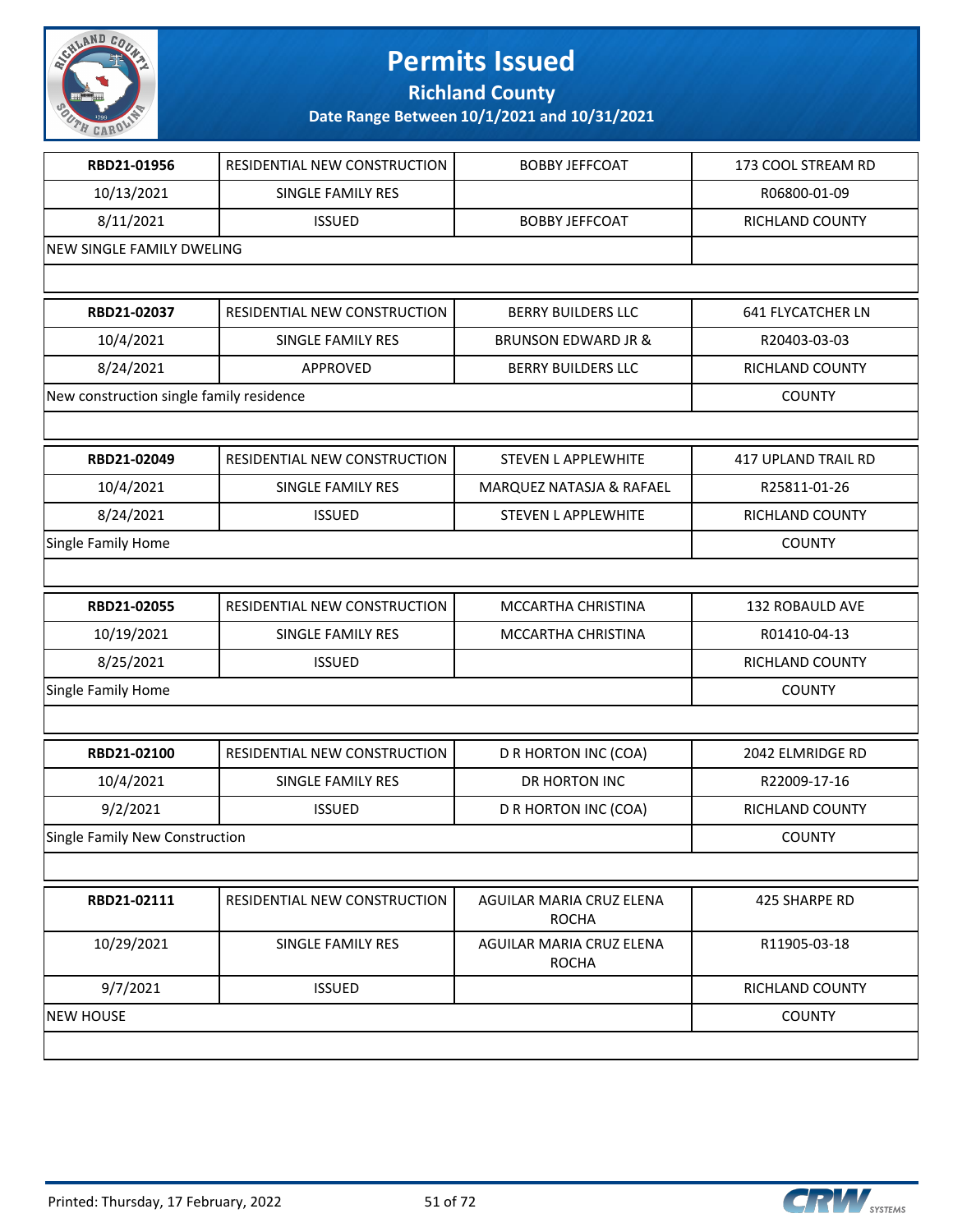

**Richland County**

| RBD21-02128                    | RESIDENTIAL NEW CONSTRUCTION   | D R HORTON INC (COA) | 2008 ELMRIDGE RD       |
|--------------------------------|--------------------------------|----------------------|------------------------|
| 10/13/2021                     | SINGLE FAMILY RES              | DR HORTON INC        | R22009-17-05           |
| 9/9/2021                       | <b>ISSUED</b>                  | D R HORTON INC (COA) | RICHLAND COUNTY        |
| Single Family New Construction |                                |                      | <b>COUNTY</b>          |
|                                |                                |                      |                        |
| RBD21-02135                    | RESIDENTIAL NEW CONSTRUCTION   | D R HORTON INC (COA) | 2012 ELMRIDGE RD       |
| 10/13/2021                     | SINGLE FAMILY RES              | DR HORTON INC        | R22009-17-06           |
| 9/10/2021                      | <b>ISSUED</b>                  |                      | RICHLAND COUNTY        |
| Single Family New Construction |                                |                      | <b>COUNTY</b>          |
|                                |                                |                      |                        |
| RBD21-02136                    | RESIDENTIAL NEW CONSTRUCTION   | D R HORTON INC (COA) | 2014 ELMRIDGE RD       |
| 10/4/2021                      | SINGLE FAMILY RES              | DR HORTON INC        | R22009-17-07           |
| 9/10/2021                      | <b>ISSUED</b>                  | D R HORTON INC (COA) | <b>RICHLAND COUNTY</b> |
| Single Family New Construction |                                |                      | <b>COUNTY</b>          |
|                                |                                |                      |                        |
| RBD21-02137                    | RESIDENTIAL NEW CONSTRUCTION   | D R HORTON INC (COA) | 2018 ELMRIDGE RD       |
| 10/4/2021                      | SINGLE FAMILY RES              | DR HORTON INC        | R22009-17-08           |
| 9/10/2021                      | <b>ISSUED</b>                  | D R HORTON INC (COA) | RICHLAND COUNTY        |
| Single Family New Construction |                                |                      | <b>COUNTY</b>          |
|                                |                                |                      |                        |
| RBD21-02138                    | RESIDENTIAL NEW CONSTRUCTION   | D R HORTON INC (COA) | 2020 ELMRIDGE RD       |
| 10/4/2021                      | SINGLE FAMILY RES              | DR HORTON INC        | R22009-17-09           |
| 9/10/2021                      | <b>ISSUED</b>                  | D R HORTON INC (COA) | <b>RICHLAND COUNTY</b> |
| Single Family New Construction |                                |                      | <b>COUNTY</b>          |
|                                |                                |                      |                        |
| RBD21-02139                    | RESIDENTIAL NEW CONSTRUCTION   | D R HORTON INC (COA) | 2024 ELMRIDGE RD       |
| 10/4/2021                      | SINGLE FAMILY RES              | DR HORTON INC        | R22009-17-10           |
| 9/10/2021                      | <b>ISSUED</b>                  | D R HORTON INC (COA) | RICHLAND COUNTY        |
|                                | Single Family New Construction |                      |                        |
|                                |                                |                      |                        |

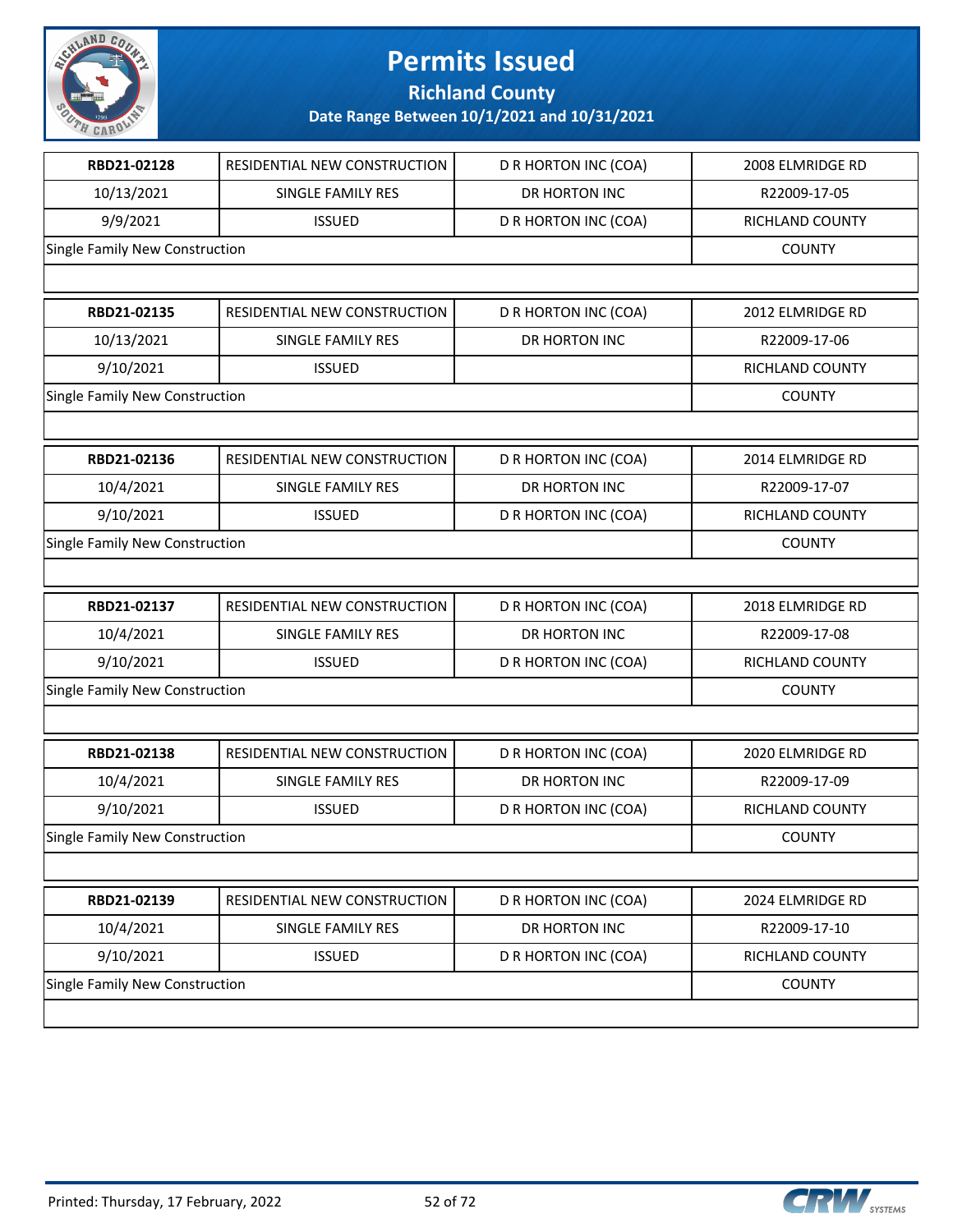

**Richland County**

| RBD21-02140                    | RESIDENTIAL NEW CONSTRUCTION | D R HORTON INC (COA)          | 2026 ELMRIDGE RD      |
|--------------------------------|------------------------------|-------------------------------|-----------------------|
| 10/4/2021                      | SINGLE FAMILY RES            | DR HORTON INC                 | R22009-17-11          |
| 9/10/2021                      | <b>ISSUED</b>                | D R HORTON INC (COA)          | RICHLAND COUNTY       |
| Single Family New Construction |                              |                               | <b>COUNTY</b>         |
|                                |                              |                               |                       |
| RBD21-02141                    | RESIDENTIAL NEW CONSTRUCTION | D R HORTON INC (COA)          | 2030 ELMRIDGE RD      |
| 10/4/2021                      | <b>SINGLE FAMILY RES</b>     | DR HORTON INC                 | R22009-17-12          |
| 9/10/2021                      | <b>ISSUED</b>                | D R HORTON INC (COA)          | RICHLAND COUNTY       |
| Single Family New Construction |                              |                               | <b>COUNTY</b>         |
|                                |                              |                               |                       |
| RBD21-02142                    | RESIDENTIAL NEW CONSTRUCTION | D R HORTON INC (COA)          | 2034 ELMRIDGE RD      |
| 10/4/2021                      | <b>SINGLE FAMILY RES</b>     | DR HORTON INC                 | R22009-17-13          |
| 9/10/2021                      | <b>ISSUED</b>                | D R HORTON INC (COA)          | RICHLAND COUNTY       |
| Single Family New Construction |                              |                               | <b>COUNTY</b>         |
|                                |                              |                               |                       |
| RBD21-02145                    | RESIDENTIAL NEW CONSTRUCTION | HURRICANE CONSTRUCTION INC    | 213 HARBOR DR         |
| 10/4/2021                      | SINGLE FAMILY RES            | LAKE CAROLINA DEVELOPMENT INC | R23211-01-11          |
| 9/10/2021                      | <b>ISSUED</b>                | HURRICANE CONSTRUCTION INC    | RICHLAND COUNTY       |
| 213 Harbor Drive               |                              |                               | <b>COUNTY</b>         |
| Lot 55 Peninsula               |                              |                               |                       |
| RBD21-02159                    | RESIDENTIAL NEW CONSTRUCTION | MUNGO HOMES PROPERTIES LLC    | 535 HARBOUR POINTE DR |
| 10/1/2021                      | SINGLE FAMILY RES            | MUNGO HOMES PROPERTIES LLC    | R23200-01-32          |
| 9/14/2021                      | <b>ISSUED</b>                |                               | RICHLAND COUNTY       |
| Single Family Home             |                              |                               | <b>COUNTY</b>         |
|                                |                              |                               |                       |
| RBD21-02160                    | RESIDENTIAL NEW CONSTRUCTION | MUNGO HOMES PROPERTIES LLC    | 328 WINDFALL RD       |
| 10/1/2021                      | SINGLE FAMILY RES            | MUNGO HOMES PROPERTIES LLC    | R14800-04-18          |
| 9/14/2021                      | <b>ISSUED</b>                |                               | RICHLAND COUNTY       |
| Single Family Home             |                              |                               | <b>COUNTY</b>         |
|                                |                              |                               |                       |
|                                |                              |                               |                       |

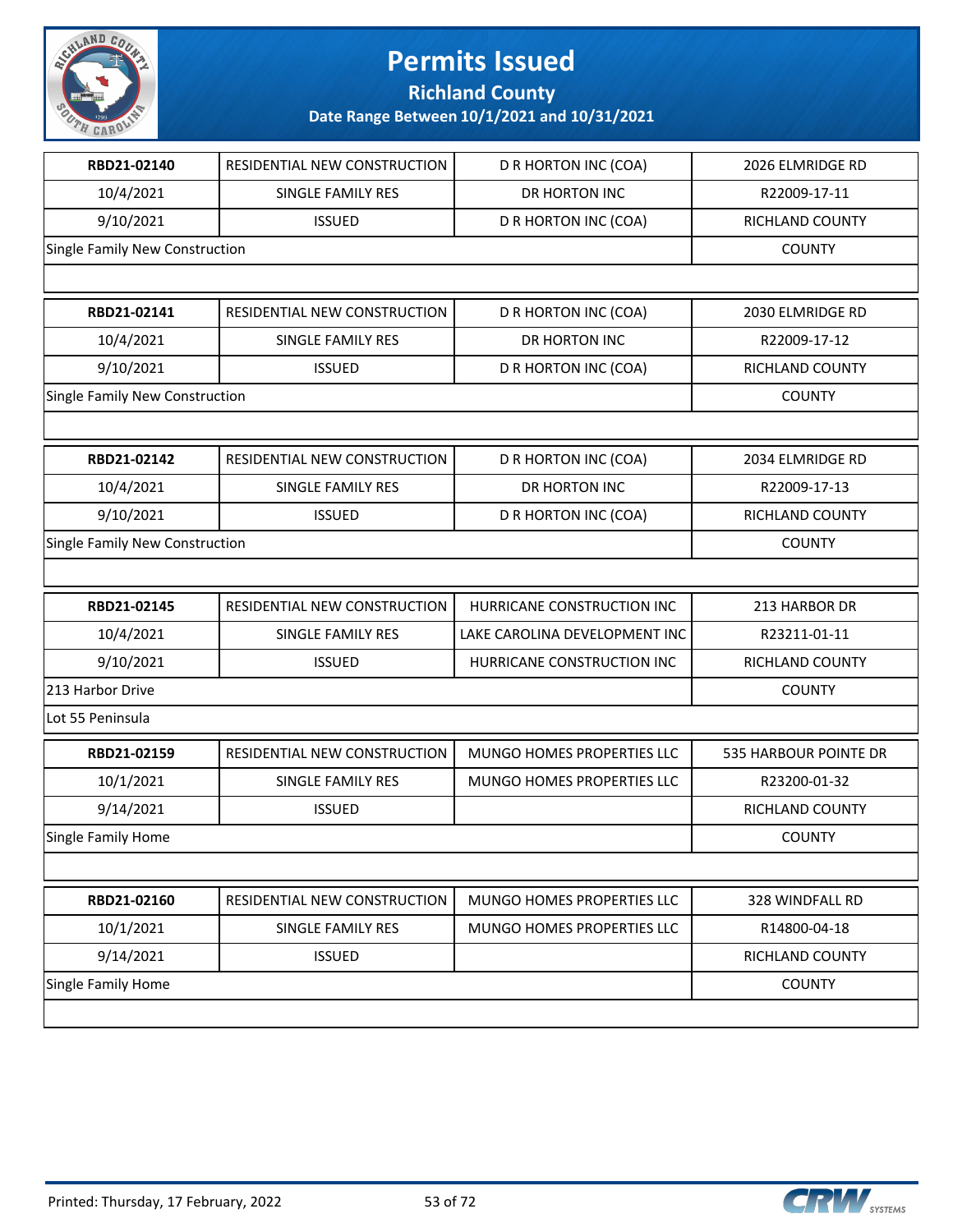

**Richland County**

| RBD21-02161                             | RESIDENTIAL NEW CONSTRUCTION                                  | MICHAEL ODOM                      | 116 JACOBS MILL POND RD   |
|-----------------------------------------|---------------------------------------------------------------|-----------------------------------|---------------------------|
| 10/19/2021                              | SINGLE FAMILY RES                                             | HARRINGTON KENAN N & JEAN P       | R25810-03-09              |
| 9/14/2021                               | <b>ISSUED</b>                                                 | MICHAEL ODOM                      | RICHLAND COUNTY           |
| single story with attached 3 car garage |                                                               |                                   | <b>COUNTY</b>             |
| has a detached garage as well           |                                                               |                                   |                           |
| RBD21-02163                             | RESIDENTIAL NEW CONSTRUCTION                                  | MUNGO HOMES PROPERTIES LLC        | 329 WINDFALL RD           |
| 10/4/2021                               | <b>SINGLE FAMILY RES</b>                                      | <b>MUNGO HOMES PROPERTIES LLC</b> | R14800-04-18              |
| 9/15/2021                               | <b>ISSUED</b>                                                 |                                   | RICHLAND COUNTY           |
| Single Family Home                      |                                                               |                                   | <b>COUNTY</b>             |
|                                         |                                                               |                                   |                           |
| RBD21-02166                             | RESIDENTIAL NEW CONSTRUCTION                                  | MUNGO HOMES PROPERTIES LLC        | 924 DEBENSHAM WAY         |
| 10/4/2021                               | SINGLE FAMILY RES                                             | MUNGO HOMES PROPERTIES LLC        | R23200-01-32              |
| 9/15/2021                               | CANCELLED                                                     |                                   | <b>RICHLAND COUNTY</b>    |
| <b>Single Family Home</b>               |                                                               | <b>COUNTY</b>                     |                           |
|                                         | PER MUNGO HOMES THIS PERMIT HAS BEEN CANCEL. (SEE ATTACHMENT) |                                   |                           |
| RBD21-02177                             | RESIDENTIAL NEW CONSTRUCTION                                  | MUNGO HOMES PROPERTIES LLC        | 529 HARBOUR POINTE DR     |
| 10/4/2021                               | SINGLE FAMILY RES                                             | MUNGO HOMES PROPERTIES LLC        | R23200-01-32              |
| 9/15/2021                               | <b>ISSUED</b>                                                 |                                   | RICHLAND COUNTY           |
| Single Family Home                      |                                                               |                                   | <b>COUNTY</b>             |
|                                         |                                                               |                                   |                           |
| RBD21-02185                             | RESIDENTIAL NEW CONSTRUCTION                                  | MUNGO HOMES PROPERTIES LLC        | 525 HARBOUR POINTE DR     |
| 10/7/2021                               | <b>SINGLE FAMILY RES</b>                                      | MUNGO HOMES PROPERTIES LLC        | R23200-01-32              |
| 9/16/2021                               | <b>ISSUED</b>                                                 |                                   | RICHLAND COUNTY           |
| Single Family Home                      |                                                               |                                   | <b>COUNTY</b>             |
|                                         |                                                               |                                   |                           |
| RBD21-02190                             | RESIDENTIAL NEW CONSTRUCTION                                  | MUNGO HOMES PROPERTIES LLC        | <b>24 STARRY NIGHT CT</b> |
| 10/7/2021                               | SINGLE FAMILY RES                                             | MUNGO HOMES PROPERTIES LLC        | R01700-04-12              |
| 9/17/2021                               | <b>ISSUED</b>                                                 |                                   | RICHLAND COUNTY           |
| Single Family Home                      |                                                               |                                   | <b>COUNTY</b>             |
|                                         |                                                               |                                   |                           |

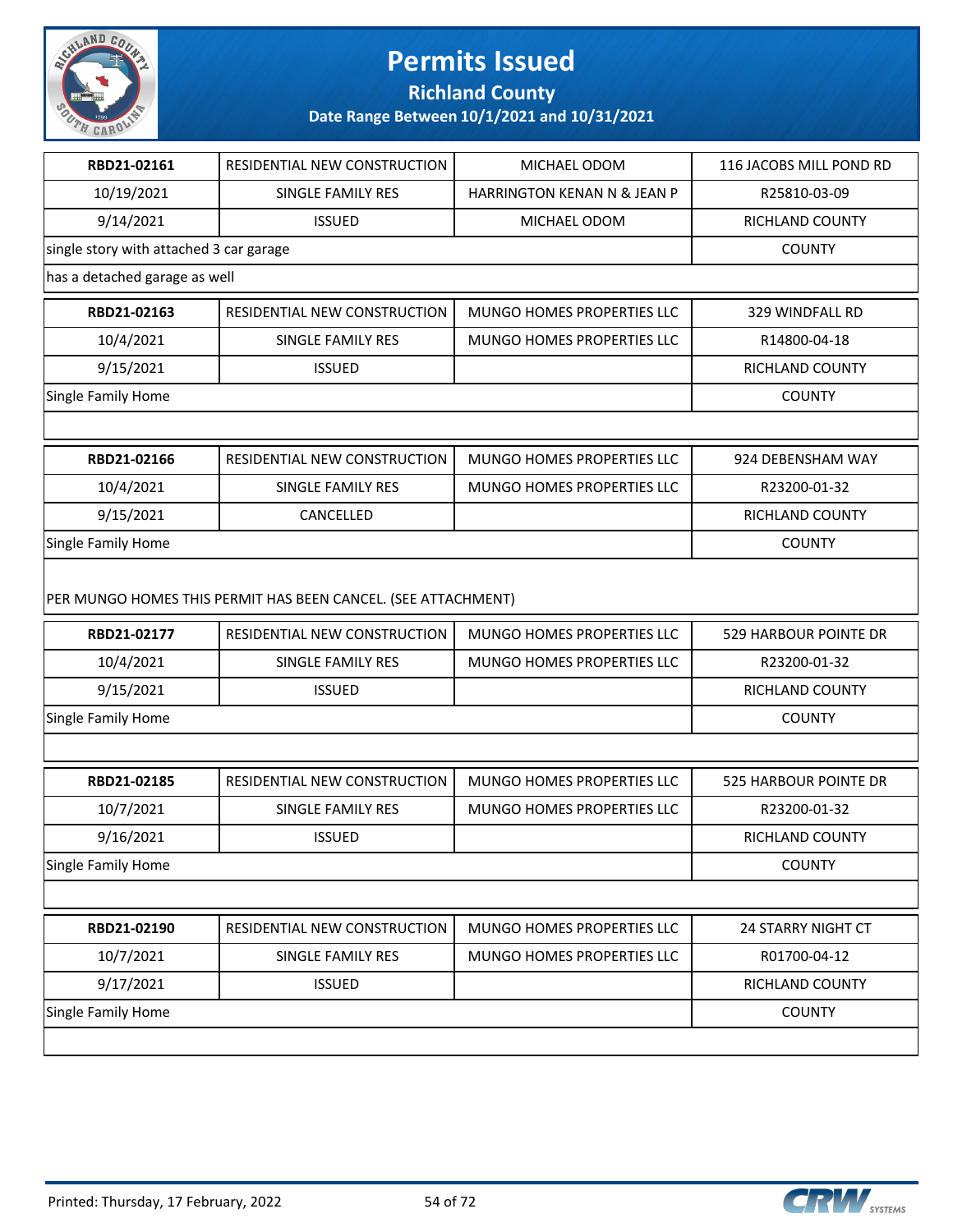

**Richland County**

| RBD21-02192        | RESIDENTIAL NEW CONSTRUCTION | MUNGO HOMES PROPERTIES LLC | 502 ESAW DR               |
|--------------------|------------------------------|----------------------------|---------------------------|
| 10/7/2021          | SINGLE FAMILY RES            | MUNGO HOMES PROPERTIES LLC | R25812-08-03              |
| 9/17/2021          | <b>ISSUED</b>                |                            | RICHLAND COUNTY           |
| Single Family Home |                              |                            | <b>COUNTY</b>             |
|                    |                              |                            |                           |
| RBD21-02193        | RESIDENTIAL NEW CONSTRUCTION | MUNGO HOMES PROPERTIES LLC | 508 ESAW DR               |
| 10/7/2021          | SINGLE FAMILY RES            | MUNGO HOMES PROPERTIES LLC | R25812-08-04              |
| 9/20/2021          | <b>ISSUED</b>                |                            | RICHLAND COUNTY           |
| Single Family Home |                              |                            | <b>COUNTY</b>             |
|                    |                              |                            |                           |
| RBD21-02194        | RESIDENTIAL NEW CONSTRUCTION | MUNGO HOMES PROPERTIES LLC | <b>28 STARRY NIGHT CT</b> |
| 10/7/2021          | SINGLE FAMILY RES            | MUNGO HOMES PROPERTIES LLC | R01700-04-12              |
| 9/20/2021          | <b>ISSUED</b>                |                            | RICHLAND COUNTY           |
| Single Family Home |                              |                            | <b>COUNTY</b>             |
|                    |                              |                            |                           |
| RBD21-02195        | RESIDENTIAL NEW CONSTRUCTION | MUNGO HOMES PROPERTIES LLC | 528 MORESBY WAY           |
| 10/7/2021          | SINGLE FAMILY RES            | MUNGO HOMES PROPERTIES LLC | R17111-04-23              |
| 9/20/2021          | <b>ISSUED</b>                |                            | RICHLAND COUNTY           |
| Single Family Home |                              |                            | <b>COUNTY</b>             |
|                    |                              |                            |                           |
| RBD21-02197        | RESIDENTIAL NEW CONSTRUCTION | MUNGO HOMES PROPERTIES LLC | 366 SUNNYCREST LN         |
| 10/8/2021          | SINGLE FAMILY RES            | MUNGO HOMES PROPERTIES LLC | R23208-11-23              |
| 9/20/2021          | <b>ISSUED</b>                |                            | RICHLAND COUNTY           |
| Single Family Home |                              |                            | <b>COUNTY</b>             |
|                    |                              |                            |                           |
| RBD21-02200        | RESIDENTIAL NEW CONSTRUCTION | MUNGO HOMES PROPERTIES LLC | 545 MALACHITE LN          |
| 10/8/2021          | SINGLE FAMILY RES            | MUNGO HOMES PROPERTIES LLC | R01716-01-41              |
| 9/21/2021          | <b>ISSUED</b>                |                            | RICHLAND COUNTY           |
| Single Family Home |                              |                            | <b>COUNTY</b>             |
|                    |                              |                            |                           |
|                    |                              |                            |                           |

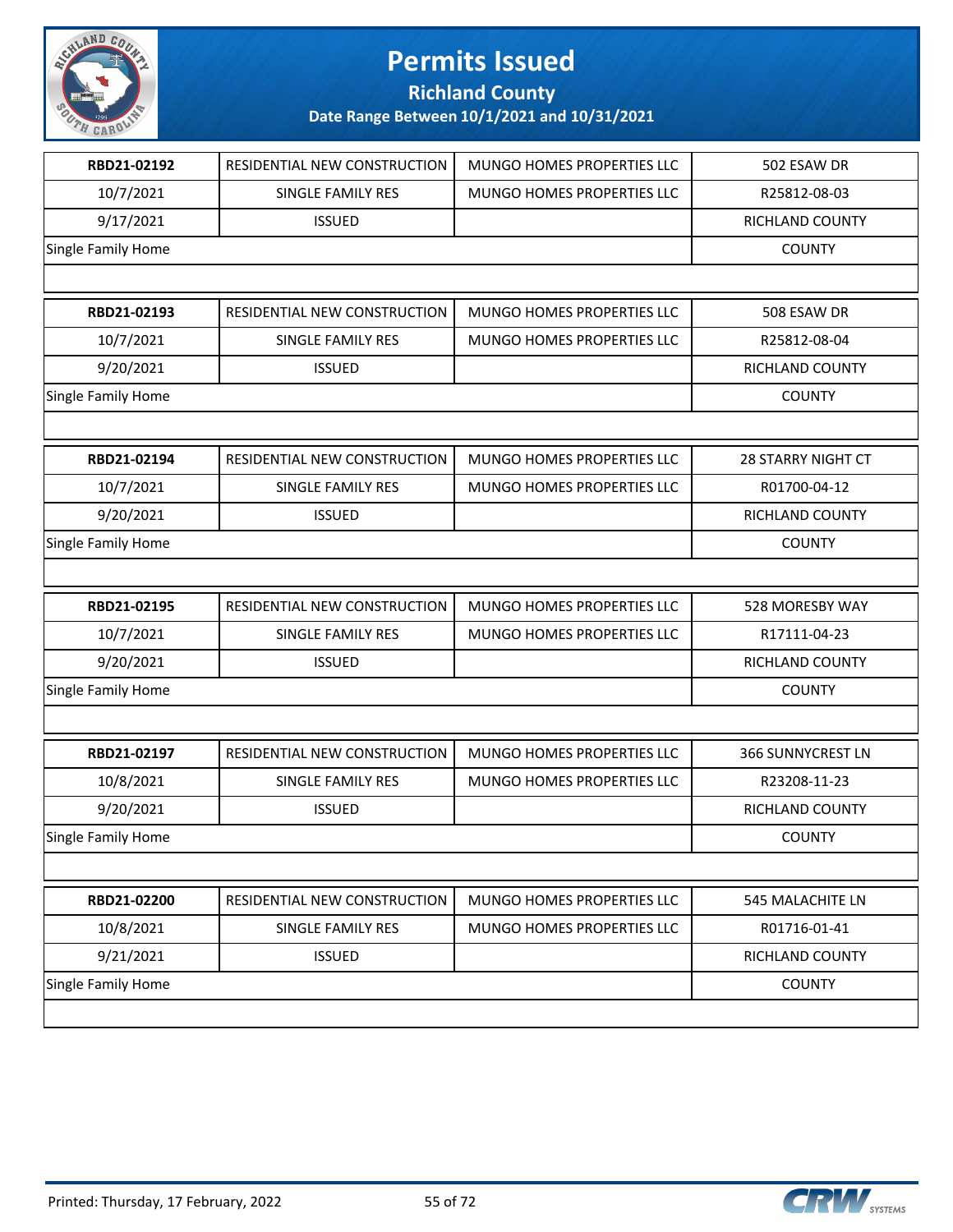

**Richland County**

| RBD21-02201                           | RESIDENTIAL NEW CONSTRUCTION | MUNGO HOMES PROPERTIES LLC | 1078 TURTLE STONE RD |
|---------------------------------------|------------------------------|----------------------------|----------------------|
| 10/11/2021                            | SINGLE FAMILY RES            | MUNGO HOMES PROPERTIES LLC | R20416-07-08         |
| 9/21/2021                             | <b>ISSUED</b>                |                            | RICHLAND COUNTY      |
| Single Family Home                    |                              |                            | <b>COUNTY</b>        |
|                                       |                              |                            |                      |
| RBD21-02203                           | RESIDENTIAL NEW CONSTRUCTION | MUNGO HOMES PROPERTIES LLC | 555 MALACHITE LN     |
| 10/11/2021                            | <b>SINGLE FAMILY RES</b>     | MUNGO HOMES PROPERTIES LLC | R01716-01-44         |
| 9/21/2021                             | <b>ISSUED</b>                |                            | RICHLAND COUNTY      |
| Single Family Home                    |                              |                            | <b>COUNTY</b>        |
|                                       |                              |                            |                      |
| RBD21-02210                           | RESIDENTIAL NEW CONSTRUCTION | MUNGO HOMES PROPERTIES LLC | 1084 TURTLE STONE RD |
| 10/11/2021                            | SINGLE FAMILY RES            | MUNGO HOMES PROPERTIES LLC | R20415-03-02         |
| 9/22/2021                             | <b>ISSUED</b>                |                            | RICHLAND COUNTY      |
| Single Family Home                    |                              |                            | <b>COUNTY</b>        |
|                                       |                              |                            |                      |
| RBD21-02211                           | RESIDENTIAL NEW CONSTRUCTION | D R HORTON INC (COA)       | 446 COMPASS TRL      |
| 10/18/2021                            | SINGLE FAMILY RES            | DR HORTON INC              | R20506-10-23         |
| 9/22/2021                             | <b>ISSUED</b>                | D R HORTON INC (COA)       | RICHLAND COUNTY      |
| Single Family New Construction        |                              |                            | <b>COUNTY</b>        |
|                                       |                              |                            |                      |
| RBD21-02212                           | RESIDENTIAL NEW CONSTRUCTION | D R HORTON INC (COA)       | 440 COMPASS TRL      |
| 10/18/2021                            | SINGLE FAMILY RES            | DR HORTON INC              | R20506-10-24         |
| 9/22/2021                             | <b>ISSUED</b>                | D R HORTON INC (COA)       | RICHLAND COUNTY      |
| <b>Single Family New Construction</b> |                              |                            | <b>COUNTY</b>        |
|                                       |                              |                            |                      |
| RBD21-02213                           | RESIDENTIAL NEW CONSTRUCTION | D R HORTON INC (COA)       | 434 COMPASS TRL      |
| 10/18/2021                            | SINGLE FAMILY RES            | DR HORTON INC              | R20506-10-25         |
| 9/22/2021                             | <b>ISSUED</b>                | D R HORTON INC (COA)       | RICHLAND COUNTY      |
| Single Family New Construction        |                              |                            | <b>COUNTY</b>        |
|                                       |                              |                            |                      |

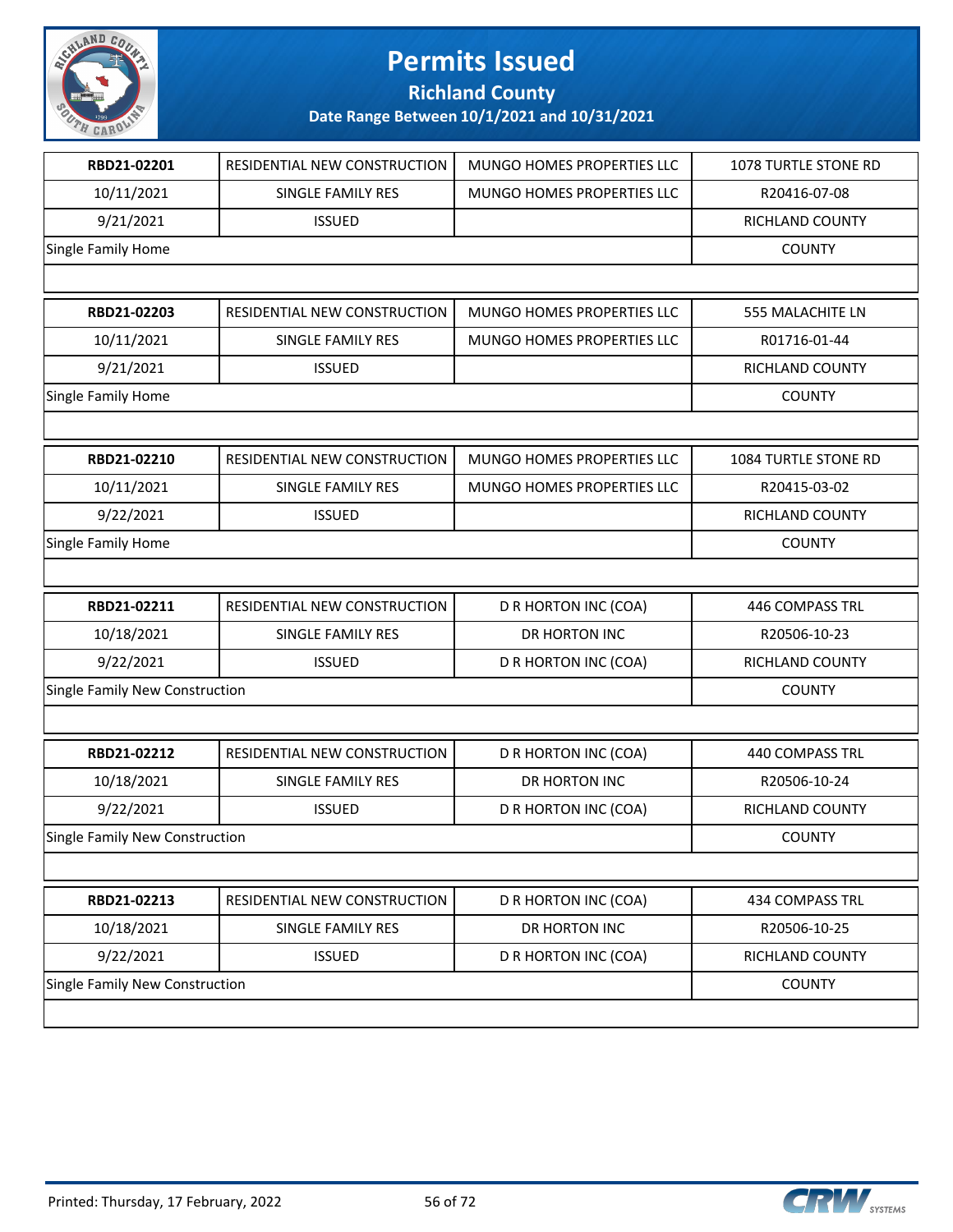

**Richland County**

| RBD21-02215                       | RESIDENTIAL NEW CONSTRUCTION | D R HORTON INC (COA)                      | <b>430 COMPASS TRL</b> |
|-----------------------------------|------------------------------|-------------------------------------------|------------------------|
| 10/13/2021                        | SINGLE FAMILY RES            | DR HORTON INC                             | R20506-10-26           |
| 9/22/2021                         | <b>ISSUED</b>                | D R HORTON INC (COA)                      | RICHLAND COUNTY        |
| Single Family New Construction    |                              |                                           | <b>COUNTY</b>          |
|                                   |                              |                                           |                        |
| RBD21-02223                       | RESIDENTIAL NEW CONSTRUCTION | D R HORTON INC (COA)                      | 424 COMPASS TRL        |
| 10/13/2021                        | SINGLE FAMILY RES            | DR HORTON INC                             | R20506-10-27           |
| 9/22/2021                         | <b>ISSUED</b>                | D R HORTON INC (COA)                      | <b>RICHLAND COUNTY</b> |
| Single Family New Construction    |                              |                                           | <b>COUNTY</b>          |
|                                   |                              |                                           |                        |
| RBD21-02231                       | RESIDENTIAL NEW CONSTRUCTION | D R HORTON INC (COA)                      | 2000 ELMRIDGE RD       |
| 10/13/2021                        | SINGLE FAMILY RES            | DR HORTON INC                             | R22009-17-02           |
| 9/22/2021                         | <b>ISSUED</b>                | D R HORTON INC (COA)                      | RICHLAND COUNTY        |
| Single Family New Construction    |                              |                                           | <b>COUNTY</b>          |
|                                   |                              |                                           |                        |
| RBD21-02232                       | RESIDENTIAL NEW CONSTRUCTION | D R HORTON INC (COA)                      | 2002 ELMRIDGE RD       |
| 10/13/2021                        | SINGLE FAMILY RES            | DR HORTON INC                             | R22009-17-03           |
| 9/22/2021                         | <b>ISSUED</b>                | D R HORTON INC (COA)                      | RICHLAND COUNTY        |
| Single Family New Construction    |                              |                                           | <b>COUNTY</b>          |
|                                   |                              |                                           |                        |
| RBD21-02233                       | RESIDENTIAL NEW CONSTRUCTION | D R HORTON INC (COA)                      | 2004 ELMRIDGE RD       |
| 10/13/2021                        | SINGLE FAMILY RES            | DR HORTON INC                             | R22009-17-04           |
| 9/22/2021                         | <b>ISSUED</b>                | D R HORTON INC (COA)                      | RICHLAND COUNTY        |
| Single Family New Construction    |                              |                                           | <b>COUNTY</b>          |
|                                   |                              |                                           |                        |
| RBD21-02237                       | RESIDENTIAL NEW CONSTRUCTION | PRESTIGE CONSTRUCTION GROUP<br><b>LLC</b> | 110 WOODCREEK RD       |
| 10/12/2021                        | <b>SINGLE FAMILY RES</b>     | DAVIS RENEE W & STANLEY L                 | R28812-01-06           |
| 9/23/2021                         | <b>ISSUED</b>                | PRESTIGE CONSTRUCTION GROUP<br>LLC        | RICHLAND COUNTY        |
| Construct new single family house |                              |                                           | <b>COUNTY</b>          |
|                                   |                              |                                           |                        |

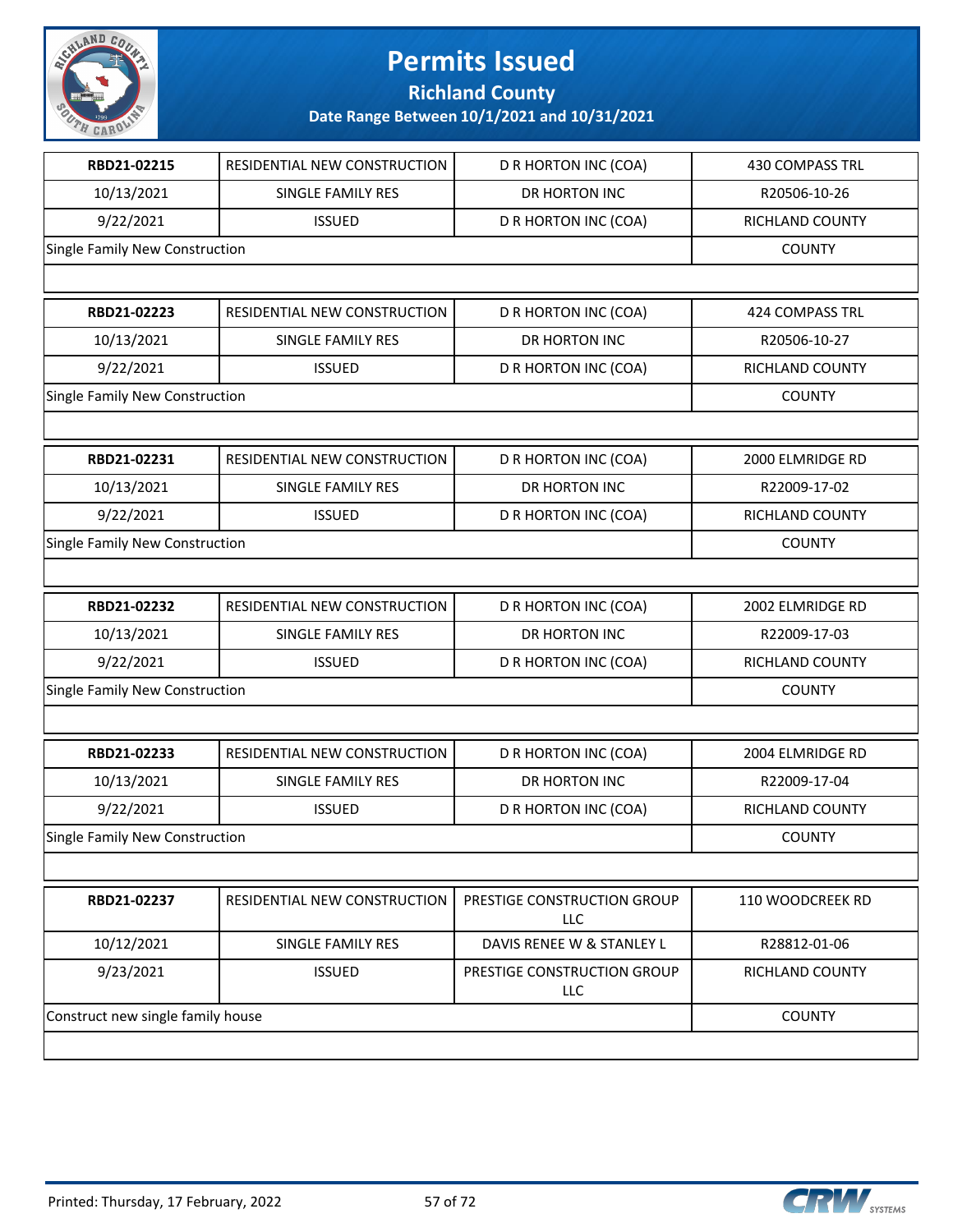

**Richland County**

| RBD21-02240           | RESIDENTIAL NEW CONSTRUCTION | <b>MUNGO HOMES PROPERTIES LLC</b> | <b>60 STARRY NIGHT CT</b> |
|-----------------------|------------------------------|-----------------------------------|---------------------------|
| 10/15/2021            | SINGLE FAMILY RES            | MUNGO HOMES PROPERTIES LLC        | R01700-04-12              |
| 9/27/2021             | <b>ISSUED</b>                |                                   | RICHLAND COUNTY           |
| Single Family Home    |                              |                                   | <b>COUNTY</b>             |
|                       |                              |                                   |                           |
| RBD21-02245           | RESIDENTIAL NEW CONSTRUCTION | MUNGO HOMES PROPERTIES LLC        | 532 MORESBY WAY           |
| 10/18/2021            | SINGLE FAMILY RES            | MUNGO HOMES PROPERTIES LLC        | R17111-04-22              |
| 9/28/2021             | <b>ISSUED</b>                |                                   | RICHLAND COUNTY           |
| Single Family Home    |                              |                                   | <b>COUNTY</b>             |
|                       |                              |                                   |                           |
| RBD21-02247           | RESIDENTIAL NEW CONSTRUCTION | MUNGO HOMES PROPERTIES LLC        | 550 MALACHITE LN          |
| 10/20/2021            | SINGLE FAMILY RES            | MUNGO HOMES PROPERTIES LLC        | R01716-04-24              |
| 9/28/2021             | <b>ISSUED</b>                |                                   | RICHLAND COUNTY           |
| Single Family Home    |                              |                                   | <b>COUNTY</b>             |
|                       |                              |                                   |                           |
| RBD21-02253           | RESIDENTIAL NEW CONSTRUCTION | HURRICANE CONSTRUCTION INC        | 928 KNOWLES LOOP          |
| 10/21/2021            | SINGLE FAMILY RES            | LOT STORE LLC                     | R23212-06-10              |
| 9/29/2021             | <b>ISSUED</b>                | HURRICANE CONSTRUCTION INC        | RICHLAND COUNTY           |
| 928 Knowles Loop      |                              |                                   | <b>COUNTY</b>             |
| Lot 285               |                              |                                   |                           |
| RBD21-02254           | RESIDENTIAL NEW CONSTRUCTION | HURRICANE CONSTRUCTION INC        | 833 HIDDEN POINT DR       |
| 10/22/2021            | <b>SINGLE FAMILY RES</b>     | HURRICANE CONSTRUCTION INC        | R23212-06-25              |
| 9/29/2021             | <b>ISSUED</b>                | HURRICANE CONSTRUCTION INC        | RICHLAND COUNTY           |
| 833 HIDDEN POINTE DR. |                              |                                   | <b>COUNTY</b>             |
| <b>LOT 270</b>        |                              |                                   |                           |
| RBD21-02255           | RESIDENTIAL NEW CONSTRUCTION | HURRICANE CONSTRUCTION INC        | 821 HIDDEN POINT DR       |
| 10/22/2021            | <b>SINGLE FAMILY RES</b>     | HURRICANE CONSTRUCTION INC        | R23212-06-28              |
| 9/29/2021             | <b>ISSUED</b>                | HURRICANE CONSTRUCTION INC        | RICHLAND COUNTY           |
| 821 HIDDEN POINTE DR. |                              |                                   | <b>COUNTY</b>             |
| LOT 267               |                              |                                   |                           |

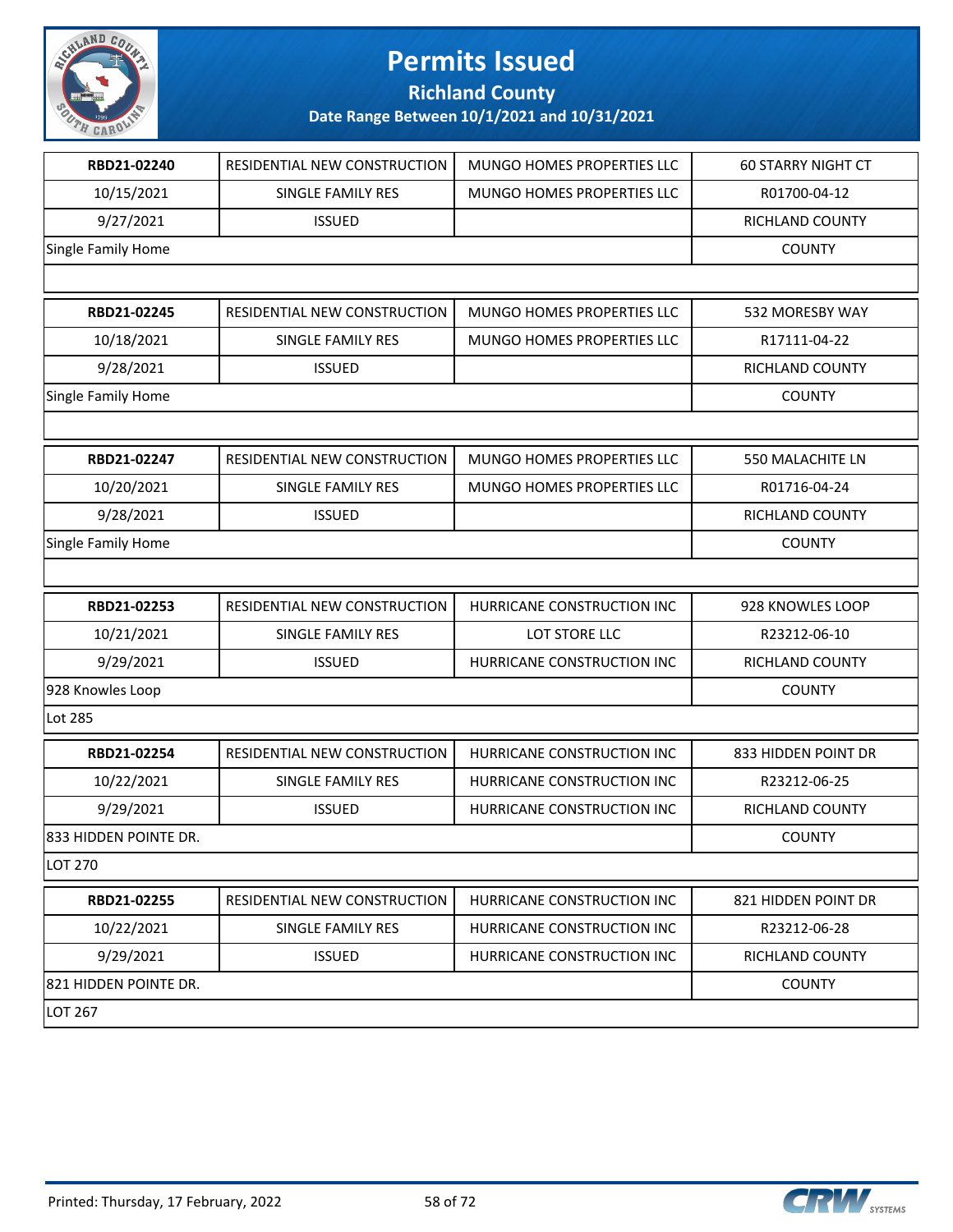

#### **Richland County**

| 10/22/2021<br>SINGLE FAMILY RES<br>HURRICANE CONSTRUCTION INC<br>R23212-06-04<br>9/29/2021<br><b>ISSUED</b><br>HURRICANE CONSTRUCTION INC<br>RICHLAND COUNTY<br><b>COUNTY</b><br>RBD21-02257<br>RESIDENTIAL NEW CONSTRUCTION<br>HURRICANE CONSTRUCTION INC<br>805 HIDDEN POINT DR<br>10/22/2021<br>HURRICANE CONSTRUCTION INC<br>R23212-06-32<br>SINGLE FAMILY RES<br>9/29/2021<br><b>ISSUED</b><br>HURRICANE CONSTRUCTION INC<br>RICHLAND COUNTY<br><b>COUNTY</b><br>RESIDENTIAL NEW CONSTRUCTION<br>RBD21-02258<br>HURRICANE CONSTRUCTION INC<br>837 HIDDEN POINT DR<br>10/22/2021<br><b>SINGLE FAMILY RES</b><br>HURRICANE CONSTRUCTION INC<br>R23212-06-24<br>9/29/2021<br><b>ISSUED</b><br>HURRICANE CONSTRUCTION INC<br><b>RICHLAND COUNTY</b><br><b>COUNTY</b><br>RBD21-02259<br>RESIDENTIAL NEW CONSTRUCTION<br>HURRICANE CONSTRUCTION INC<br>944 KNOWLES LOOP<br>10/22/2021<br>HURRICANE CONSTRUCTION INC<br>R23212-06-14<br>SINGLE FAMILY RES<br>9/29/2021<br><b>ISSUED</b><br>HURRICANE CONSTRUCTION INC<br>RICHLAND COUNTY<br><b>COUNTY</b><br>RESIDENTIAL NEW CONSTRUCTION<br>RBD21-02260<br><b>JARED A OSWALT</b><br><b>150 SWEETWATER DR</b><br>10/25/2021<br>SINGLE FAMILY RES<br><b>GROVES SHANNON</b><br>R25000-02-54<br>9/29/2021<br><b>ISSUED</b><br>RICHLAND COUNTY<br><b>JARED A OSWALT</b><br><b>Construct New Single Family Dwelling</b><br><b>COUNTY</b><br>RBD21-02261<br>RESIDENTIAL NEW CONSTRUCTION<br>HURRICANE CONSTRUCTION INC<br>920 KNOWLES LOOP<br>10/22/2021<br>LOT STORE LLC<br>SINGLE FAMILY RES<br>R23212-06-08<br>9/29/2021<br><b>ISSUED</b><br>HURRICANE CONSTRUCTION INC<br>RICHLAND COUNTY<br><b>COUNTY</b> | RBD21-02256          | RESIDENTIAL NEW CONSTRUCTION | HURRICANE CONSTRUCTION INC | 904 KNOWLES LOOP |
|--------------------------------------------------------------------------------------------------------------------------------------------------------------------------------------------------------------------------------------------------------------------------------------------------------------------------------------------------------------------------------------------------------------------------------------------------------------------------------------------------------------------------------------------------------------------------------------------------------------------------------------------------------------------------------------------------------------------------------------------------------------------------------------------------------------------------------------------------------------------------------------------------------------------------------------------------------------------------------------------------------------------------------------------------------------------------------------------------------------------------------------------------------------------------------------------------------------------------------------------------------------------------------------------------------------------------------------------------------------------------------------------------------------------------------------------------------------------------------------------------------------------------------------------------------------------------------------------------------------------------------------------------------|----------------------|------------------------------|----------------------------|------------------|
|                                                                                                                                                                                                                                                                                                                                                                                                                                                                                                                                                                                                                                                                                                                                                                                                                                                                                                                                                                                                                                                                                                                                                                                                                                                                                                                                                                                                                                                                                                                                                                                                                                                        |                      |                              |                            |                  |
|                                                                                                                                                                                                                                                                                                                                                                                                                                                                                                                                                                                                                                                                                                                                                                                                                                                                                                                                                                                                                                                                                                                                                                                                                                                                                                                                                                                                                                                                                                                                                                                                                                                        |                      |                              |                            |                  |
|                                                                                                                                                                                                                                                                                                                                                                                                                                                                                                                                                                                                                                                                                                                                                                                                                                                                                                                                                                                                                                                                                                                                                                                                                                                                                                                                                                                                                                                                                                                                                                                                                                                        | 904 KNOWLES LOOP     |                              |                            |                  |
|                                                                                                                                                                                                                                                                                                                                                                                                                                                                                                                                                                                                                                                                                                                                                                                                                                                                                                                                                                                                                                                                                                                                                                                                                                                                                                                                                                                                                                                                                                                                                                                                                                                        | LOT 291              |                              |                            |                  |
|                                                                                                                                                                                                                                                                                                                                                                                                                                                                                                                                                                                                                                                                                                                                                                                                                                                                                                                                                                                                                                                                                                                                                                                                                                                                                                                                                                                                                                                                                                                                                                                                                                                        |                      |                              |                            |                  |
|                                                                                                                                                                                                                                                                                                                                                                                                                                                                                                                                                                                                                                                                                                                                                                                                                                                                                                                                                                                                                                                                                                                                                                                                                                                                                                                                                                                                                                                                                                                                                                                                                                                        |                      |                              |                            |                  |
|                                                                                                                                                                                                                                                                                                                                                                                                                                                                                                                                                                                                                                                                                                                                                                                                                                                                                                                                                                                                                                                                                                                                                                                                                                                                                                                                                                                                                                                                                                                                                                                                                                                        |                      |                              |                            |                  |
|                                                                                                                                                                                                                                                                                                                                                                                                                                                                                                                                                                                                                                                                                                                                                                                                                                                                                                                                                                                                                                                                                                                                                                                                                                                                                                                                                                                                                                                                                                                                                                                                                                                        | 805 HIDDEN POINTE DR |                              |                            |                  |
|                                                                                                                                                                                                                                                                                                                                                                                                                                                                                                                                                                                                                                                                                                                                                                                                                                                                                                                                                                                                                                                                                                                                                                                                                                                                                                                                                                                                                                                                                                                                                                                                                                                        | LOT 263              |                              |                            |                  |
|                                                                                                                                                                                                                                                                                                                                                                                                                                                                                                                                                                                                                                                                                                                                                                                                                                                                                                                                                                                                                                                                                                                                                                                                                                                                                                                                                                                                                                                                                                                                                                                                                                                        |                      |                              |                            |                  |
|                                                                                                                                                                                                                                                                                                                                                                                                                                                                                                                                                                                                                                                                                                                                                                                                                                                                                                                                                                                                                                                                                                                                                                                                                                                                                                                                                                                                                                                                                                                                                                                                                                                        |                      |                              |                            |                  |
|                                                                                                                                                                                                                                                                                                                                                                                                                                                                                                                                                                                                                                                                                                                                                                                                                                                                                                                                                                                                                                                                                                                                                                                                                                                                                                                                                                                                                                                                                                                                                                                                                                                        |                      |                              |                            |                  |
|                                                                                                                                                                                                                                                                                                                                                                                                                                                                                                                                                                                                                                                                                                                                                                                                                                                                                                                                                                                                                                                                                                                                                                                                                                                                                                                                                                                                                                                                                                                                                                                                                                                        | 837 HIDDEN POINTE DR |                              |                            |                  |
|                                                                                                                                                                                                                                                                                                                                                                                                                                                                                                                                                                                                                                                                                                                                                                                                                                                                                                                                                                                                                                                                                                                                                                                                                                                                                                                                                                                                                                                                                                                                                                                                                                                        | LOT 271              |                              |                            |                  |
|                                                                                                                                                                                                                                                                                                                                                                                                                                                                                                                                                                                                                                                                                                                                                                                                                                                                                                                                                                                                                                                                                                                                                                                                                                                                                                                                                                                                                                                                                                                                                                                                                                                        |                      |                              |                            |                  |
|                                                                                                                                                                                                                                                                                                                                                                                                                                                                                                                                                                                                                                                                                                                                                                                                                                                                                                                                                                                                                                                                                                                                                                                                                                                                                                                                                                                                                                                                                                                                                                                                                                                        |                      |                              |                            |                  |
|                                                                                                                                                                                                                                                                                                                                                                                                                                                                                                                                                                                                                                                                                                                                                                                                                                                                                                                                                                                                                                                                                                                                                                                                                                                                                                                                                                                                                                                                                                                                                                                                                                                        |                      |                              |                            |                  |
|                                                                                                                                                                                                                                                                                                                                                                                                                                                                                                                                                                                                                                                                                                                                                                                                                                                                                                                                                                                                                                                                                                                                                                                                                                                                                                                                                                                                                                                                                                                                                                                                                                                        | 944 KNOWLES LOOP     |                              |                            |                  |
|                                                                                                                                                                                                                                                                                                                                                                                                                                                                                                                                                                                                                                                                                                                                                                                                                                                                                                                                                                                                                                                                                                                                                                                                                                                                                                                                                                                                                                                                                                                                                                                                                                                        | LOT 281              |                              |                            |                  |
|                                                                                                                                                                                                                                                                                                                                                                                                                                                                                                                                                                                                                                                                                                                                                                                                                                                                                                                                                                                                                                                                                                                                                                                                                                                                                                                                                                                                                                                                                                                                                                                                                                                        |                      |                              |                            |                  |
|                                                                                                                                                                                                                                                                                                                                                                                                                                                                                                                                                                                                                                                                                                                                                                                                                                                                                                                                                                                                                                                                                                                                                                                                                                                                                                                                                                                                                                                                                                                                                                                                                                                        |                      |                              |                            |                  |
|                                                                                                                                                                                                                                                                                                                                                                                                                                                                                                                                                                                                                                                                                                                                                                                                                                                                                                                                                                                                                                                                                                                                                                                                                                                                                                                                                                                                                                                                                                                                                                                                                                                        |                      |                              |                            |                  |
|                                                                                                                                                                                                                                                                                                                                                                                                                                                                                                                                                                                                                                                                                                                                                                                                                                                                                                                                                                                                                                                                                                                                                                                                                                                                                                                                                                                                                                                                                                                                                                                                                                                        |                      |                              |                            |                  |
|                                                                                                                                                                                                                                                                                                                                                                                                                                                                                                                                                                                                                                                                                                                                                                                                                                                                                                                                                                                                                                                                                                                                                                                                                                                                                                                                                                                                                                                                                                                                                                                                                                                        |                      |                              |                            |                  |
|                                                                                                                                                                                                                                                                                                                                                                                                                                                                                                                                                                                                                                                                                                                                                                                                                                                                                                                                                                                                                                                                                                                                                                                                                                                                                                                                                                                                                                                                                                                                                                                                                                                        |                      |                              |                            |                  |
|                                                                                                                                                                                                                                                                                                                                                                                                                                                                                                                                                                                                                                                                                                                                                                                                                                                                                                                                                                                                                                                                                                                                                                                                                                                                                                                                                                                                                                                                                                                                                                                                                                                        |                      |                              |                            |                  |
|                                                                                                                                                                                                                                                                                                                                                                                                                                                                                                                                                                                                                                                                                                                                                                                                                                                                                                                                                                                                                                                                                                                                                                                                                                                                                                                                                                                                                                                                                                                                                                                                                                                        |                      |                              |                            |                  |
|                                                                                                                                                                                                                                                                                                                                                                                                                                                                                                                                                                                                                                                                                                                                                                                                                                                                                                                                                                                                                                                                                                                                                                                                                                                                                                                                                                                                                                                                                                                                                                                                                                                        | 920 KNOWLES LOOP     |                              |                            |                  |
|                                                                                                                                                                                                                                                                                                                                                                                                                                                                                                                                                                                                                                                                                                                                                                                                                                                                                                                                                                                                                                                                                                                                                                                                                                                                                                                                                                                                                                                                                                                                                                                                                                                        | LOT 287              |                              |                            |                  |

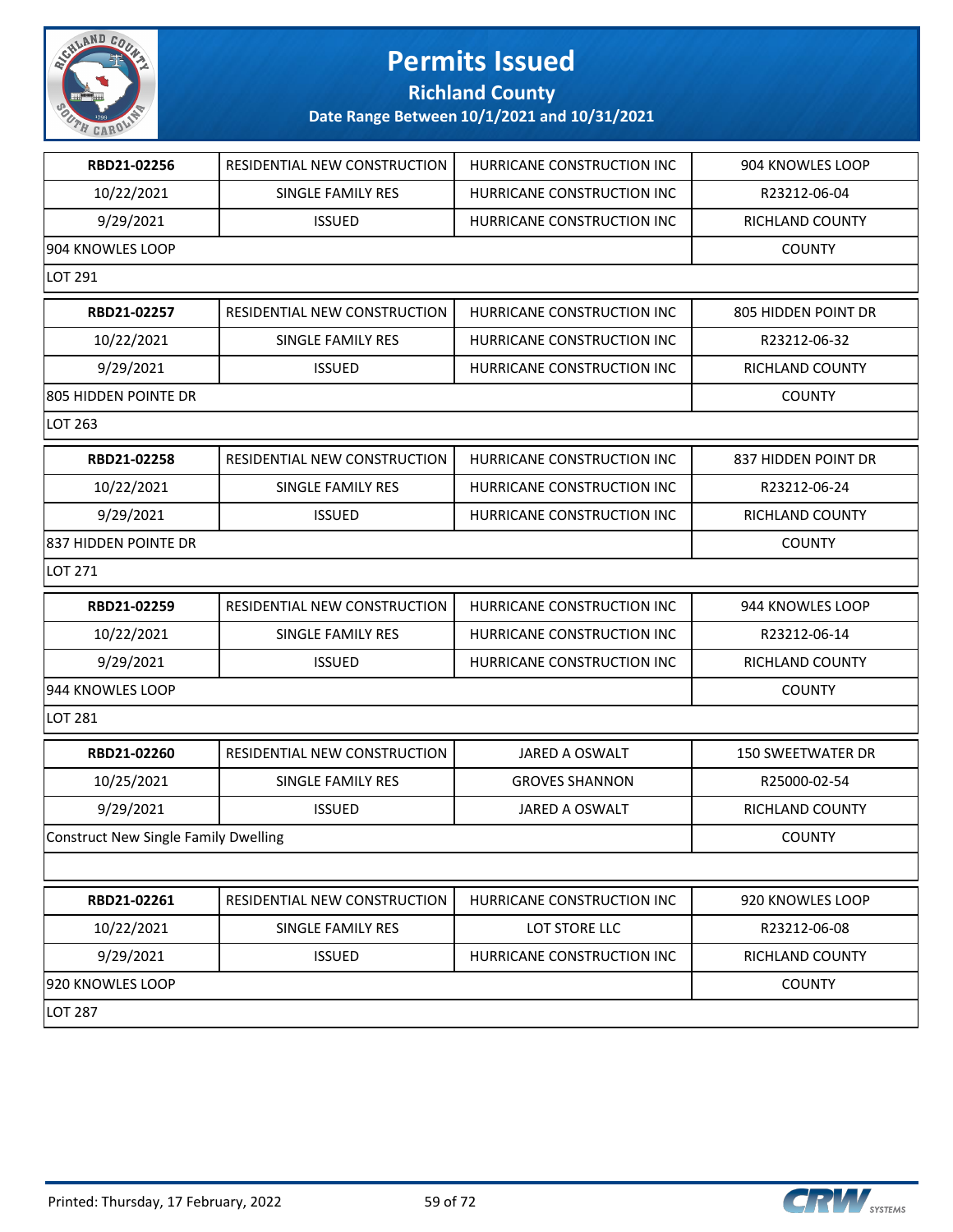

**Richland County**

| RBD21-02276<br>RESIDENTIAL NEW CONSTRUCTION<br>MUNGO HOMES PROPERTIES LLC<br>1082 TURTLE STONE RD<br>10/26/2021<br>SINGLE FAMILY RES<br>MUNGO HOMES PROPERTIES LLC<br>R20415-03-01<br>9/30/2021<br><b>ISSUED</b><br>RICHLAND COUNTY<br>Single Family Home<br>COUNTY<br>SCHUMACHER HOMES OF SC INC<br>RBD21-02277<br>RESIDENTIAL NEW CONSTRUCTION<br>1303 LANGFORD RD<br>10/22/2021<br><b>SINGLE FAMILY RES</b><br>MCKINZIE TIMOTHY & BRENDA<br>R23400-01-59<br>9/30/2021<br><b>ISSUED</b><br>SCHUMACHER HOMES OF SC INC<br><b>RICHLAND COUNTY</b> |
|---------------------------------------------------------------------------------------------------------------------------------------------------------------------------------------------------------------------------------------------------------------------------------------------------------------------------------------------------------------------------------------------------------------------------------------------------------------------------------------------------------------------------------------------------|
|                                                                                                                                                                                                                                                                                                                                                                                                                                                                                                                                                   |
|                                                                                                                                                                                                                                                                                                                                                                                                                                                                                                                                                   |
|                                                                                                                                                                                                                                                                                                                                                                                                                                                                                                                                                   |
|                                                                                                                                                                                                                                                                                                                                                                                                                                                                                                                                                   |
|                                                                                                                                                                                                                                                                                                                                                                                                                                                                                                                                                   |
|                                                                                                                                                                                                                                                                                                                                                                                                                                                                                                                                                   |
|                                                                                                                                                                                                                                                                                                                                                                                                                                                                                                                                                   |
|                                                                                                                                                                                                                                                                                                                                                                                                                                                                                                                                                   |
| Build new single family home.<br><b>COUNTY</b>                                                                                                                                                                                                                                                                                                                                                                                                                                                                                                    |
|                                                                                                                                                                                                                                                                                                                                                                                                                                                                                                                                                   |
| RBD21-02279<br>RESIDENTIAL NEW CONSTRUCTION<br>MUNGO HOMES PROPERTIES LLC<br>920 VAN GOGH WAY                                                                                                                                                                                                                                                                                                                                                                                                                                                     |
| 10/26/2021<br><b>SINGLE FAMILY RES</b><br>MUNGO HOMES PROPERTIES LLC<br>R01700-04-12                                                                                                                                                                                                                                                                                                                                                                                                                                                              |
| 10/1/2021<br><b>ISSUED</b><br>RICHLAND COUNTY                                                                                                                                                                                                                                                                                                                                                                                                                                                                                                     |
| Single Family Home<br><b>COUNTY</b>                                                                                                                                                                                                                                                                                                                                                                                                                                                                                                               |
|                                                                                                                                                                                                                                                                                                                                                                                                                                                                                                                                                   |
| RBD21-02280<br>RESIDENTIAL NEW CONSTRUCTION<br>MUNGO HOMES PROPERTIES LLC<br>805 WINSHAM DR                                                                                                                                                                                                                                                                                                                                                                                                                                                       |
|                                                                                                                                                                                                                                                                                                                                                                                                                                                                                                                                                   |
| 10/27/2021<br>SINGLE FAMILY RES<br>MUNGO HOMES PROPERTIES LLC<br>R23305-13-06                                                                                                                                                                                                                                                                                                                                                                                                                                                                     |
| 10/1/2021<br><b>ISSUED</b><br>RICHLAND COUNTY                                                                                                                                                                                                                                                                                                                                                                                                                                                                                                     |
| Single Family Home<br><b>COUNTY</b>                                                                                                                                                                                                                                                                                                                                                                                                                                                                                                               |
|                                                                                                                                                                                                                                                                                                                                                                                                                                                                                                                                                   |
| RESIDENTIAL NEW CONSTRUCTION<br>42 MALLET HILL CT<br>RBD21-02281<br><b>GREAT SOUTHERN HOMES INC</b>                                                                                                                                                                                                                                                                                                                                                                                                                                               |
| 10/11/2021<br>R22707-02-23<br>SINGLE FAMILY RES<br><b>GREAT SOUTHERN HOMES INC</b>                                                                                                                                                                                                                                                                                                                                                                                                                                                                |
| 10/1/2021<br><b>ISSUED</b><br>RICHLAND COUNTY<br><b>GREAT SOUTHERN HOMES INC</b>                                                                                                                                                                                                                                                                                                                                                                                                                                                                  |
| Mallory<br><b>COUNTY</b>                                                                                                                                                                                                                                                                                                                                                                                                                                                                                                                          |
|                                                                                                                                                                                                                                                                                                                                                                                                                                                                                                                                                   |
| MUNGO HOMES PROPERTIES LLC<br>RBD21-02284<br>RESIDENTIAL NEW CONSTRUCTION<br>538 MALACHITE LN                                                                                                                                                                                                                                                                                                                                                                                                                                                     |
| MUNGO HOMES PROPERTIES LLC<br>R01716-04-22<br>10/27/2021<br>SINGLE FAMILY RES                                                                                                                                                                                                                                                                                                                                                                                                                                                                     |
| 10/4/2021<br><b>ISSUED</b><br>RICHLAND COUNTY                                                                                                                                                                                                                                                                                                                                                                                                                                                                                                     |
| Single Family Home<br><b>COUNTY</b>                                                                                                                                                                                                                                                                                                                                                                                                                                                                                                               |

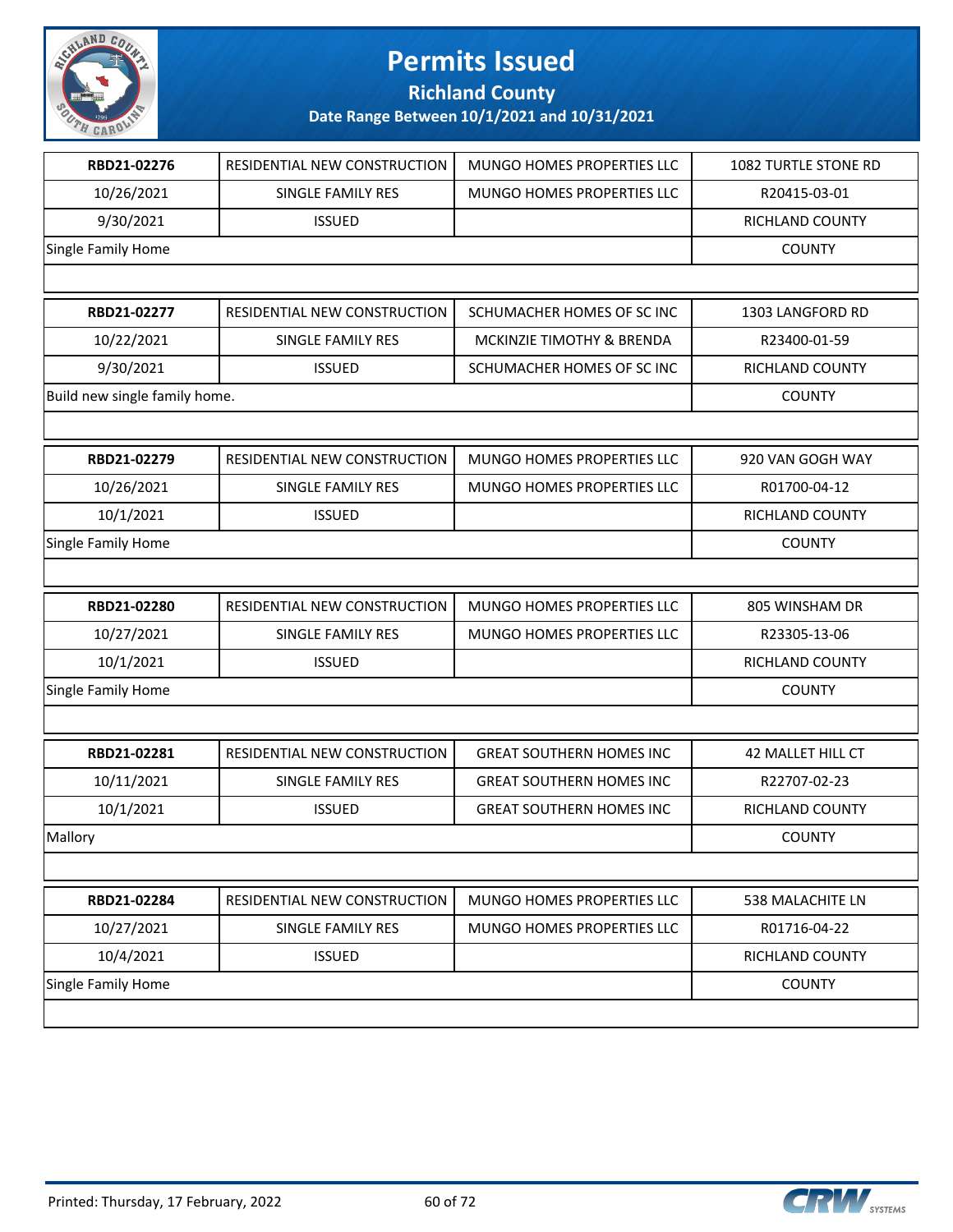

**Richland County**

| RBD21-02286               | RESIDENTIAL NEW CONSTRUCTION | MUNGO HOMES PROPERTIES LLC        | 432 SANDFARM TRL             |
|---------------------------|------------------------------|-----------------------------------|------------------------------|
| 10/27/2021                | SINGLE FAMILY RES            | <b>MUNGO HOMES PROPERTIES LLC</b> | R20415-05-03                 |
| 10/4/2021                 | <b>ISSUED</b>                |                                   | RICHLAND COUNTY              |
| Single Family Home        |                              |                                   | COUNTY                       |
|                           |                              |                                   |                              |
| RBD21-02288               | RESIDENTIAL NEW CONSTRUCTION | MUNGO HOMES PROPERTIES LLC        | 513 HARBOUR POINTE DR        |
| 10/27/2021                | SINGLE FAMILY RES            | MUNGO HOMES PROPERTIES LLC        | R23200-01-32                 |
| 10/4/2021                 | <b>ISSUED</b>                |                                   | RICHLAND COUNTY              |
| Single Family Home        |                              |                                   | <b>COUNTY</b>                |
|                           |                              |                                   |                              |
| RBD21-02289               | RESIDENTIAL NEW CONSTRUCTION | MUNGO HOMES PROPERTIES LLC        | 521 HARBOUR POINTE DR        |
| 10/27/2021                | SINGLE FAMILY RES            | MUNGO HOMES PROPERTIES LLC        | R23200-01-32                 |
| 10/5/2021                 | <b>ISSUED</b>                |                                   | RICHLAND COUNTY              |
| Single Family Home        |                              |                                   | <b>COUNTY</b>                |
|                           |                              |                                   |                              |
| RBD21-02290               | RESIDENTIAL NEW CONSTRUCTION | MUNGO HOMES PROPERTIES LLC        | 926 VAN GOGH WAY             |
| 10/27/2021                | SINGLE FAMILY RES            | MUNGO HOMES PROPERTIES LLC        | R01700-04-12                 |
| 10/5/2021                 | <b>ISSUED</b>                |                                   | RICHLAND COUNTY              |
| Single Family Home        |                              |                                   | <b>COUNTY</b>                |
|                           |                              |                                   |                              |
| RBD21-02298               | RESIDENTIAL NEW CONSTRUCTION | <b>MUNGO HOMES PROPERTIES LLC</b> | <b>505 HARBOUR POINTE DR</b> |
| 10/28/2021                | SINGLE FAMILY RES            | MUNGO HOMES PROPERTIES LLC        | R23200-01-32                 |
| 10/5/2021                 | <b>ISSUED</b>                |                                   | <b>RICHLAND COUNTY</b>       |
| <b>Single Family Home</b> |                              |                                   | <b>COUNTY</b>                |
|                           |                              |                                   |                              |
| RBD21-02310               | RESIDENTIAL NEW CONSTRUCTION | MUNGO HOMES PROPERTIES LLC        | 308 WINDFALL RD              |
| 10/29/2021                | SINGLE FAMILY RES            | MUNGO HOMES PROPERTIES LLC        | R17501-01-02                 |
| 10/6/2021                 | <b>ISSUED</b>                |                                   | RICHLAND COUNTY              |
| Single Family Home        |                              |                                   | <b>COUNTY</b>                |
|                           |                              |                                   |                              |
|                           |                              |                                   |                              |

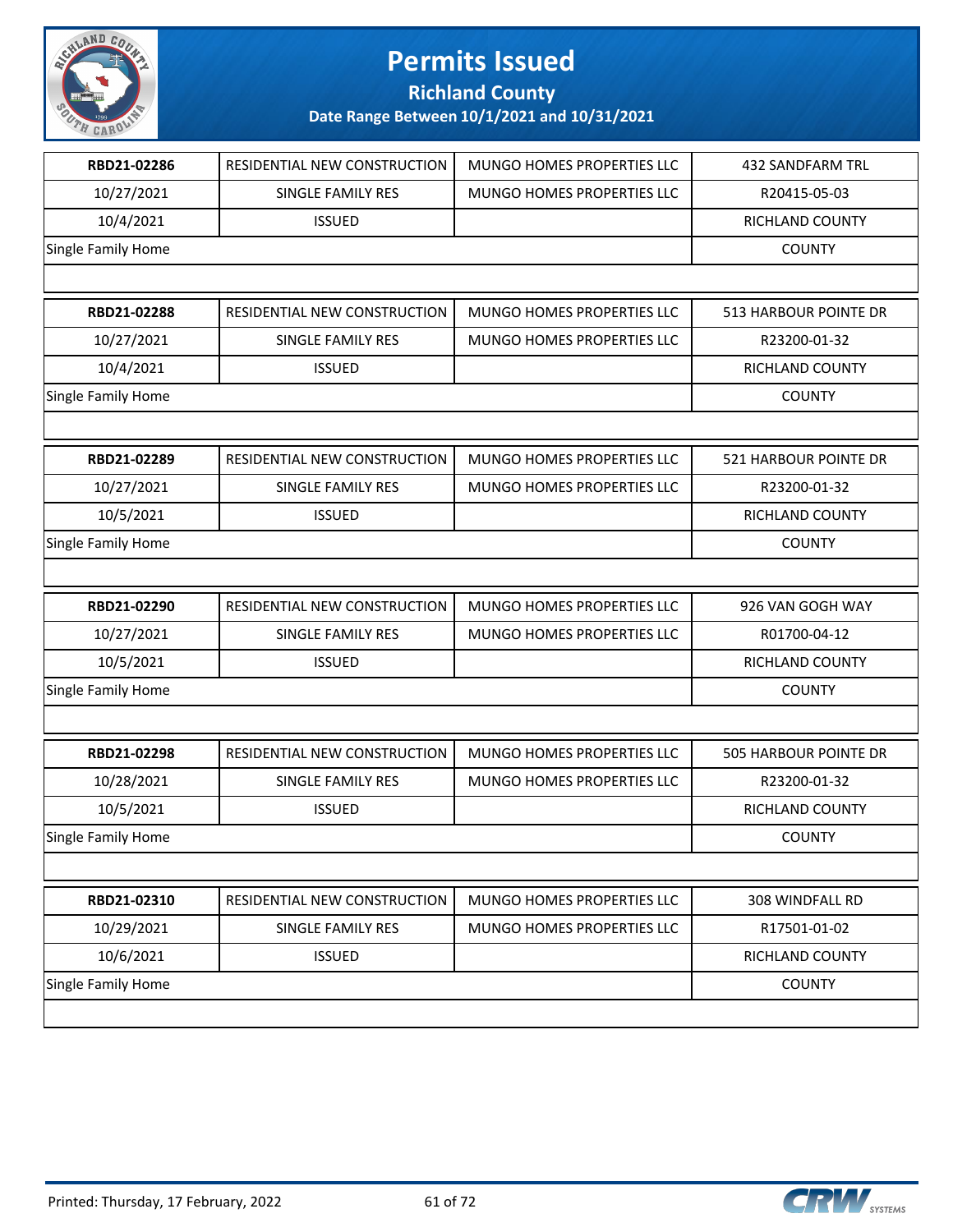

**Richland County**

**Date Range Between 10/1/2021 and 10/31/2021**

| RBD21-02311                   | <b>RESIDENTIAL NEW CONSTRUCTION</b> | MUNGO HOMES PROPERTIES LLC        | 2737 PRINCE CHARLES CT  |
|-------------------------------|-------------------------------------|-----------------------------------|-------------------------|
| 10/29/2021                    | SINGLE FAMILY RES                   | MUNGO HOMES PROPERTIES LLC        | R21904-01-08            |
| 10/7/2021                     | <b>ISSUED</b>                       |                                   | <b>RICHLAND COUNTY</b>  |
| Single Family Home            |                                     |                                   | <b>COUNTY</b>           |
|                               |                                     |                                   |                         |
| RBD21-02315                   | RESIDENTIAL NEW CONSTRUCTION        | MUNGO HOMES PROPERTIES LLC        | 1088 TURTLE STONE RD    |
| 10/29/2021                    | <b>SINGLE FAMILY RES</b>            | <b>MUNGO HOMES PROPERTIES LLC</b> | R20415-03-03            |
| 10/7/2021                     | <b>ISSUED</b>                       |                                   | <b>RICHLAND COUNTY</b>  |
| Single Family Home            |                                     |                                   | <b>COUNTY</b>           |
|                               |                                     |                                   |                         |
| RBD21-02320                   | RESIDENTIAL NEW CONSTRUCTION        | SCHUMACHER HOMES OF SC INC        | 2857 SCREAMING EAGLE RD |
| 10/22/2021                    | SINGLE FAMILY RES                   | <b>SUTTON NEHEMIAH A &amp;</b>    | R35900-01-16            |
| 10/8/2021                     | <b>ISSUED</b>                       | SCHUMACHER HOMES OF SC INC        | <b>RICHLAND COUNTY</b>  |
| Build new single family home. |                                     |                                   | <b>COUNTY</b>           |
|                               |                                     |                                   |                         |
|                               |                                     |                                   |                         |
| RBD21-02327                   | RESIDENTIAL NEW CONSTRUCTION        | <b>MUNGO HOMES PROPERTIES LLC</b> | 534 MORESBY WAY         |
| 10/27/2021                    | <b>SINGLE FAMILY RES</b>            | <b>MUNGO HOMES PROPERTIES LLC</b> | R17111-04-21            |
| 10/8/2021                     | <b>ISSUED</b>                       |                                   | RICHLAND COUNTY         |
| Single Family Home            |                                     |                                   | <b>COUNTY</b>           |

#### **Number of RESIDENTIAL NEW CONSTRUCTION/SINGLE FAMILY RES Permits: 71**

| RBD21-01462                                       | RESIDENTIAL REPAIRS | SEDAKE BRISCOE | 2804 HOBKIRK RD        |
|---------------------------------------------------|---------------------|----------------|------------------------|
| 10/28/2021                                        | <b>REPAIRS</b>      | KING SAMUEL    | R19906-06-10           |
| 6/8/2021                                          | CANCELLED           | SEDAKE BRISCOE | <b>RICHLAND COUNTY</b> |
| house sustained fire damage and is being restored |                     |                | <b>COUNTY</b>          |

sawpole needs inspection

Contractor Sedake Briscoe called and stated he wants to cancel the permit / instructed the contractor to send a letter of cancellation via devservices@richlandcountysc.gov to attach to permit file. / See attachments for documentation

| RBD21-02216               | <b>RESIDENTIAL REPAIRS</b> | SOUTHERN SIDING & WINDOW<br><b>CORP</b> | <b>13 COLONY PARK CIR</b> |
|---------------------------|----------------------------|-----------------------------------------|---------------------------|
| 10/14/2021                | <b>REPAIRS</b>             | SEIDERS ROY L & LISA                    | R23011-03-07              |
| 9/22/2021                 | <b>ISSUED</b>              | SOUTHERN SIDING & WINDOW<br><b>CORP</b> | RICHLAND COUNTY           |
| <b>REPLACE 13 WINDOWS</b> |                            |                                         | <b>COUNTY</b>             |
|                           |                            |                                         |                           |

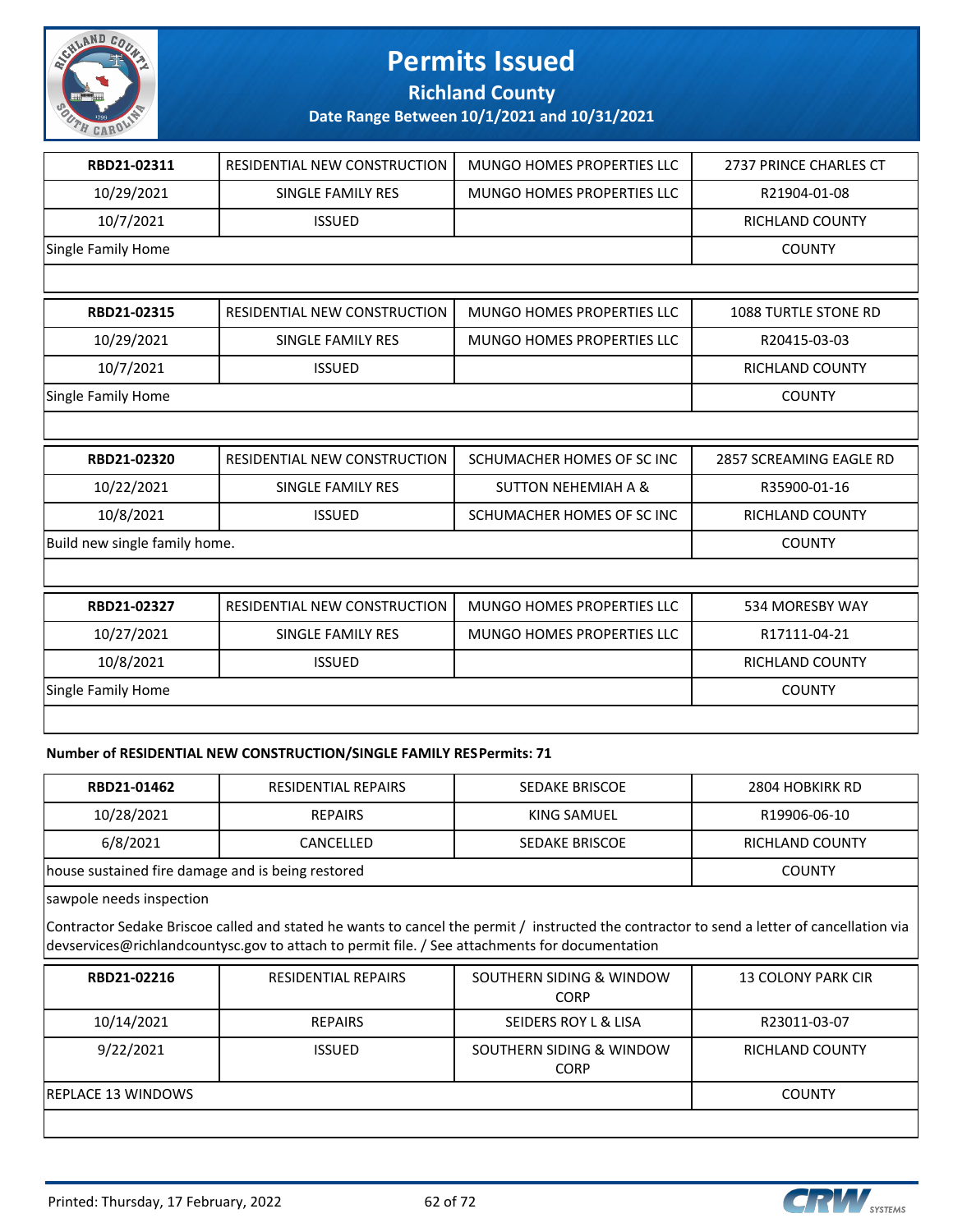

**Richland County**

| RBD21-02218        | <b>RESIDENTIAL REPAIRS</b> | SOUTHERN SIDING & WINDOW<br><b>CORP</b>  | 4004 SANDWOOD DR |
|--------------------|----------------------------|------------------------------------------|------------------|
| 10/14/2021         | <b>REPAIRS</b>             | <b>GILLESPIE WILLIAM M &amp; KELLY S</b> | R16807-02-07     |
| 9/22/2021          | <b>ISSUED</b>              | SOUTHERN SIDING & WINDOW<br><b>CORP</b>  | RICHLAND COUNTY  |
| REPLACE 28 WINDOWS |                            |                                          | <b>COUNTY</b>    |
|                    |                            |                                          |                  |

| RBD21-02219        | <b>RESIDENTIAL REPAIRS</b> | SOUTHERN SIDING & WINDOW<br><b>CORP</b> | 1703 HAZELWOOD RD |
|--------------------|----------------------------|-----------------------------------------|-------------------|
| 10/14/2021         | <b>REPAIRS</b>             | <b>BAKER JOHN R</b>                     | R19205-09-08      |
| 9/22/2021          | <b>ISSUED</b>              | SOUTHERN SIDING & WINDOW<br><b>CORP</b> | RICHLAND COUNTY   |
| replace 11 windows | <b>COUNTY</b>              |                                         |                   |

| RBD21-02220       | <b>RESIDENTIAL REPAIRS</b> | SOUTHERN SIDING & WINDOW<br><b>CORP</b> | 2111 CUNNINGHAM RD |
|-------------------|----------------------------|-----------------------------------------|--------------------|
| 10/14/2021        | <b>REPAIRS</b>             | EDWARDS KATRINA J                       | R07506-01-01       |
| 9/22/2021         | <b>ISSUED</b>              | SOUTHERN SIDING & WINDOW<br><b>CORP</b> | RICHLAND COUNTY    |
| replace 7 windows |                            |                                         | <b>COUNTY</b>      |

| RBD21-02221         | RESIDENTIAL REPAIRS | SOUTHERN SIDING & WINDOW<br><b>CORP</b> | 561 INNSBROOK DR |
|---------------------|---------------------|-----------------------------------------|------------------|
| 10/14/2021          | <b>REPAIRS</b>      | <b>HUGHES SYBIL H</b>                   | R05916-04-04     |
| 9/22/2021           | <b>ISSUED</b>       | SOUTHERN SIDING & WINDOW<br><b>CORP</b> | RICHLAND COUNTY  |
| IREPLACE 26 WINDOWS |                     |                                         | <b>COUNTY</b>    |

| RBD21-02222 | <b>RESIDENTIAL REPAIRS</b>                         | SOUTHERN SIDING & WINDOW<br><b>CORP</b> | 209 NORTH RIDGE RD |
|-------------|----------------------------------------------------|-----------------------------------------|--------------------|
| 10/14/2021  | <b>REPAIRS</b>                                     | LAKIN CHARLIE JR & DOROTHY A            | R22902-01-32       |
| 9/22/2021   | <b>ISSUED</b>                                      | SOUTHERN SIDING & WINDOW<br><b>CORP</b> | RICHLAND COUNTY    |
|             | REPLACE 2 ENTRY DOORS, 13 SQ SIDING, AND 7 WINDOWS |                                         | <b>COUNTY</b>      |
|             |                                                    |                                         |                    |



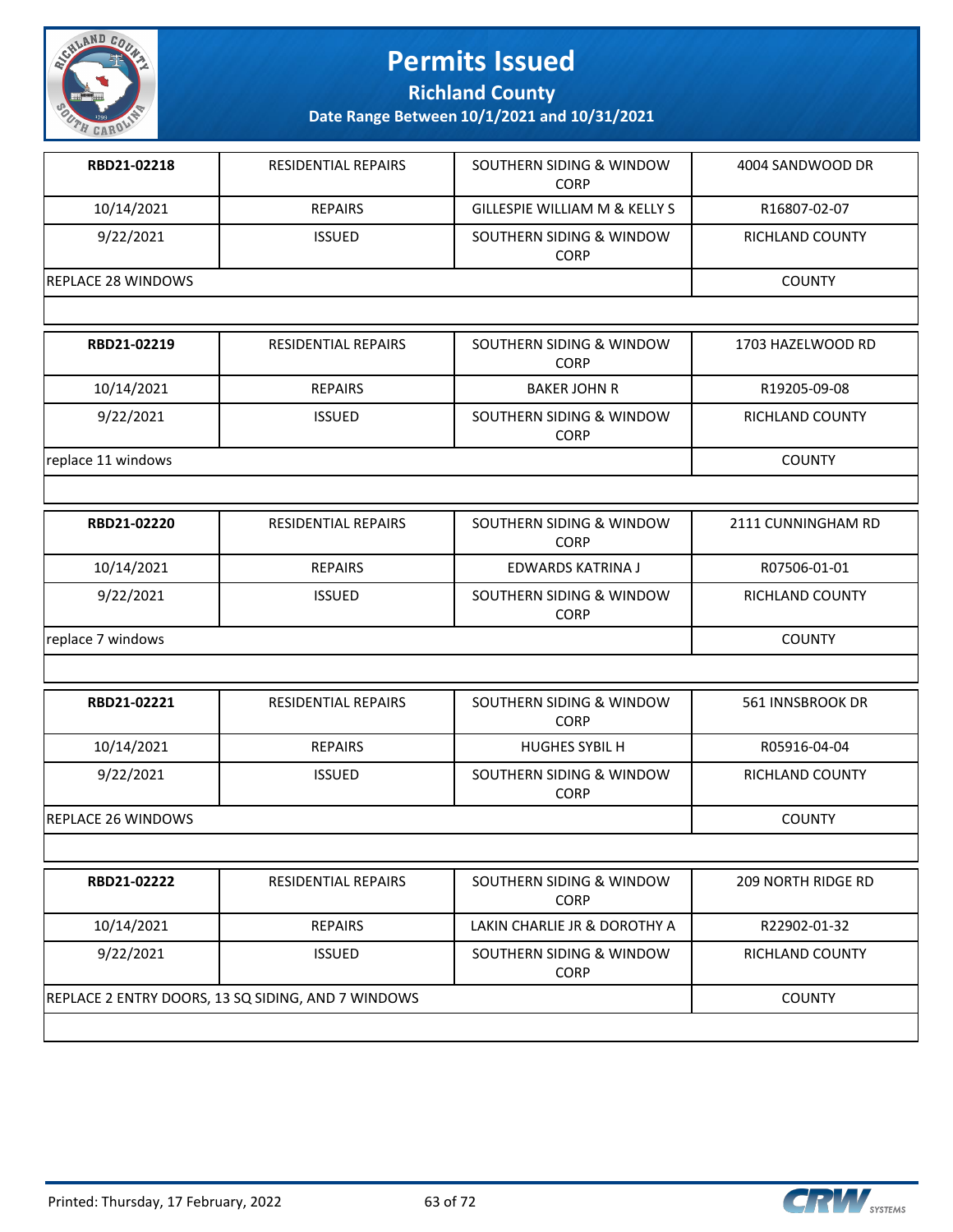

**Richland County**

| RBD21-02225              | <b>RESIDENTIAL REPAIRS</b> | SOUTHERN SIDING & WINDOW<br><b>CORP</b>           | <b>221 GATEWAY LN</b>    |
|--------------------------|----------------------------|---------------------------------------------------|--------------------------|
| 10/14/2021               | <b>REPAIRS</b>             | <b>LUBENETS VASYL &amp;</b>                       | R07485-02-01             |
| 9/22/2021                | <b>ISSUED</b>              | SOUTHERN SIDING & WINDOW<br>CORP                  | <b>RICHLAND COUNTY</b>   |
| <b>REPLACE 5 WINDOWS</b> |                            |                                                   | <b>COUNTY</b>            |
|                          |                            |                                                   |                          |
| RBD21-02226              | <b>RESIDENTIAL REPAIRS</b> | SOUTHERN SIDING & WINDOW<br><b>CORP</b>           | <b>104 PEAR TREE CIR</b> |
| 10/14/2021               | <b>REPAIRS</b>             | <b>MCMILLIAN CHARSHINA T</b>                      | R21915-05-06             |
| 9/22/2021                | <b>ISSUED</b>              | SOUTHERN SIDING & WINDOW<br><b>CORP</b>           | <b>RICHLAND COUNTY</b>   |
| <b>REPLAC ENTRY DOOR</b> |                            |                                                   | <b>COUNTY</b>            |
|                          |                            |                                                   |                          |
| RBD21-02278              | <b>RESIDENTIAL REPAIRS</b> | JES COLUMBIA LLC DBA MOUNT<br><b>VALLEY FOUND</b> | 2137 FAIRLAMB AVF        |
| 10/1/2021                | <b>REPAIRS</b>             | DIGGINS FRANKLIN & ROBIN E                        | R19702-06-09             |
| 9/30/2021                | <b>ISSUED</b>              | JES COLUMBIA LLC DBA MOUNT<br><b>VALLEY FOUND</b> | <b>RICHLAND COUNTY</b>   |
| Foundation Repair        |                            |                                                   | <b>COUNTY</b>            |
| Job date 10/18/21        |                            |                                                   |                          |
| RBD21-02282              | <b>RESIDENTIAL REPAIRS</b> | PAUL DAVIS RESTORATION OF                         | 4 WINESETT CT            |

| INDDEL VEEUE                    | 11231221111AL1121 A1113 | , AUL DAVIJ NLJTUNATION UT<br><b>GREATER COLUMB</b> | <b>T WINLJLII UI</b> |
|---------------------------------|-------------------------|-----------------------------------------------------|----------------------|
| 10/5/2021                       | <b>REPAIRS</b>          | RAILEY NATHAN                                       | R05101-03-07         |
| 10/1/2021                       | <b>ISSUED</b>           | PAUL DAVIS RESTORATION OF<br><b>GREATER COLUMB</b>  | RICHLAND COUNTY      |
| Plumbing and structural repairs |                         |                                                     | <b>COUNTY</b>        |

| RBD21-02292                     | <b>RESIDENTIAL REPAIRS</b>        | HOME DEPOT USA INC               | 217 PINECLAVE CIR      |
|---------------------------------|-----------------------------------|----------------------------------|------------------------|
| 10/5/2021                       | <b>REPAIRS</b>                    | <b>BERRY CHRISTOPHER L &amp;</b> | R23111-04-54           |
| 10/5/2021                       | <b>FINALED</b>                    | HOME DEPOT USA INC               | <b>RICHLAND COUNTY</b> |
|                                 | replaced 13 windows size for size |                                  |                        |
|                                 |                                   |                                  |                        |
| RBD21-02294                     | <b>RESIDENTIAL REPAIRS</b>        | HOME DEPOT USA INC               | 127 GREEN ROSE RD      |
| 10/5/2021                       | <b>REPAIRS</b>                    | <b>BROWN DIANE C</b>             | R20301-01-06           |
| 10/5/2021                       | <b>FINALED</b>                    | HOME DEPOT USA INC               | <b>RICHLAND COUNTY</b> |
| replace 6 windows size for size |                                   |                                  | <b>COUNTY</b>          |

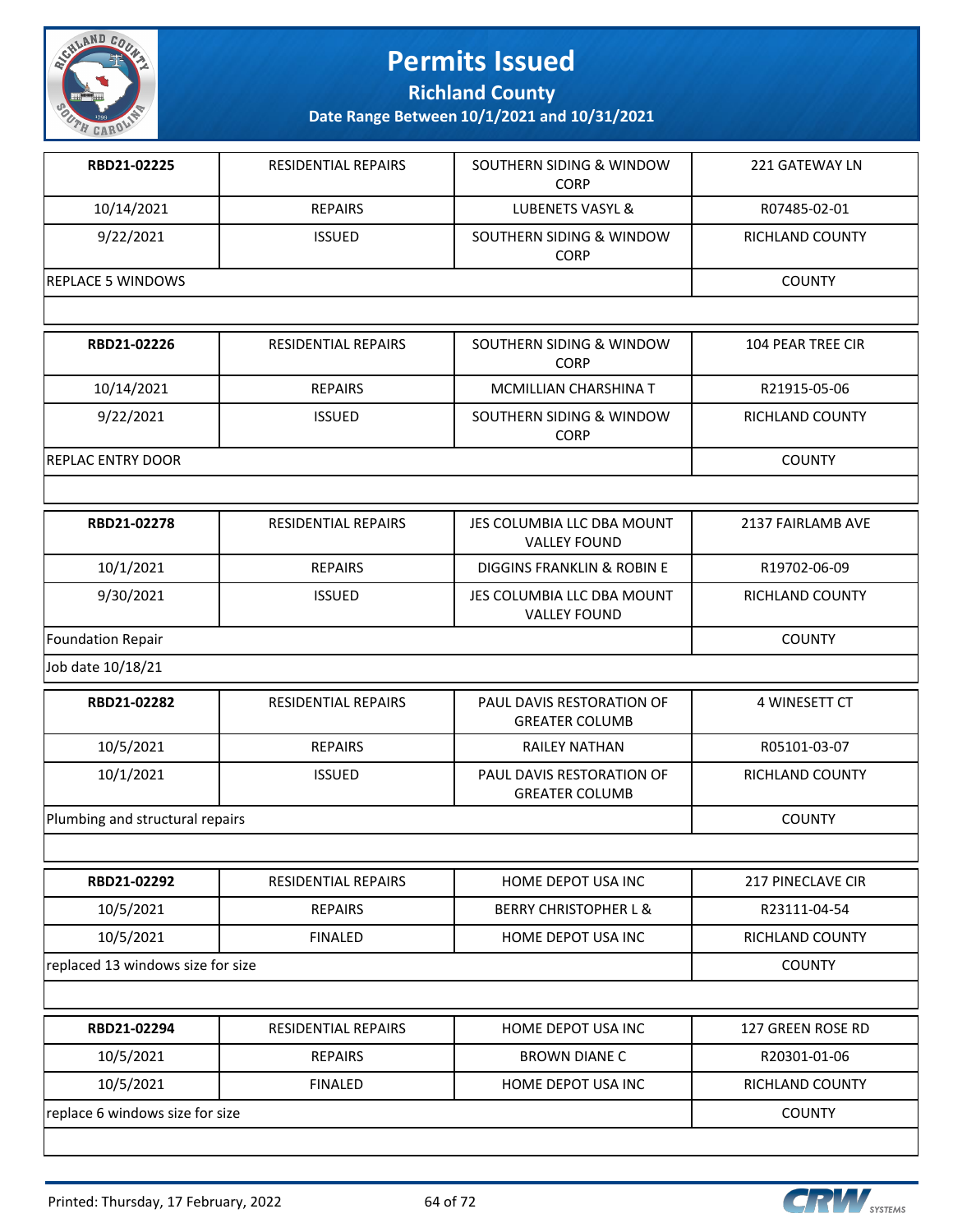

**Richland County**

| RBD21-02296                      | <b>RESIDENTIAL REPAIRS</b> | HOME DEPOT USA INC                      | 330 OAK MANOR DR    |
|----------------------------------|----------------------------|-----------------------------------------|---------------------|
| 10/5/2021                        | <b>REPAIRS</b>             | <b>RICHARDSON BRUCE E</b>               | R23008-03-02        |
| 10/5/2021                        | <b>FINALED</b>             | HOME DEPOT USA INC                      | RICHLAND COUNTY     |
| replace 13 windows size for size |                            |                                         | <b>COUNTY</b>       |
|                                  |                            |                                         |                     |
| RBD21-02300                      | <b>RESIDENTIAL REPAIRS</b> | SOUTHERN SIDING & WINDOW<br><b>CORP</b> | 7912 EXETER LN      |
| 10/21/2021                       | <b>REPAIRS</b>             | SIMMONS DWAINE L & JERNELL              | R19704-14-09        |
| 10/6/2021                        | <b>ISSUED</b>              | SOUTHERN SIDING & WINDOW<br><b>CORP</b> | RICHLAND COUNTY     |
| replace 15 windows               |                            |                                         | <b>COUNTY</b>       |
|                                  |                            |                                         |                     |
| RBD21-02301                      | <b>RESIDENTIAL REPAIRS</b> | SOUTHERN SIDING & WINDOW<br><b>CORP</b> | 120 GLENSHANNON DR  |
| 10/21/2021                       | <b>REPAIRS</b>             | JACKSON ALEX C                          | R20116-02-36        |
| 10/6/2021                        | <b>ISSUED</b>              | SOUTHERN SIDING & WINDOW<br><b>CORP</b> | RICHLAND COUNTY     |
| replace 5 windows                | <b>COUNTY</b>              |                                         |                     |
|                                  |                            |                                         |                     |
| RBD21-02302                      | <b>RESIDENTIAL REPAIRS</b> | SOUTHERN SIDING & WINDOW<br><b>CORP</b> | 213 PARK SHORE DR W |
| 10/21/2021                       | <b>REPAIRS</b>             | <b>SMITH JAMES</b>                      | R20008-02-28        |
| 10/6/2021                        | <b>ISSUED</b>              | SOUTHERN SIDING & WINDOW<br><b>CORP</b> | RICHLAND COUNTY     |
| replace 6 windows                |                            |                                         | <b>COUNTY</b>       |
|                                  |                            |                                         |                     |
| <b>RBD21-02303</b>               | RESIDENTIAL REPAIRS        | SOUTHERN SIDING & WINDOW<br><b>CORP</b> | 30 FOREST TRAIL CT  |
| 10/21/2021                       | <b>REPAIRS</b>             | <b>WALKER CAROLYN B</b>                 | R05009-03-14        |
| 10/6/2021                        | <b>ISSUED</b>              | SOUTHERN SIDING & WINDOW<br><b>CORP</b> | RICHLAND COUNTY     |
| replace entry door               |                            |                                         | <b>COUNTY</b>       |
|                                  |                            |                                         |                     |

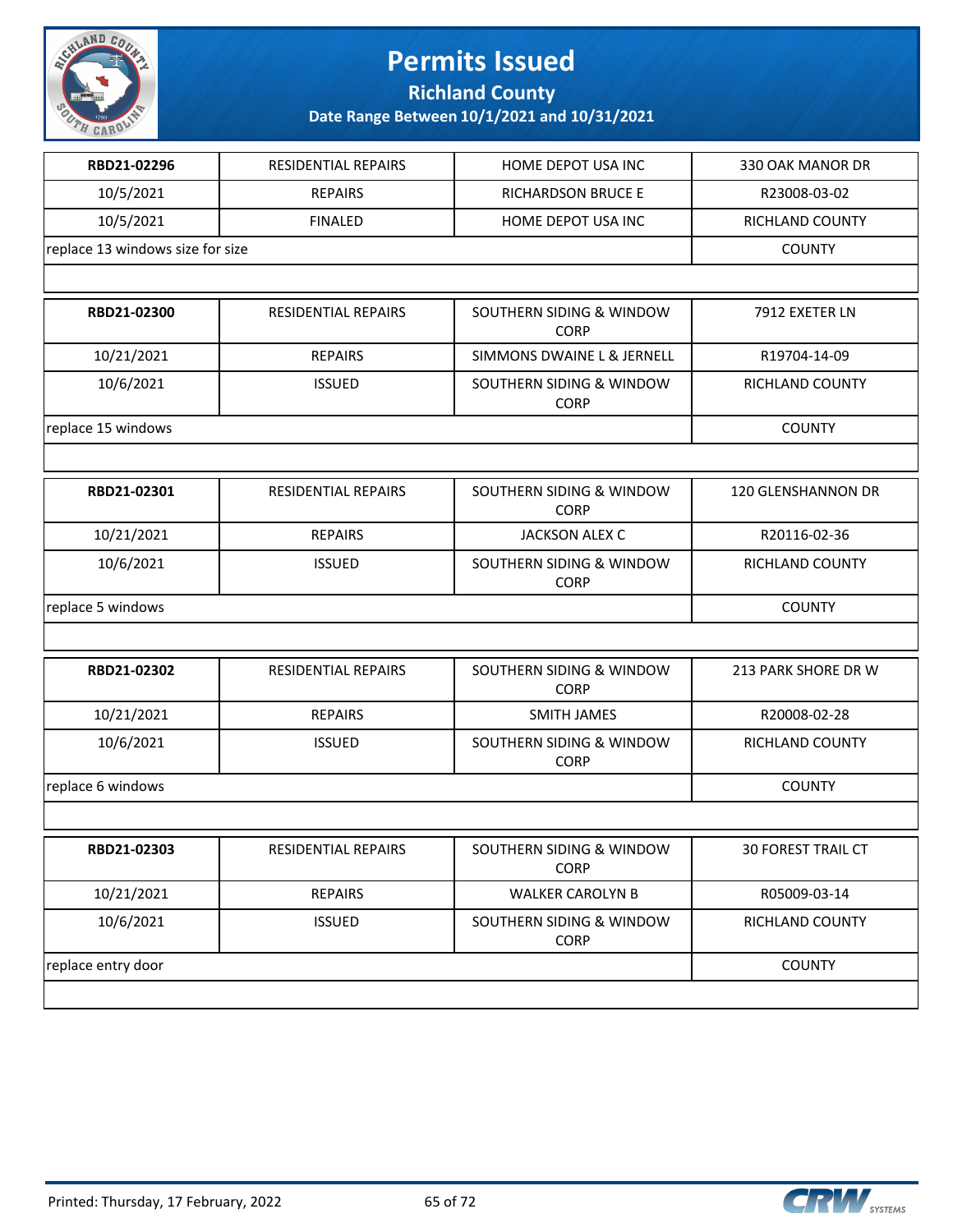

**Richland County**

**Date Range Between 10/1/2021 and 10/31/2021**

| RBD21-02305         | <b>RESIDENTIAL REPAIRS</b> | SOUTHERN SIDING & WINDOW<br><b>CORP</b> | <b>625 ANTIOCH PL</b> |
|---------------------|----------------------------|-----------------------------------------|-----------------------|
| 10/21/2021          | <b>REPAIRS</b>             | WILLIAMS ELDRIDGE S &                   | R19005-03-09          |
| 10/6/2021           | <b>ISSUED</b>              | SOUTHERN SIDING & WINDOW<br><b>CORP</b> | RICHLAND COUNTY       |
| replace 9 sq siding |                            |                                         | <b>COUNTY</b>         |
|                     |                            |                                         |                       |
| RBD21-02306         | RESIDENTIAL REPAIRS        | SOUTHERN SIDING & WINDOW                | 633 TRADER MILL RD    |

| RDUZI-UZ3U0       | RESIDENTIAL REPAIRS | <b>SUUTHERIN SIDIING &amp; WINDUW</b><br><b>CORP</b> | 033 IRAUER IVIILL RU |
|-------------------|---------------------|------------------------------------------------------|----------------------|
| 10/21/2021        | <b>REPAIRS</b>      | <b>BROWNE THOMAS &amp; MARIAN</b>                    | R20004-05-53         |
| 10/6/2021         | <b>ISSUED</b>       | SOUTHERN SIDING & WINDOW<br><b>CORP</b>              | RICHLAND COUNTY      |
| replace 4 windows |                     |                                                      | <b>COUNTY</b>        |

| RBD21-02345                                | RESIDENTIAL REPAIRS | <b>PROMINENT HOMES</b> | 105 LEESIDE CIR |
|--------------------------------------------|---------------------|------------------------|-----------------|
| 10/12/2021                                 | <b>REPAIRS</b>      |                        | R19813-02-18    |
| 10/12/2021                                 | <b>ISSUED</b>       | <b>PROMINENT HOMES</b> | RICHLAND COUNTY |
| Roof / Attic Insulation / HVAC Replacement |                     |                        | <b>COUNTY</b>   |

| RBD21-02366       | <b>RESIDENTIAL REPAIRS</b> | JES COLUMBIA LLC DBA MOUNT<br><b>VALLEY FOUND</b> | 103 WILLOW CREEK DR |
|-------------------|----------------------------|---------------------------------------------------|---------------------|
| 10/15/2021        | <b>REPAIRS</b>             | CARMICHAEL JERRY DANIEL                           | R02615-01-15        |
| 10/15/2021        | <b>ISSUED</b>              | JES COLUMBIA LLC DBA MOUNT<br><b>VALLEY FOUND</b> | RICHLAND COUNTY     |
| Foundation Repair |                            |                                                   | <b>COUNTY</b>       |

Job date 10/29/21

| RBD21-02368                              | <b>RESIDENTIAL REPAIRS</b> | RAM JACK OF SOUTH CAROLINA INC    | 7901 SPRING FLOWER RD  |
|------------------------------------------|----------------------------|-----------------------------------|------------------------|
| 10/18/2021                               | <b>REPAIRS</b>             | <b>FAIREY ANITA C LIFE ESTATE</b> | R17105-10-05           |
| 10/15/2021                               | <b>FINALED</b>             | RAM JACK OF SOUTH CAROLINA INC    | RICHLAND COUNTY        |
| Foundation Repair                        |                            |                                   |                        |
|                                          |                            |                                   |                        |
| RBD21-02376                              | <b>RESIDENTIAL REPAIRS</b> | <b>CNT FOUNDATIONS LLC</b>        | 613 VALHALLA DR        |
| 10/19/2021                               | <b>REPAIRS</b>             | <b>LINTON CHERYL</b>              | R25704-04-17           |
| 10/19/2021                               | <b>ISSUED</b>              | <b>CNT FOUNDATIONS LLC</b>        | <b>RICHLAND COUNTY</b> |
| Install 3 CMU Piers and 7ft of drop sill |                            |                                   | <b>COUNTY</b>          |

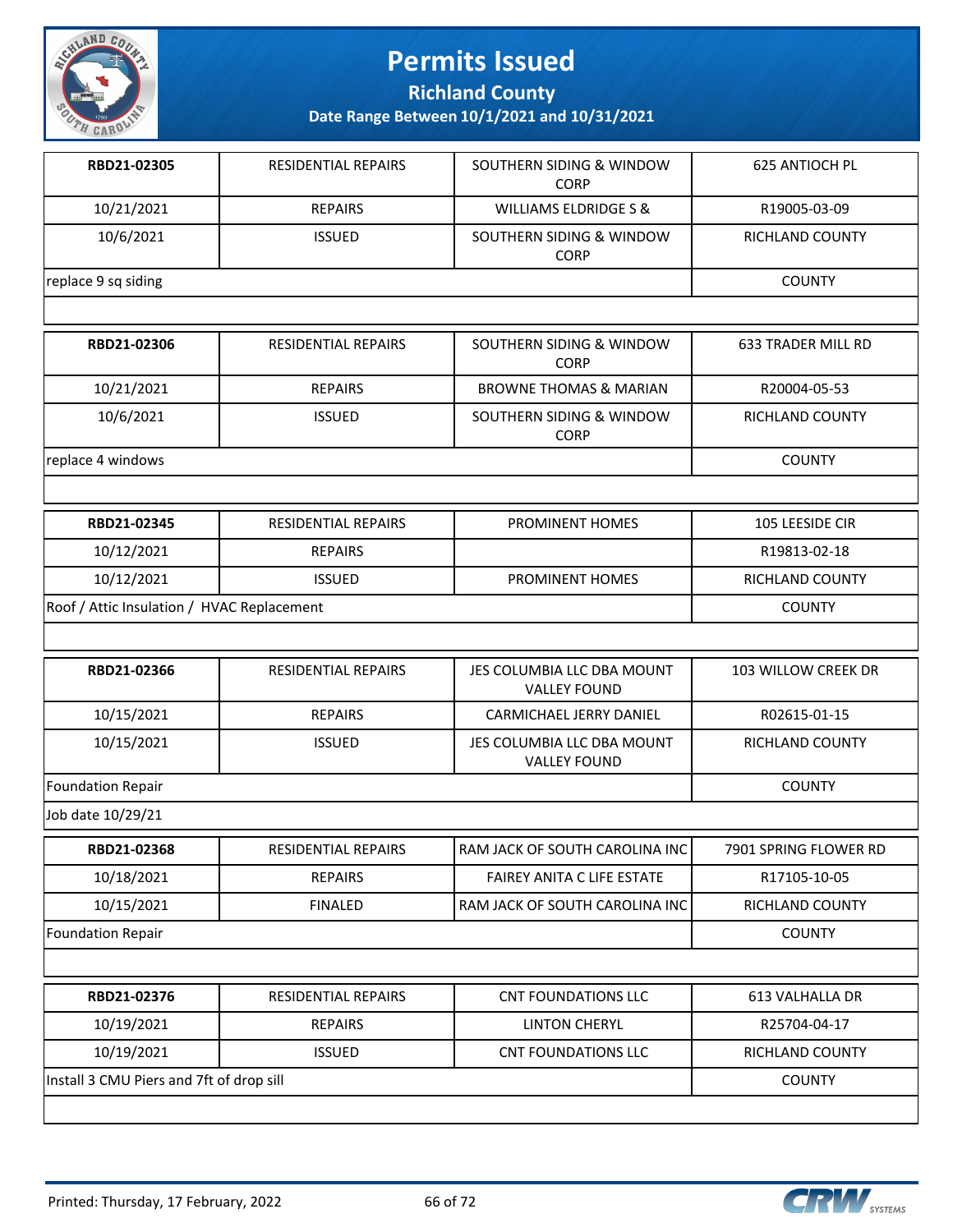

**Richland County**

| RBD21-02377                                        | <b>RESIDENTIAL REPAIRS</b> | <b>GLENN GOODWIN</b>        | 2209 ROLLING HILLS RD   |
|----------------------------------------------------|----------------------------|-----------------------------|-------------------------|
| 10/19/2021                                         | <b>REPAIRS</b>             | <b>LOWRY CHERYL D</b>       | R07502-03-09            |
| 10/19/2021                                         | <b>FINALED</b>             | <b>GLENN GOODWIN</b>        | RICHLAND COUNTY         |
| Repairs for Richland County CDBG due to 2015 Flood |                            |                             | <b>COUNTY</b>           |
|                                                    |                            |                             |                         |
| RBD21-02378                                        | RESIDENTIAL REPAIRS        | <b>GLENN GOODWIN</b>        | 1456 MANGUM ST          |
| 10/19/2021                                         | <b>REPAIRS</b>             | <b>MORRIS BETTY</b>         | R07312-06-20            |
| 10/19/2021                                         | <b>FINALED</b>             | <b>GLENN GOODWIN</b>        | RICHLAND COUNTY         |
| Richland County CDBG Repairs due to 2015 Flood     |                            |                             | <b>COUNTY</b>           |
|                                                    |                            |                             |                         |
| RBD21-02387                                        | <b>RESIDENTIAL REPAIRS</b> | HOME DEPOT USA INC          | <b>305 NAUTIQUE CIR</b> |
| 10/20/2021                                         | <b>REPAIRS</b>             | DAVIS BURCE D & GLENDA R    | R23203-04-13            |
| 10/20/2021                                         | <b>FINALED</b>             | HOME DEPOT USA INC          | RICHLAND COUNTY         |
| replace 4 windows size for size                    |                            |                             | <b>COUNTY</b>           |
|                                                    |                            |                             |                         |
| RBD21-02389                                        | RESIDENTIAL REPAIRS        | <b>TERMINIX SERVICE INC</b> | 4228 HILEAH DR          |
| 10/21/2021                                         | <b>REPAIRS</b>             | SCOTT HEYWARD E & ELIZABETH | R13513-04-20            |
| 10/20/2021                                         | <b>ISSUED</b>              | TERMINIX SERVICE INC        | RICHLAND COUNTY         |
| Sill Repair                                        |                            |                             | <b>COUNTY</b>           |
|                                                    |                            |                             |                         |
| RBD21-02391                                        | <b>RESIDENTIAL REPAIRS</b> | WILLIAM MATTHEW GRAHAM      | 226 LEVER RD            |
| 10/20/2021                                         | <b>REPAIRS</b>             | REBECCA J FORTMEYER TRUST   | R06900-05-07            |
| 10/20/2021                                         | <b>ISSUED</b>              | WILLIAM MATTHEW GRAHAM      | RICHLAND COUNTY         |
|                                                    |                            |                             | <b>COUNTY</b>           |
|                                                    |                            |                             |                         |
| RBD21-02393                                        | RESIDENTIAL REPAIRS        | PAUL RENNISON               | 194 FOX GROVE CIR       |
| 10/21/2021                                         | <b>REPAIRS</b>             | <b>JORDAN SANCIARE K</b>    | R23116-10-23            |
| 10/21/2021                                         | <b>ISSUED</b>              | PAUL RENNISON               | RICHLAND COUNTY         |
| Replacing vinyl siding on back of house ONLY       |                            |                             | <b>COUNTY</b>           |
|                                                    |                            |                             |                         |

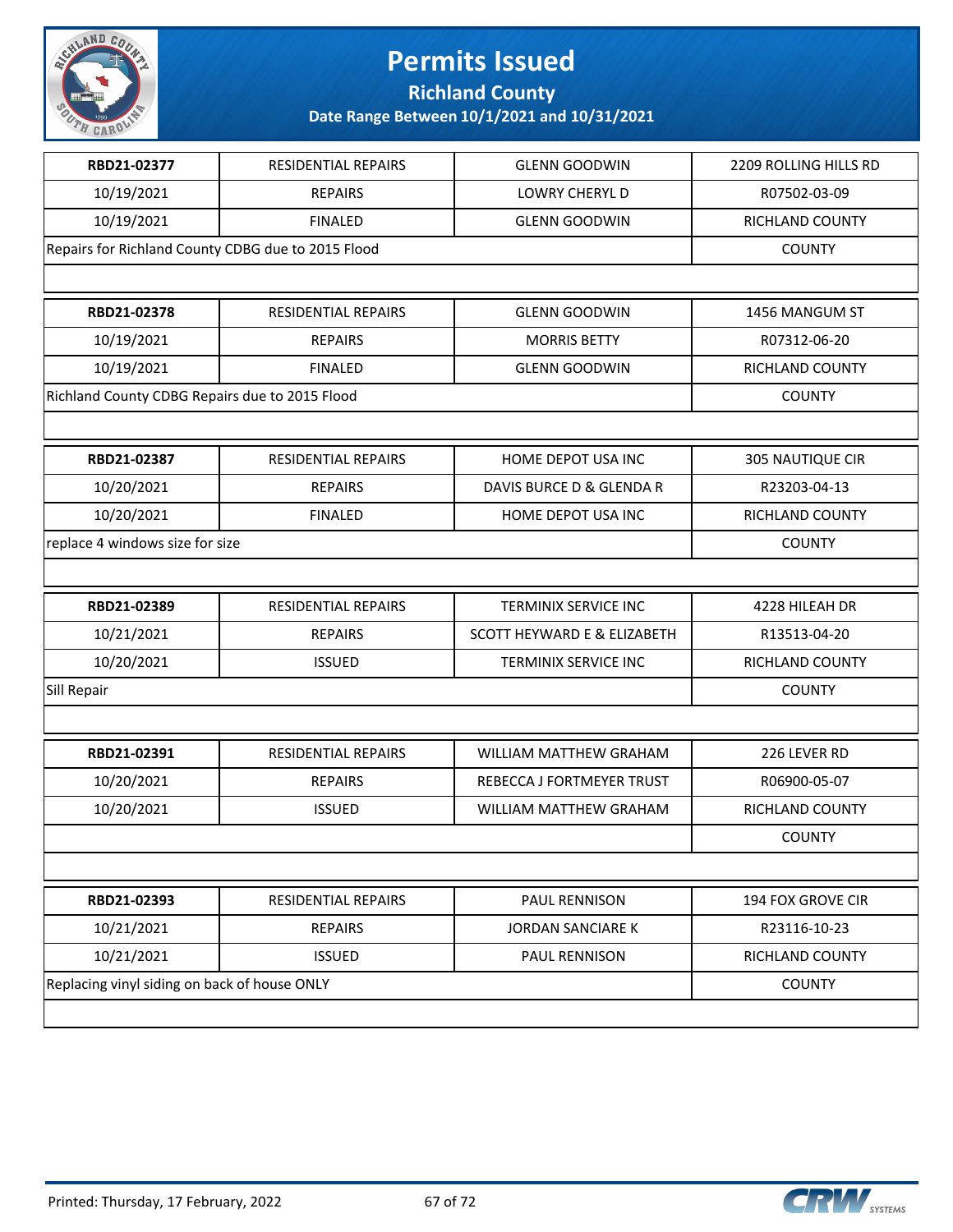

**Richland County**

| RESIDENTIAL REPAIRS<br><b>REPAIRS</b><br><b>FINALED</b><br>RESIDENTIAL REPAIRS<br><b>REPAIRS</b><br><b>ISSUED</b><br>ROOF, ELE, FLOOR, HVAC, DOOR, WINDOW, BATH. ETC | PAUL RENNISON<br><b>QUINN BRIAN W &amp; JUHEE P</b><br>PAUL RENNISON<br>CHASE BUILDERS OF COLUMBIA INC<br>CHASE BUILDERS OF COLUMBIA INC | 316 OLD BRASS DR<br>R25608-09-12<br>RICHLAND COUNTY<br><b>COUNTY</b><br>490 KOON STORE RD<br>R12110-01-09<br>RICHLAND COUNTY<br><b>COUNTY</b> |  |
|----------------------------------------------------------------------------------------------------------------------------------------------------------------------|------------------------------------------------------------------------------------------------------------------------------------------|-----------------------------------------------------------------------------------------------------------------------------------------------|--|
|                                                                                                                                                                      |                                                                                                                                          |                                                                                                                                               |  |
|                                                                                                                                                                      |                                                                                                                                          |                                                                                                                                               |  |
|                                                                                                                                                                      |                                                                                                                                          |                                                                                                                                               |  |
|                                                                                                                                                                      |                                                                                                                                          |                                                                                                                                               |  |
|                                                                                                                                                                      |                                                                                                                                          |                                                                                                                                               |  |
|                                                                                                                                                                      |                                                                                                                                          |                                                                                                                                               |  |
|                                                                                                                                                                      |                                                                                                                                          |                                                                                                                                               |  |
|                                                                                                                                                                      |                                                                                                                                          |                                                                                                                                               |  |
|                                                                                                                                                                      |                                                                                                                                          |                                                                                                                                               |  |
|                                                                                                                                                                      |                                                                                                                                          |                                                                                                                                               |  |
| RESIDENTIAL REPAIRS                                                                                                                                                  | JES COLUMBIA LLC DBA MOUNT<br><b>VALLEY FOUND</b>                                                                                        | 120 KENWOOD CT                                                                                                                                |  |
| <b>REPAIRS</b>                                                                                                                                                       | <b>DOUGLAS JONATHAN M &amp;</b>                                                                                                          | R04405-01-06                                                                                                                                  |  |
| <b>ISSUED</b>                                                                                                                                                        | JES COLUMBIA LLC DBA MOUNT<br><b>VALLEY FOUND</b>                                                                                        | RICHLAND COUNTY                                                                                                                               |  |
| <b>Foundation Repair</b>                                                                                                                                             |                                                                                                                                          |                                                                                                                                               |  |
|                                                                                                                                                                      |                                                                                                                                          |                                                                                                                                               |  |
| RESIDENTIAL REPAIRS                                                                                                                                                  | RAM JACK OF SOUTH CAROLINA INC                                                                                                           | 920 PINEY GROVE RD                                                                                                                            |  |
| <b>REPAIRS</b>                                                                                                                                                       | METZE ROBERT P & CAROLYN A                                                                                                               | R06201-02-02                                                                                                                                  |  |
| <b>ISSUED</b>                                                                                                                                                        | RAM JACK OF SOUTH CAROLINA INC                                                                                                           | RICHLAND COUNTY                                                                                                                               |  |
|                                                                                                                                                                      |                                                                                                                                          | <b>COUNTY</b>                                                                                                                                 |  |
|                                                                                                                                                                      |                                                                                                                                          |                                                                                                                                               |  |
| <b>RESIDENTIAL REPAIRS</b>                                                                                                                                           | FISHER CUSTOM HOMES (RBB)                                                                                                                | 3732 HOYT ST                                                                                                                                  |  |
| <b>REPAIRS</b>                                                                                                                                                       |                                                                                                                                          | R14212-08-13                                                                                                                                  |  |
| <b>ISSUED</b>                                                                                                                                                        | FISHER CUSTOM HOMES (RBB)                                                                                                                | <b>RICHLAND COUNTY</b>                                                                                                                        |  |
| ROOF, ELECTRICAL.PLUM, HVAC, RENOVATION                                                                                                                              |                                                                                                                                          |                                                                                                                                               |  |
|                                                                                                                                                                      |                                                                                                                                          |                                                                                                                                               |  |
| RESIDENTIAL REPAIRS                                                                                                                                                  | HOME DEPOT USA INC                                                                                                                       | 121 AUBURNLEAF DR                                                                                                                             |  |
| <b>REPAIRS</b>                                                                                                                                                       | SCOTT TEMEYKA                                                                                                                            | R25009-01-09                                                                                                                                  |  |
| <b>ISSUED</b>                                                                                                                                                        | HOME DEPOT USA INC                                                                                                                       | RICHLAND COUNTY                                                                                                                               |  |
| replace 14 windows size for size                                                                                                                                     |                                                                                                                                          |                                                                                                                                               |  |
|                                                                                                                                                                      |                                                                                                                                          |                                                                                                                                               |  |

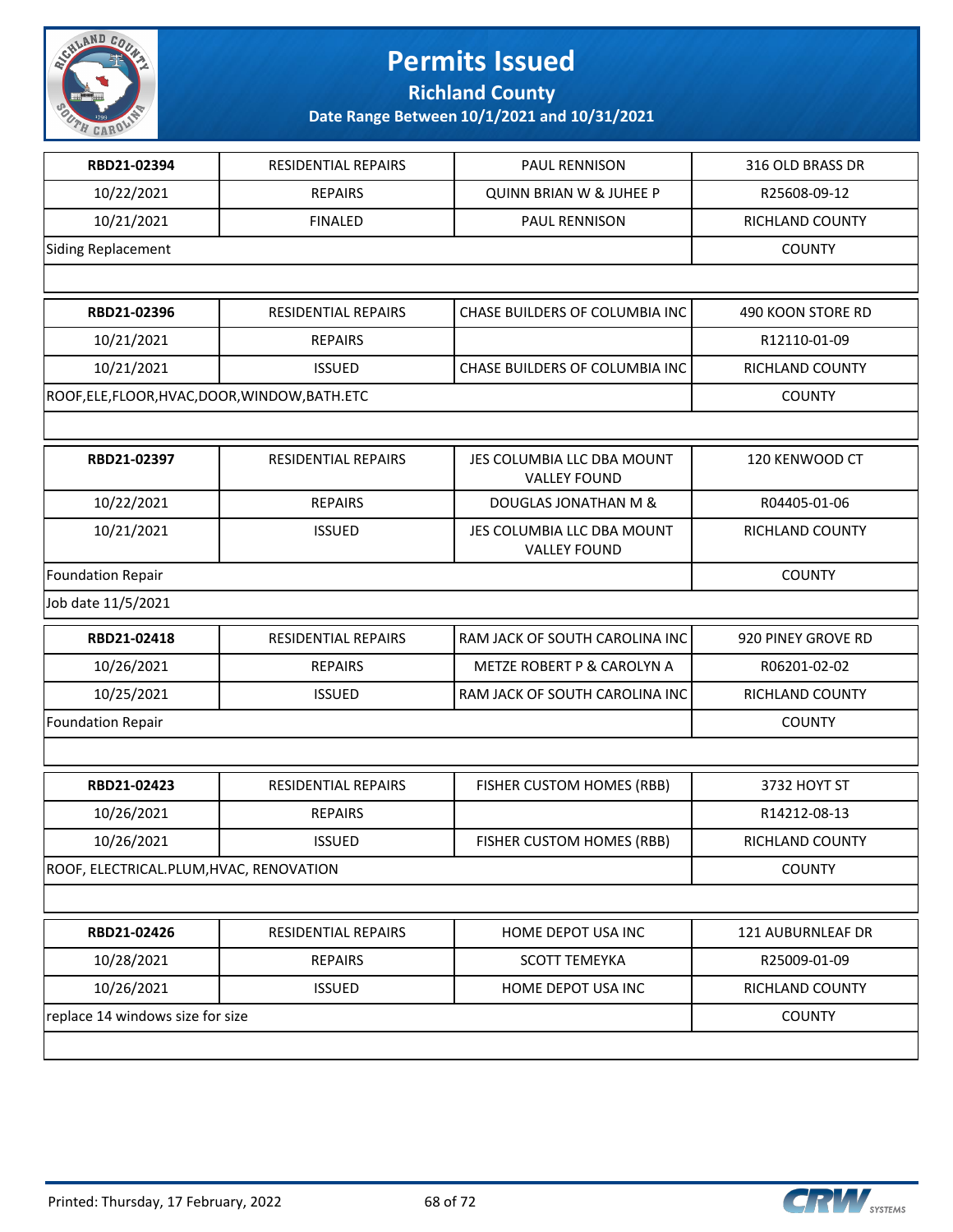

**Richland County**

**Date Range Between 10/1/2021 and 10/31/2021**

| RBD21-02428                                        | RESIDENTIAL REPAIRS        | HOME DEPOT USA INC                                        | 7913 EDGEWATER DR       |
|----------------------------------------------------|----------------------------|-----------------------------------------------------------|-------------------------|
| 10/27/2021                                         | <b>REPAIRS</b>             | HARTLEY NANCY K TRUSTEE                                   | R17106-02-09            |
| 10/26/2021                                         | <b>FINALED</b>             | HOME DEPOT USA INC                                        | RICHLAND COUNTY         |
| replace 1 window size for size                     |                            |                                                           | <b>COUNTY</b>           |
|                                                    |                            |                                                           |                         |
| RBD21-02429                                        | <b>RESIDENTIAL REPAIRS</b> | Sanford Investors LLC DBA Window<br>World of the Midlands | 275 WYNN WAY A          |
| 10/28/2021                                         | <b>REPAIRS</b>             | <b>ELLISON LAFONDRA S</b>                                 | R06201-09-23            |
| 10/27/2021                                         | <b>FINALED</b>             | Sanford Investors LLC DBA Window<br>World of the Midlands | RICHLAND COUNTY         |
| Install (3) double hung + (1) slider windows       |                            |                                                           | A COUNTY                |
|                                                    |                            |                                                           |                         |
| RBD21-02431                                        | RESIDENTIAL REPAIRS        | MARTINEZ CARLOS & OLGA                                    | 717 ROCKHAVEN DR        |
| 10/27/2021                                         | <b>REPAIRS</b>             | MARTINEZ CARLOS & OLGA                                    | R17215-07-24            |
| 10/27/2021                                         | <b>FINALED</b>             |                                                           | RICHLAND COUNTY         |
| SIDING REPLACE FROM VINYL TO STUCCO PARTIALY BRICK | <b>COUNTY</b>              |                                                           |                         |
|                                                    |                            |                                                           |                         |
| RBD21-02433                                        | RESIDENTIAL REPAIRS        | Sanford Investors LLC DBA Window<br>World of the Midlands | 36 MISTY MORNING DR     |
| 10/28/2021                                         | <b>REPAIRS</b>             | <b>BYERS SANDRA L</b>                                     | R23102-04-02            |
| 10/27/2021                                         | <b>FINALED</b>             | Sanford Investors LLC DBA Window<br>World of the Midlands | RICHLAND COUNTY         |
| Install 27 replacement windows                     |                            |                                                           | <b>COUNTY</b>           |
|                                                    |                            |                                                           |                         |
| RBD21-02435                                        | RESIDENTIAL REPAIRS        | <b>HOLAS RICKY &amp; MAMIE</b>                            | 101 BENT BOUGH CIR      |
| 10/28/2021                                         | REPAIRS                    | <b>HOLAS RICKY &amp; MAMIE</b>                            | R04911-05-05            |
| 10/28/2021                                         | CANCELLED                  |                                                           | RICHLAND COUNTY         |
| <b>FIRE DAMAGE REPAIR</b>                          |                            |                                                           | <b>COUNTY</b>           |
|                                                    |                            |                                                           |                         |
| RBD21-02438                                        | <b>RESIDENTIAL REPAIRS</b> | HOME DEPOT USA INC                                        | <b>208 CAMDEN CHASE</b> |
|                                                    |                            |                                                           |                         |
| 10/29/2021                                         | <b>REPAIRS</b>             | <b>BRANDYBURG FREDERICK C &amp;</b>                       | R25701-05-13            |
| 10/28/2021                                         | <b>FINALED</b>             | HOME DEPOT USA INC                                        | RICHLAND COUNTY         |

**Number of RESIDENTIAL REPAIRS/REPAIRS Permits: 42**

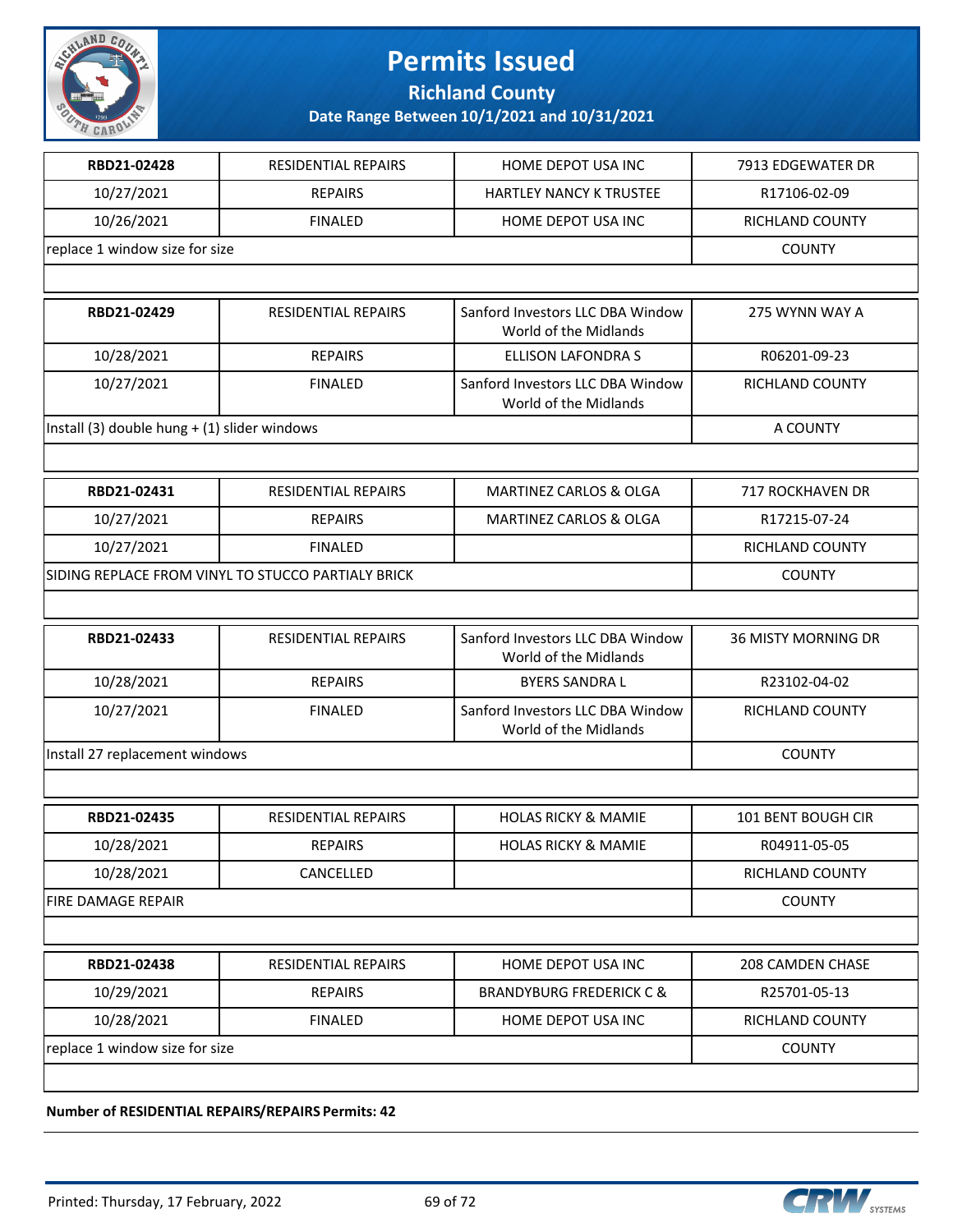

**Richland County**

**Date Range Between 10/1/2021 and 10/31/2021**

| SP21-00235          | SWIMMING POOL  | PALMETTO OUTDOOR LIVING | 1901 SALEM CHURCH RD |
|---------------------|----------------|-------------------------|----------------------|
| 10/7/2021           | <b>BARRIER</b> |                         | R02309-02-06         |
| 10/7/2021           | <b>ISSUED</b>  | PALMETTO OUTDOOR LIVING | RICHLAND COUNTY      |
| <b>POOL BARRIER</b> |                |                         | <b>COUNTY</b>        |
|                     |                |                         |                      |

#### **Number of SWIMMING POOL/BARRIER Permits: 1**

| SP21-00222                          | <b>SWIMMING POOL</b> | <b>GRIFFIN POOLS &amp; SPAS</b>     | 2361 WASH LEVER RD     |
|-------------------------------------|----------------------|-------------------------------------|------------------------|
| 10/14/2021                          | RESIDENTIAL          | <b>MATNEY DEBORAH LEE</b>           | R02800-01-47           |
| 9/21/2021                           | <b>ISSUED</b>        | <b>GRIFFIN POOLS &amp; SPAS</b>     | <b>RICHLAND COUNTY</b> |
| in ground pool                      | <b>COUNTY</b>        |                                     |                        |
| fiberglass                          |                      |                                     |                        |
| SP21-00225                          | <b>SWIMMING POOL</b> | <b>GRIFFIN POOLS &amp; SPAS</b>     | 239 INDIGO HILLS DR    |
| 10/18/2021                          | RESIDENTIAL          | <b>JOHNSON JAMIE &amp;</b>          | R01506-10-09           |
| 9/21/2021                           | <b>ISSUED</b>        | <b>GRIFFIN POOLS &amp; SPAS</b>     | RICHLAND COUNTY        |
| in ground pool                      |                      |                                     | <b>COUNTY</b>          |
| liner pool                          |                      |                                     |                        |
| SP21-00226                          | <b>SWIMMING POOL</b> | <b>CONTEMPORARY POOL WORKS LLC</b>  | 1815 SALEM CHURCH RD   |
| 10/1/2021                           | RESIDENTIAL          | <b>BAXLEY CHRISTIAN BLAKE &amp;</b> | R02309-02-17           |
| 9/22/2021                           | <b>ISSUED</b>        | CONTEMPORARY POOL WORKS LLC         | RICHLAND COUNTY        |
| 15' x 35' Free-formed gunite pool   |                      |                                     | <b>COUNTY</b>          |
| pool and spa                        |                      |                                     |                        |
| SP21-00228                          | <b>SWIMMING POOL</b> | LANIER POOLS LLC                    | 8212 HUNT CLUB RD      |
| 10/1/2021                           | RESIDENTIAL          | LOVE NOAH L                         | R19704-05-02           |
| 9/30/2021                           | <b>ISSUED</b>        | <b>LANIER POOLS LLC</b>             | RICHLAND COUNTY        |
| 14 x 28 rectangle                   |                      |                                     | <b>COUNTY</b>          |
|                                     |                      |                                     |                        |
| SP21-00229                          | <b>SWIMMING POOL</b> | <b>CONTEMPORARY POOL WORKS LLC</b>  | 121 LAKEPORT DR        |
| 10/1/2021                           | <b>RESIDENTIAL</b>   | <b>VERCH WADE C &amp; LYNSEY</b>    | R01412-06-01           |
| 9/30/2021                           | <b>ISSUED</b>        | CONTEMPORARY POOL WORKS LLC         | RICHLAND COUNTY        |
| 16x32 with spa gunite swimming pool |                      |                                     | <b>COUNTY</b>          |
| New build Gunite swimming pool      |                      |                                     |                        |

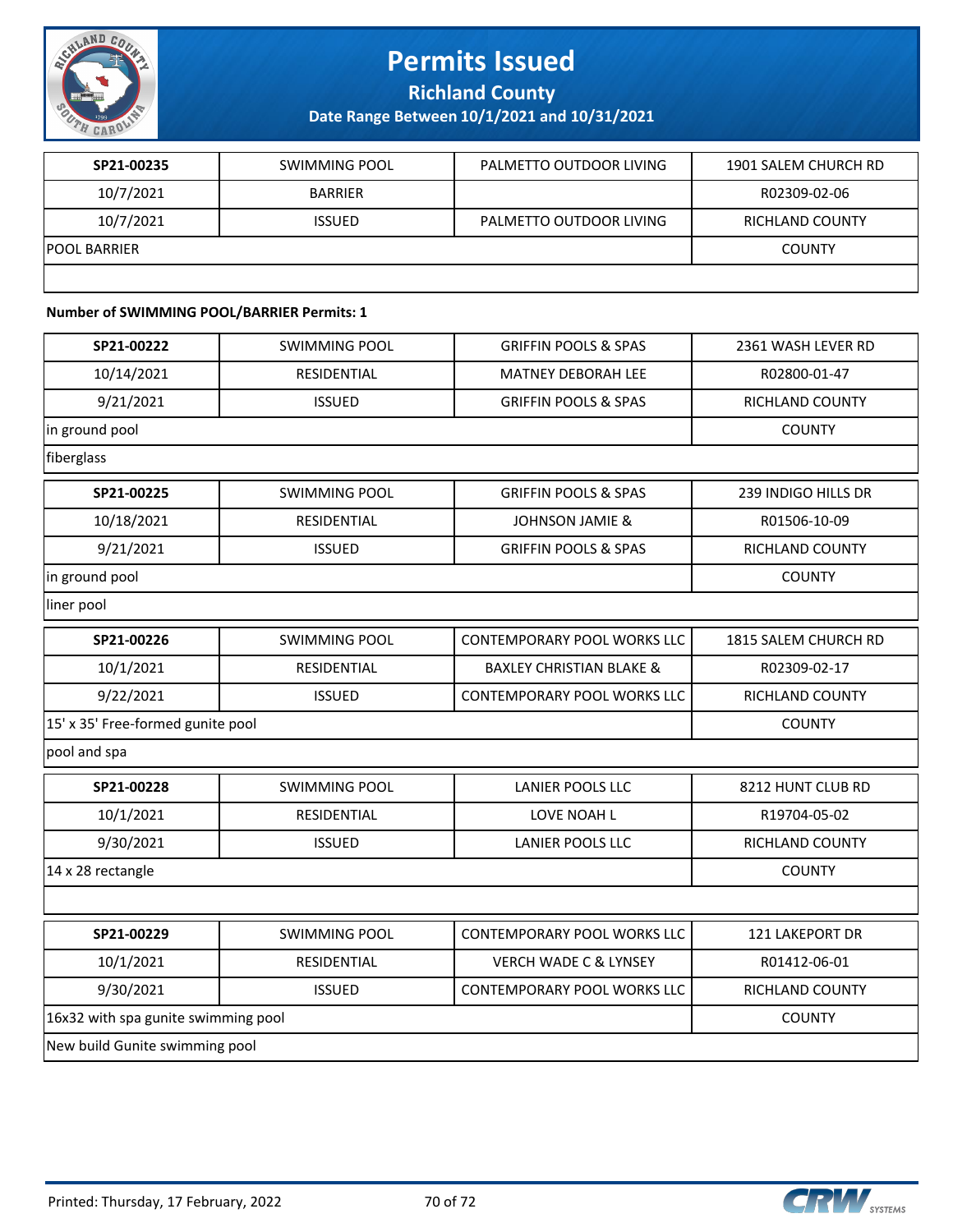

**Richland County**

| SP21-00230                                 | <b>SWIMMING POOL</b>                             | PELICAN POOL SERVICES LLC            | 363 HARVESTER LOOP       |
|--------------------------------------------|--------------------------------------------------|--------------------------------------|--------------------------|
| 10/7/2021                                  | RESIDENTIAL                                      | <b>BLANDING MARI &amp; WALTER JR</b> | R21705-01-01             |
| 10/4/2021                                  | <b>FINALED</b>                                   | PELICAN POOL SERVICES LLC            | RICHLAND COUNTY          |
| <b>INSTALL FIBERGLASS POOL IN BACKYARD</b> | <b>COUNTY</b>                                    |                                      |                          |
|                                            | LET ME KNOW IF WE NEED ANYTHING ELSE. THANK YOU! |                                      |                          |
| SP21-00232                                 | <b>SWIMMING POOL</b>                             | GENCO OF SIMPSONVILLE INC            | 213 MILLIES RD           |
| 10/7/2021                                  | RESIDENTIAL                                      |                                      | R24200-05-08             |
| 10/6/2021                                  | <b>ISSUED</b>                                    | GENCO OF SIMPSONVILLE INC            | RICHLAND COUNTY          |
| Swimming pool w/o barrier                  |                                                  |                                      | <b>COUNTY</b>            |
|                                            |                                                  |                                      |                          |
| SP21-00233                                 | <b>SWIMMING POOL</b>                             | <b>GRIFFIN POOLS &amp; SPAS</b>      | <b>142 RIDGEBACK CIR</b> |
| 10/8/2021                                  | RESIDENTIAL                                      | ZIKE JASON A & KEELY L               | R03503-09-16             |
| 10/7/2021                                  | <b>ISSUED</b>                                    | <b>GRIFFIN POOLS &amp; SPAS</b>      | RICHLAND COUNTY          |
| in ground pool                             | <b>COUNTY</b>                                    |                                      |                          |
| fiberglass                                 |                                                  |                                      |                          |
| SP21-00234                                 | <b>SWIMMING POOL</b>                             | <b>FASNACHT POOLS</b>                | 183 ASCOT WOODS CIR      |
| 10/8/2021                                  | RESIDENTIAL                                      | DRYDEN MATTHEW L & SARAH P           | R04112-07-12             |
| 10/7/2021                                  | <b>ISSUED</b>                                    | <b>FASNACHT POOLS</b>                | RICHLAND COUNTY          |
| Install inground vinyl swimming pool       |                                                  |                                      | <b>COUNTY</b>            |
|                                            |                                                  |                                      |                          |
| SP21-00236                                 | <b>SWIMMING POOL</b>                             | PALMETTO OUTDOOR LIVING              | 1901 SALEM CHURCH RD     |
| 10/7/2021                                  | RESIDENTIAL                                      |                                      | R02309-02-06             |
| 10/7/2021                                  | <b>ISSUED</b>                                    | PALMETTO OUTDOOR LIVING              | RICHLAND COUNTY          |
| <b>INGROUND POOL</b>                       |                                                  |                                      | <b>COUNTY</b>            |
|                                            |                                                  |                                      |                          |
| SP21-00237                                 | <b>SWIMMING POOL</b>                             | <b>GRIFFIN POOLS &amp; SPAS</b>      | 210 BETHVIEW DR          |
| 10/13/2021                                 | RESIDENTIAL                                      | RICHARDS KENNETH A                   | R02406-02-03             |
| 10/11/2021                                 | <b>ISSUED</b>                                    | <b>GRIFFIN POOLS &amp; SPAS</b>      | RICHLAND COUNTY          |
| in ground pool                             |                                                  |                                      |                          |
| fiberglass                                 |                                                  |                                      |                          |